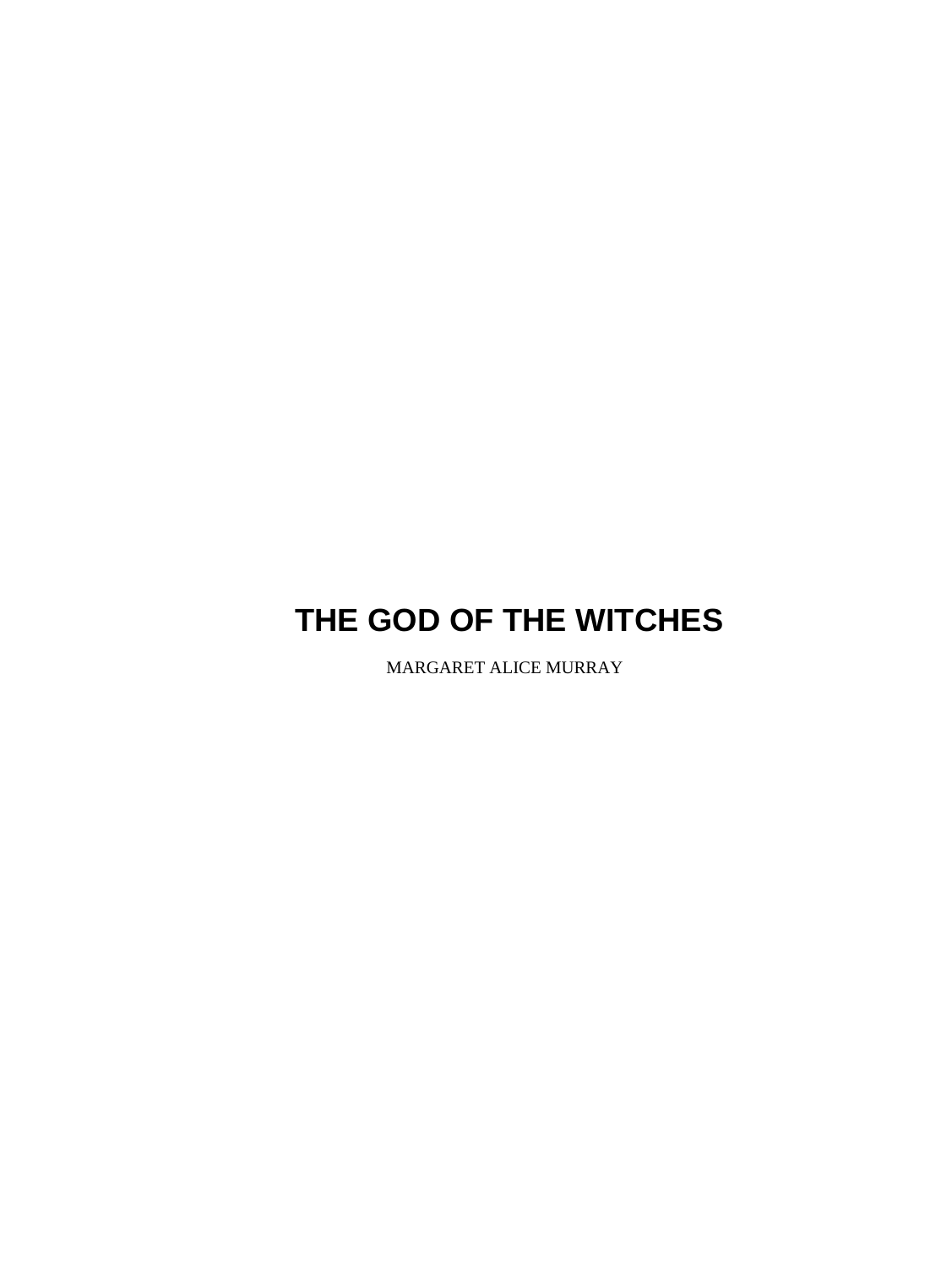# **Table of Contents**

|                   | 24  |
|-------------------|-----|
|                   |     |
|                   |     |
|                   |     |
|                   | -60 |
|                   |     |
|                   | .66 |
|                   | 72  |
| <b>REFERENCES</b> | 75  |
|                   |     |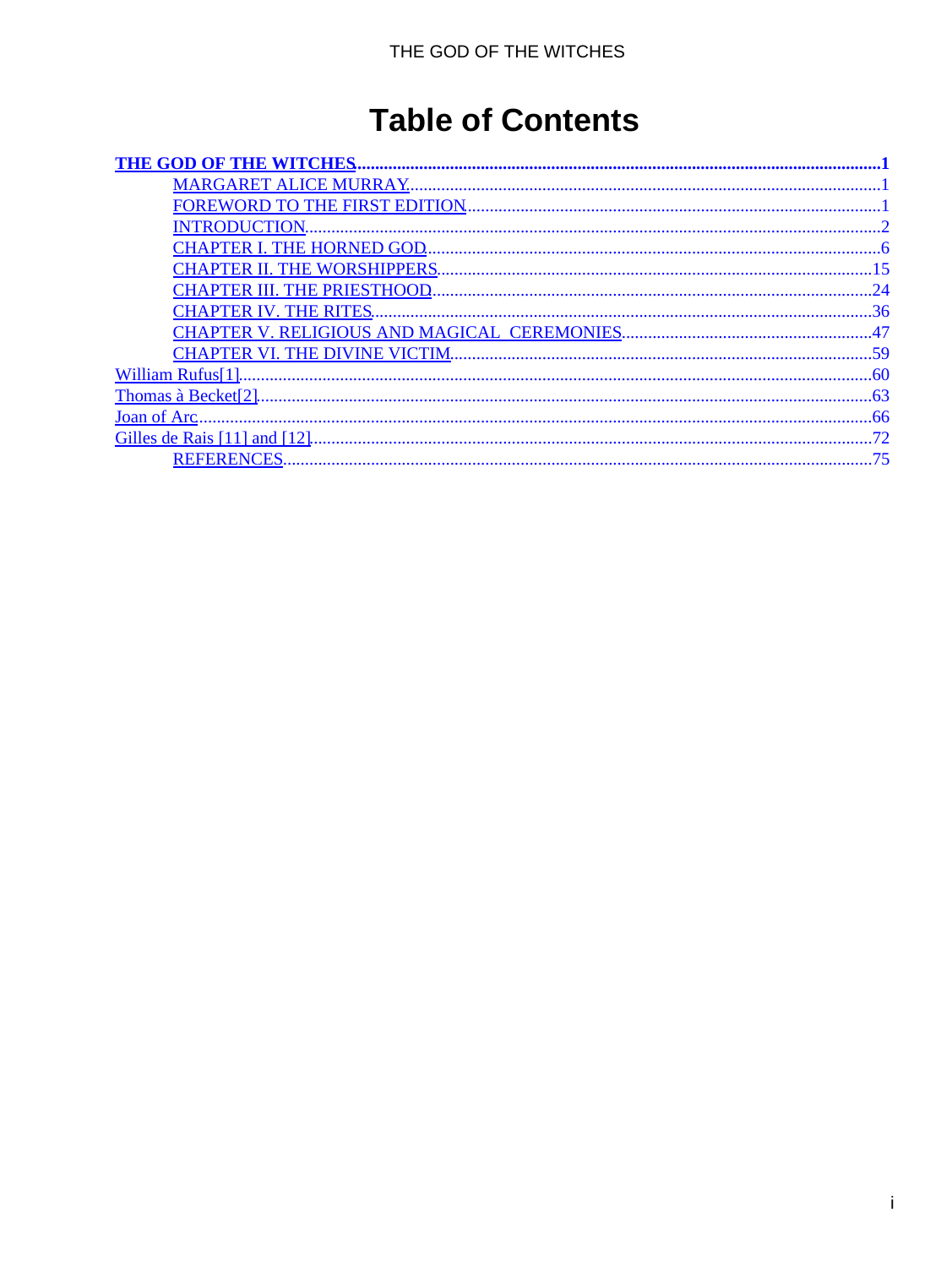## **MARGARET ALICE MURRAY**

<span id="page-2-0"></span>This page copyright © 2001 Blackmask Online.

http://www.blackmask.com

- FOREWORD TO THE FIRST EDITION
- [INTRODUCTION](#page-3-0)
- [CHAPTER I. THE HORNED GOD](#page-7-0)
- [CHAPTER II. THE WORSHIPPERS](#page-16-0)
- [CHAPTER III. THE PRIESTHOOD](#page-25-0)
- [CHAPTER IV. THE RITES](#page-37-0)
- [CHAPTER V. RELIGIOUS AND MAGICAL CEREMONIES](#page-48-0)
- [CHAPTER VI. THE DIVINE VICTIM](#page-60-0)
- [REFERENCES](#page-76-0)

# **FOREWORD TO THE FIRST EDITION**

THIS book being intended for the general reader as well as for the student of anthropology the authority for each statement is not always given in the text. For the benefit of those who wish to pursue the study further there is a bibliography for each chapter at the end of the book. For a complete bibliography of English records the reader is referred to Wallace Notestein's *History of Witchcraft in England* (Washington, 1911). In my *Witch Cult in Western Europe* (Oxford University Press, 1921) the bibliography is chiefly of the British Isles, France, Belgium, and Sweden.

Though I am concerned with the existence through the Middle Ages of a primitive religion in Western Europe only, there is no doubt that the cult was spread in early times through Central and Eastern Europe and the Near East. There it survived, underlying, as in the West, the official religion of the country, Christianity in Europe, Islam and sometimes Christianity in the East. The *literati* of those countries were of the faith there in the ascendant, consequently the Old Religion was seldom recorded, for Paganism belonged there as here to the inarticulate uneducated masses who remained for many centuries untouched by the new religion. I have not attempted to give every known instance of the beliefs and ritual of the "witches"; all I desire to do is to present to the reader a fairly complete view of the cult from contemporary evidence. I have also, as occasion arose, compared the Witch−Cult with other religions of ancient and modern times.

My grateful thanks are due to my sister, Mrs. M. E. Slater, and to Mr. G. A. Wainwright for much kind help and many valuable suggestions; and to Mr. F. Rutter, Town−clerk of Shaftesbury, for the information which he so kindly furnished concerning the Prize Besom.

In conclusion, there is one request I wish to make of my readers. Since my *Witch Cult in Western Europe* appeared I have received many letters containing criticisms, some complimentary, some condemnatory, of that book. If other correspondents honour me with similar private criticisms of the present volume, I ask of them that they will sign their communications, even when the opinions they express are adverse. Anonymous letters, of which I received a number, reflect no credit on their writers.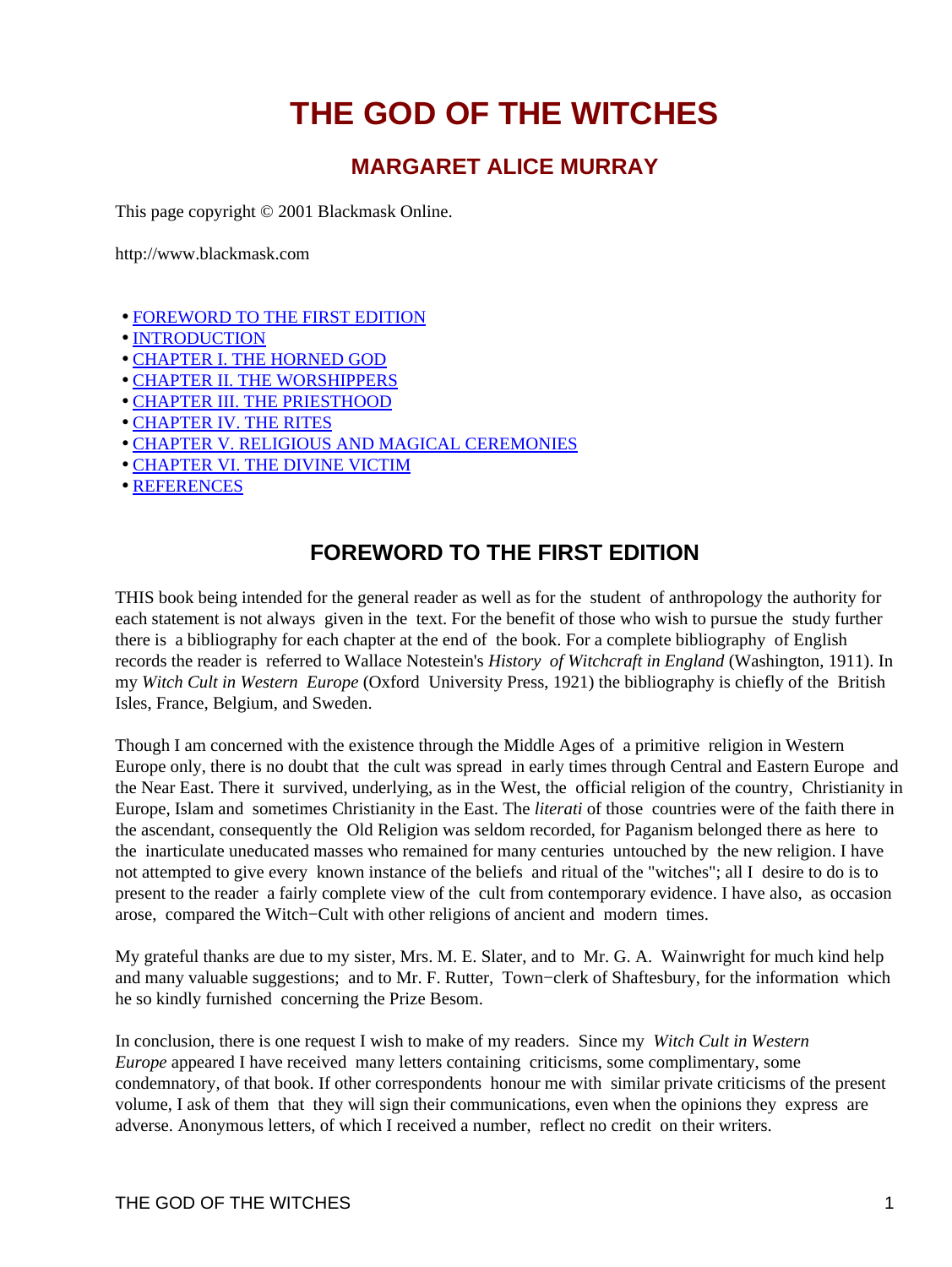## **INTRODUCTION**

<span id="page-3-0"></span>MUCH has been written of late years on the changes, evolution, and continuity of material culture from the Palaeolithic period down to the Roman era when written accounts of Western Europe began. The movements of peoples, the increase of trade, the advance of civilisation, have all been traced with considerable precision. The late Palaeolithic period of Europe has been linked with the Capsian, which is of African origin, and the gulf between the Palaeolithic and Neolithic civilisations is being rapidly bridged. The material side of life has received most attention, for the concrete remains of Early Man are very numerous. The pictorial and plastic arts of the most remote periods have also been studied, and from the arts and handicrafts the mental development of the Palaeolithic and Neolithic peoples can be traced. But the religion of those early times has been entirely neglected, with the exception of a few references to Mother−goddesses and to burial customs. The student of early religion begins his subject in the early Bronze−age of the Near East and totally ignores Western Europe in the Stone−ages; he ends his study with the introduction of Christianity, as the study of that religion is known as Theology. There is, however, a continuity of belief and ritual which can be traced from the Palaeolithic period down to modern times. It is only by the anthropological method that the study of religions, whether ancient or modern, can be advanced.

The attitude of all writers towards the post−Christian era in Europe, especially towards the Middle Ages, has been that of the ecclesiastic, the historian, the artist, the scholar, or the economist. Hitherto the anthropologist has confined himself to the pre−Christian periods or to the modern savage. Yet medieval Europe offers to the student of Mankind one of the finest fields of research. In this volume I have followed one line only of anthropological enquiry, the survival of an indigenous European cult and the interaction between it and the exotic religion which finally overwhelmed it. I have traced the worship of the Horned God onwards through the centuries from the Palaeolithic prototypes, and I have shown that the survival of the cult was due to the survival of the races who adored that god, for this belief could not have held its own against the invasions of other peoples and religions unless a stratum of the population were strong enough to keep it alive.

If the evidence is carefully examined it becomes clear that this stratum consisted of the descendants of the Palaeolithic, Neolithic, and Bronze−age races, The Palaeolithic people were hunters, the Neolithic and Bronze−age people were pastoral and agricultural. Among all these races the Horned God was pre−eminent, for alike to hunting and pastoral folk animals were essential for life. After the general introduction of agriculture, the Horned God remained as a great deity, and was not dethroned even by the coming of the Iron−age. It was not till the rise of Christianity, with its fundamental doctrine that a non−Christian deity was a devil, that the cult of the Horned God fell into disrepute.

The idea of dividing the Power Beyond into two, one good and one evil, belongs to an advanced and sophisticated religion. In the more primitive cults the deity is in himself the author of all, whether good or bad. The monotheism −of early religions is very marked, each little settlement ok−group of settlements having its one deity, male or female, whose power was co−terminous with that of his worshippers. Polytheism appears to have arisen with the amalgamation of tribes, each with its own deity. When a tribe whose deity was male coalesced with a tribe whose deity was female, the union of the peoples was symbolised in their religion by the marriage of their gods. When by peaceful infiltration a new god ousted an old one, he was said to be the son of his predecessor. But when the invasion was warlike the conquering deity was invested with all good attributes while the god of the vanquished took a lower place and was regarded by the conquerors as the producer of evil, and was consequently often more feared than their own legitimate deity. In ancient Egypt the fall from the position of a high god to that of a "devil" is well exemplified in the god Seth, who in early times was as much a giver of all good as Osiris, but later was so execrated that, except in the city of his special cult, his name and image were rigorously destroyed. In the study of the Horned God this fact of the fall from godship to devildom must be borne in mind.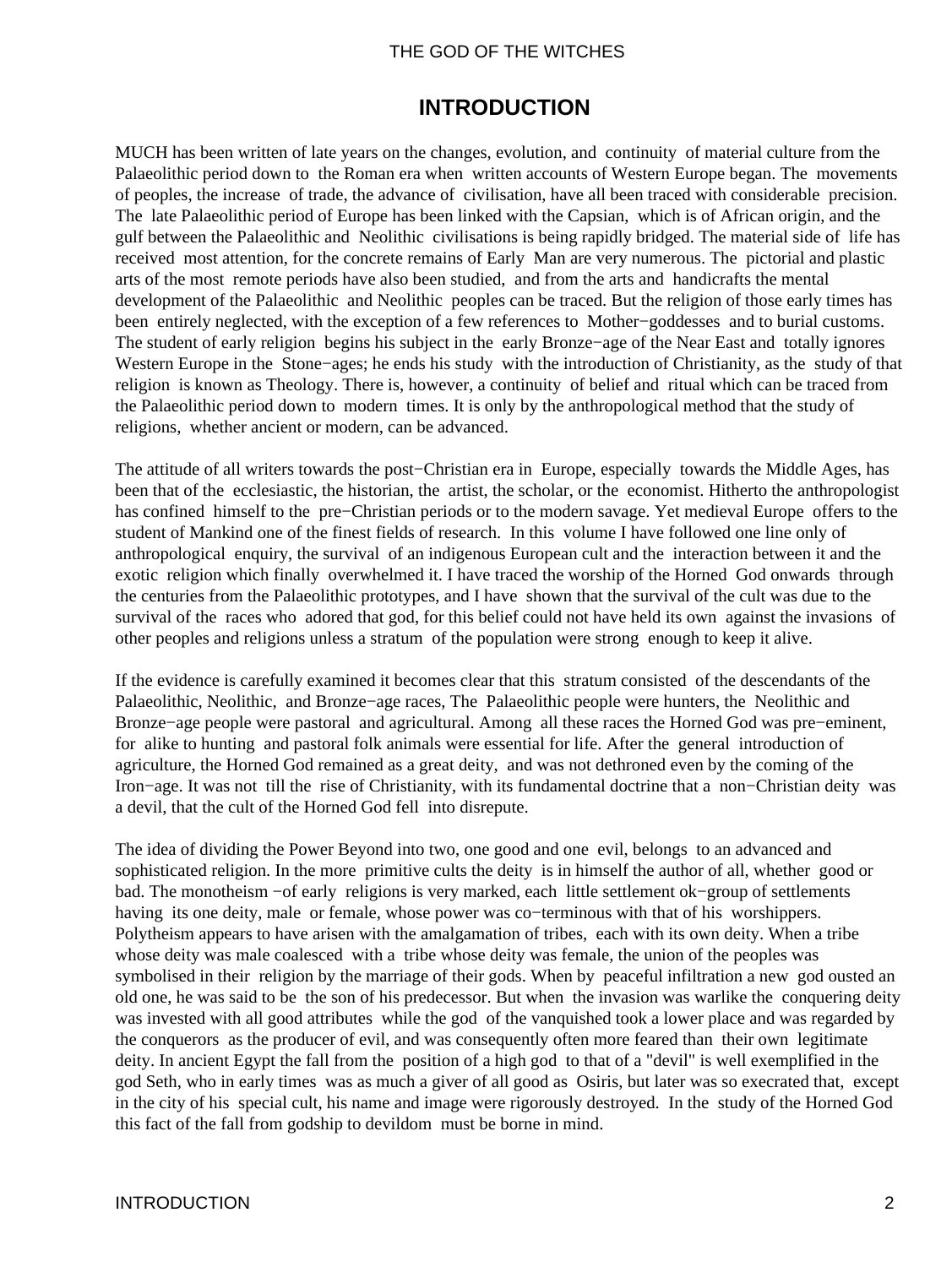Little is known of Palaeolithic Man beyond his flint tools, his painted and sculptured caves, his engraved bones, and a few skulls. He lived in caves in glacial conditions as is shown by the animals found with him. It is certain that there was some kind of ceremony, religious or magical, in which a horned man, presumably a god, took the leading part. It is equally certain that there must have been a worship of the female principle, but in the cult of the Horned God this does not appear till a much later stage.

Of the religion of the Neolithic period nothing is known in Western Europe except the burial rites. The gods have left no recognisable trace, though certain female figures may possibly represent goddesses. But when the Bronze−age arose the Horned God is found through all Europe from East to West. The fierce tribes who brought in the Iron−age destroyed the greater part of the previous civilisation, and possibly the previous inhabitants also, except those descendants of the Neolithic and Bronze−age folk still remaining on the moors and downs, where agriculture was unsuitable at the time and where the valley people would be afraid to venture. Powerless though the moormen were against the new weapons they seem to have struck terror into the invaders. If there was war between the two races it was a guerilla warfare, in which the Little People had the advantage over the slow−moving agriculturists. In the end a certain amount of intercourse must have been established. Whether it was due to trade and intermarriage that the worship of the Horned God was re−introduced among the tillers of the soil; or, as is more likely, that the people of the Iron−age had acquired the cult in their own habitat or in their slow march across Europe, it is certain that he retained his position as a high god.

It is not unlikely that at this period the cross was used by the conquerors as a magical method of frightening and scaring away the hill−people. The cross was already in use as a sacred symbol in the Bronze−age in Eastern Europe, and to the Iron−age belongs the Whiteleaf Cross cut in the chalk of the Chiltern hills, where it could exercise its protective power against the upland dwellers. In all accounts of fairies and witches it is only the cross that has power against them, the most sacred of other Christian objects and emblems had no effect. As late as the seventeenth century Sinistrari d'Ameno states that it is "a most marvellous and incomprehensible fact that the Incubi do not obey the Exorcists, have no dread of exorcisms, no reverence for holy things, at the approach of which they are not in the least overawed . . . Incubi stand all these ordeals "(which drive away evil spirits)" without taking to flight or showing the least fear; sometimes they laugh at exorcisms, strike the Exorcists themselves, and rend the sacred vestments".[1] He therefore concluded that they were mortal and had souls like men. The evidence appears fairly conclusive that the deep−seated dread of the cross does not refer to the Christian symbol but dates back to a period several centuries before Christianity.

The Roman religion took no hold on Great Britain and was little regarded in Gaul. The Romans called the British and Gaulish deities by Roman names, but the religion was not Romanised, and no Roman god was ever completely established in the West of Europe. The old deities continued in full force unaffected by foreign influence. The temple built on the summit of the Puy de Dome was dedicated to a god called by the Romans Mercurius, to his worshippers he was known as Dumus; Cernunnos, in spite of his Latinised name, was found in all parts of Gaul. Few of the names of the indigenous deities of Great Britain have survived, and the ritual received scant attention from the Roman recorders.

When Christianity first arrived in Great Britain it came in from the West and established itself among the people rather than the rulers. Centuries later other missionaries entered on the East. The Christian Church had by this time become more organised, more dogmatic, more bent on proselytising. The main attack, therefore, was not on the people but on the royal families, particularly on the queens whose influence was well understood. Paganism, however, received continual reinforcements in the successive invasions of heathen peoples; Danes, Norsemen, Angles, Jutes and Saxons poured in and took possession. In judging of the history of early Christianity in Britain it must always be remembered that the people who brought it in on the East coast were foreigners, who never amalgamated with the natives. Augustine was Italian, and for more than a century no native Britons were advanced to high places in the Church. Theodore of Tarsus, with the aid of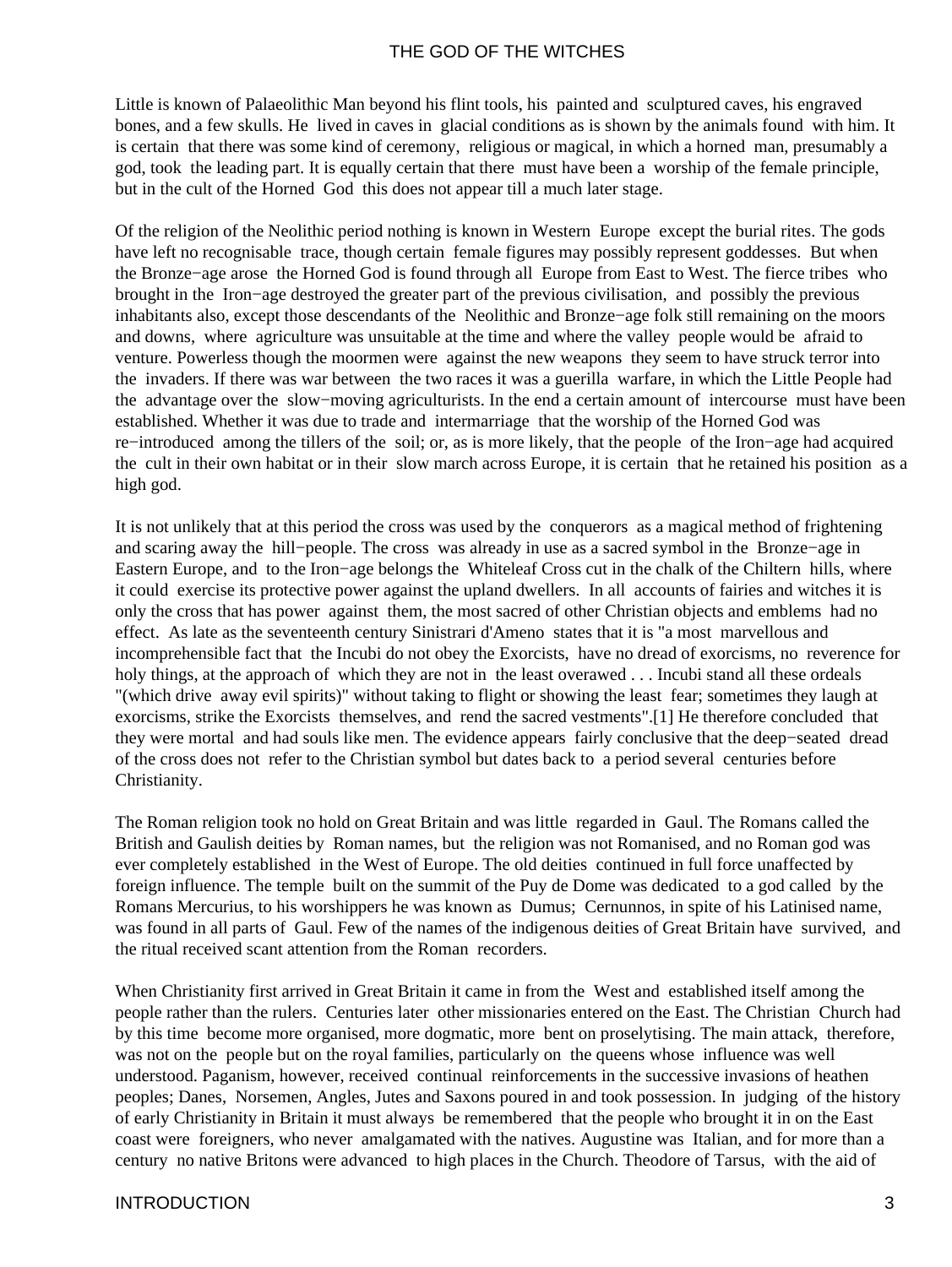Hadrian, the negro, organised the Church in England in the seventh century, Italians and other aliens held the high offices. The Augustine mission and their successors concentrated on the rulers, and through them forced their exotic religion on a stubborn and unwilling people. This is very clear in the reign of Canute, whose conversion was hardly two generations before the Norman Conquest; in his zeal for his new religion he tried to suppress heathenism by legal enactments.

No religion dies out with the dramatic suddenness claimed by the upholders of the Complete−Conversion theory. The constant influx of Pagans through several centuries more than counterbalanced the small number of immigrant Christians. The country must therefore have been Pagan with Christian rulers and a Christian aristocracy. A parallel case is that of Spain under the Moslems. There the rulers were of one religion, the people of another, the popular religion receiving continual reinforcements from abroad. In the case of Spain the popular religion organised by the civil power drove out the superimposed cult. In England, however, the final conquest was by the Normans, whose ruler was of the same religion as that of the king whom he defeated; but the Norman people, like the English, were largely of the Old Faith, and the Conquest made little difference to the relative position of the two religions. Therefore though the rulers professed Christianity the great mass of the people followed the old gods, and even in the highest offices of the Church the priests often served the heathen deities as well as the Christian God and practised Pagan rites. Thus in 1282 the priest of Inverkeithing led the fertility dance round the churchyard;[2] in 1303 the bishop of Coventry, like other members of his diocese, paid homage to a deity in the form of an animal;[3] in 1453, two years before the Rehabilitation of Joan of Arc, the Prior of Saint−Germain−en−Laye performed the same rites as the bishop of Coventry.[4] As late as 1613 de Lancre can say of the Basses Pyrénées, "the greater part of the priests are witches",[5] while Madame Bourignon in 1661 records at Lille that "no Assemblies were ever seen so numerous in the City as in these Sabbaths, where came People of all Qualities and Conditions, Young and Old, Rich and Poor, Noble, and Ignoble, but especially all sorts of Monks and Nuns, Priests and Prelates".[6] The political aspect of the organisation is well exemplified in the trial of the North Berwick witches, when at the instance of their Grandmaster they attempted to kill James VI. Another example is found among the Elizabethan State Papers;[7] "The names of the Confederates against Her Majesty who have diverse and sundry times conspired her life and do daily confederate against her Ould Birtles the great devel, Darnally the sorcerer, Maude Two−good enchantress, the ould witch of Ramsbury".

William the Conqueror rendered waste and desolate nearly half of his new kingdom; the re−peopling of the wilderness seems to have been done in great measure by the descendants of the Neolithic and Bronze−age stock who were saved from massacre by the remoteness and inaccessibility of their dwellings. These were the places where the Old Religion flourished; and it was only by very slow degrees that even a small amount of outward conformity with Christianity could be established, and then only by means of compromises on the part of the Church; certain practices were permitted, certain images were retained, though often under different names.

The Reformation appears to have had the same effect on Great Britain as the Mahommedan conquest had on Egypt. The Moslems found Christianity established in the towns of the Nile Valley while a debased Paganism still existed among the agricultural population. The religion of Islam swept through the country like a flame, the converts being chiefly from the Pagans, not from the Christians. In Great Britain the appeal of the Reformation, like the appeal of the even more fanatical Islam, was to the Pagan population; but with this difference, that in England political conditions brought in the higher classes as well. It was then that the dividing line between Christianity and heathenism became more marked, for the Old Religion was gradually relegated to the lowest classes of the community and to those who lived in remote parts at a distance from any centre of civilisation.

The records of the Middle Ages show the ancient god was known in many parts of the country, but to the Christian recorder he was the enemy of the New Religion and was therefore equated with the Principle of Evil, in other words the Devil. This conception, that a god other than that of the recorded must be evil, is not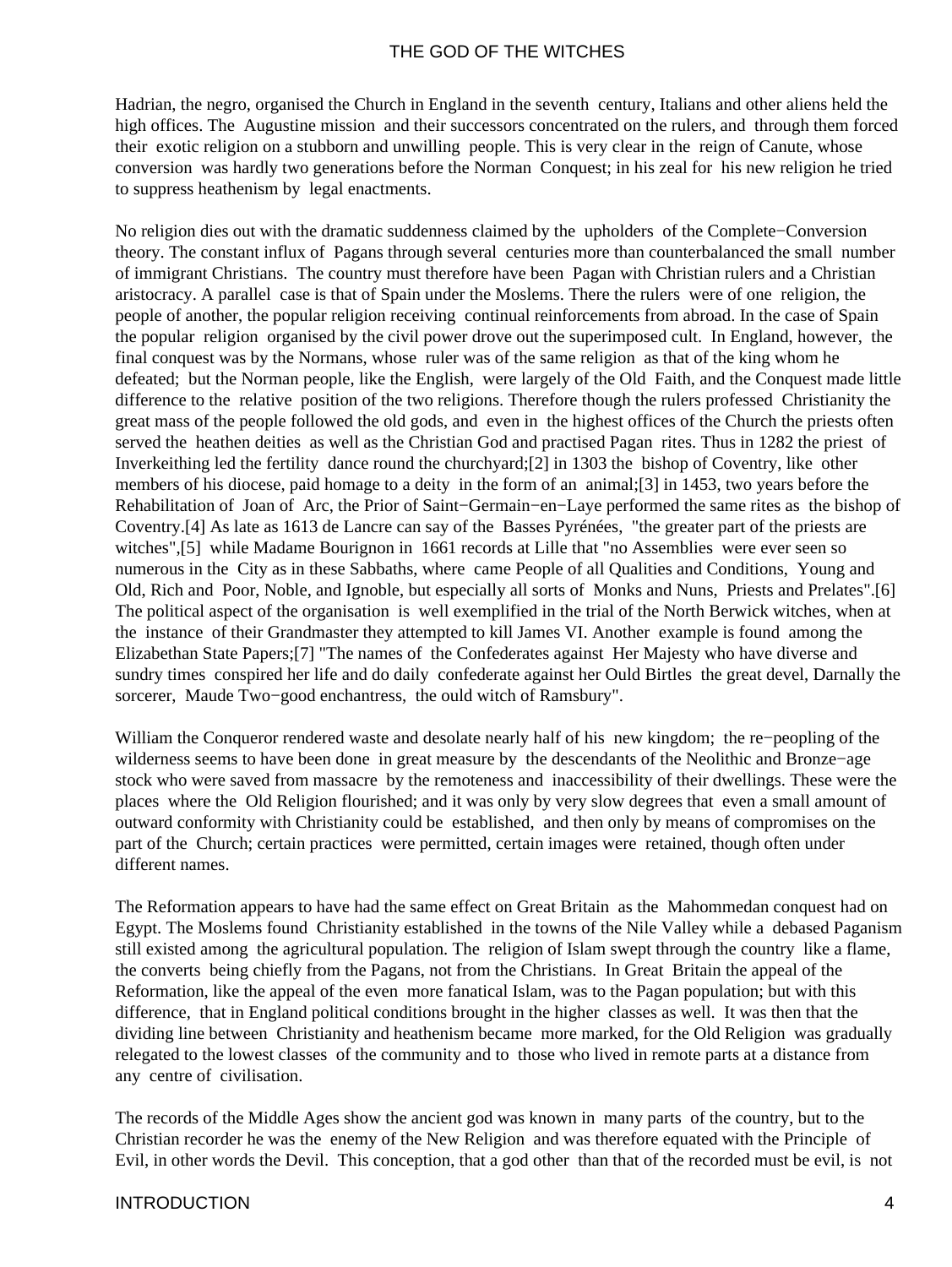confined to Christianity, or to the Middle Ages. St. Paul, in the First Epistle to the Corinthians, expressed the same opinion when he wrote, "The things which the Gentiles sacrifice, they sacrifice to devils and not to God. Ye cannot drink the cup of the Lord and the cup of devils; ye cannot be partakers of the Lord's table and the table of devils". The author of the Book of Revelation is equally definite when he calls the magnificent altar of Zeus at Pergamos "the throne of Satan", "I know thy works and where thou dwellest, even where Satan's throne is". In 1613 Sebastian Michaelis spoke with no uncertain voice, "The Gods of the Turks and the Gods of the Gentiles are all Devils". In India, Hindus, Mahommedans and Christians unite in calling the deities of the aboriginal tribes "devils". The gentle peaceable Yezidis of modern Mesopotamia, whose god is incarnate in a peacock or a black snake, are stigmatised as "devil−worshippers" by their Moslem fellow−countrymen. As late as the nineteenth century Christian missionaries of every denomination, who went out to Convert the heathen in any part of the world, were apt to speak of the people among whom they laboured as worshippers of devils, and many even believed that those to whom they preached were doomed to hell−fire unless they turned to the Christian God. The gods of the Pagans were often accredited with evil magical powers, which could be mysteriously communicated to the priests. Against such powers of hell the Christian missionaries felt themselves strengthened by the powers of heaven; and the belief that the devil had been defeated by the Archangel Michael backed by the whole power of the Almighty gave them courage in the contest.

The study of anthropology has changed much of this childish method of regarding the forms of religious belief which belong to another race or another country. To consider Islam, Buddhism or Hinduism as the invention of the Evil One would be thought ridiculous at the present day, even the fetishes and the images of the more savage races are treated with respect as being sacred to their worshippers.

But though there is no difficulty in realising the fact that "heathen" religions exist outside Europe, there is still a strong feeling among Christians that Christianity is so essentially European that no other religion could have remained after it was once introduced. The evidence, however, points to an entirely different conclusion. Until almost the time of the Norman Conquest the legal enactments show that though the rulers might be nominally Christian the people were openly heathen.

It is possible that the Church's prohibition against representing the Crucifixion as a lamb on a cross was due to the desire to differentiate the Christian from the heathen god. The lamb, being a horned animal, was liable to be confounded with the horned deity of the Pagans.

The desolation of the country by the Conqueror would not increase the estimation of Christianity in the eyes of the unhappy population, and the old Religion must have survived if only as a protest against the horrors inflicted by the worshipper of the new God, The number of times that the "Devil" is said to have appeared in the reign of Rufus is very suggestive of this.

In the thirteenth century the Church opened its long drawn−out conflict with Paganism in Europe by declaring "witchcraft" to be a "sect" and heretical. It was not till the fourteenth century that the two religions came to grips. The bishop of Coventry in 1303 escaped probably because he belonged to both faiths, but the next trial was fought out to the end. In 1324 the bishop of Ossory tried Dame Alice Kyteler in his ecclesiastical court for the crime of worshipping a deity other than the Christian God. The evidence proved the truth of the accusation, which the lady apparently did not deny, but she was of too high rank to be condemned and she escaped out of the bishop's hands. Not so her followers, who paid at the stake the penalty of differing from the Church. The next step was the investigation into the Old Religion at Berne, given to the world in *Nider's Formicarius* . Here again the Church could seize only the poorer members, those of high rank were too powerful to be sent to their deaths and went free.

The fifteenth century marks the first great victories of the Church. Beginning with the trials in Lorraine in 1408 the Church moved triumphantly against Joan of Arc and her followers in 1431, against Gilles de Rais

#### INTRODUCTION 5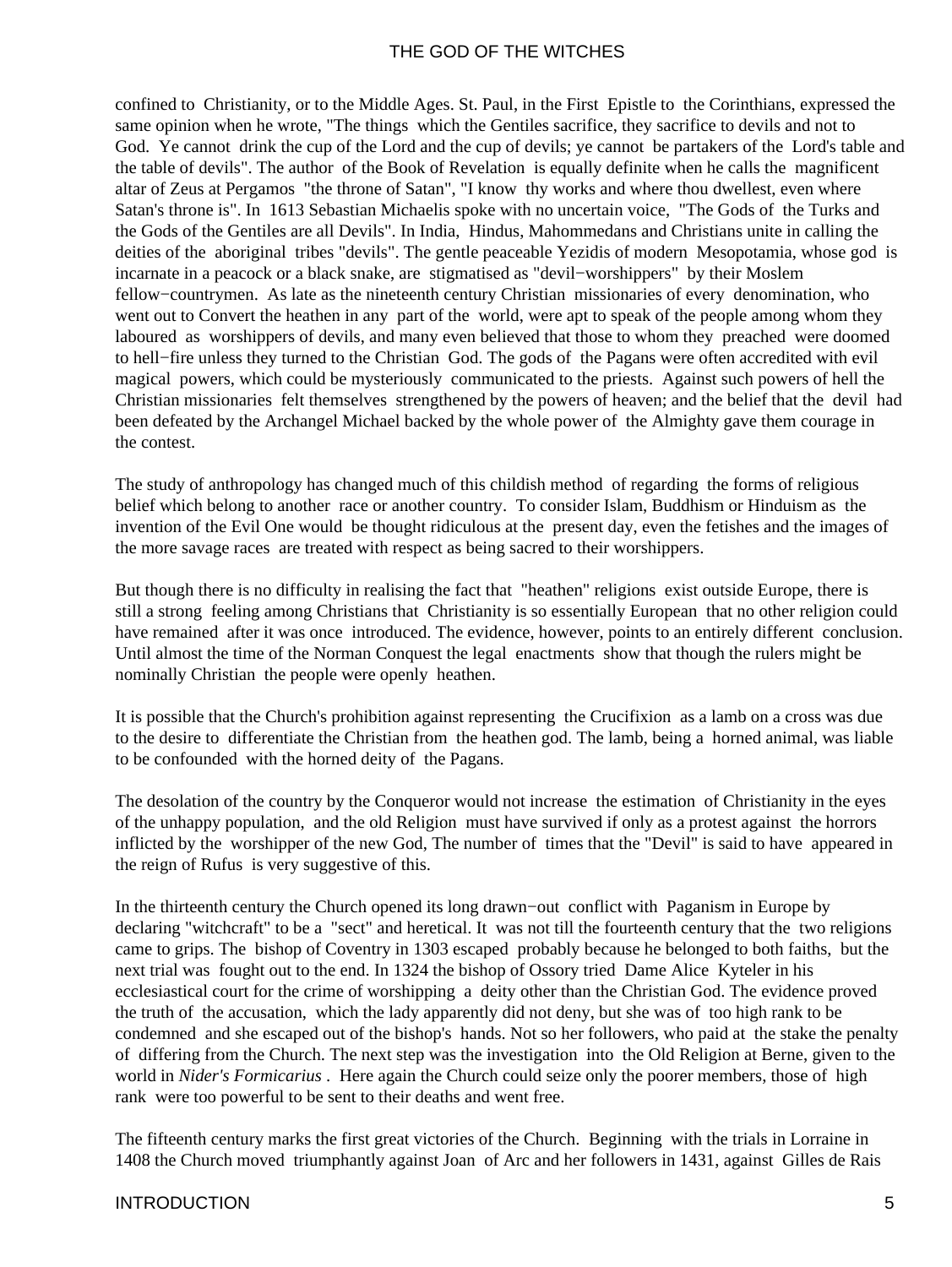<span id="page-7-0"></span>and his coven in 1440, against the witches of Brescia in 1457. Towards the end of the century the Christian power was so well established that the Church felt that the time had come for an organised attack, and in 1484 pope Innocent VIII published his Bull against "witches." All through the sixteenth and seventeenth centuries the battle raged. The Pagans fought a gallant, though losing, fight against a remorseless and unscrupulous enemy; every inch of the field was disputed. At first victory occasionally inclined to the Pagans, but the Christian policy of obtaining influence over the rulers and law−givers was irresistible. *Vae victis* was also the policy of the Christians, and we see the priests of the Papacy gloating over the thousands whom they had consigned to the flames while the ministers of the Reformed Churches hounded on the administrators of the law to condemn the "devil−worshippers". What can have been the feelings with which those unhappy victims regarded the vaunted God of Love, the Prince of Peace, whose votaries condemned them to torture and death? What wonder that they clung to their old faith, and died in agony unspeakable rather than deny their God.

## **CHAPTER I. THE HORNED GOD**

The God of the old religion becomes the Devil of the new."

THE earliest known representation of a deity is in the Caverne des Trois Frères in Ariège, and dates to the late Palaeolithic period (plate I). The figure is that of a man clothed in the skin of a stag and wearing on his head the antlers of a stag. The hide of the animal covers the whole of the man's body, the hands and feet are drawn as though seen through a transparent material; thus conveying to the spectator the information that the figure is a disguised human being. The face is bearded, the eyes large and round, but there is some doubt whether the artist intended to represent the man−animal with a mask or with the face uncovered.

The horned man is drawn on the upper part of the wall of the cave, below and around him are representations of animals painted in the masterly manner characteristic of the Palaeolithic artist. It seems evident from the relative position of all the figures that the man is dominant and that he is in the act of performing some ceremony in which the animals are concerned. The ceremony appears to consist of a dance with movements of the hands as well as the feet. It is worth noting that though the pictures of the animals are placed where they can easily be seen by the spectator the horned man can only be viewed from that part of the cavern which is most difficult of access. This fact suggests that a great degree of sanctity was attached to this representation, and that it was purposely placed where it was screened from the gaze of the vulgar.

The period when the figure was painted is so remote that it is not possible to make any conjectures as to its meaning except by the analogy of historical and modern instances. Such instances are, however, sufficiently numerous to render it fairly certain that the man represents the incarnate god, who, by performing the sacred dance, causes the increase of the kind of animal in the disguise of which he appears.

Though the stag−man is the most important of the horned figures of the Palaeolithic period, there are many smaller drawings of masked and horned men on small objects of bone and horn. These figures are usually represented with the horns of a goat or chamois, and are dancing singly or in groups. The most interesting example is on plate II, where the horned man is not only dancing but also accompanies himself on a kind of musical bow. The only Palaeolithic representation of a human figure found in England is the well−known engraving on bone of a man masked with a horse's head, which was discovered in the Pinhole Cave, Derbyshire.

The art of the Palaeolithic period came to a sudden and complete end before the Neolithic era; it was utterly wiped out in Europe, and seems to have had no influence on later periods. The Neolithic people have left few artistic remains; their human figures are almost invariably of women, and the masked man does not appear. But when the Bronze−age is reached the horned human−being is found again, and occurs first in the Near and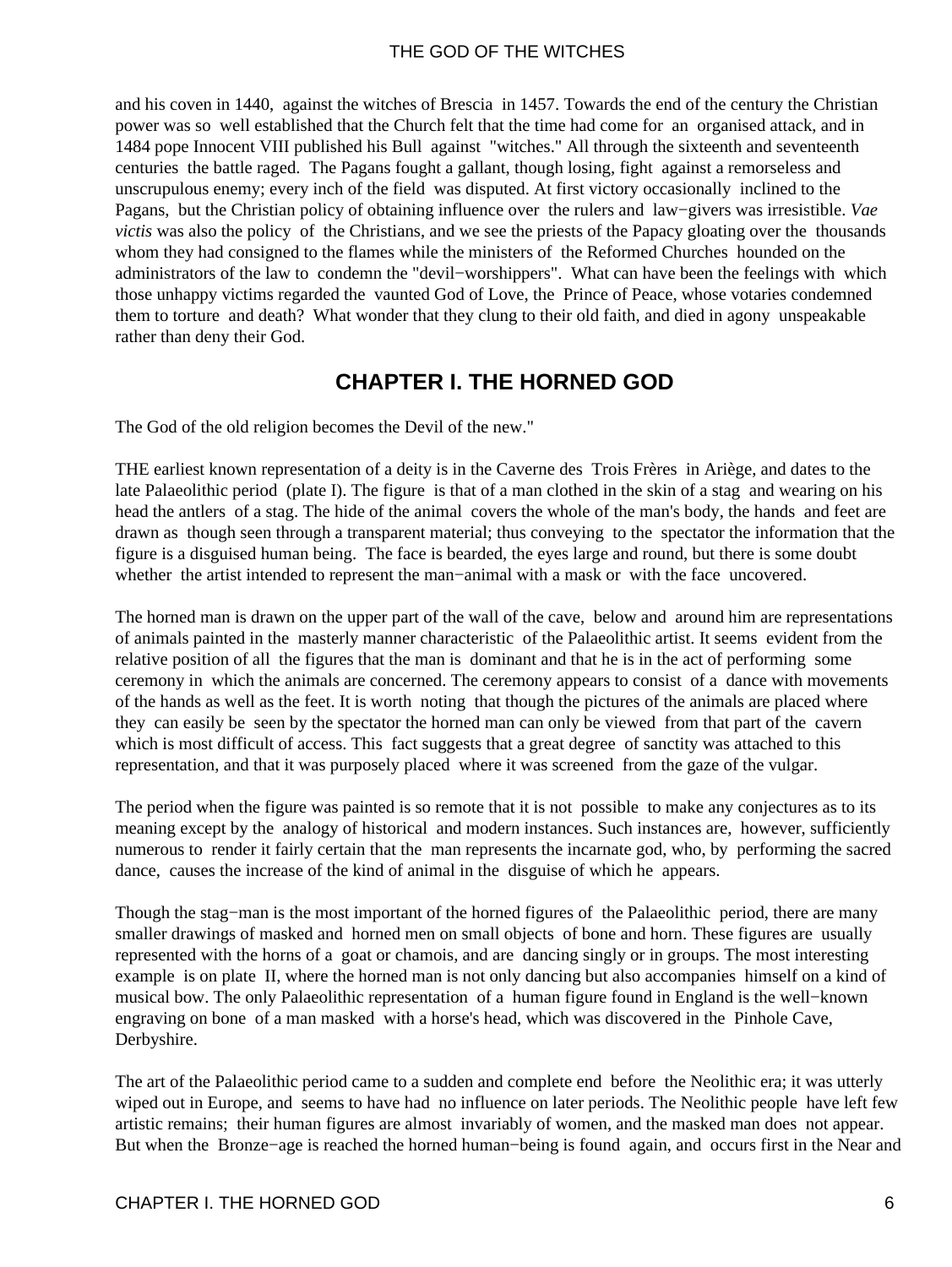Middle East, i.e., in Egypt, Mesopotamia and India. In the Near East the figures may be either male or female, and the horns are those of cattle, sheep or goats.[1] There are no stag antlers, possibly because the stag did not occur in those lands or was so uncommon as not to be of importance as a food animal.

Horned gods were common in Mesopotamia, both in Babylon and Assyria. The copper head found in one of the gold−tombs at Ur, is very early; possibly earlier than the first Egyptian dynasty. It is about half life−size, and the style and workmanship show an advanced stage of metal−working. The eyes were originally inlaid with limestone or shell for the white of the eye, and lapis lazuli for the iris. The head wears two horns, a number which at a slightly later period would indicate that the wearer was an inferior deity; for, during many centuries, the position of a deity in the Babylonian pantheon was shown by the number of horns worn. The great gods and goddesses had seven horns, which is the reason that the divine Lamb in the Book of Revelation was said to have seven horns. The two−horned deities of Babylonia are so numerous that it is likely that they were originally the deities of the primitive inhabitants, who had to take a lower place when the great gods were introduced; these latter were given more horns than the godlings to show their superior position. The horns were a sign of divinity. When the King or High−priest appeared as the god Asshur with the Queen or High−priestess as his consort Ishtar, the appropriate number of horns was worn on the royal headdresses, the royal pair being then regarded as the incarnate deities. When Alexander the Great raised himself above the kings of the earth and made himself a god, he wore horns in sign of his divinity, hence his name in the Koran, *Dhu'l Karnain* The Two−horned. In Egypt his horns were those of Amon, the supreme god.

A godling, who is found in all parts of Babylonia and at all periods of her history, is a two−horned male figure, known as Enkidu. He is represented as fighting with animals, or holding a staff, but his special duty is to guard the door. He has a man's head with two horns, his body is human, and from the waist down he is a bull. Sometimes the legs appear to be human, but the hoofs are always clearly indicated, and the tail also is a marked feature. In short, he answers to the usual description of the Christian devil in having horns, hoofs and a tail. But in the eyes of the early Babylonians he was far from being a devil, and his image−sometimes the whole figure, sometimes the head only−was worn as a charm against all evil and ill−luck. He was credited with great prophylactic powers; so much so that such charms were in use throughout Babylonia. The evidence shows that the great seven−horned gods of the temples, who gave their special protection to the royal family, had little or no appeal for the people, and that the smaller deities, the little two−horned godlings, were regarded as the real protectors in matters of everyday life.

Throughout the Bronze and Iron ages horned deities are to be found in Egypt. The earliest example has a woman's face and the horns of a buffalo; this is on the slate−palette of Narmer,[2] who is usually identified with the first historic king of Egypt. It is worth noting that, with the exception of the god Mentu, the horns of cattle are worn by goddesses only, while the gods have the horns of sheep. The chief of the horned gods of Egypt was Amon, originally the local deity of Thebes, later, the supreme god of the whole country. He is usually represented in human form wearing the curved horns of the Theban ram. Herodotus mentions that at the great annual festival at Thebes the figure of Amon was wrapped in a ram's skin, evidently in the same way that the dancing god of Ariège was wrapped. There were two types of sheep whose horns were the insignia of divinity; the Theban breed had curved horns, but the ordinary breed of ancient Egyptian sheep had twisted horizontal horns. The horizontal horns are those most commonly worn by Egyptian gods. One of the most important of these deities is Khnum, the god of the district round the First Cataract; he was a creator god and was represented as a human being with a sheep's head and horizontal horns. But the greatest of all the horned gods of Egypt was Osiris, who appears to have been the Pharaoh in his aspect as the incarnate god. The crown of Osiris, of which the horizontal horns were an important part, was also the crown of the monarch, indicating to all who understood the symbolism that the king as god was the giver of all fertility'

In the accounts of the divine birth of the Egyptian Kings, the future father of the divine child, the Pharaoh, visits the queen as the god Amon wearing all the insignia of divinity, including the horns. In this connection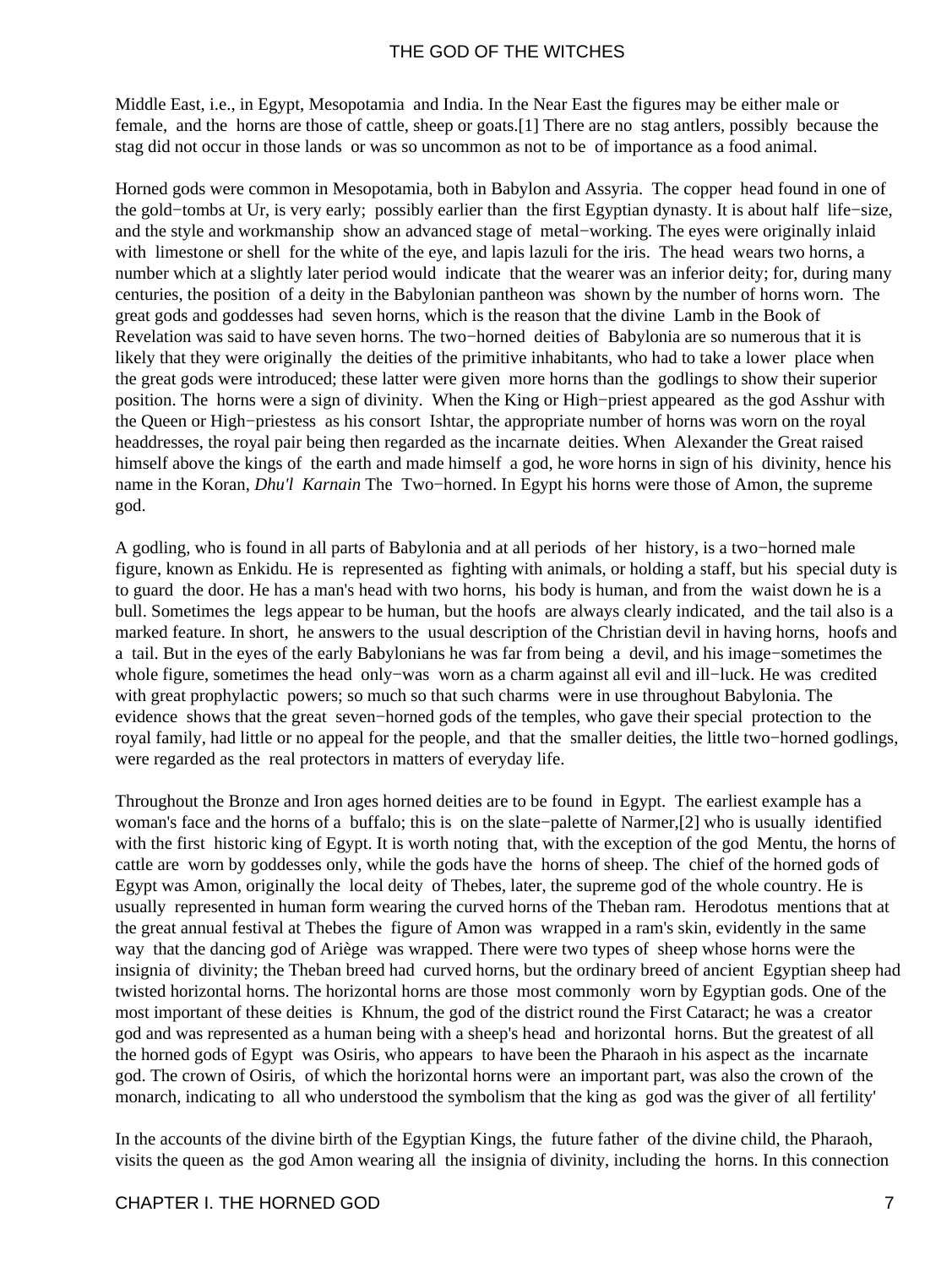it should also be noted that down to the latest period of pharaonic history the divine father was always the horned Amon.

There are two other links between Egypt and the dancing god of Ariège. On a slate palette, which is dated to the period just before the beginning of Egyptian history, there is represented a man with the head and tail of a jackal;[3] as in the Ariège example the body, hands and feet are human; he plays on a flute, and like the Palaeolithic god he is in the midst of animals. The other link is in the ceremonial dress of the Pharaoh, who on great occasions wore a bull's tail attached to his girdle. The *sed−heb* or Tail−festival, when the king was invested with the tail, was one of the most important of the royal ceremonies. A sacred dance, performed by the Pharaoh wearing the bull's tail, is often represented as taking place in a temple before Min, the god of human generation. The worship of horned gods continued in Egypt until Christian times, especially in connection with the horned goddess Isis.

The Indian figures of the Horned God, found at Mohenjo−Daro, are of the earliest Bronze−age. There are many examples, and in every case it is clear that a human being is represented, either masked or horned. Sometimes the figure has a human body with a bull's head, sometimes the head and body are covered with a hairy skin, probably indicating a bull's hide. The most remarkable is that of a man with bull's horns on his head, sitting cross−legged, and like the Ariège figure surrounded with animals (plate III. i). This representation was regarded in historic times as a form of Shiva and is called Pasupati, "Lord of animals". When in relief sculpture Pasupati is three−faced, as here; but in figures in the round he has four faces. Such a representation is a naive attempt to show the all−seeing god, and is found in Europe in the four−faced Janus. It is still uncertain whether the four−faced form arose independently in India and Europe, or whether one is the prototype of the other; if the latter, the Indian appears to be the earlier.

Though it is not possible to give an exact date to the early legends of the Aegean, it is evident that there also the Horned God flourished throughout the Bronze and Iron ages.

The best known, on account of the dramatic legends attached to his cult, was the Minoan bull, the Minotaur, of Crete. He was in human form with a bull's head and horns, and was worshipped with sacred dances and human sacrifices. He was said to be the offspring of a foreign "bull" and the Cretan queen, who at the marriage appeared in the guise of a cow, in other words, she was robed and masked as an animal like the dancing god of Ariège. The representations of the combat between Theseus and the Minotaur show the latter as entirely human, with a bull's mask (plate iv. i). Theseus is sometimes represented with the flowing locks of the Cretan athlete; this suggests that the slaying may have been a Cretan custom, the man representing the Minotaur being killed in a battle in which, masked as he was, he could be no match for his antagonist. Frazer has pointed out that Minos went to Zeus every nine years, and has suggested that this was a euphemism for the sacrifice of each ruler at the end of that term of years. In the Theseus legend the interval of time was seven years, but the rest of the story so closely resembles other accounts of the sacrifice by. combat that it cannot be disregarded; Theseus did not put an end to the custom, he merely relieved Athens from sending the yearly victims, who, like the children stolen by the fairies, had to "pay the teind to hell" with their lives.

The sanctity of the ram in the Aegean in the early Bronze age is shown in the legend of Helle and Phrixos. They were the children of the family who were set apart as victims when human sacrifice was required. The sacrifice of Helle was consummated by drowning, but Phrixos escaped by means of the divine animal, which he afterwards sacrificed, possibly as a substitute for himself. The story of Jason's expedition suggests that the fleece had a divine connotation, and that its value was greatly in excess of the intrinsic worth of the gold.

Of the horned gods of the mainland of Greece Pan is the best known to the modern world, yet he is put one among many, horned deities of the eastern Mediterranean (plate IV. 2). His universality is shown by his name, which points to a time when he was the only deity in his own locality. All representations of him are necessarily late, after the fifth century B.C.; but even in the earliest forms his characteristics are the same, the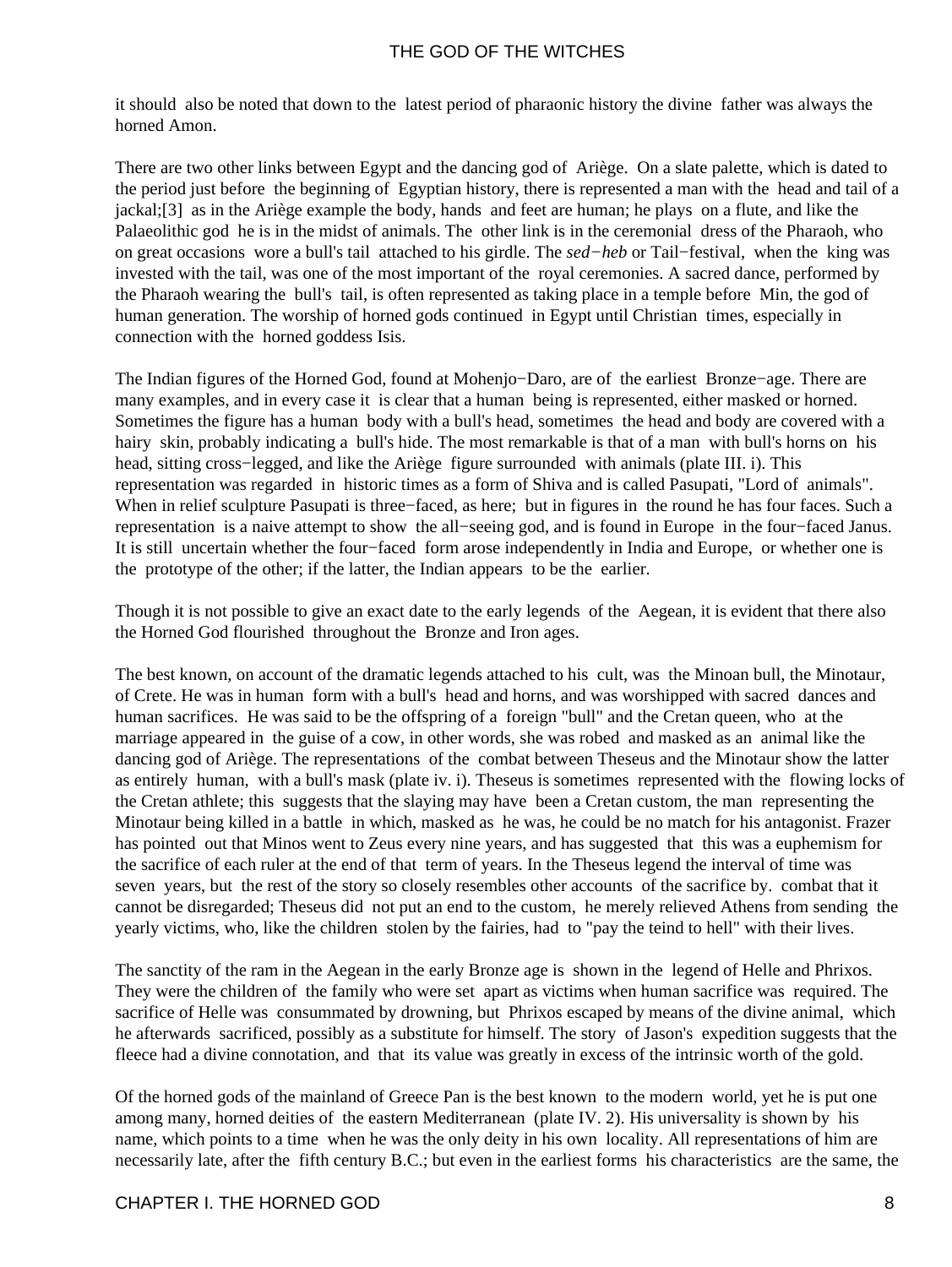long narrow face, the pointed beard, the small horns, and the goat's legs. Scenes of his worship show him followed by a dancing procession of satyrs and nymphs, while he plays on the pipes which bear his name. His appearance should be compared with the little dancing god of the Palaeolithic people (plate II), and also with the figure of Robin Goodfellow (plate X). As a godling beloved of the people he is like Enkidu, whom he also resembles in having hoofs. Though our knowledge of him dates only to the late Iron−age, his worship is obviously of high antiquity, and he appears to be indigenous in Greece.

Another horned god of Greece was Bull Dionysos, who, like the Minotaur of Crete, was slain. Dionysos was said to have been brought into Greece from the north; his cult would therefore be a foreign worship, which fact shows that outside Greece, in the countries which have no written record, the belief in a homed deity prevailed in the Iron−age and probably even earlier.

A few rock carvings in Scandinavia show that the horned god was known there also in the Bronze age. It was only when Rome started on her career of conquest that any written record was made of the gods of western Europe, and those records prove that a horned deity, whom the Romans called Cernunnos, was one of the greatest gods, perhaps even the supreme deity, of Gaul. The name given to him by the Romans means simply The Horned. In the north of Gaul his importance is shown on the altar found under the cathedral of Notre Dame at Paris. The date of the altar is well within the Christian era; on three sides are figures of minor gods represented as small beings, on the fourth side is the head of Cernunnos (Plate 4), which is of huge proportions compared with the other figures. He has a man's head, and like the Ariège figure he wears stag's antlers, which are further decorated with rings; these may be hoops of withy or bronze currency−rings. Like his Palaeolithic prototype he is bearded. This altar shows that, in accordance with Roman artistic ideas, the divine man was not masked, he wears the horns and their appendages fixed on his head. The altar appears to have been dedicated in a temple so sacred that the site was re−used for the principal temple of the new faith. Cernunnos is recorded in writing and in sculpture in the south of Gaul, in that very part where the Palaeolithic painting of him still survives. It is highly improbable that the cult of the Horned God should have died out in south−western Europe in Neolithic times and have remained unknown through the Bronze and Iron ages, only to be revived before the arrival of the Romans. It is more logical to suppose that the worship continued through the unrecorded centuries, and lasted on as one of the principal Gaulish cults till within the Christian era. Such a cult must have had a strong hold on the worshippers, and among the illiterate, and in the less accessible parts of the country it would linger for many centuries after a new religion had been accepted elsewhere.

In considering the evidence from Britain the proximity of Gaul to this country and the constant flux of peoples from one shore to the other, must be taken into account. What is true of Gaul is true of Britain, some allowance being made for the differences caused by the effect of another climate on temperament and on conditions of life.

Our chief knowledge of the horned god in the British Isles comes from ecclesiastical and judicial records. As these were made exclusively by Christians, generally priests, the religious bias is always very marked. The worshippers themselves were illiterate and have left no records of their beliefs except in a few survivals here and there. The earliest record of the masked and horned man in England is in the *Liber Poenitentialis*[4] of Theodore, who was Archbishop of Canterbury from 668 to 690, and ruled the Church in England with the assistance of Hadrian the negro. This was a time when if we are to believe the ecclesiastical chroniclers England was practically Christianised, yet Theodore fulminates against anyone who "goes" about as a stag or a bull; that is, making himself into a wild animal and dressing in the skin of a herd animal, and putting on the heads of beasts; those who in such wise transform themselves into the appearance of a wild animal, penance for three years because this is devilish". Three centuries later King Edgar[5] found that the Old Religion was more common than the official faith, and he urges that "every Christian should zealously accustom his children to Christianity."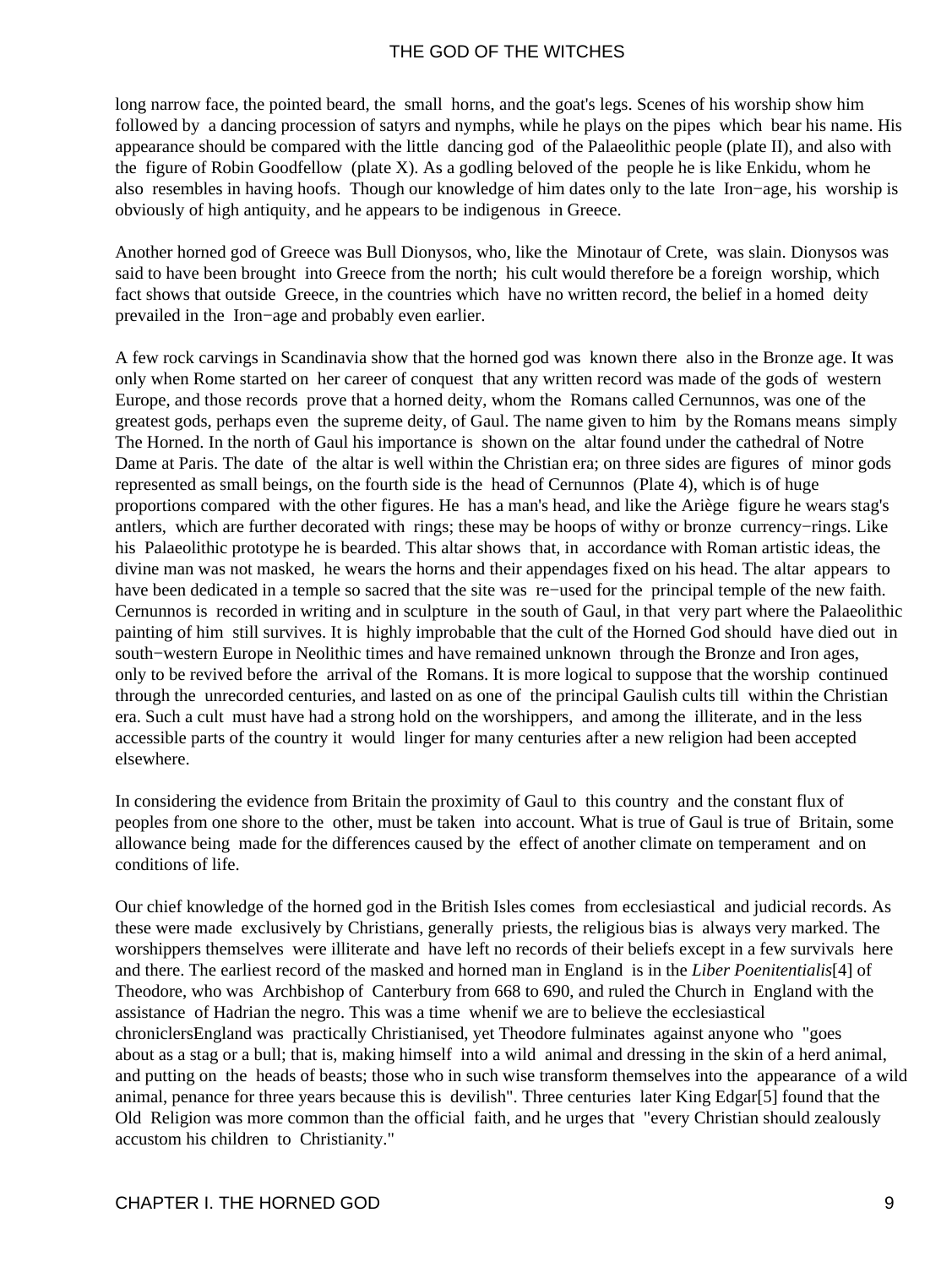The great influx of heathen Norsemen, under Sweyn and Canute into England and under Rollo into France, must have been a terrible blow to Christianity in Western Europe, in spite of the so−called conversion of the rulers. Though the New Religion steadily gained ground, the Old Religion regained many "converts", and more than one ruler held firmly to the faith of his fathers. This was markedly the case among the East Saxons, the most powerful kingdom in the seventh and eighth centuries. The East Saxon kings must have been peculiarly irritating to the Christian missionaries, for the rise and fall of the two religions alternately is instructive. In 616 Sebert, the Christian king, died and was succeeded by his three sons who maintained the Old Religion and drove out the Christians. The new religion apparently gained ground later, for in 654 their successor was "converted". Ten years after, in 664, King Sighere and the greater number of his people threw off Christianity and returned to the ancient faith. Even when the king was not averse to Christianity he was apt to act in a disconcerting manner by trying to serve two masters. Thus, according to Bede, King Redwald had "in the same temple an altar to sacrifice to Christ, and another smaller one to offer victims to devils". At the end o f the ninth century the whole of the powerful kingdom of Mercia was under the sway of the heathen Danes; and Penda, one of the greatest of the Mercian rulers, refused to change his religion and died, as he had lived, a devout Pagan.

The same difficulties occurred elsewhere. In Normandy Rollo, after his conversion, gave great gifts to Christian churches, but at the same time sacrificed his Christian captives to his old gods. Scandinavia, always in touch with Great Britain (Norway held the Hebrides till 1263), successfully resisted Christianity till the eleventh century. Sweyn, the son of Harold Bluetooth, was baptised in infancy, but when he became a man he reverted to the old faith and waged a religious war against his Christian father; and as late as the end of the thirteenth century a Norwegian king was known as "the Priest−hater".

There is no doubt that the records are incomplete and that if all the instances of renunciation of Christianity had been as carefully recorded as the conversions it would be seen that the rulers of Western Europe were not Christian except in name for many centuries after the arrival of the missionaries. Until the Norman Conquest the Christianity of England was the very thinnest veneer over an underlying Paganism; the previous centuries of Christian archbishops and bishops had not succeeded in doing more than wrest an outward conformity from the rulers and chiefs, while the people and many of the so−called Christian priests remained in unabated heathenism.

That the worshippers regarded the so−called "Devil" as truly God is clearly seen in the evidence even when recorded by their fanatical enemies. In more than one case it is remarked that the witch "refused to call him the Devil", and in many instances the accused explicitly called him god. The following instances are not exhaustive, they cover a century and are taken from the actual trials as well as from the generalisations of those writers who heard the evidence at first−hand and had themselves tried many cases. Danaeus[6] was such an author, he wrote in 1575 that the "witches acknowledge the Devil for their god, call upon him, pray to him, and trust in him", and that when they go to the Sabbath "they repeat the oath which they have given unto him in acknowledging him to be their God". Of the Aberdeen witches, tried in 1596[7] Agnes Wobster was accused of having dealings with "Satan whom thou callest thy God"; Marion Grant confessed that Christsonday was the name of the Divine Personage, "Christsonday bade thee call him Lord, and caused thee to worship him on thy knees as thy Lord". Boguet,[8] the Inquisitor, who records with unction that he tried and executed many witches in France in 1608, states that "the witches, before taking their repast, bless the table, but with words full of blasphemy, making Beelzebub the author and protector of all things". De Lancre,[9] the Inquisitor in the Pays de Labourd (Basses Pyrénées), wrote in 1613 that there was "a great Devil, who is the master of all, whom they all adore"; he also recorded the evidence of one of his victims,[10] "the Devil made them believe that he was the true God", and he gives as a general statement[11] "our witches for the most part hold these Demons as Gods". In Orleans in 1614[25] "they say to the Devil, we recognise you as our Master, our God, our Creator". At Edmonton in 1621 Elizabeth Sawyer[12] confessed that "he charged me to pray no more to Jesus Christ, but to him the Devil." In Lancashire in 1633 Margaret Johnson[13] "Met a spirit or devil in a suit of black tied about with silk points", he instructed her to call him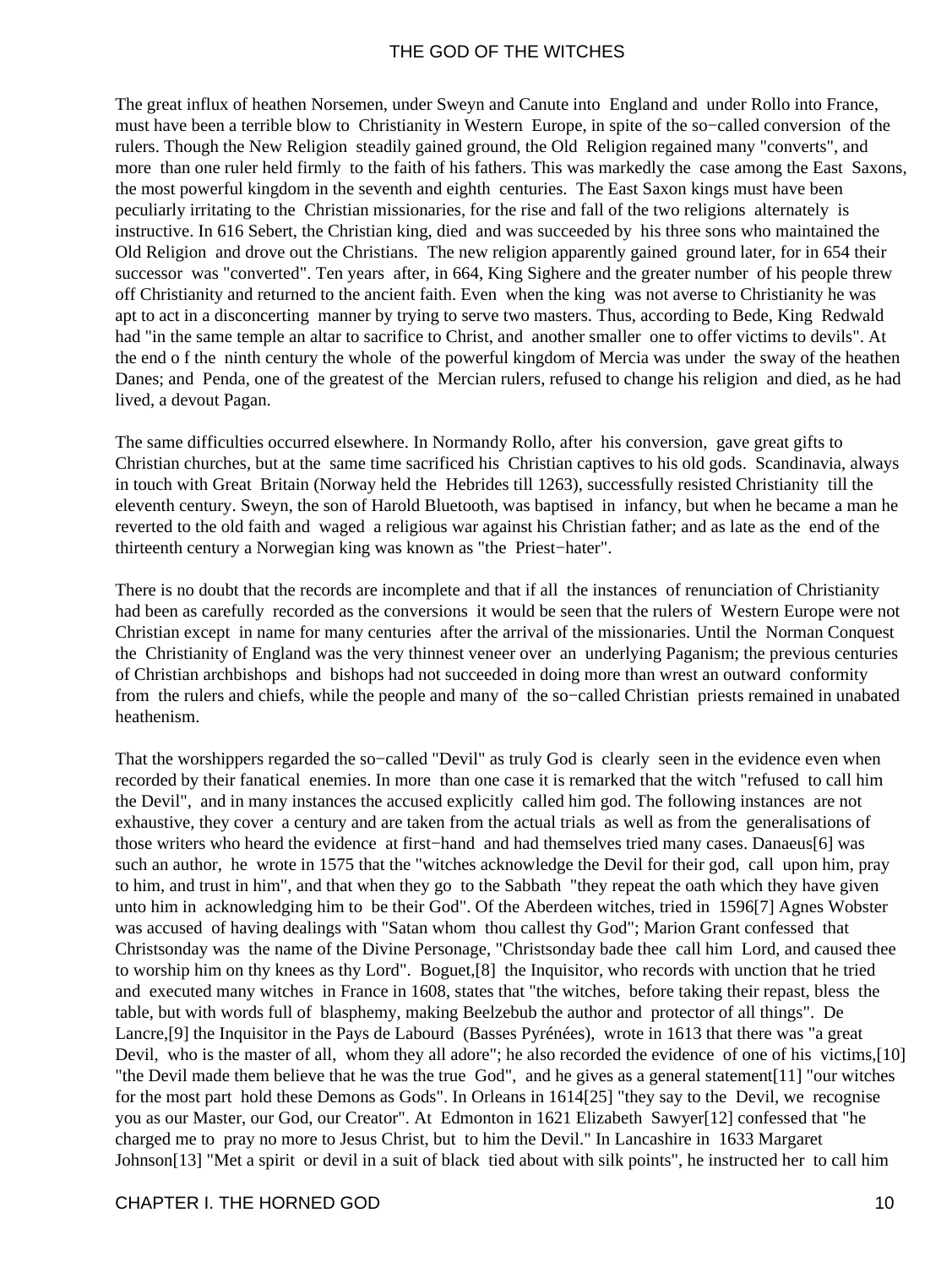Mamilion, "and in all her talk and conference she called the said Mamilion her god". Gaule, making a general statement about witch−beliefs and practices in 1646,[14] says that the witches "promise to take him for their God, worship, invoke, obey him". Of the Essex and Suffolk witches, whose trials made such a stir in 1646,[15] Rebecca West "confessed that her mother prayed constantly (and as the world thought, very seriously) but she said it was to the Devil, using these words, Oh my God, *my God*, meaning him and not the Lord". Ellen Greenleife also "confessed that when she prayed she prayed to the Devil and not to God". Widow Coman<sup>[16]</sup> "did acknowledge that she had made an agreement with him and that he was her Master and sat at the right hand of God". The author of the *Pleasant Treatise of Witches* , whose violent hatred towards those unhappy beings is only equalled in bitterness by that of the Inquisitors, states in 1673 that at the Sabbath "they make their accustomed homage, Adoring and Proclaiming him their Lord". In the same year at Newcastle−on−Tyne[17] Ann Armstrong testified that she had heard Ann Baites "calling him sometimes her protector, and other sometimes her blessed saviour"; and that "he was their protector, which they called their God". The Salem witch, Mary Osgood, in 1692, said[18] that "the Devil told her he was her God, and that she should serve and worship him".

Such a mass of evidence shows that till the end of the seventeenth century the Old Religion still counted large numbers of members. The issue has been confused, perhaps purposely, by the use of the word *Devil* in its Christian connotation, for the name of the God, and by stigmatising the worshippers as witches. The consequence is that the pagan people are now regarded as having worshipped the Principle of Evil, though in reality they were merely following the cult of a non−Christian Deity.

The first recorded instance of the continuance of the worship of the Horned God in Britain is in 1303, when the Bishop of Coventry was accused before the Pope of doing homage to the Devil in the form of a sheep.[19] The fact that a man in so high a position as a bishop could be accused of practising the Old Religion shows that the cult of the Horned God was far from being dead, and that it was in all probability still the chief worship of the bulk of the people. It should be also noticed that this is one of the first British records in which the old God is called the Devil by the Christian writers of the Middle Ages.

It is possible that the bishop's high position in the Christian hierarchy saved him from punishment, for in the case also of the Lady Alice Kyteler in 1324 her rank as a noble saved her when she was tried before the bishop of Ossory for her heathen practices.[20] The bishop, however, had sufficient evidence to prove his case and sufficient power to burn the lady's poorer co−religionists, though not herself.

Herne the Hunter, with horns on his head, was seen in Windsor Forest by the Earl of Surrey in the reign of Henry VIII, and after that period it was a favourite accusation against all political enemies that they were in league with "the foul fiend" who appeared to them in human form horned like a bull or a stag. Thus John Knox was said to have held converse with the devil in the Cathedral churchyard at St. Andrews.[21] There is still extant a record that Cromwell made a pact for seven years with the Devil on the night before the battle of Worcester, and he not only won an overwhelming victory but died that very day seven years later in the middle of the worst thunderstorm within human memory; which was proof positive of the truth of the story in the minds of the Royalists.[22] On the other hand the Royalists in Scotland were believed to have sold themselves to the Evil One. The bishops were said to be cloven−footed and to cast no shadows, and those justices of the peace appointed to try the political prisoners were seen often talking in a friendly way with the Devil.[23]

This uninterrupted record of belief in a horned deity Shows that underlying the official religion of the rulers there still remained the ancient cult with all its rites almost untouched.

In the depositions of the witches at the trials the Horned God is very prominent at the great assemblies. The horns and animal disguise were his "grand array", but in his ordinary intercourse with his flock the Incarnate God appeared in the dress of the period. Here again the congregation would see no difference between their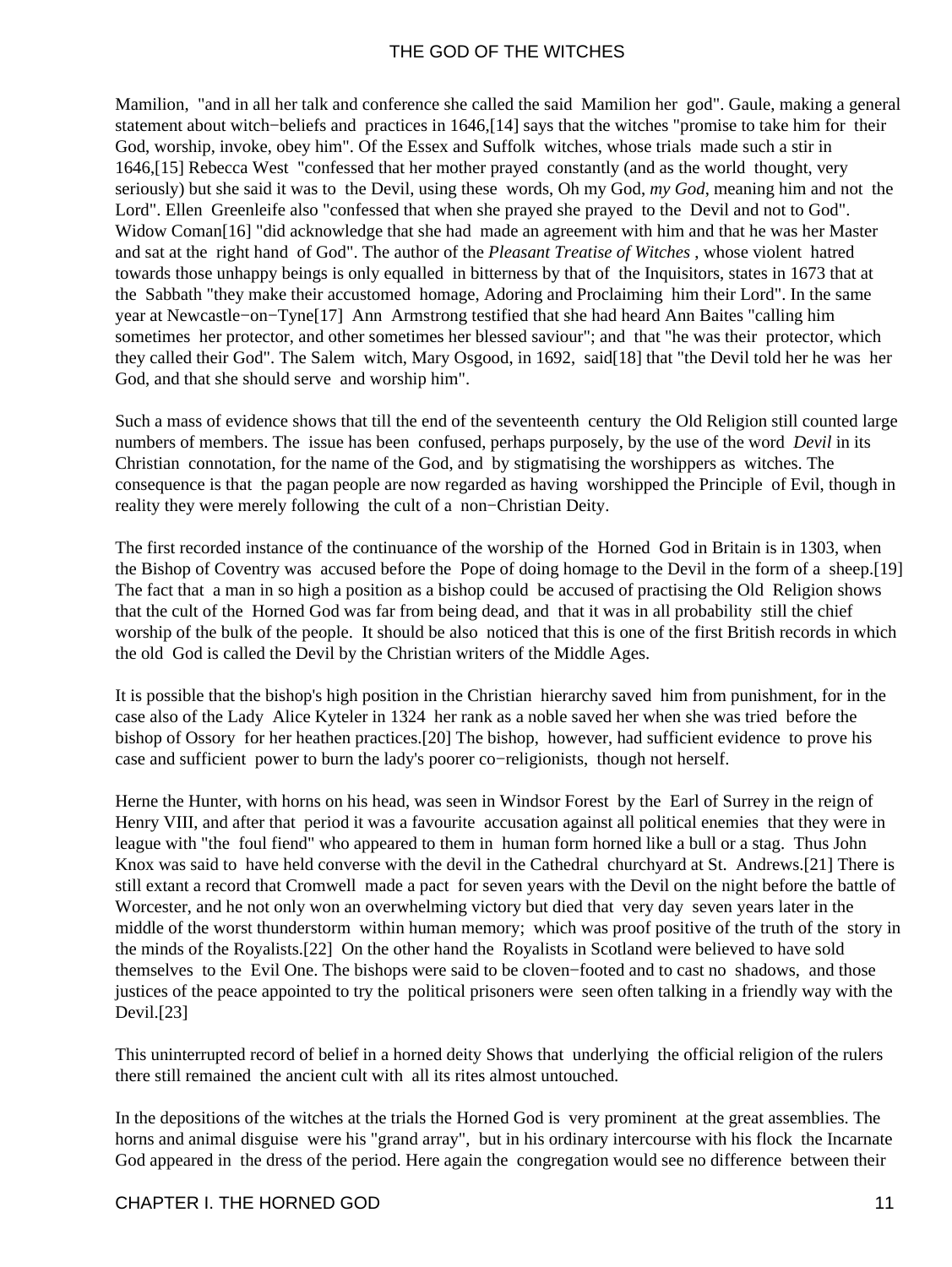own and the Christian priest, who also wore special vestments when performing religious ceremonies. This alteration of costume is specially noted by de Lancre,[24] "It is always observable that at any time when he is about to receive anyone to make a pact with him, he presents himself always as a man, in order not to scare or terrify them; for to make a compact openly with a goat smacks more of the beast than of a reasonable creature. But the compact being made, when he receives anyone for adoration he usually represents himself as a goat".

The evidence that the Devil appeared as a man to a possible convert is found continually, and it is very obvious that he was actually a human being. Thus in 1678[25] the Devil appeared as a man to Mr. Williamson, a school−master at Coupar; he gave Mr. Williamson a dinner, and meeting him again in London treated him again. In 1682[26] Susanna Edwards, a Devonshire witch, stated that "about two years ago she did meet with a gentleman in a field called the Parsonage Close in the town of Biddiford. And saith that his apparel was all black. Upon which she did hope to have a piece of money of him. Whereupon the gentleman drawing near unto this examinant, she did make a curchy or courtesy unto him, as she did use to do to gentlemen. Being demanded what and who the gentleman she spoke of was, the said examinant answered and said, That it was the Devil." These are only two instances out of very many.

The forms in which the disguised god appeared were bull, cat, dog, goat, horse, sheep, and stag. It is noteworthy that the goat and sheep do not occur in the British Isles except in the case of the Norman Bishop of Coventry; they belong almost entirely to France and Germany. In England, Scotland and the south of France the usual animal disguise was the bull or the stag; but nowhere is there a record of the head of the religion appearing as an ass, or a hare, though the hare was the most common transformation of the witches; in late times, in France and Germany he is occasionally a pig. In Guernsey there is a record of a peculiar disguise, when in 1617 Isabel Becquet[27] went to the Sabbath at Rocquaine Castle and there saw the Devil in the form of a dog with two great horns sticking up, and "with one of his paws (which seemed to her like hands) took her by the hand: and calling her by her name told her that she was welcome."

In all cases of the Devil as an animal the evidence of the witches shows that it was undoubtedly a disguise. Besides the dog with horns and human hands mentioned above, there are numerous other instances. At Angers[28], in 1593 the "Black Man" transformed himself first into a goat and then into a young bull; in Guernsey[29] in 1563 he was a large black cat who led the dance; in 1616 at Brécy[30] he was a black dog who stood on his hind−legs and preached; at Poictiers in 15743, he was a goat who talked like a person; at Avignon[32] in 1581, when he mounted on an altar to be adored "he instantly turns himself into the form of a great black goat, although on all other occasions he useth to appear in the shape of a man." In Auldearne[33] in 1662 "sometimes he would be like a stirk, a bull, a deer, a roe, or a dog."

It is only necessary to look at the figure of the dancing god of Ariège (plate I) to see that in all the medieval cases we are dealing with a man in some kind of disguise. The description given by Agnes Sampson, one of the leaders of the North Berwick witches, of the so−called Devil of her coven would apply equally well to the Ariège figure. "His face was terrible, his nose like the beak of an eagle, great burning eyes, his hands and legs were hairy, with claws upon his hands, and feet like the griffin."[34] Yet there is probably not less than eight thousand years between the painting and the recorded description. Again in a scene of worship on an Egyptian papyrus of the XXIInd dynasty, about the tenth century B.C., a woman is depicted in the act of praying to her god (plate vi). But the description given by Isobel Gowdie in 1662 of a ceremony performed by herself and her coven would apply to the scene on the papyrus, "When we had learned all these words from the Devil, we all fell down upon our knees, with our hair down over our shoulders and eyes, and our hands lifted up, and our eyes steadfastly fixed upon the Devil, and said the foresaid words thrice over to the Devil".[35] The flowing hair and the uplifted hands and eyes, as well as the horned god, are alike in both Egypt and Scotland. No−one would hesitate to say that the Egyptian lady was engaged in the worship of her god, who was symbolised to her in the figure of a goat, yet most people of the present day are horrified to think that less than three centuries ago a similar worship of a "heathen" god was still practised in the British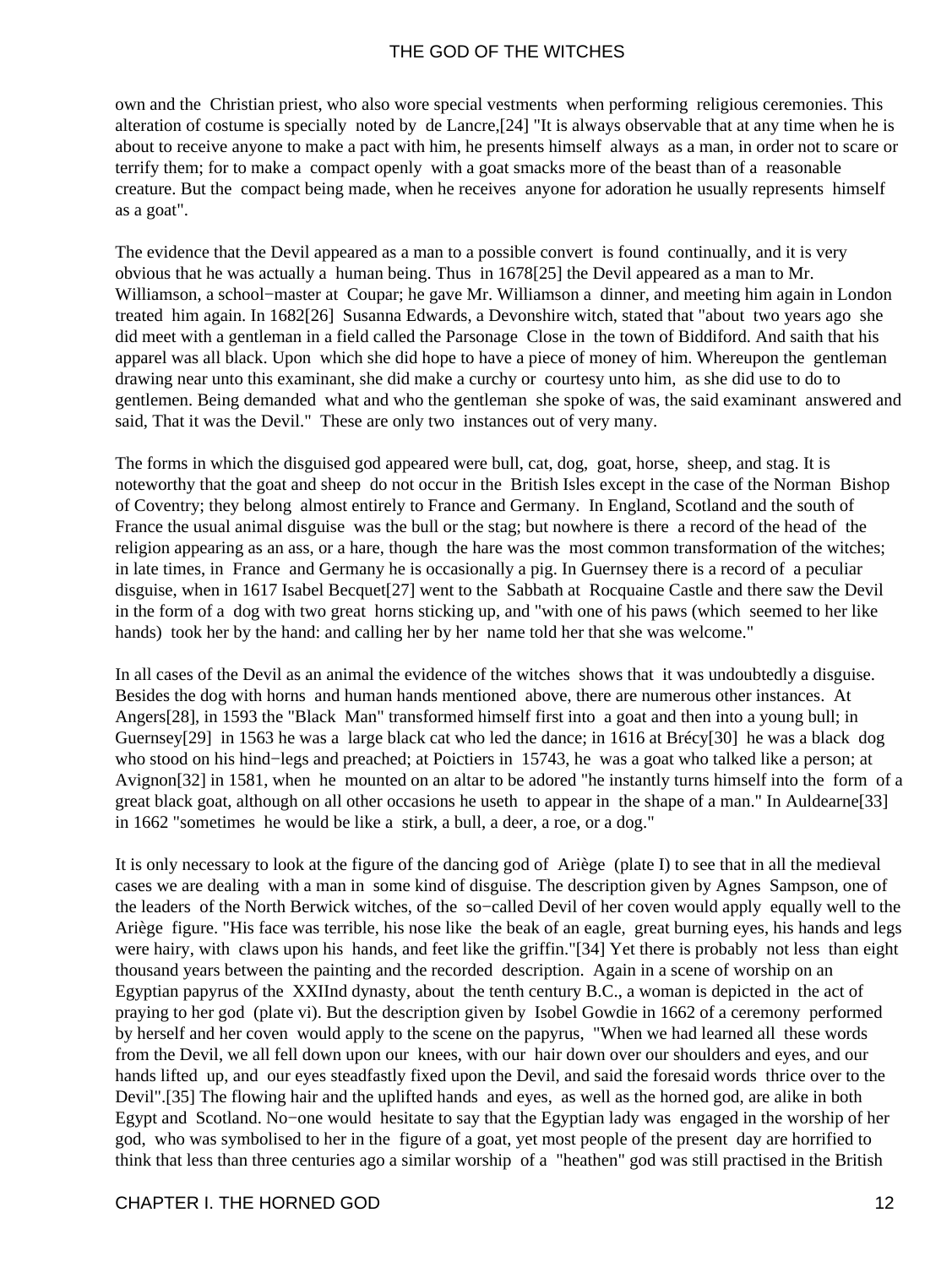### Isles.

The ritual masking of the Incarnate God or his priest is found in many places after the Palaeolithic period. Beside the dancing god there are the little masked and horned figures. I have already called attention to these in their geographical and chronological order, but it is important to note that figures of maskers and the masks themselves still survive. On the so−called Hunting Palette of predynastic Egypt[36] the figure of a man disguised as a jackal and playing on a flute suggests the black−dog disguise of the European Devil. A jackal mask belonging to the XXVIth dynasty, about the seventh century B.C., is made of pottery and is intended to be worn over the head (plate vii. 1). The method of wearing it is shown in the procession of priests at Denderah, where the masked priest has to be led by one of his fellows (plate III. 2). This jackal−mask should be compared with the "Dorset Ooser" (plate VII. 2), which was stolen from its Dorsetshire owners within the last thirty years. The Ooser was of painted wood, and, like the Egyptian example, was worn over the head, the wearer being at the same time wrapped in an oxskin. The combination of the horned mask and the animal's skin show too close a resemblance to the Palaeolithic prototype to be accidental. In the Ooser we have the last remains of that most ancient of all recorded religions, the worship of the Horned God.

The name of the great Pagan deity varied according to the country in which the cult was followed. In the Near East the names were recorded from very early times; the name of the Indian deity cannot yet be read, but the traditional name still survives; in Greece and in Crete the record is later than in Egypt and Babylonia. In Western Europe, however, it was not till the Roman domination that any written records were made; therefore it is only by tradition and an occasional Roman inscription that the names of the homed god are known to us. The great Gaulish god was called by the Romans Cernunnos, which in English parlance was Herne, or more colloquially "Old Hornie". In Northern Europe the ancient Neck or Nick, meaning a spirit, had such hold on the affections of the people that the Church was forced to accept him, and he was canonised as St. Nicholas, who in Cornwall still retains his horns. Our Puck is the Welsh *Boucca*, which derives either directly from the Slavic *Bog* "God" or from the same root. The word Bog is a good example of the fall of the High God to a lower estate, for it becomes our own Bogey and the Scotch Bogle, both being diminutives of the original word connoting a small and therefore evil god.

Many of the names of the Devils appear to be diminutives. Thus among the group of Alsatian witches tried between 1585 and 1630,[37] the names for the Devil (i.e. the God) were Hämmerlin, Peterlin, and Kochlöffel. The first of these may mean a yellowhammer, always regarded as the Devil's bird, but as the name is also given as Hammer it is suggestive of a diminutive of an epithet of Thor; Peterlin may be the Christianised form of a local deity; for Kochlöffel (Cooking−spoon) I can offer no explanation except that it may be a mispronunciation of a traditional name. According to de Lancre the name of the Basque god was Jauna or Janicot.[38] The latter he regarded as a diminutive and says that it means "petit Jean", and was applied by the witches of the Basses Pyrénées to Christ; a man−witch at Orleans also spoke of the host as "un beau Janicot."[29] It may however not be a diminutive, but a form of Jauna with the ending *Cot* "God", as in the Northern Irmincot. In modern times the god, who has now degenerated into a sprite, is known by the Basques as Basa−jaun, the equivalent of *Homme de Bouc*, Goat−man[40] which brings the whole of the early religion of the Basques into connection with the Horned God. De Lancre notes that the witches, when "in the hands of Justice" used the name Barrabon<sup>[41]</sup> to signify either their own or the Christian God, Barrabon<sup>[42]</sup> being also the name of a witch−god in Belgium.

A peculiar name, which occurs both in Great Britain and France is Simon; it was used for either the Grandmaster or for the familiars which were also called *devils*. It is possibly a diminutive like the Mamilion of Layamon's *Brut* (*ll*. 16790−5), or the Amaimon and Barbason of which Falstaff says, "they are devil's additions, the name of fiends." But there is another possible explanation. The early Christian Fathers refer to a statue to Simon set up in Rome in the reign of Claudius by the Roman people. The base of this statue has been found, and on it is a dedication to the ancient Sabine god, Semo Sancus. This important deity was the god of fertility as his name, Semo, implies; and as such the name might well have spread to Gaul and Britain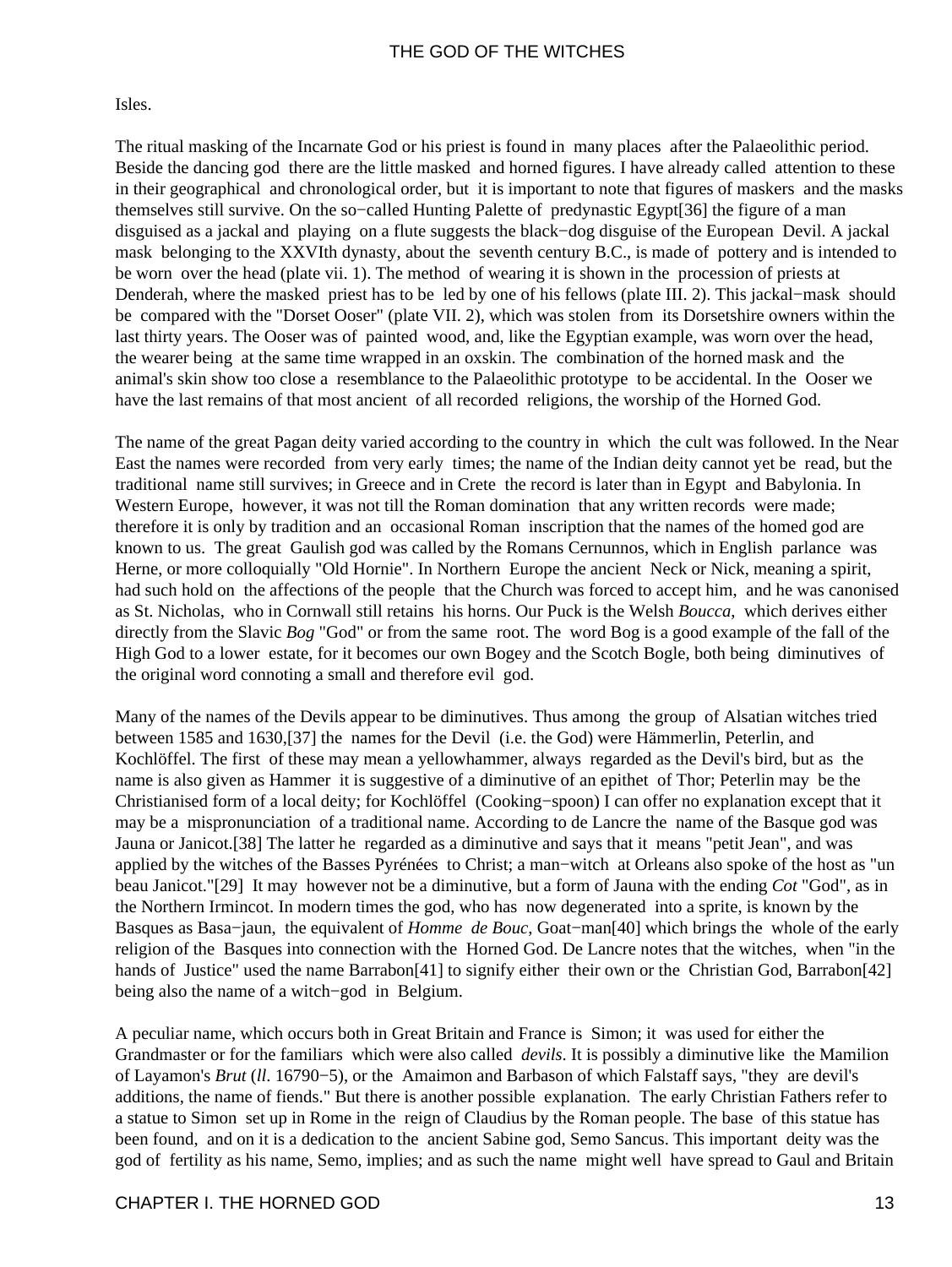with the Roman conquerors. Later, when Christianity was brought to England by foreign missionaries, the tonsure of the British Christian priesthood was stigmatised by the Augustinians as "the tonsure of Simon Magus". That the Biblical Simon Magus ever reached Britain is excessively unlikely, but the tonsure of priests was a heathen custom before it was adopted by Christianity, and the name given to the local tonsure in England is suggestive of the name of a heathen god.

The Aberdeen witches, tried in 1597,[43] called their Grandmaster "Christsonday". Andro Man confessed "that Christsonday came to him in the likeness of a fair angel and clad in white clothes, and said that he was an angel, and that he should put his trust in him and call him Lord and King." And again, "The Devil thy master, whom thou callest Christsonday and supposest to be an angel and God's godson albeit he has a thraw by God and sways to the Queen of Elfin is raised by speaking the word *Benedicite* and is laid by speaking the word *Maikpeblis*. Suchlike thou affirmest that the Queen of Elfin has a grip of all the craft, but Christsonday is the goodman and has all power under God." I suggest that the name Christsonday is a confusion of Christus Filius Dei, i.e. Son Dei, Dei being considered as a personal name by the ignorant worshippers. In the same way the Devil of Dame Alice Kyteler Was called in the Latin record sometimes Robin Artisson, sometimes Robinus Filius Artis. The magical word Maikpeblis is probably, like Kochlöffel, a confused rendering of a traditional name.

The name of the god in Guernsey was Hou. This is clearly indicated by the version of the witch song or hymn quoted by Bodin in 1616,[44] where his "diable" is the equivalent of the Guernsey Hou. Bodin's version is, "*Har, har, diable, diable, saute ici, saute là, joue ici, joue là*"; the Guernsey version runs, "*Har, har, Hou, Hou, danse ici, danse là, joue ici, joue là*". The names of many of the smaller islands of the Channel Island group are compounded with the name of this obscure half−forgotten deity; Li−hou, Jet−hou, Brecq−hou, are instances. It is possible that the Welsh god, Hu Gadarn, Hu the Mighty, may be connected with the Guernsey deity. The name does not occur till the fifteenth century when it appears in a hymn, in which he is plainly called god. In view of the fact that the name is that of a "devil" and that it is compounded with other elements in place−names, it seems not improbable that the god of the Old Religion survived in Wales where the Christian Church did not persecute. It is an interesting suggestion that the Har in the witch song is the same as the cry of Haro used in Guernsey as a cry for help against injustice.

The most interesting of all the names for the god is Robin, which when given to Puck is Robin Goodfellow. It is so common a term for the "Devil" as to be almost a generic name for him "Some Robin the Divell, or I wot not what spirit of the Ayre".[45] Dame Alice Kyteler called her god, Robin Artisson, and the Somerset witches<sup>[46]</sup> cried out "Robin" when summoning their Grandmaster to a meeting, or even when about to make a private incantation; in the latter case they also added the words, "O Satan, give me my purpose", and then proceeded to divine by the animal which appeared.

A fact, noted by many writers and still unexplained, is the connection between Robin Goodfellow and Robin Hood. Grimm remarks on it but gives no reason for his opinion, though the evidence shows that the connection is there. The cult of Robin Hood was widespread both geographically and in time, which suggests that he was more than a local hero in the places where his legend occurs, In Scotland as well as England Robin Hood was well known, and he belonged essentially to the people, not to the nobles. He was always accompanied by a band of twelve companions, very suggestive of a Grandmaster and his coven. One of those companions was Little John, a name which may be compared with the Basque Janicot. Robin Hood and his band were a constituent part of the May−day ceremonies, they had special dances and always wore the fairies' colour, green. He was so intimately connected with the May−day rites that even as early as 1580 Edmund Assheton[41] wrote to William ffarington about suppressing "Robyn Hoode and the May games as being Lewde sportes, tending to no other end but to stir up our frail natures to wantonness." In all the stories and traditions of Robin Hood his animosity to the Church is invariably emphasised, an abbot or prior was regarded as his legitimate prey. In one of the oldest Ballads of this popular hero, there is a description of how he went to be let blood by his cousin the prioress of a convent of nuns; she treacherously left the wound

## CHAPTER I. THE HORNED GOD 14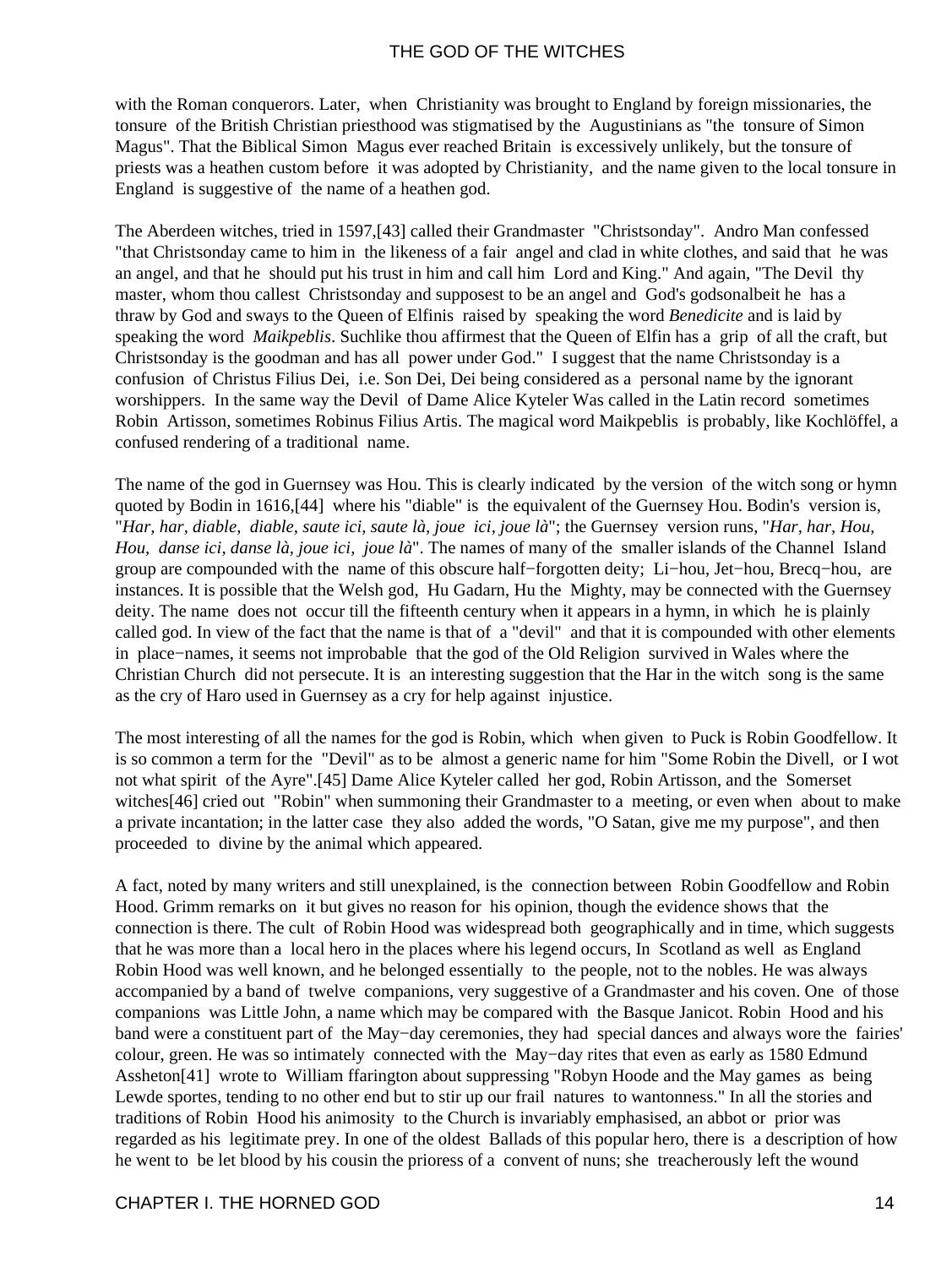<span id="page-16-0"></span>unbound and he bled to death. Part of the account shows, however, that his death was expected, for his route to the priory was lined with people, mourning and lamenting for his approaching death. The strong resemblance to the death−processions of Joan of Arc and Gilles de Rais cannot be overlooked, the weeping praying populace are alike in all three cases.

If then there were more than one Robin Hood at the same time in different parts of the country his ubiquity is explained; the name would then mean *Robin with a Hood*, and would be the generic appellation of the god. In Chapter II I have called attention to the great importance of the head−covering among the fairy folk, and in many of the witch−trials the "Devil" is described as wearing a hood. The most celebrated historical Robin Hood was the Earl of Huntingdon in the reign of Richard I, who being himself a Plantagenet belonged by race to the Old Religion. I have pointed out in my *Witch Cult in Western Europe* that more than one Devil can be identified, but in the earlier times the identification becomes increasingly difficult as the ecclesiastical writers do not record all the facts. It seems possible that the companions of Robin Hood as the Incarnate God also bore special names, for in the fifteenth century there is a pardon to a chaplain which is so worded as to suggest this possibility. "Pardon to Robert Stafford, late of Lyndefeld, co. Sussex, chaplain, alias Frere Tuk, for not appearing before the King to answer Richard Wakehurst touching a plea of trespass."[48]

The continuity of the Pagan religion through the medieval period cannot be gainsaid when it is found surviving to the present day. I quote from an article by the Rev. John Raymond Crosby, D.D., D.C.L., Ph.D., in *The Living Church* for March 2, 1929, which states that the rites are still to be found in Pennsylvania and are practised by people who have been in America for five generations. The Witch "lives alone, with the traditional black cat, in a small house filled with herbs, charms and the implements of her profession. Her compatriots have a firm conviction that she, together with her ancestors for untold generations, entered into a definite compact with the Devil who in his proper person is the father of all the children of the family. Certain other members of the sect, the Elect Ones, are permeated with the Spirit of Good, and are regarded as incarnations of the Divine Essence. It is the general belief that the witches hold regular gatherings for the practice of magical rites and the worship of the Evil Principle. They are reported to assume the form of animals, generally black, and to be restored to their original shapes at the rising of the sun. These meetings are illuminated by candles made of human fat, which renders the celebration invisible to all except the initiated."

## **CHAPTER II. THE WORSHIPPERS**

"In the hinder end of harvest, on All Hallow Fen,

 When the Good Neighbours do ride, if I rede right, Some buckled on a bune−wand, and some on a bean,

Aye trottand in troops from the twilight;

Some saddled on a she−ape, all graithed into green, Some hobland on a hemp−stalk, hovand to the height,

The King of Pharie and his court, with the Elf−queen,

With many elfish incubus was ridand that night."

*Montgomerie* (1515)

THOUGH to the modern reader, who has been brought up on the fairy tales of the present day, any connection between witches and fairies appears far−fetched and preposterous, yet in order to understand the one it is essential to take the other into account. Even when regarded superficially the likeness between the two is apparent. In stories of the baptism of a royal child the bad fairy, whether naturally malevolent or merely temporarily offended, gives evil gifts or enchants the unfortunate infant, and is thus indistinguishable from the witch. The traditional costume of the fairy godmother is precisely similar to that of the witch, both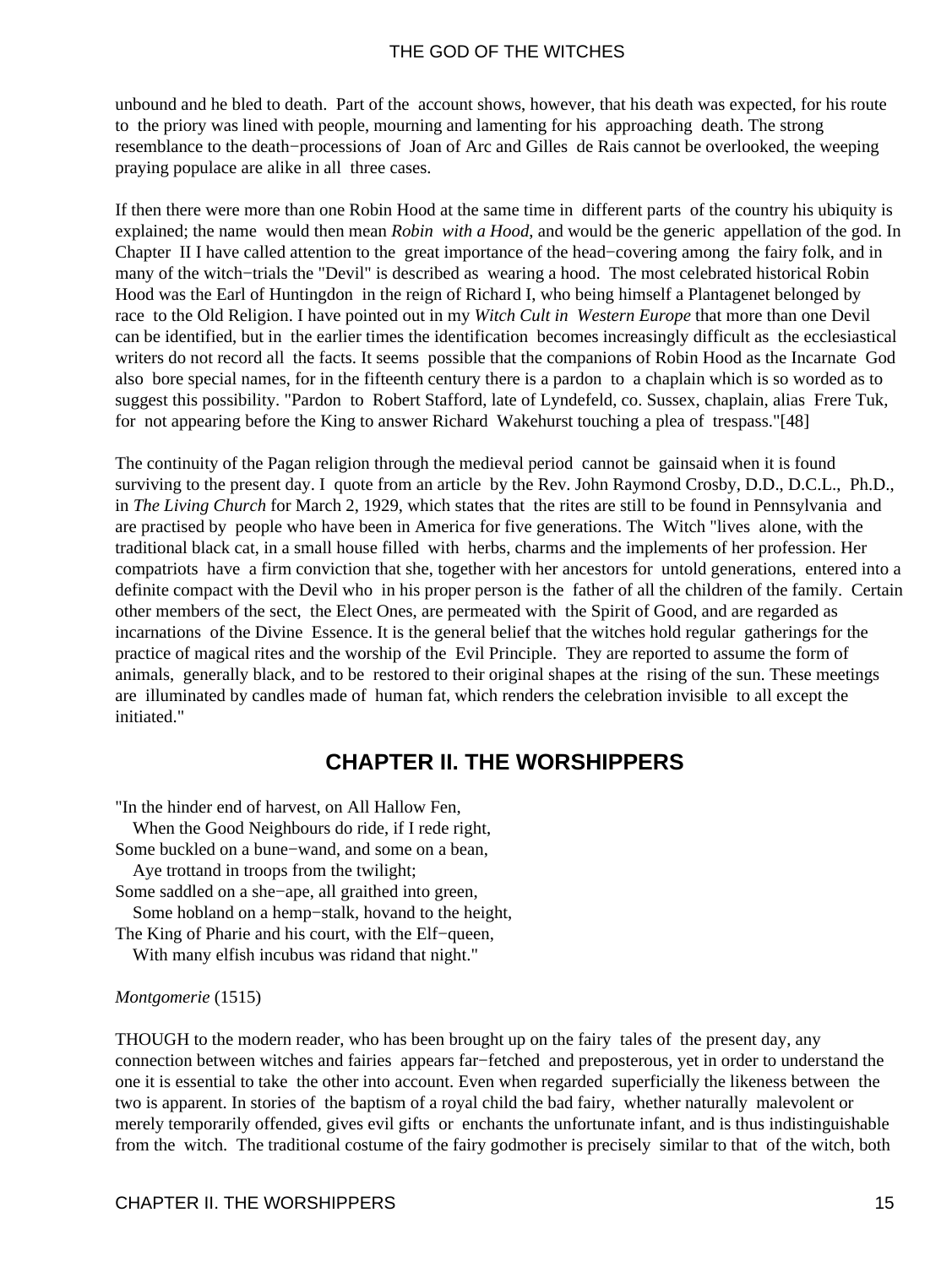women carry sticks−a wand or a crutch−with which they perform magic, both can turn human beings into animals, both can appear or disappear at will. In short, the real difference is that the one is a dainty old lady and the other is a dirty old woman.

If then the fairy godmother and the witch are so closely identical, the question of fairies becomes important. The real difficulty in understanding the matter at the present day is due to the iron−bound prejudice of the modern reader in favour of the tiny elf, the "two−inch men", the little creatures who can "creep into an acorn−cup", or ride on a butterfly. These fragile little things have gossamer wings, they float on a moonbeam, they play among the blossoms, they dance in the flowery meadows. Everything about them is in miniature, and it would hardly be an alarming experience for a mortal to meet a fairy, a creature he could crush between his finger and thumb. Why then were our ancestors so afraid of fairies? The horror and fear of them is seen in all the records of the trials in which a witch is accused of visiting the fairy−folk.

This horror is expressed in numerous popular rhymes and in popular tales as well as by the poets. A charm to be said at night runs as follows

> Saint Francis and Saint Benedight, Bless this house from wicked wight, From the nightmare and the goblin That is hight Goodfellow Robin; Keep it from all evil spirits, Fairies, weasels, rats, and ferrets; From curfew time To the next prime."

As late as 1600 Fairfax in his translation of Tasso could bracket the fairies with furies and ghosts:

"The shriking gobblings each where howling flew, The Furies roare, the ghosts and Fairies yell."

The Swedish bishop, Olaus Magnus, writing in 1555, says that "there were Nightwalkers that used to enclose and strangely to disturb the field−keepers looking to their charge, with prodigious and wonderful sights of divers kinds, the inhabitants thereabouts call this nightly sport of Monsters, the Elves dance". (plate xiv. 1).

In the stories of fairies it is not uncommon to find that the mortal is frightened at meeting the Little People: "She was not a little terrified at seeing, though it was midday, some of the old elves of the blue petticoat".[2] But the most alarming of all the fairies was Robin Goodfellow until Shakespeare made him subordinate to Oberon. The evidence shows that Robin was not a fairy but the god of the Little People, as I have already noted in the previous chapter. According to Keightley his names are Puck, Robin Goodfellow, Robin Hood, Hobgoblin. The charm given above proves that he was classed with wicked wights and evil spirits, and he is even alluded to as "Some Robin the divell, or I wot not what spirit of the Ayre".[3]

The opinion now generally accepted is that the present idea of fairies is due to Shakespeare. Up to his time English fairies were of the same type as in those countries where his influence has been less felt. In northern Scotland, in Ireland, and in France, especially in Brittany, the fairy is of the size of an ordinary human being and has all the characteristics of a human person. Shakespeare himself, in the *Merry Wives of Windsor*, makes Anne Page not only dress herself as a fairy but expect to be taken for one, though she was a full−grown young woman. There is plenty of literary evidence in the seventeenth century to show that a fairy could be mistaken for an ordinary mortal; and it was not until after the appearance of *A Midsummer Night's Dream* that the fairy began, in literature, to decrease to its present diminutive proportions. Literature, especially through the theatre, altered the popular conception of the old tradition, and the tiny elf of fancy

### CHAPTER II. THE WORSHIPPERS 16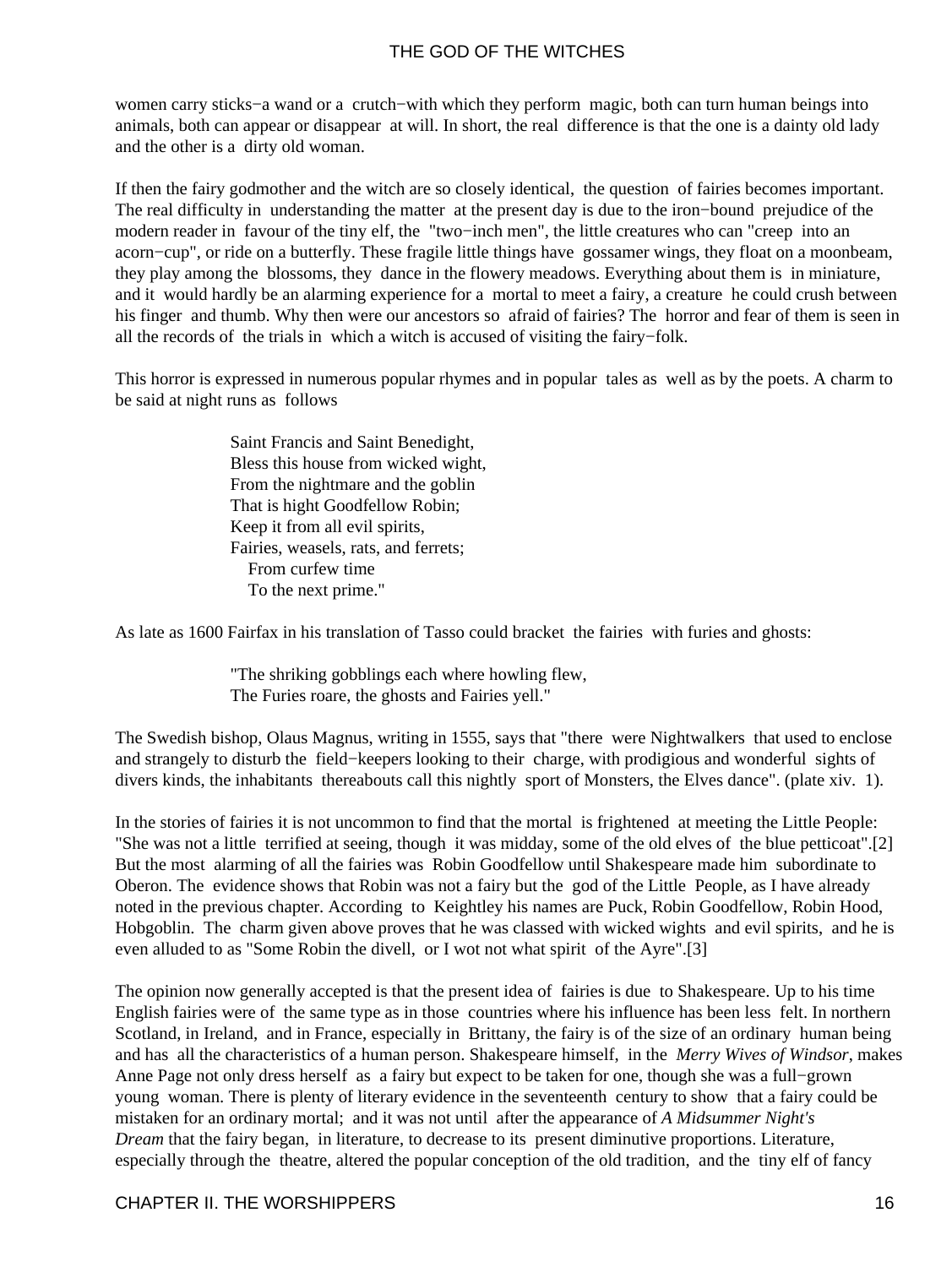drove out its human progenitor.

Descriptions of fairies given by eye−witnesses can be found in many accounts in the Middle Ages and slightly later. The sixteenth century was very prolific in such accounts. John Walsh[4] the witch of Netherberry in Dorset, consulted the fairies between the hours of twelve and one at noon and at midnight, and always went among "hills" for the purpose. Bessie Dunlop[5] in Ayrshire saw eight women and four men, "the men were clad in gentlemen's clothing, and the women had all plaids round them and were very seemly–like to see"; she was informed that these were "from the Court of Elfame"; she had previously received a visit from the Queen of Elfhame though without knowing at the time who her visitor was; she described the Queen as "a stout woman who came in to her and sat down on the form beside her and asked a drink at her and she gave it." Alesoun Peirsoun[6] in Fifeshire, was "convict for haunting and repairing with the good neighbours and Queen of Elphane, and she had many good friends at that court which were of her own blood, who had good acquaintance with the Queen of Elphane." In Leith, Christian Livingstone[7] affirmed "that her daughter was taken away with the fairy−folk, and that all the [occult] knowledge she had was by her daughter who met with the fairy". Aberdeen was full of people who were well acquainted with fairies. One woman[8] told the judges that "what skill so ever she has she had it of her mother, and her mother learned it at an elf−man". Andro Man appears to have been the husband of the "Queen of Elphen", with whom he had lived for thirty–two years and by whom he had several children. The seventeenth century was equally prolific in friends of the fairy. Jonet Drever[9] in Orkney was "convict and guilty of the fostering of a bairn in the hill of Westray to the fairyfolk, called of her our good neighbours. And having conversation with the fairy twenty−six years bygone, in respect of her own confession". The accused escaped with her life, but her sentence was, "To be scourged from the end of the said town to the other. And thereafter to be banished the country. And never to return under pain of death". Jean Weir,[10] sister of the celebrated witch, Major Weir, stated that "when she keeped a school at Dalkeith and teached children, a tall woman came to the declarant's house when the children were there; and that she had, as appeared to her, a child upon her back, and one or two at her foot; and that the said woman desired that the declarant should employ her to speak for her to the Queen of the Fairy, and strike and battle in her behalf with the said Queen (which was her own words)". The records of the Edinburgh Justiciary Court[11] gives an account of this transaction in a shorter and more sinister manner: "Jean Weir took employment from a Woman to speak in her behalf to the Queen of ffarie, meaning the Devil". In almost every case of so−called witchcraft, from Joan of Arc in 1431 down to the middle or end of the seventeenth century, the most damning evidence against the accused was acquaintance with the fairies; proof of such acquaintance meant, with very rare exceptions, condemnation to the stake. These fairies were not the little gossamer−winged flower−elves of children's tales, but creatures of flesh and blood, who inspired the utmost fear and horror among the comfortable burgher folk of the towns, and filled the priests and ministers of the Christian Church with the desire to exterminate them.

The number of recorded marriages between "mortals" and fairies is another proof that fairies were the same size as ordinary folk and that they were human. The Plantagenet kings had a fairy ancestry; Conn, King of Tara, married a fairy as his second wife; Bertrand du Guesclin had a fairy wife, so also had that Sieur de Bourlemont who owned the Fairy Tree round which Joan of Arc danced as a girl. When a "mortal" man married a fairy woman the children appear to have belonged to the father and to have been in no way different from the children of two "mortals". This was the case even when the fairy girl was carried off by force. Marriages between "mortal" women and fairy men were also not infrequent; but unless the girl was captured and kept as a prisoner in the home of the fairies, she remained comfortably in her own village, where she was visited by her fairy husband, and the children were not to be distinguished from "mortal" children. This shows that the cross between mortals and fairies was less distinguishable than one between members of a white and of a coloured race.

The accounts of fairies, when given by people who for various reasons were unaffected by the influence of Shakespeare, show them as real human beings, smaller than those who made the records but not very noticeably so. They lived in the wild uncultivated parts of the country, not necessarily because they were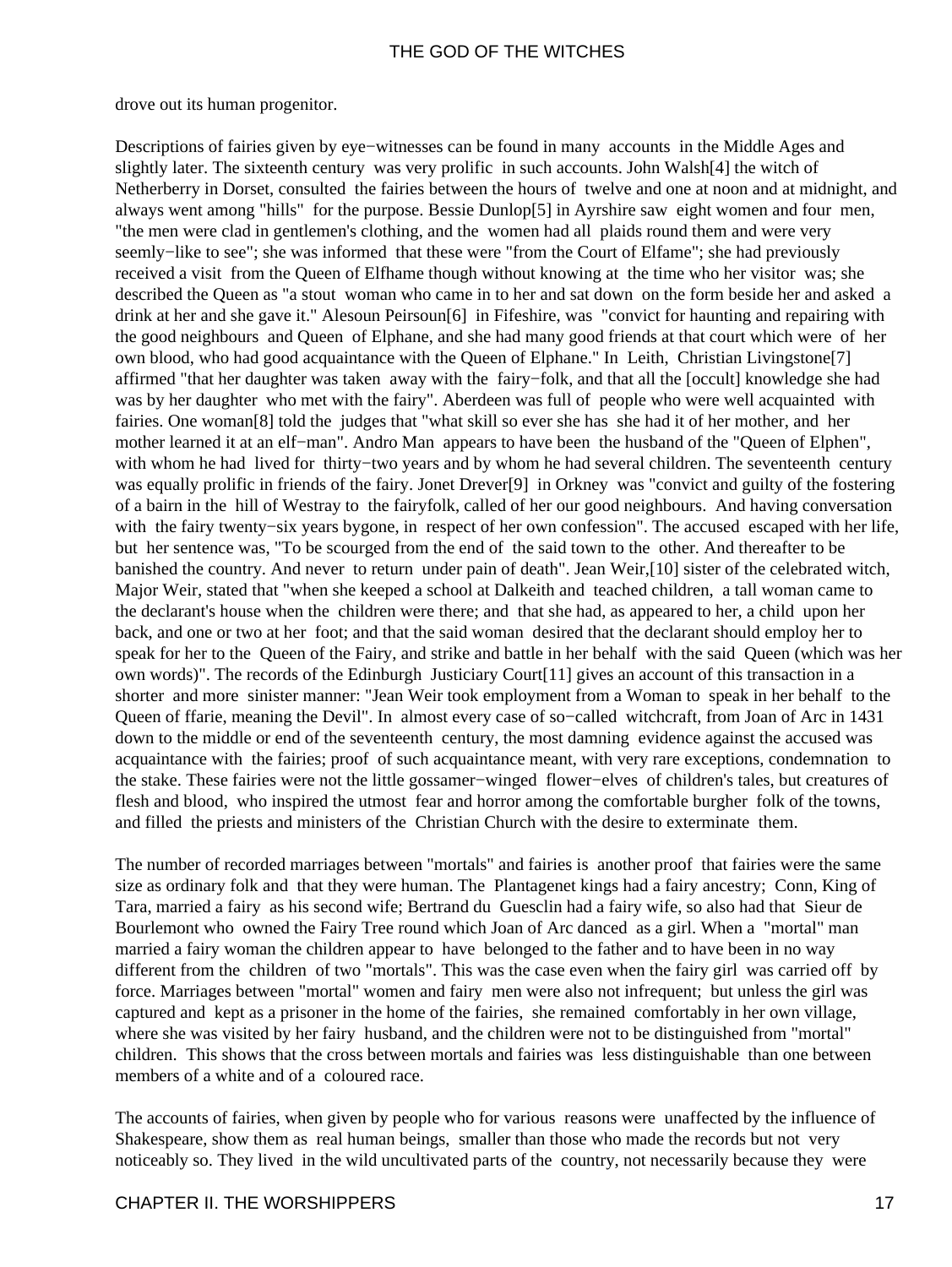dispossessed by immigrants but more probably because they were originally entirely pastoral and unacquainted with agriculture. Though they might sometimes be found in woods they preferred open moors and heaths which afforded pasturage for their cattle. Like some of the wild tribes in India they fled from a stranger, were fleet of foot, and so highly skilled in the art of taking cover that they were seldom seen unless they so desired. Their dwelling−places were built of stone, wattle or turf, and were in bee−hive form, and here whole families lived together as in an Eskimo igloo. It is not impossible that the houses were in use in the winter only, and the fairy people lived entirely out of doors in the summer. For similar conditions of life the people of the Asiatic steppes afford the best parallel.

Like the people of the steppe the fairies appear to have lived chiefly on the milk of their herds, with an occasional orgy of a meat feast. In this they differed completely from the agriculturists who inhabited the more fertile parts of the country. The immense difference in physique caused by the introduction of grain into the regular diet of mankind is hardly yet realised except by the few who have studied the subject. It is not improbable that the small stature of the fairy, the stunted size of the changelings, the starved condition of the "mortal" captive among the fairies, may have been due to the diet.

The accounts of the fairies, as preserved in legal records and in folklore, show a people whose parallel can be found, in Western Europe, in the Neolithic and Bronze ages. The skeletal remains in Neolithic burial−barrows prove that the people who then inhabited Great Britain were short in stature, the height of the men being about 5 feet 5 inches and the women proportionately less. They were long−headed and probably had dark complexions (hence perhaps the affectionate nickname of Brownie given to the kindly fairy).

In Great Britain the Neolithic and Bronze−age people lived on open downs and moors; they were chiefly pastoral, practising agriculture but rarely. They no longer lived in caves like Palaeolithic Man, but built houses or huts. These houses were circular in plan, and were sunk in the earth to the depth of two or three feet; the floor was paved with stone, and the lower part of the walls was of stone also; the upper part of the walls was of wattle−and−daub or of turf, and the roof was of turf supported by a central post which perhaps carried a wooden frame. The hearth, when there was one, was in the middle of the one chamber, and there was an opening in the roof to allow the smoke to escape. Such houses were built in groups; and when overgrown with grass, bracken and small shrubs would appear like mounds or small hills. The remains of Bronze−age houses, known as "hut−circles", are not found in valleys or those parts which were covered with forest, they are in open grassy country. In those parts are found also the little flint arrow−heads which are commonly called "elf−bolts", and are known to be of the Bronze−age.

A hut of the kind described above is shown on plate viii, where it is called a "fairy house," and as the two principal inhabitants wear crowns it must be the palace of the fairy king and queen. The hut is circular, is partly sunk below the surface of the ground and is roofed with turf on which shrubs are growing. It is one of a group of similar huts, which from the outside have the appearance of little hills or mounds, which is perhaps what John Walsh<sup>[4]</sup> meant when he said that he consulted the fairies on hills. The inhabitants are smaller than the man who is speaking to them, but they are not dwarfs or midgets. This then is clear evidence of the belief in elves and fairies at the date of the picture, i.e. 1555, and is proof not only of the human nature of the fairies and of their close resemblance to the Neolithic people but also of the survival of the Neolithic and Bronze−age folk and their civilisation as late as the sixteenth century.

The fairies, then, were the descendants of the early people who inhabited northern Europe; they were pastoral but not nomad, they lived in the unforested parts of the country where there was good pasturage for their cattle, and they used stone in the Neolithic period and metal in the Bronze−age for their tools and weapons. Later on, when the fierce tribes of the Iron−age, the Kelts, poured into Western Europe and to a great extent exterminated the people and the civilisation of the Bronze−age, those folk who live in the wild parts escaped the general massacre and learned that their best defence was to strike terror into the hearts of their savage neighbours. To them the new metal was part of the equipment of their formidable enemies and they held it in

## CHAPTER II. THE WORSHIPPERS 18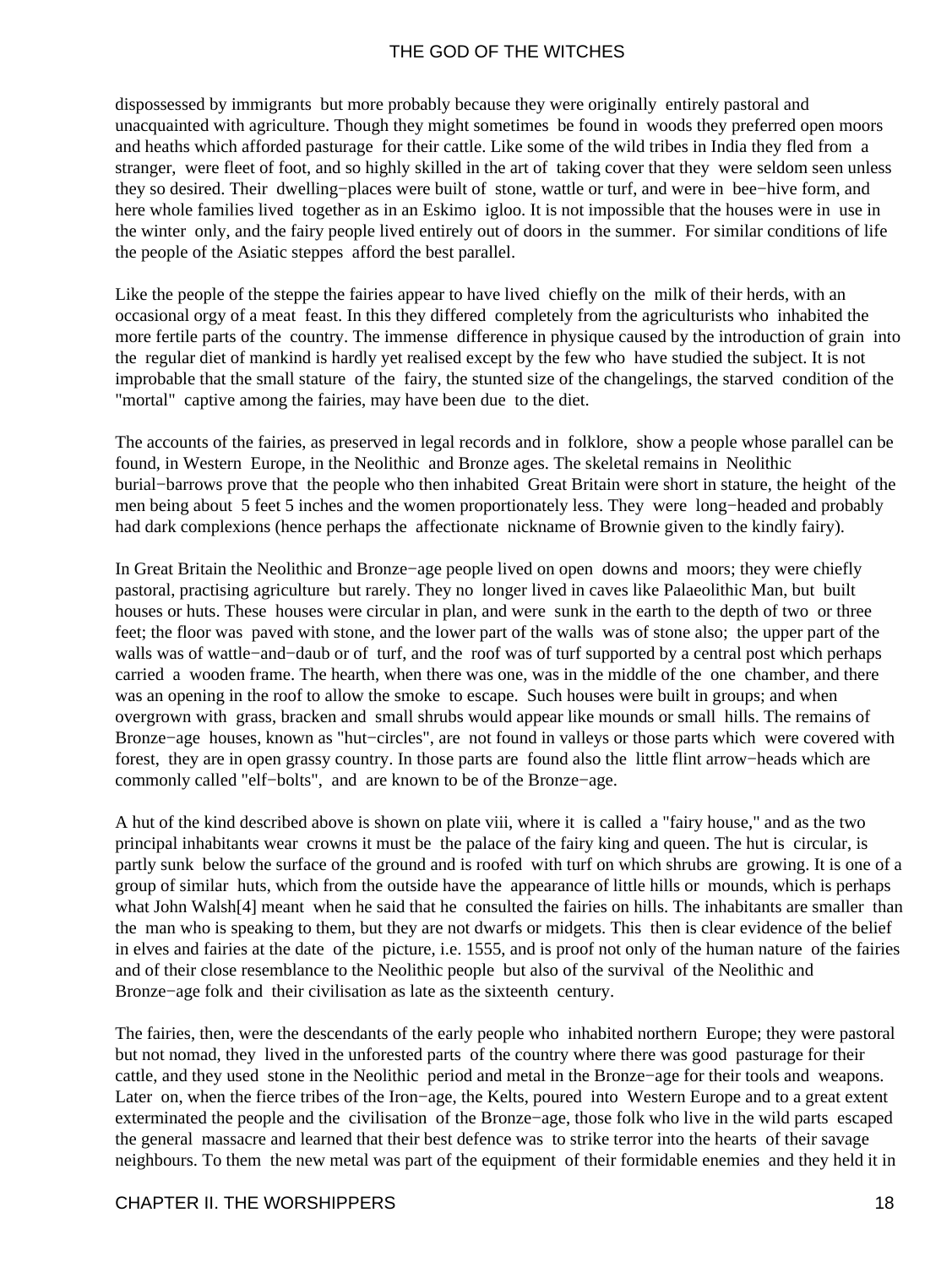horror, but they still worked so well in bronze that their swords were coveted by the invaders. It was from our ancestors of the Iron−age that the traditional fear of the fairies was derived, the terror of the cunning and implacable enemy which is found in all records of fairies until Shakespeare dispersed it. Undoubtedly as civilisation advanced and more land came under cultivation the fairy people must have mingled more and more with the settled population, till many of them entered the villages and became indistinguishable from the "mortals". It is the same process of absorption which is going on at the present day among the gypsies in Europe and the Bedawin of the Near East.

That the fairies, i.e., the witches, had settled in the villages is shown by the statements of the contemporary recorders. Sprenger[12] in the Malleus Maleficarum says that "there is not so little a parish but there are many witches known to be therein". In 1589 Remigius[13] states that to the best of his recollection there were not less than eight hundred witches condemned during the sixteen years that he was criminal judge in Lorraine; and that at least the same number either fled or prolonged their lives by enduring torture and torment without confession. De Lancre[14] says that "the abomination" was spread throughout Europe so that France, England, Italy, Germany and Spain were filled and overflowing with it. Bodin[15] notes that "Satan has witches of every quality. He has kings, princes, priests, preachers, in many places the judges, doctors, in short he has them of all professions". Still later Bishop Hall[16] remarks on a village in Lancashire where the number of witches was greater than the number of houses. This is proof that the religion was not originally confined only to the poor and ignorant but counted the highest ranks among its members. The fact that it was hereditary shows that it was universal; Bodin[17] is very emphatic on this point of an inherited cult, and urges all judges to use this knowledge as a method of catching unsuspected witches, and recommends that young girls should be seized and persuaded or frightened into compromising their relatives and friends. The only explanation of the immense numbers of witches who were legally tried and put to death in Western Europe is that we are dealing with a religion which was spread over the whole continent and counted its members in every rank of society, from the highest to the lowest.

The complete absorption of the primitive population must have come to pass in England after the Black Death, when labour became so scarce that serfage was no longer possible and the feudal system broke down. The landlords, having land and no labour, let their farms to tenant−farmers, and these, owing to the high price of labour, took to sheep−farming. As the trade in wool prospered the number of flocks increased in proportion to the demand, to the great enrichment of the owners, till to the scandal of the old aristocracy the *nouveaux riches* of the Tudor period were raised to the peerage. Sheep require fewer men than cattle or field−work, and labourers were thrown out of work in such numbers that unemployment became a menace and a danger, and finally resulted in the Peasant Revolt. Sir Thomas More was the first to connect the unemployment of his day with the advent of a new type of industry, and he puts the matter very pithily when he says "The sheep have eaten up the men". In grazing, the difference between cattle and sheep is very marked. For cattle the grass must be sufficiently long for the animal to put its tongue round a bunch of grass and break it off; the grass which is left is not bitten down to the roots. By the arrangement of their teeth sheep are able to nibble the grass almost to the roots; thus, sheep can graze after cattle but not cattle after sheep. Sheep can also find a living on ground which will not support cattle. As the fairies were cattle keepers the advent of the sheep must have driven them out of their old haunts, there would be no feed for their beasts as in the old days. To paraphrase Sir Thomas More, "The sheep ate up the fairies". More's remark was written in 1515; by the time Shakespeare began to write two generations at least had passed; the fairies were no more than a memory, believed in partly as human beings, partly as Little People on whom were fathered all the folk tales horrible, pretty or comic which were current. From this medley Shakespeare drew his inspiration with far−reaching results.

The theory that the fairies began as the Neolithic folk is supported by the Irish tradition of the Tuatha−da−Danann, who are the same as the English and Continental fairy−folk. They were "great necromancers, skilled in all magic, and excellent in all arts as builders, poets and musicians".[18] They were also great horse−breeders, stabling their horses in caves in the hills. When the Milesians, who seem to have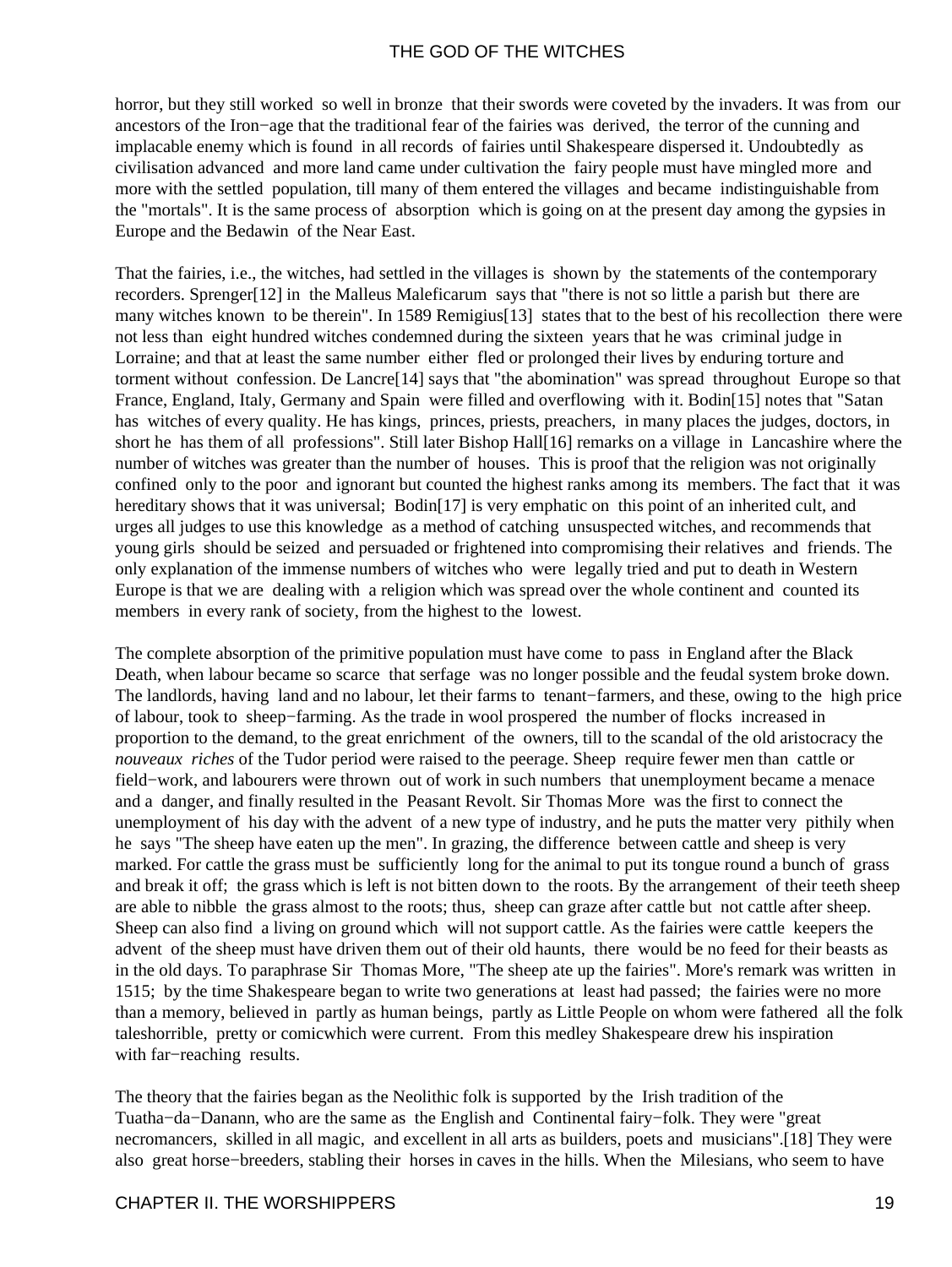been the people of the Bronze−age, invaded Ireland they endeavoured to exterminate the Tuatha, but by degrees the two races learned to live peaceably side by side.

With this theory in view it is worth while to examine the story of fairies in detail; it is then surprising to find how much has been recorded by eye−witnesses as to the appearance, dress and habits of the Little People. The houses are seldom described, for not only were they difficult to find, being carefully concealed, but the owners did not welcome visitors of another race. A parallel people are the Kurumbas of the Neilgherry Hills in South India. They are small in stature, their leaf−built houses are almost invisible in the jungles in which they are hidden, and the people themselves are said to be possessed of terrible magical powers, for which they are greatly feared by the neighbouring races. Much of what is written of the Kurumbas by modern investigators might be a description of the fairies, even more so are the stories of them in the traditions of their more civilised neighbours.

The fairies had a disconcerting habit of appearing and disappearing when least expected, a habit which seemed magical to the slow–moving heavy–footed agriculturists of the villages. Yet dexterity in taking cover was only natural in a people who must often have owed their lives to quickness of movement and ability to remain motionless. In Scott's "Lady of the Lake" there is a description of Highlanders rising from ambush in an apparently uninhabited glen:

> "From shingles gray their lances start, The bracken bush sends forth the dart, The rushes and the willow wand Are bristling into axe and brand, And every tuft of broom gives life To plaided warrior armed for strife."

Kipling in his "Ballad of East and West" describes a similar faculty of complete invisibility among the Indian borderers:

> "There is rock to the left and rock to the right, and low lean thorn between, And ye may hear a breech−bolt snick where never a man is seen."

These primitive people or fairies were spread across the country in little communities, each governed by its own ruler, as in modern Africa. Lady Wilde notes that every district in Ireland had its peculiar and separate fairy chief or king.[19] Occasionally the names of the fairy kings and queens have survived.[20]

From the great importance of the queen in the community it would seem that she was the real ruler and that the king had only a secondary place, except perhaps in case of war. Property appears to have been communal, consequently marriage laws were non−existent, as was the case among the Picts; and the fairy−queen in particular was never bound to one husband only. This laxness of morals may have been one reason why the Christian Church, which laboured so hard to introduce some kind of regularity into the marital relations among all the nations over which it had influence, so hated the fairies. " *Vrais diables incorporez*" Boguet calls them with a fierceness quite incomprehensible if the fairies were really only the imaginary tiny beings of our nursery tales. If, however, they were a Pagan population whose religion and customs were definitely contrary to the teaching of the Christian priests, the indignation of the Church would naturally be directed against them and their influence. To have communication with these "incarnate devils" was to proclaim oneself an enemy of Christianity, and the offender would be treated with the utmost rigour by all Christian priests.

The conditions of life in the Neolithic and Bronze−age settlements are fairly well known; the people practised a little agriculture but in some parts were entirely pastoral. They owned all the domestic animals, but cattle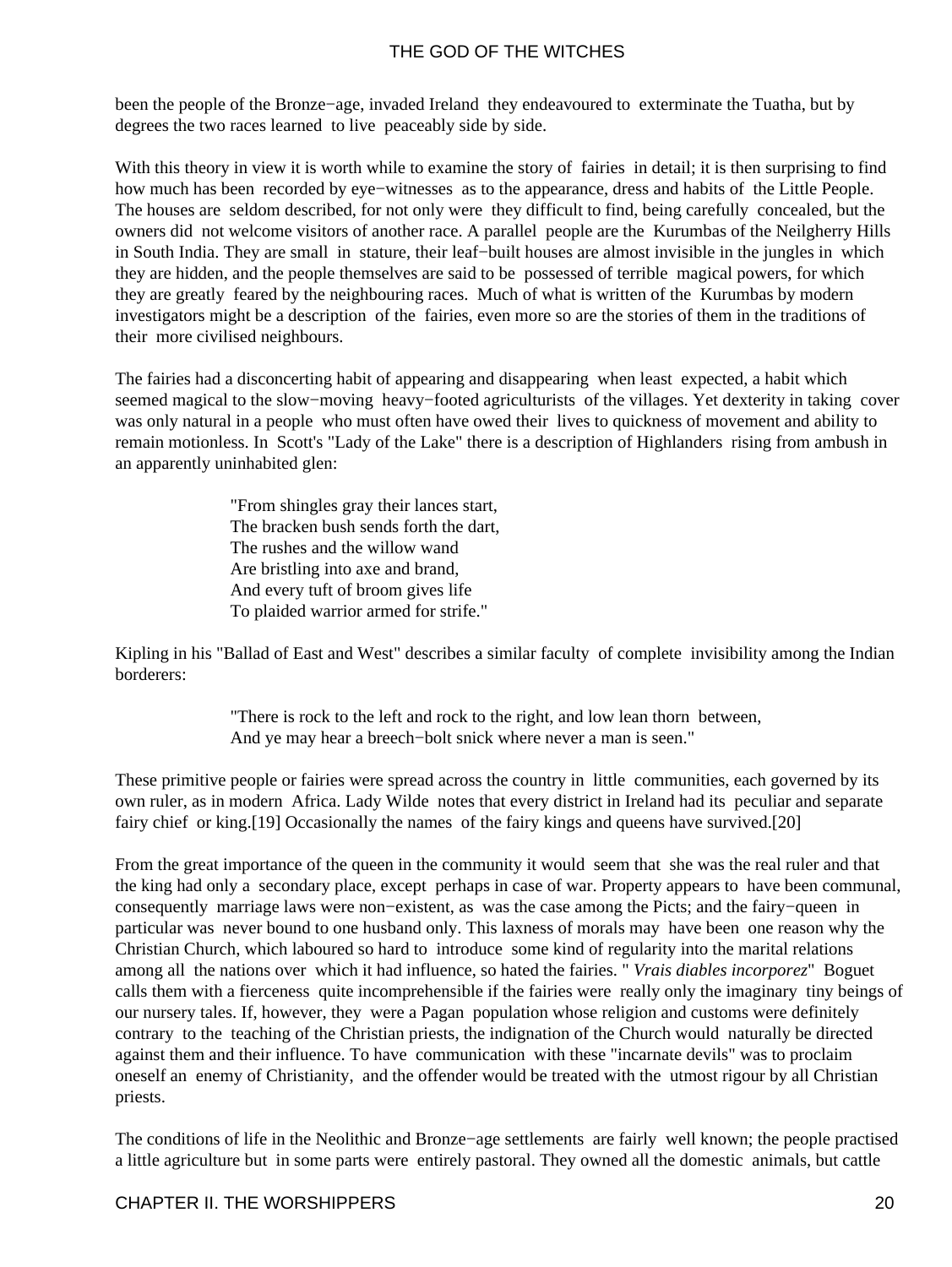were their mainstay. Isobel Gowdie 21 in 1662 claimed to have gone into a fairy hill "and got meat there from the Queen of Fairy. There was elf−bulls routing and skoyling up and down there and affrighted me". These bulls made a great impression on her mind for in a further confession she said, "We went in to the Downie hills; the hill opened, and we came to a fair and large braw room in the day time. There are elf−bulls routing and skoyling there at the entry, which feared me." Dogs of the Chow type were kept by the Neolithic people as watch−dogs; skeletons of such dogs have been found on Neolithic sites. Dogs are also mentioned in the tales of the fairies, fierce dogs who guarded the fairy hill. The paucity of agriculture among the fairy people is shown partly by the fact that cultivated land is not mentioned in connection with them, they are associated only with meadows; and partly by the fact that their powers were manifested on cattle, very rarely on crops. This evidence is corroborated by the situation of the known settlements of these periods; they are on open downs and moors, totally unsuited for the primitive plough then in use, though admirably adapted for grazing.

There is still a considerable body of evidence as to the appearance and dresses of the fairies. Their garments appear to have varied not only according to the tribe to which the wearers belonged, but also to the rank which they held in their community. Eyewitnesses aver that the fairies spun and wove their own cloth. The fairy women were very notable spinners and could more than hold their own against a "mortal", but their looms were not so satisfactory, and there are many stories extant of the fairies entering a cottage and weaving their cloth on the cottager's loom. The yarn used was generally wool and was occasionally undyed (called *loughtyn* in the Isle of Man), more often it was green or blue. The colours were dark as in the hunting–tartans of the Highlands, and the extremely dark blue gave rise to the belief in the black fairies. As John Walsh[22] (1566) expresses it, "There be three kindes of fairies, the black, the white, and the green, of which the black be the woorst". A century later Isobel Gowdie[23] volunteered the information that "the queen of Fairy is brawly clothed in white linens, and in white and brown clothes, etc., and the king of Fairy is a braw man, well favoured, and broad−faced, etc." It is most unfortunate that the recording clerk always put "etc." when Isobel began to give any real details about the fairies. Possibly he was afraid to record any information about those terrifying people.

The colours of the fairies' dresses were due to dyes, produced and used like those still employed in country places. The number of indigenous plants from which dye−stuffs are obtained is surprisingly large, such plants are to be found in all parts of the British Isles and the dyes cover the whole range of colour. Lichens give very fine dyes, red, yellow and blue; besides these, other plants and trees have been in use from time immemorial and dyes are still made from their roots, bark, leaves and fruit. All combinations of colour and shade can be made by mixing the dyes, but it is perhaps worth noting that there is no record of yellow being worn by the fairies; blue, black, green, and a little red, were the chief colours. Green was the favourite colour, the reason, probably being that the fairies were originally hunters, and green made them less visible to their quarry. Later, when they themselves were hunted, green was the best colour in which to move unobserved in a forest or to lie hidden on a moor. White garments are often recorded; these were probably of linen bleached in the sun. In many stories there are accounts of the fairies spreading their linen on the grass, and the extraordinary whiteness of the material is always the subject of admiration. Isobel Gowdie in the passage quoted above, appears to have been struck with the Fairy Queen's white garments.

The fairy men of lower rank wore trousers and jackets, the women skirts and bodices. The most characteristic article of attire, however, for all ranks was the hat, cap, or hood. This was so precious to a fairy that any of them would risk capture or pay any ransom to recover it if it fell into alien hands. The cap varied in shape and colour according to the district. In the West Highlands[24] the green conical caps of the fairies were like the rush helmets which children made, and like those commonly worn by Swedish Lapps. In Ireland[25] a fairy−man was "like a boy of ten or twelve years old, only more broad and bulky, dressed in a grey little coat, and stockings of the same colour, with an old little black woollen hat." In the Isle of Man" the fairies were dressed in undyed wool with little pointed red caps. In Wales[27] the male fairies had "red−tripled caps and the ladies a light fantastic headdress which waved in the wind". The fairies of Upper Brittany[28] wore a kind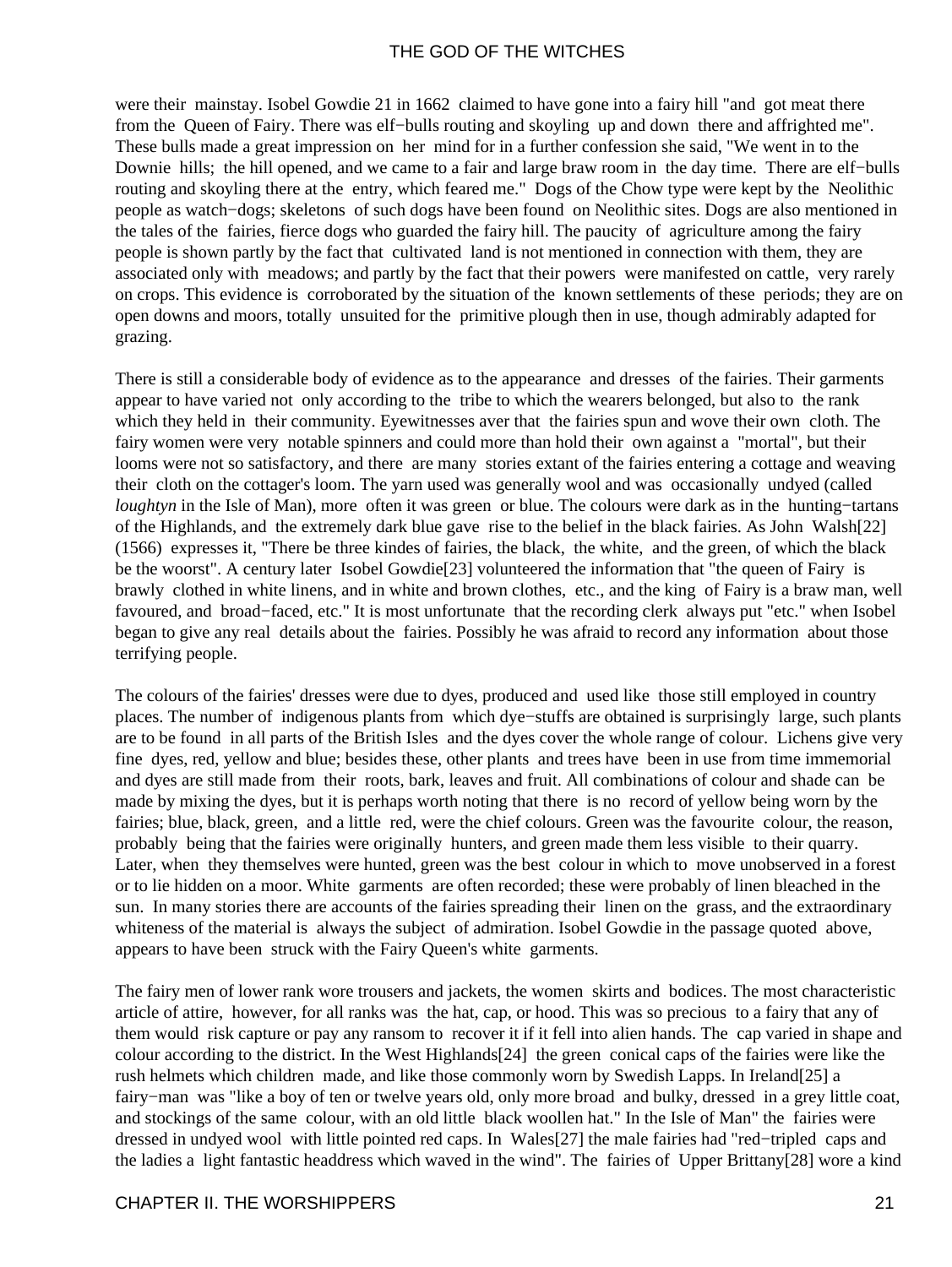of cap "like a crown, which seemed to be part of their person." At Hildesheim[29] the local goblin was dressed like a peasant, but so invariably wore a hood that he was called Hedekin or Hutkin. Even so far away as Eastern Europe a Slav story[30] gives an account of a man who saw "two little demons pulling each other's hair. By the cut of their short waistcoats, by their tight pantaloons and their three−cornered hats, he knew that they were inhabitants of the nether world."

Fairies of higher rank were naturally better dressed. The king and queen, when riding in procession, wore rich garments and were always crowned; on less solemn occasions they were dressed like their subjects though in richer materials. When, in a domestic emergency in the Royal Household, the Fairy Queen went herself to borrow a basinful of oatmeal from a cottage woman, she was dressed in the richest green embroidered with gold and wore a small coronet of pearls. Her servant, who returned the oatmeal, is simply recorded as being in green. This was in Kirkcudbrightshire.[31]

Fairy ladies of rank wore long flowing dresses which fell to the ground in soft, sweeping folds; these robes were usually white, sometimes green, and occasionally scarlet. The hair was loose over the shoulders, which increased the beauty of the younger ladies, but the long straggling elf−locks of the older women are always commented on with horror by the "mortal" beholder. The fairy ladies covered their hair with a veil or hood, and often wore a small coronet of gold. The fairy knights wore gold or silver armour in battle or in solemn processions; for ordinary wear they dressed in green with a hat or cap; and on all occasions they wore green cloaks or mantles, possibly arranged like a plaid.

When going among the villagers the records show that the fairies were dressed like their neighbours, apparently lest they should attract attention and so be recognised. Bessie Dunlop[32] (1576) did not know till long afterwards that the "stout woman" who visited her was actually the Queen of Elfhame. There are also innumerable stories of "mortals" entering a fairy knowe and thereby becoming acquainted with the appearance of some of the fairies whom they recognised later among the villagers; such recognition invariably met with severe punishment. The fairy−woman of modern Ireland is described as being like a respectable house−keeper dressed in black; and as it is impossible to distinguish these terrible and terrifying visitants from ordinary folk by their appearance and dress, it is advisable not to admit a stranger to the house or to show hospitality to an unknown visitor while any serious domestic work, such as churning, is in progress, lest the stranger should prove to be one of the Good People.

A little is known of the tools and domestic implements of the fairy folk. They possessed spindles, but a spinning−wheel is never mentioned; weaving was practised, but there is no record of looms. Pottery, not metal, must have been generally used for domestic purposes as there are numerous stories of the fairies borrowing metal vessels which were punctually returned, often with a gift as repayment for the loan. In passing it may be noted that the fairies were scrupulous in keeping a promise, in which they were better than the "mortals" who often cheated them. They were also grateful for kindnesses and repaid a debt of money or help generously. In Northumberland the fairies were definitely mortal, for they died and lie buried in Brinkburn under a green mound.[33]

The characteristic weapon of the fairies, and one which still bears their name, is the stone arrow−head or elf−bolt. These arrow−heads are made of flint and are found on open heaths and downs where the fairy people dwelt. They are now known to be of the Bronze−age. They are so small and slight that they could have been used only with a small and light bow, such as that carried by the masked dancer of the palaeolithic times (plate II). A little light weapon of this kind could have been of little value against a human enemy or a wild beast, the arrow could inflict hardly more than a flesh wound. The recorded method of using the arrow−heads, and one quite as ineffective as the little bow, was to spang them with the thumb as boys shoot a marble. Yet to be shot with an elfbolt meant death or at least severe illness, usually paralysis. The only theory which explains the terror in which this puny weapon was held is that it was poisoned. A slight wound inflicted by the sharp point would be sufficient to introduce the poison into the system; and in the case of

## CHAPTER II. THE WORSHIPPERS 22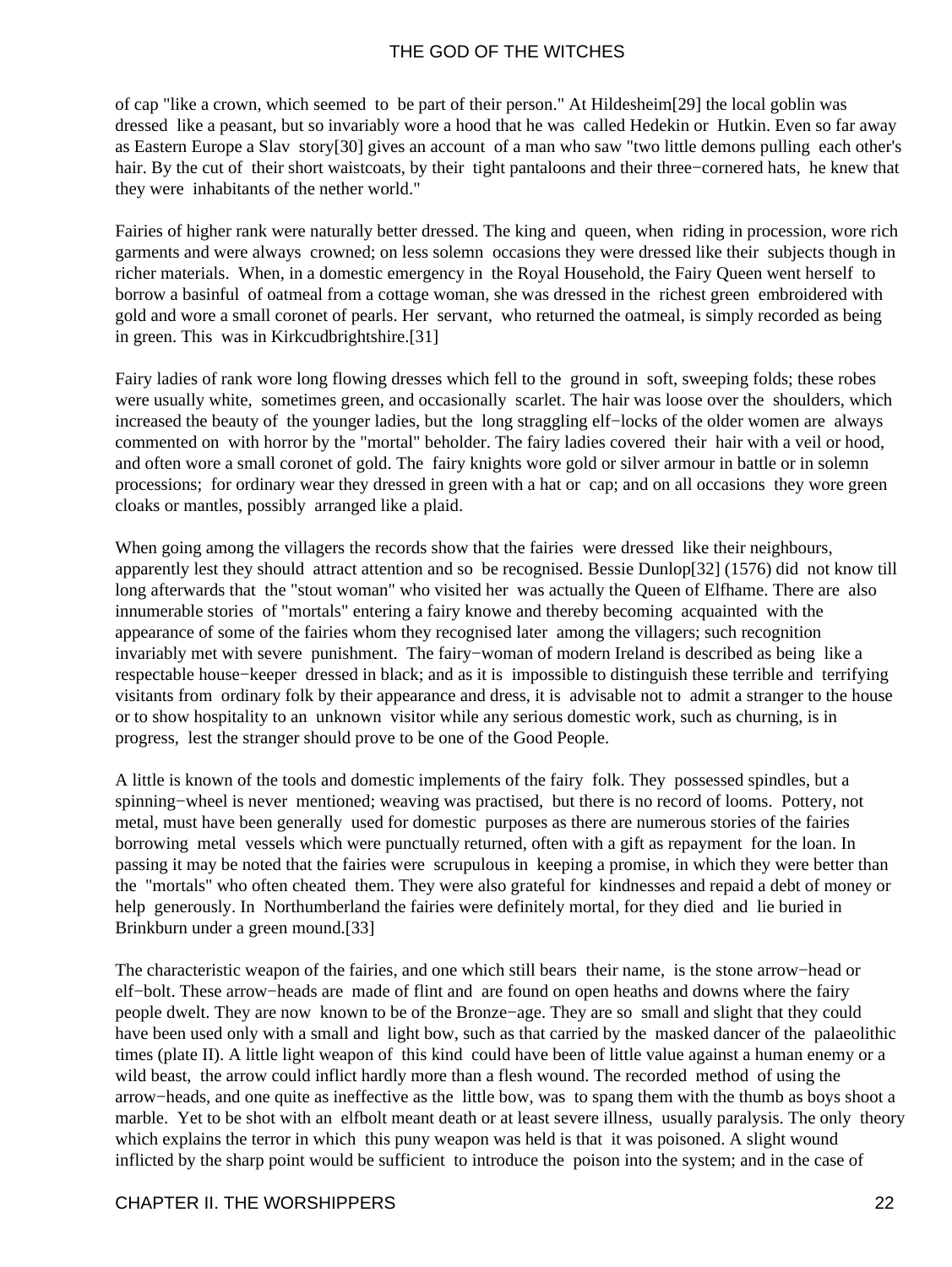human beings, fright would do the rest. Domestic animals seldom died of elf−shot if remedies were applied within a reasonable time, the result being then only a few days' illness; but if neglected the creature died. Poisoned arrows[34] are actually recorded, "The fairy arrows were made of bog−reed, tipped with white flints, and dipped in the dew of hemlock". It is not unlikely that the use of poisoned darts was a legacy from Palaeolithic times; it was probably one of the means by which primitive man was able to destroy his four−footed enemies. The common poisonous plants of the fields and woods are often deadly when distilled and then introduced into the system through a wound. A couple of hunters with a good stock of poisoned arrows could have kept a pack of wolves at bay, for the poison acts with great rapidity. There is still extant the evidence of an eyewitness that fairy arrows were being made, and used by their makers, in the seventeenth century. In 1662 Isobel Gowdie[35] records, "As for Elf arrow–heads, the Devil shapes them with his own hands, and then delivers them to elf−boys, who whet and dight them with a sharp thing like a packing−needle." Isobel found that it required practice to spang an arrow with her thumb, for though she claimed to have hit and killed a ploughman she missed the Laird of Park when she shot at him. The poisoned arrows could not have been used for killing game of food animals as the poison remains in the body and is not removed by cooking. Game was probably run down by the hunters on foot, as is still done by the Bedawin of the Near East.

The Little People are not recorded as having used any other weapon than the arrow against human beings; they seem to have fought with spears among themselves, and they made bronze swords of extraordinary efficacy. In the story of Gish, the sword Graysteel was forged by the dwarfs (i.e. the fairies), and it could therefore cut through whatever its blow fell on, nor could its edge be blunted by spells like swords made by mortals. A fairy javelin[36] was preserved at Midridge Hall in the county of Durham, but there is unfortunately no legend to account for its coming into the possession of a mortal.

A certain amount of tangible evidence as to the existence of fairies Mill remains in the form of objects of fairy workmanship, which have come in various ways into the possession of "mortals". Gervase of Tilbury and William of Newbury record how a cup was once stolen by a man from a fairy; it was "of an unknown material, extraordinary colour, and unusual form". It was given by the stealer to the Earl of Gloucester, and by him presented to Henry I, who in his turn gave it to his Queen's brother, David of Scotland; after remaining many years in the Scotch treasury it was presented by William the Lion to Henry II. In Kirk Malew, in the Isle of Man,<sup>[37]</sup> the silver chalice was a cup stolen from the fairies; a similar story is told of other places. The Luck of Edenhall is a painted glass cup; it came into the possession of the family through the butler, who accidentally surprised a party of fairies at a feast; the terrified fairies fled leaving the cup behind. At Frensham, in Surrey, there is a huge metal cauldron which is said to have been borrowed from the fairies and never returned. In Scotland the banner of the Macdonalds is well known, it was presented to the head of the clan by the fairies. Though no proof can be adduced that these objects were made by fairy hands the tradition that they were so made shows the belief that, in later times at any rate, the fairies were as skilful in working metal and stone and in weaving textiles as any human being, and that the objects which they made are as solid and tangible as any others of that period.

If then my theory is correct we have in the medieval accounts of the fairies a living tradition of the Neolithic and Bronze−age people who inhabited Western Europe. With further study it might be possible to show the development of their civilisation, first by the contact between the flint−users and the bronze−workers, then by the slow development of intercourse with the people of the Iron−age, by whose descendants they were finally absorbed. The last authentic account of the fairies occurs in Scotland at the end of the seventeenth century, but in England they had disappeared long before. This strange and interesting people and their primitive civilisation have degenerated into the diminutive gossamer−winged sprites of legend and fancy, and occur only in stories to amuse children. The real upland−dweller, who struck terror into the lowlanders and horrified the priests of the Christian faith, has vanished utterly.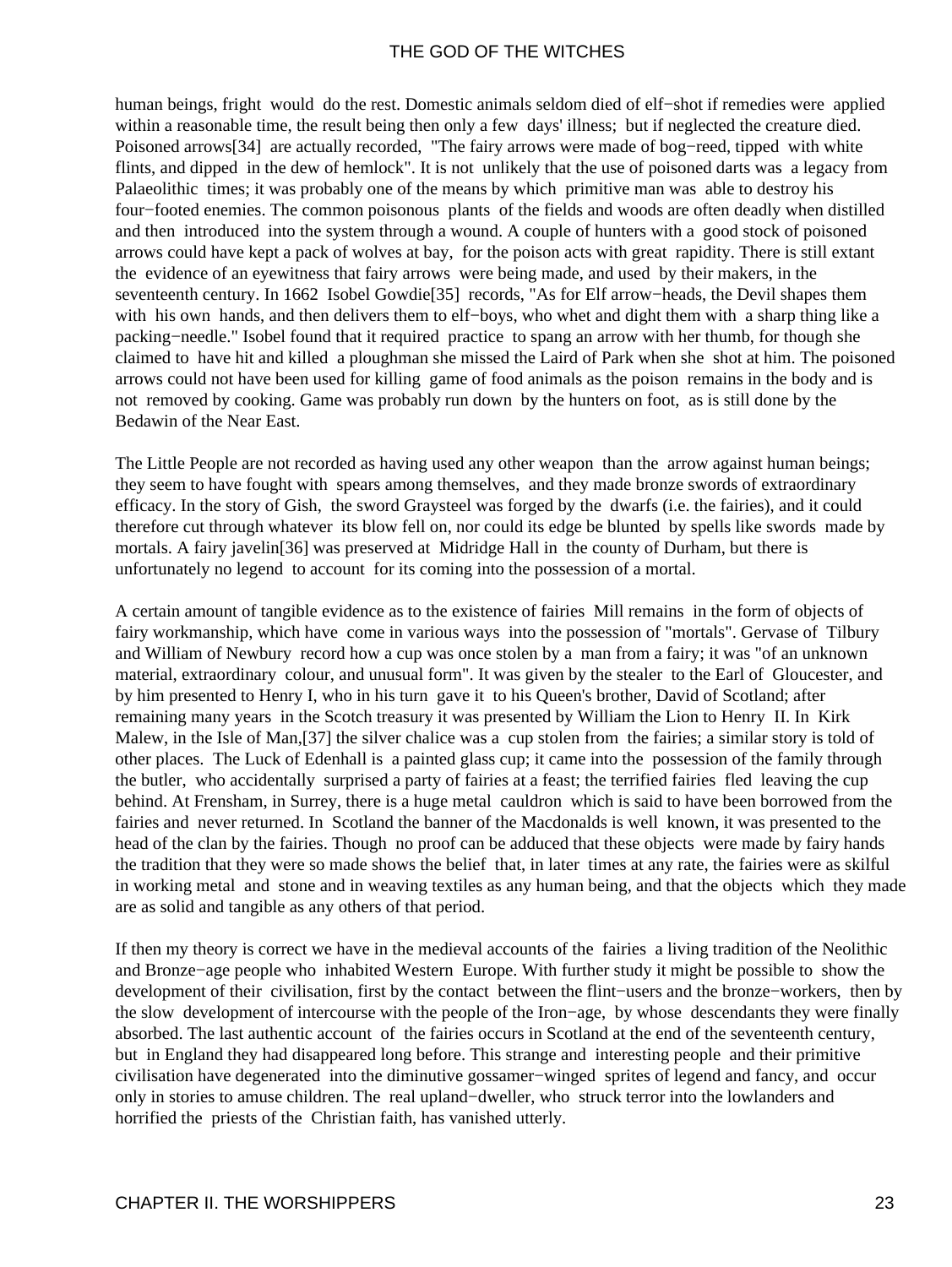## **CHAPTER III. THE PRIESTHOOD**

<span id="page-25-0"></span>"A witch is a person that hath conference with the Devil to take counsel or to do some act."LORD COKE.

IN all organised religions, even those of the Lower Culture, there is a priesthood, and the more organised the religion the more systematised does the priesthood become. Early priesthoods appear to have been largely composed of women; as the religion changed, men gradually took over the practice of the ritual. This is clear in Egypt, where the early inscriptions mention many priesthoods of women; in the later inscriptions women are only singers in the temple. But when a religion is decaying and a new one taking its place the women often remain faithful and carry on the old rites, being then obliged to act as priestesses.

These changes are seen in the cult of the Horned God. In the Palaeolithic paintings there is only one scene which can be identified as a religious ceremony performed by several persons. This is at Cogul, in north−eastern Spain, and represents a dance of nine women round a standing male figure (plate IX). A similar dance, also round a standing male figure dates from the seventeenth century, but in this there are as many men as women (plate X).

Cotton Mather, in his account of the Salem witches in 1692,[1] states that "the witches do say that they form themselves much after the manner of Congregational Churches, and that they have a Baptism, and a Supper, and Officers among them, abominably resembling those of our Lord". His statement is abundantly proved by the evidence in the trials, and the priesthood can be recognised in the *covens*. The word coven was used both in England and Scotland to designate a band of people of both sexes, who were always in close attendance on their god, who went to all the meetings, large or small, who performed the ceremonies either alone or in company with the Grandmaster, and who were conspicuous in the ritual. To them the god taught the prayers they were to say, to them he gave his counsel and help in a special manner, and in all the rites and ceremonies they were near his person. In short, they were set apart to perform the duties and ceremonies always associated with priests and priestesses, and must be regarded as the priesthood of the Horned God. It is probably this body to which Reginald Scot[2] refers when he mentions that the witch went through three admission ceremonies. The first was when she accepted the Devil's invitation to join the society, "they consent privily, and come not into the fairies' assembly" (the connection of witches and fairies should be noted). "The order of their bargain or profession is double the one solemn and public, the other secret and private." This seems to indicate that after the public profession of faith, such as all converts had to make, the priestess was admitted by a special and private rite. De Lancre makes the statement that "there are two sorts of witches, the first sort are composed of witches who, having abandoned God, give themselves to drugs and poisons. The second are those who have made an express renunciation of Jesus Christ and of the Faith and have given themselves to Satan. These perform wonders"[3] (plate II).

It was this body of persons who were specially stigmatised as witches in the sixteenth and seventeenth centuries, and to describe them the Christian recorders ransacked their vocabularies for invectives and abusive epithets. The favourite adjectives to apply to witches and their doings were: hellish, diabolical, devilish, infernal, abominable, horrible. A fine bloodcurdling effect can be built up by a judicious use of such epithets, especially when accompanied by capital letters. Thus Black Magic has a more sinister appearance than the same words written in ordinary characters; a Hellish Altar raised on Infernal Columns or a Rampant Hag attending a Diabolical Sacrament sound more wicked than if the description were couched in more moderate language. In the same way the Chief or Grandmaster was more horror−striking and awful when called Satan, the Foul Fiend, the Enemy of Salvation, the Prince of Darkness, or other epithet of the kind than when soberly alluded to as the Man in Black. The effect could be heightened by using black−letter type for these names, as Glanvil does. When the right atmosphere of horror was attained by these means, the reader's mind was prepared to accept as evidence much that would have been rejected if set before him in a coldly critical manner. This atmosphere, however, remains in the minds of many people at the present day, the old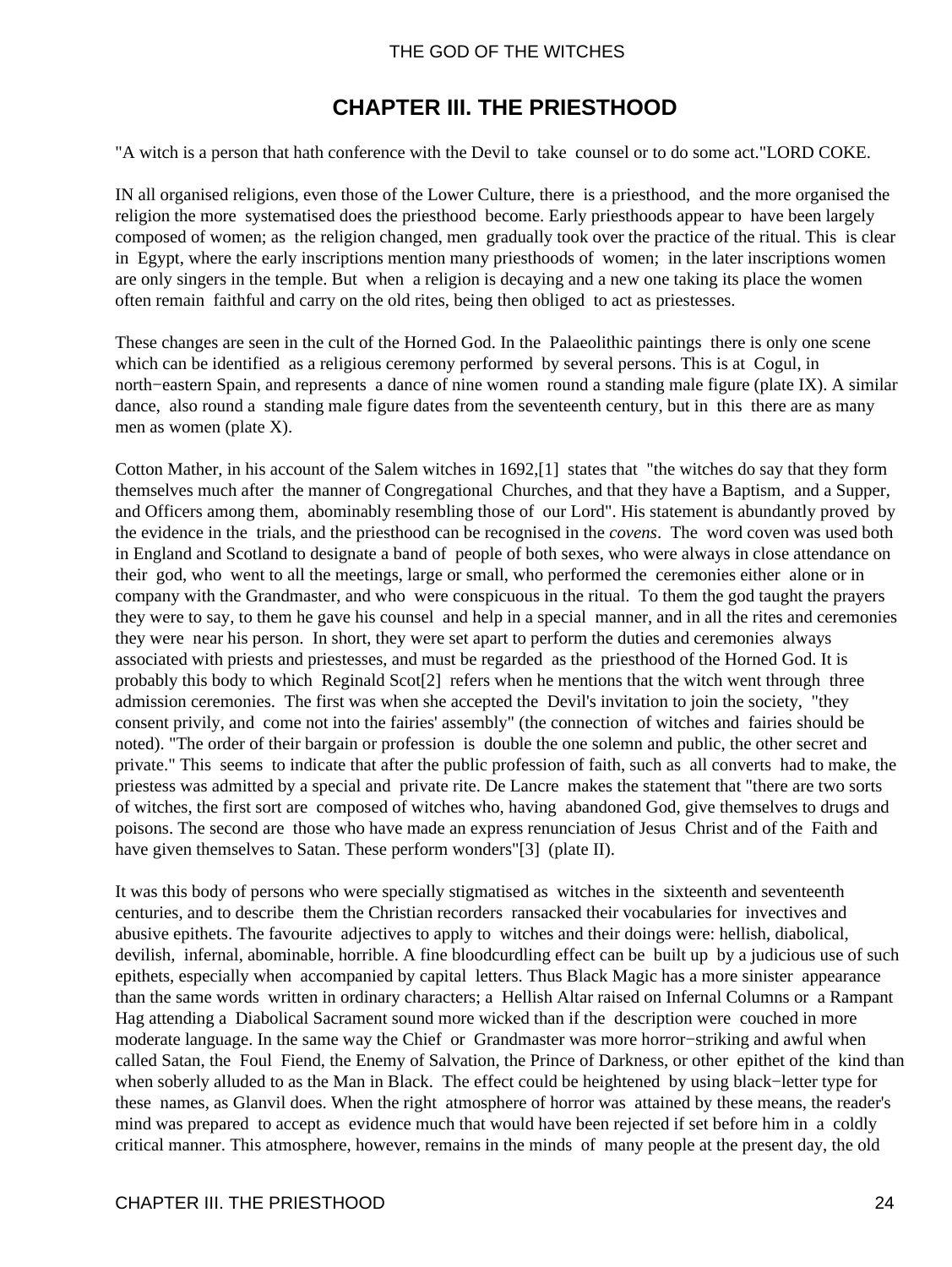abusive style holds good yet, the acts of the witches are still attributed to "occult" powers, to their conference with the Foul Fiend, the Principle of Evil; and to dissipate the fog which the words of the Christian recorders have created is still a task of some difficulty.

There were large numbers of adherents of the Old Faith who were never brought before the Inquisitors, for it seems that to a great extent the persecution was against the members of the covens, who were regarded as devil−worshippers and enemies of Christ, and were accused of practising hellish rites and of having dealings with infernal powers. No matter whether the magic was used for good only, if an accused person belonged to a coven the doom was certain. This explanation accounts for the numerous cases of men and women of good and kindly lives, whose so−called witchcraft was practised for the benefit of others, yet they were remorselessly hunted down and put to death. Joan of Arc at one end of the series and the Salem witches at the other died for their Faith, not for their acts. Bodin[4] goes so far as to say, "Even if the witch has never killed or done evil to man, or beast, or fruits, and even if he has always cured bewitched people, or driven away tempests, it is because he has renounced God and treated with Satan that he deserves to be burned alive". And he goes on,[5] "Even if there is no more than the obligation to the Devil, having denied God, this deserves the most cruel death that can be imagined".

The number in a coven never varied, there were always thirteen, i.e. twelve members and the god. In the small districts there would be only one coven; where the means of communication were easy and the population large there would be a coven in each village, but instead of the god himself there would be a man or woman who acted for the Grandmaster and conducted the services in his name. When all the covens met at the Great Sabbaths and the Grandmaster was present in person, the substitutes were called "officers". There is some evidence to show that on the death of a Grandmaster his place was filled either by election or by seniority from among the officers. In the witch−trials the existence of covens appears to have been well known, for it is often observable how the justices and the priests or ministers of religion pressed the unfortunate prisoners to inculpate their associates, but after persons to the number of thirteen or any multiple of thirteen had been brought to trial, or had at least been accused, no further trouble was taken in the matter. There is a statement on this custom by one of the leading legal authorities[6] who wrote in the middle of the seventeenth century, he says that the Devil treated certain members of his congregation differently from others, "the Precepts of Witchcraft are not delivered indifferently to every Man, but to his own subjects, and not to them all but to special and tried ones". This is also probably the reason why Lord Coke defined a witch as "a person who hath conference with the Devil to take counsel or to do some act".

The number thirteen seems to have had some special meaning in pre−Christian times. To mention only two out of a great number; Romulus, who was both king and Incarnate God, went about surrounded by his twelve lictors; and the Danish hero, Hrolf, was always accompanied by his twelve berserks. Both are legendary personages; Hrolf was within the Christian era though himself a Pagan, but Romulus was most certainly pre−Christian, and his legend could not therefore be contaminated by Christian beliefs. There is reason then to consider that the covens of the Horned God took their rise before the introduction of Christianity into the world.

There is only one trial in which the number thirteen is specifically mentioned, when Isobel Gowdie, stated that in each coven of her district there were thirteen persons. In the other trials the number is indicated and can be recovered by counting up the accused persons. As I have noted above, the Old Religion held its place longer among the women than among the men. The coven of Romulus consisted of thirteen men; if the legendary companions of Robin Hood[8] were real personages, then that coven was composed of twelve men and one woman; Gilles de Rais (1440)[9] had eleven men and two women, Bessie Dunlop (1567)[10] spoke of five men and eight women, and in Kinross−shire (1662)[11] one man and twelve women formed the coven.

The Incarnate God, called the Devil by the Christian recorders, was the supreme chief of the coven; the second in command was known as the Officer, who represented the Chief in his absence, and there was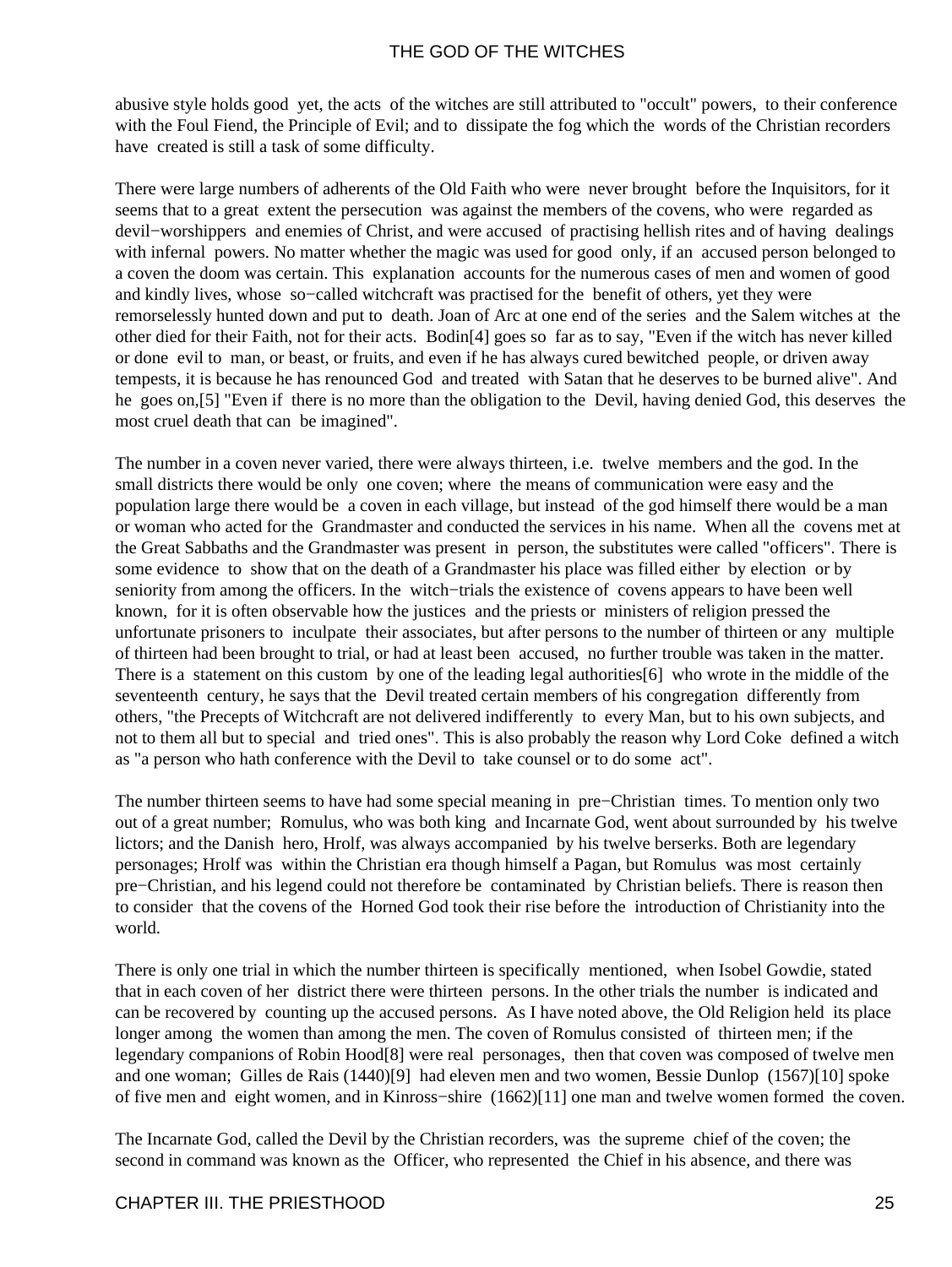besides a woman−member called in Scotland the "Maiden".[12] All offices could be held by women, including that of Chief, though they were usually filled by men, except of course that of the Maiden, who was always a woman. In England women appear to have sometimes doubled the offices of deputy−chief and of Maiden. Wherever she is recorded the Maiden appears as a more important person than the officer and as ranking next to the Grandmaster though without executive power. She sat at the right hand of the Incarnate God at feasts, and she generally led the dance with him. If, as I maintain, Joan of Arc belonged to the Old Religion her title of La Pucelle, the Maid, takes a new significance and emphasises her position in regard to her royal master, for she was not only Maid of Orleans but bore the higher title of La Pucelle de France.

To any member of the coven might be deputed the task of summoner. In a small district the Chief himself would notify all members as to the place where the Esbat or weekly meeting would be held; but in a large district a member, well known to the whole coven, went from house to house with the information. "Many times himself warneth them to meet, sometimes he appointeth others to warn them in his stead",[13] as was the case with Robert Grieve of Lauder in 1649, "the Devil gave him that charge, to be his officer to warn all to the meetings".[14] The summoner, whether Chief or ordinary member, was careful to be inconspicuous when employed in this way. In Renfrewshire this secrecy was carried further than usual, "for particular warning there appeared a Black Dog with a Chain about his Neck, who tinkling it, they were to follow".[15]

The duties of the officer were varied; he was often the summoner, he arranged for the meetings and saw that due notice was given, he kept the records of attendance and of work done, he presented new members and informed the Chief of any likely convert. If the Chief did not choose to dance the officer led the ring and if the officer were also a Christian priest, as was not uncommon, he performed part of the religious service.

The musician was another important member of coven. The Chief was often the performer, sitting in the centre of the ring and playing on the pipes, the flute or the Jews' harp. Jonet Lucas of Aberdeen 16 in 1597 was accused that "thou and they was under the conduct of thy master the Devil, dancing in a ring, and he playing melodiously upon an instrument". On another occasion Isobel Cockie of the same coven did not approve of the Devil's playing, "thou wast the ringleader, next Thomas Leyis, and because the Devil played not so melodiously and well as thou crewit, thou took the instrument out of his mouth, then took him on the chaps therewith and played thyself thereon to the whole company". As a rule, however, the musician did not dance the round dance but sat outside the ring (plate X), though in the long dance he was often the leader.

The organisation was very complete, each coven being independent under its own officer, yet linked with all the other covens of the district under one Grandmaster. This was the system, which in all probability was followed by Augustine when he "placed bishops in every place where there had been flamens, and archbishops where there had been arch−flamens".

A coven could act alone or, when numbers were needed, could combine with others. For a combined effort the witches of North Berwick afford one of the best examples.[17] There were thirty−nine men and women, i.e. three covens, who met together to aid their Master in destroying James VI of Scotland. Some raised the storm, some undertook the slow destruction of the wax image, some prepared the toad poison, and some arranged to get a garment which the King had worn. These duties were more than the members of one coven could manage, and they were obliged to have help from the other covens under the domination of the one Master.

Recruiting for the religion was not required while the cult was in its prime, but as the Church gained power and began to persecute there was difficulty in obtaining converts, and judging by the statements of the witches a Chief had often to use persuasion and bribery to secure a likely recruit. Once secured it was difficult for the member to withdraw, for discipline was strict within the coven. In most places the Master ruled through the love which the members bore to himself as the Incarnate God, for as de Lancre<sup>[18]</sup> puts it, "the Devil so holds their hearts and wills that he hardly allows any other desire to enter therein". This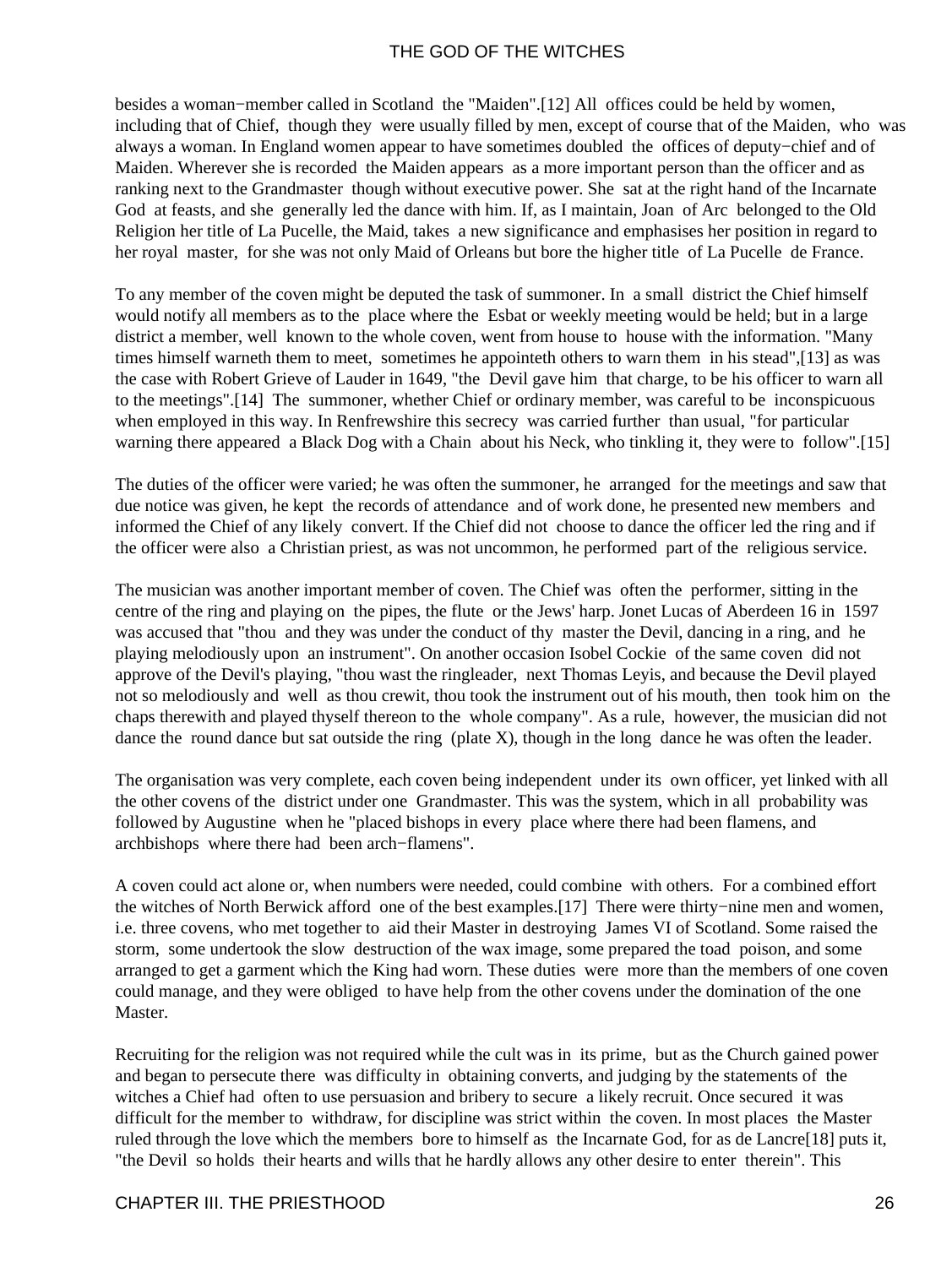personal affection of the worshipper for the God must always be taken into account in considering the cult of the Horned God. "The love of God" was no *façon de parler* among the witches but was a vital force in their lives.

"This passionate clinging to their own religion and their own god was regarded by the Christian recorders as blasphemy and devilish obstinacy. Bodin says,[19] "Satan promises that they shall be so happy after this life that it prevents their repenting and they die obstinate in their wickedness." De Lancre[20] wrote in the same strain when he urged the lay judges to have no pity on the patience of witches under torture, "it is the Devil alone who furnishes the means, this patience is a forced obstinacy without merit, which can bring no other reward than the eternal agony of hell−fire". In England the facts are often recorded in some detail. Rose Hallybread and Rebecca West[21] "died very stubborn and refractory, without any remorse or seeming terror of conscience for their abominable witchcraft". The witches of Northamptonshire[22] were particularly loyal to their god. Agnes Brown and her daughter, after they were condemned to death, "were carried back to gaol where they were never heard to pray or to call upon God, but with bitter curses and execrations spent the little time they had to live, until the day of their execution, when never asking pardon for their offences whether of God or the world, in this their dangerous and desperate resolution, died". Elinor Shaw and Mary Phillips of the same coven at their execution "being desired to say their prayers, they both set up a very loud Laughter, calling for the Devil to come and help them in such a Blasphemous manner, as is not fit to Mention; so that the Sherif seeing their presumptuous Impenitence, caused them to be Executed with all the Expedition possible; even while they were Cursing and raving, and as they liv'd the Devil's true Factors, so they resolutely Dyed in his Service". The remaining members of the coven died "without any confession or contrition". In Guernsey in 1563, Martin Tulouff[23] and Colinette Gascoing refused the pardon of God and the queen.

There was in all places a system of rewards and punishments; these are noted only when the religion was falling into decay. Praise awarded publicly before the assembled coven, the honour of leading the dance with the Master, and gifts of money were the usual rewards. Punishments consisted of public rebukes for minor offences; for more serious faults beating was the most usual method of correction, this might be inflicted by blows from the Chief's fist or from a stick wielded by the Chief's hand. Many a transgressing member of a coven must have returned home black and blue with bruises as a reminder that implicit obedience was the Chief's due.

It was not till the religion became a secret matter and the persecution of the Church was pressing it hard, that capital punishment first appeared. This was inflicted on actual or potential traitors, whose treachery might involve the safety of other members of the coven, more especially that of the Master. The almost invariable method of execution was by strangulation, and often occurred in the prison in which the suspected traitor was guarded. After death a thin string or other totally inadequate ligature was tied loosely round the neck in such a way as to show that the victims had not died by their own hand but had been done to death as an act of justice. Though the Christian recorders generally sum up the event with the words "and thus the Devil killed him in prison", there is one record which shows clearly how the execution was effected. The man−witch Playfair[24] was consulted by the mother of Robert, Earl of Lothian, about a cancer in her breast. He cured her by casting the disease on her husband who died of cancer in the throat. In 1597 "the said Playfair, being soon apprehended, was made prisoner in Dalkeith steeple, and having confest that and much more wickedness to Mr. Archibald Simson, minister there, and that confession coming to the ears of Robert, Earl of Lothian, my lord's son, he had moyen to get some persons admitted to speak with the prisoner in the night, by which meanes he was found *worried* [strangled] in the morning, and the point of his breeches knit about his neck, but never more enquiry was made who had done the deed".

The importance of the lace or string among the witches was very great as it was the insignia of rank. The usual place to carry it on the person was round the leg where it served as a garter. The beliefs of modern France give the clue as to its importance.[25] According to traditions still current, there is a fixed number of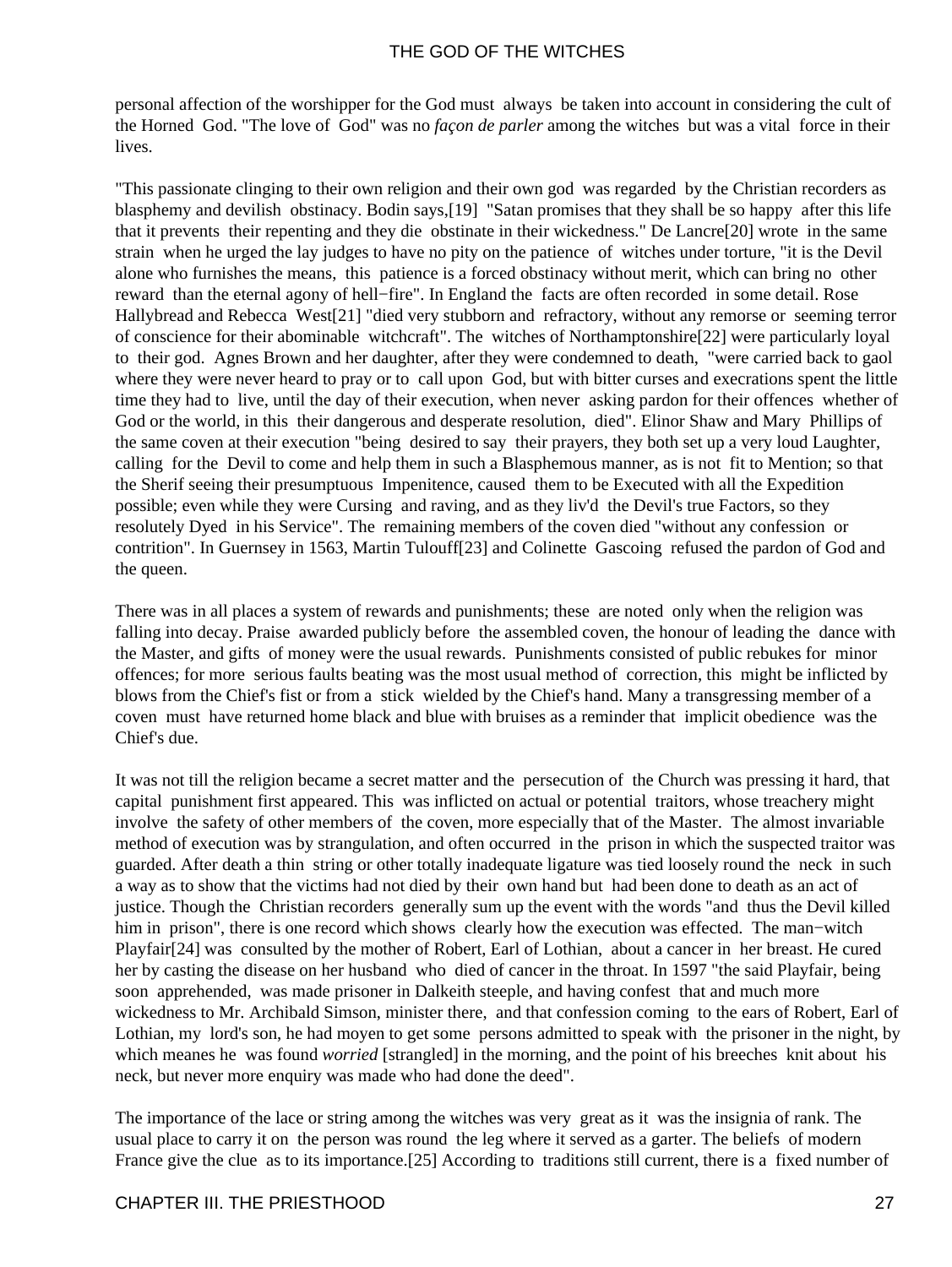witches in each canton, of whom the chief wears the garter in token of his (or her) high position; the right of becoming chief is said to go by seniority. In Haute Bretagne[26] a man who makes a pact with the Devil has a red garter. The red garter figures also in one of Croker's stories of Irish fairies,[21] "The Cluricane showed Tom where the crock of gold was buried under a big *boliaun* (ragwort). Tom tied his red garter round it to recognise it again, while he went to fetch his spade. On his return he found every boliaun in the field had a red garter tied to it". Here the garter had obviously been used as a means of magic by a man who had no right to do so and it was therefore entirely ineffectual.

These are the modern examples, but in the sixteenth and seventeenth centuries the garter played a more sinister part. I have already quoted the account of the death of the man Playfair, where cause and effect are clearly indicated, the punishment for treachery following hard on the betrayal. As it was a man of high rank who had instigated the murder "never more enquiry was made who had done the deed". At the same time it is possible that the Earl of Lothian may have been the chief of a coven and have been feared accordingly. Fear certainly prevented further enquiry in the case of the man−witch John Stewart in 1618.[28] He was in prison on the charge of being a witch, and was so fettered that in his own words he could not raise his hand "to take off my bonnet nor to get bread to my mouth". Half an hour before the trial began he was visited by two ministers of religion. They had hardly left when the officers of the court were sent to bring him before the justices, they found him already dead, strangled "with a tait of hemp (or string made of hemp, supposed to have been his garter or string of his bonnet)." He was carried out into the air and all means were used to bring him round," but he revived not, but so ended his life miserable by the help of the devil his master." In 1696 John Reid in Renfrewshire[29] was in prison awaiting his trial for witchcraft, he was asked one night "whether he desired company or would be afraid alone, he said he had no fear of anything". The next morning he was found strangled, with his own neckcloth tied loosely round his neck and fastened to a small stick stuck into a hole above the chimney−piece. "It was concluded that some extraordinary Agent had done it, especially considering that the Door of the Room was secured, and that there was a board set over the Window which was not there the night before when they left him". These executions give a special meaning to Gilles de Rais' outburst of contempt against the ecclesiastical court assembled to try him on a charge of witchcraft, that he "would rather be hanged in a lace than submit to their jurisdiction".[30]

A string−as a garter, a "point," or in the cap was an ordinary part of the dress, and it is very remarkable how often it is mentioned in the descriptions of the Devil's costume. The Scotch Thom Reid[31] wore a cap "close behind and plain before, with silken laces through the lips thereof"; the Lancashire Mamilion[32] was in a suit of black tied about with silk points; the Swedish Antecessor[33] had red and blue stockings with long garters. The importance of the garter is shown in the witch dance of the Palaeolithic painting (plate IX), where the male figure, who stands in the centre wears a garter on each leg standing out on either side of the knees. It seems therefore not unlikely that the string was a symbol of authority worn on a part of the person where it would be visible to all and yet would not impede in any way the movements of the wearer.

The garter has long been credited with magical Properties, especially when belonging to a woman. The bride's garters were fought for at a wedding, and the Mettye Belt was always a man−witch's belt or a woman−witch's garter. The Mettye Belt was the recognised magical means of ascertaining whether a sick person would recover or not; it was put round the patient's body and the augury obtained from it. It was of this magical practice that the unfortunate Janet Pereson[34] was accused in Durham in 1570 the charge against her stated that "she uses witchcraft in measuring of belts to preserve folks from the fairy". As late as the eighteenth century the magical power of the garter is well illustrated in a story from the Orkneys,[35] "There was an eagle flew up with a cock at Scalloway, which one of these enchanters seeing, presently took a string (his garter as was supposed), and casting some knots thereupon with the using the ordinary words, the eagle did let fall the cock into the sea".

The garter in legend can be of great importance. The story attached to the castle of Sewingshields, in Northumberland,[36] states that in a cave under the castle sleep King Arthur, Queen Guinevere, their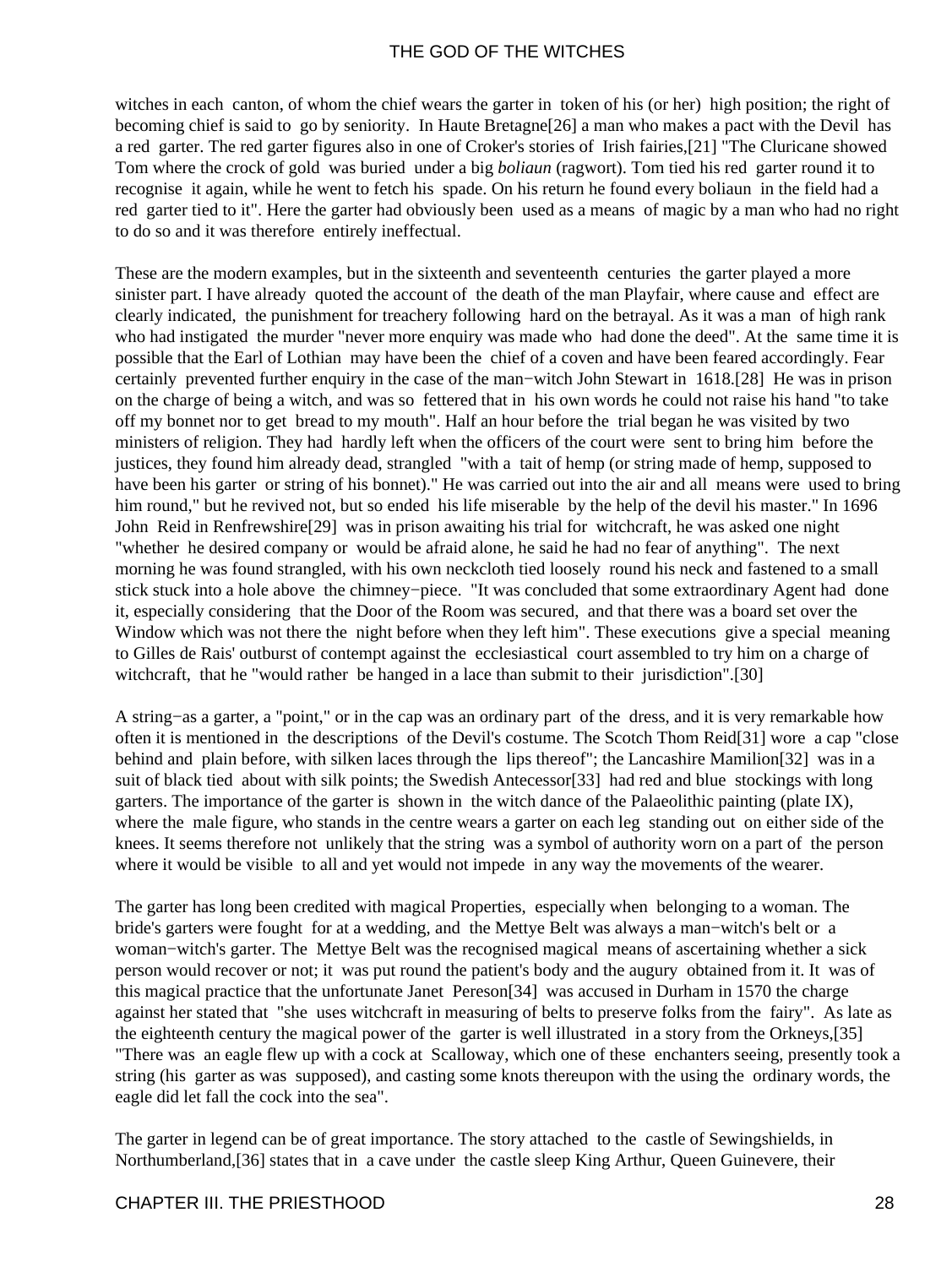courtiers, and thirty couple of hounds. A farmer found his way into the cave, and on a stone table near the entrance he saw a stone sword, a garter and a horn. He picked up the sword, cut the garter, then his heart failed as he saw the sleepers awaking. As he hurried out of the cave he heard King Arthur say, "O woe befall the evil day that ever the witless wight was born, who took the sword, the garter cut, but never blew the bugle−horn." Strutt states that in the ninth century cross−gartering seems to have been confined to "kings and princes, or the clergy of the highest order, and to have formed part of their state habit".[37] Later in the Middle Ages the garter had obviously a significance which it does not possess now. The Liber Niger records that Richard I animated his army at the siege of Acre by giving to certain chosen knights leather garters to tie about their legs.

The extraordinarily circumstantial tradition of the foundation of the Order of the Garter in the reign of Edward III also emphasises its importance. The story which every child has heard relates that a lady, either the Fair Maid of Kent or the Countess of Salisbury, dropped her garter while dancing with Edward III, that she was overcome with confusion, that the king picked up the garter, fastened it on his own leg with the words *Honi soit qui mal y pense* ,{shame to those who think evil of it jbh} and at once founded the Order of the Garter with twenty−six knights in honour of the event, that Order being from the beginning the highest of all knightly Orders in Europe. Though the story may be apocryphal there is a substratum of truth in it. The confusion of the Countess was not from the shock to her modesty it took more than a dropped garter to shock a lady of the fourteenth century but the possession of that garter proved that she was not only a member of the Old Religion but that she held the highest place in it. She therefore stood in imminent danger from the Church which had already started on its career of persecution. The king's quickness and presence of mind in donning the garter might have saved the immediate situation, but the action does not explain his words nor the foundation of the commemorative Order. If, however, the garter was the insignia of the chieftainship of the Old Religion, he thereby placed himself in the position of the Incarnate God in the eyes of his Pagan subjects. And it is noteworthy that he swiftly followed up the action by the foundation Of an order of twelve knights for the King and twelve for the Prince of Wales, twenty−six members in all, in other words two covens. Froissart's words seem to imply that Edward understood the underlying meaning of the. Garter, "The King told them it should prove an excellent expedient for the uniting not only of his subjects one with another, but all Foreigners conjunctively with them in the Bonds of Amity and Peace". It is remarkable that the King's mantle as Chief of the Order was powdered over with one hundred and sixty−eight garters which, with his own Garter worn on the leg, makes 169, or thirteen times thirteen, i.e., thirteen covens.

*The Meetings*. There were two classes of meetings, the Esbats which were specially for the covens, and the Sabbaths which were for the congregation as a whole.

The Esbats took place weekly, though not always on the same day of the week nor in the same place. They were for both religious and business purposes. Attendance at the Esbat was compulsory for the coven, but other members of the congregation were admitted to the religious rites. Thus the French witches, Antoine Tornier and Jaquema Paget,[38] returning from gleaning one day, saw a meeting being held in a field called Longchamois; they laid down their bundles, joined in the meeting, and when it was over they picked up their bundles and went home. It is not uncommon at the present day to see women stop and join in a religious service on their way home from work, exactly as Antoine and Jaquema did, but as the modern woman attends a Christian service and the witches attended a Pagan rite the former are called devout and the latter are devil−worshippers.

The business part of the Esbats and Sabbaths consisted of reports from the members of their work during the previous week and of their proposed work in the days to follow. Isobel Gowdie (1662) stated that "all our acts and deeds, betwixt great meetings, must be given account of and noted in his book at each Grand meeting".[39] They consulted with the Chief or with his deputy as to any matters in which advice was needed. These matters were usually cases of illness, for the witches of a coven were always the healers in a village. There were also cases of divination in which direction was required, and by the reports of the witches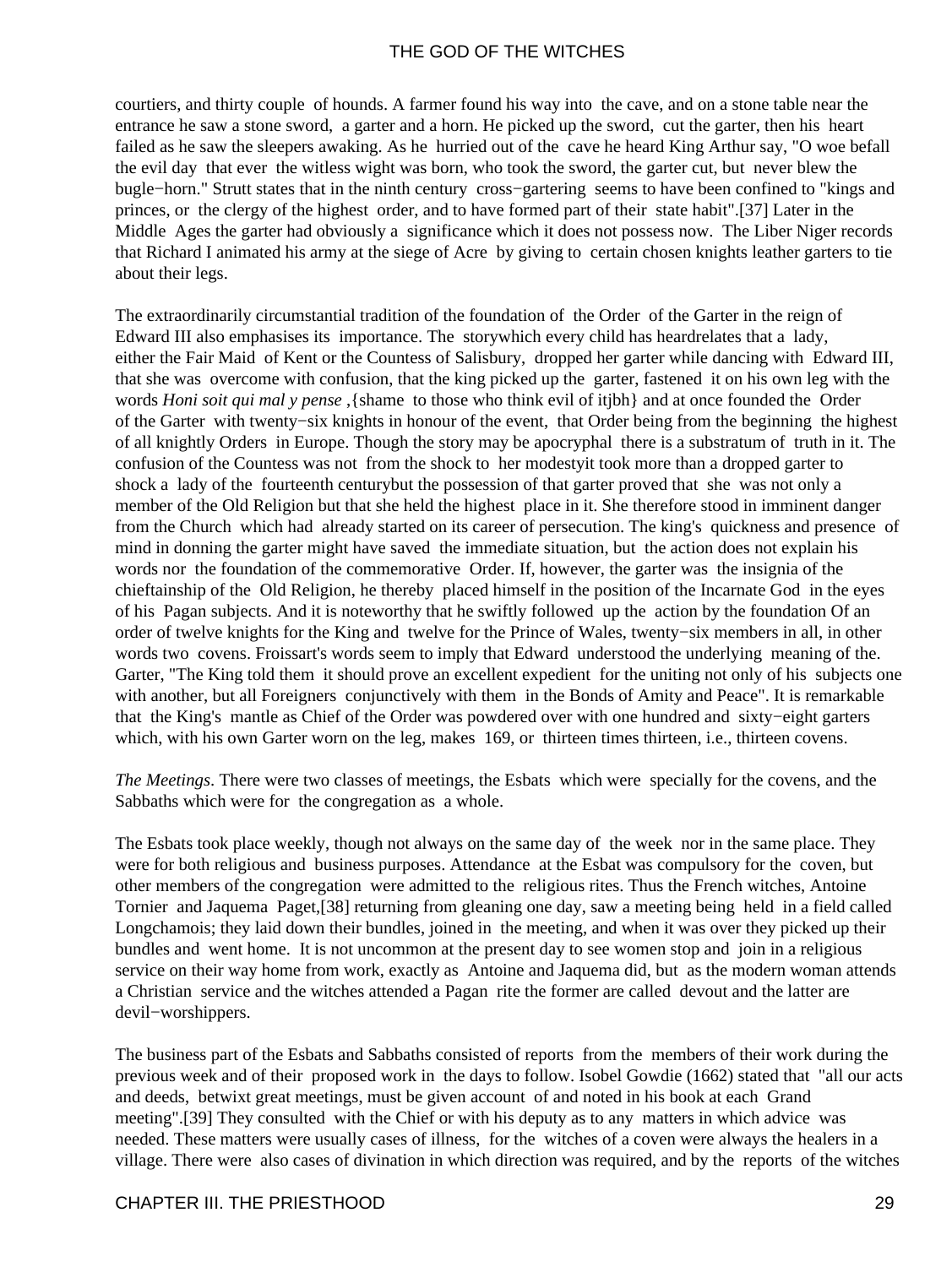the Chief was kept informed of all that went on in his district and was able to give help or reproof where needed. A newly−made member of the coven would receive instruction at the Esbat, either from the Chief or from a fellow−member, such instruction including methods of divination by animals. Sometimes the Chief himself desired help and he then chose his assistants from among those present. If a new remedy or charm were to be tried the whole coven was instructed and the result, successful or otherwise, had to be reported at the next meeting. Included in the business was information as to likely converts. The members themselves were always ready to put in a word to those who were discontented with Christianity, and the Master or one of the officers could then take the case in hand. After the business was finished the coven turned to its religious celebrations. Though the Chief sometimes gave an address, in which he laid down and explained the dogmas of the religion, the main ceremony was the sacred dance. After this came the feast, which was often followed by another dance then the meeting broke up and the members returned home.

The Esbat might be held in a building or in the open air. As a cottage room would be too small for thirteen people, the meeting was sometimes held in the church to the great scandal of all pious Christians. It was, however, more usual to meet in the open air and at no great distance from the village. Night was the ordinary time, but the meeting did not always last till dawn, it varied according to the amount of business to be transacted. Day Esbats are known, but these depended, as did all arrangements for an Esbat, on the will of the Master.

The Sabbaths were held quarterly, on the second of February (Candlemas day), the Eve of May, the first of August (Lammas), and the Eve of November (All Hallow E'en). This shows a division of the year at May and November with two cross−quarter days. Such a division belongs to a very early calendar before the introduction of agriculture. It has no connection with sowing or reaping, it ignores the solstices and equinoxes, but it marks the opening of the two breeding seasons for animals, both wild and domesticated. It therefore belongs to the hunting and pastoral periods, and is in itself an indication of the extreme primitiveness of the cult and points to a very early origin, reaching back possibly to the Palaeolithic era. Cormac, archbishop of Cashel in the tenth century,[40] refers to these meetings when he says that "in his time four great fires were lighted up on the four great festivals of the Druids, viz.: in February, May, August, and November". Seven centuries later, in 1661, Isobel Smyth of Forfar[4l] acknowledged that "by these meetings she met with him (i.e., the Devil) every quarter at Candlemas, Rood day, Lammas, and Hallowmass". This shows the continuity of the Old Religion underlying the official religion of Christianity.

As the great Sabbaths were always held on the same dates every year no special notice was sent to summon the congregation. The site was always an open place, a moor or a hill−top, where numbers could be accommodated without difficulty. In France one of the places of assembly was the top of the Puy de Dome, in Guernsey in the windswept neighbourhood of the dolmen known as the Catioroc; in England any open field or moor could be used, while in Scotland it was a moor or the sea−shore. The Sabbath began between nine and ten at night and the ceremonies ended at dawn, the crowing of the cocks indicating to a people, who were innocent of watches and clocks, that the time of departure had come. At the spring festival the congregation appears to have returned to the village in a processional dance bringing in the May.

The regard which the members of the Old Religion had for the Sabbath is set forth by de Lancre, the French inquisitor, who was sent to exterminate the cult in the Pays de Labourd. Like all Christians he called these people "witches", but at least he gives the very words they used. He examined two young women, one aged twenty−nine, the other twenty−eight. The former[42] said that "the Sabbath was the true Paradise, where there was more joy than could be expressed. Those who went there found the time too short because of the pleasure and happiness they enjoyed, so that they left with infinite regret and longed for the time when they could go again." The other Young woman,[41] whom de Lancre appreciated as being very beautiful, "deposed that she had a singular pleasure in going to the Sabbath, because the Devil so held their hearts and wills that he hardly allowed any other desire to enter therein. That she had more pleasure and happiness in going to the Sabbath than to Mass, for the Devil made them believe him to be the true God, and that the joy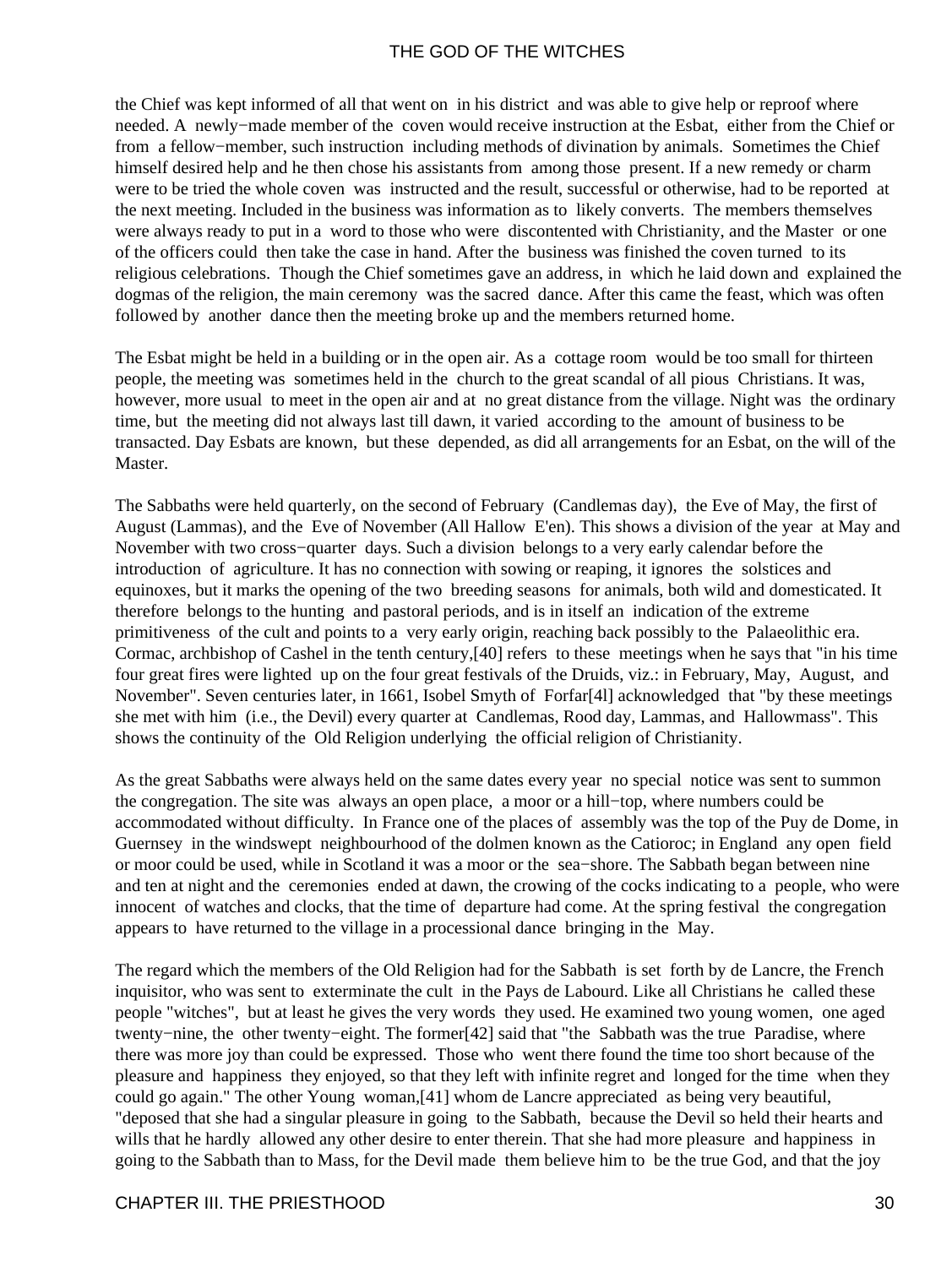which the witches had at the Sabbath was but the prelude of much greater glory." De Lancre records[44] that the witches "said frankly that they who went had an overpowering desire (*désir enragé*) to go and to be there, finding the days before the so longed−for night so far off, and the hours required to get there so slow; and being there, too short for that delightful sojourn and delicious amusement." Another French inquisitor, Jean Bodin, also notes the feeling of the "witches" towards their religion, his record being couched in the characteristically Christian manner of words, "Satan promises that they shall be very happy after this life, which prevents their repenting, and they die obstinate in their wickedness".[45]

An important part of a witch's outfit in popular estimation was a familiar. "These witches have ordinarily a familiar or spirit in the shape of a Man, Woman, Boy, Dogge, Cat, Foale, Fowle, Hare, Rat, Toade, etc. And to these their spirits they give names, and they meet together to Christen them".[46] An examination of the evidence shows that there were two kinds of familiar, one was for divining, the other for working magic. Familiars belonged apparently only to members of a coven, not to the congregation in general.

The divining familiar is co−terminous with the witch–religion. When a witch became a member of a coven she was told by what animal she should divine and was instructed in the method of divination. A very common animal for the purpose was a dog, sometimes though not always there was a restriction as to colour. Thus Elizabeth Style, in Somerset[47] divined by a black dog, but Alse Gooderidge, in Derbyshire,[48] used a party−coloured dog belonging to a fellow−villager, to the great indignation of the dog's master. In sparsely populated districts where animals were scarce the witch might have more than one familiar. John Walsh, the Dorset witch[49] divined by "a blackish−gray culver or a brindled dog"; Alexander Hamilton in Lothian" had a crow, a cat and a dog as his divining animals; and Margaret Nin−gilbert, of Thurso, as late {as} 1719, divined by a black horse, a black cloud or a black hen.[51]

Her divining familiar was indicated to the witch by the Devil when she became a member of the coven, and she was instructed in the method of divining by that special animal. She could also have an animal of her own for private divination; these had to be named by a special ceremonial in which several members of the coven took part. *The Guide to Grand Jurymen* informs its readers that "to these their spirits they give names, and they meet together to Christen them". The Lancashire witches met at Malkin Tower on Good Friday,[52] "first was the naming of the Spirit, which Alizon Device, now Prisoner at Lancaster, had, but did not name him, because shee was not there". The French evidence shows how these familiars could be used. Silvain Nevillon of Orleans, condemned to death in 1615,[53] said "that there are witches who keep familiars (*marionettes*), which are little imps (*Diableteaux*) in the form of toads, and give them to eat a mess of milk and flour and give them the first morsel, and they do not dare to absent themselves from the house without asking leave, and they must say how long they will be absent, as three or four days; and if they (the familiars) say that it is too much those who keep them dare not make the journey or go against their will. And when they wish to go away on business or pleasure and to know if it will turn out well, they note if the familiars are joyous, in which case they go on business or pleasure; but if they are spiritless and sad, they do not budge from the house." Gentien le Clerc, tried and condemned at the same time as Nevillon, declared that "he had trust in his familiar than in God, that there was more profit in it than in God, and that he gained nothing by looking to God, whereas his familiar always brought him something".

The method of divination varied according to the animal used and according to the type of question asked. Agnes Sampson, executed 1590,[54] was accustomed to divine by a dog, when she was called in to see a sick person. When she was summoned to the bedside of a lady of high rank she went into the garden with the lady's daughters, and there she called "Elva." A large black dog appeared and she took the omens by its appearance and behaviour. It seems to have been a peculiarly savage animal and frightened the ladies by rushing at them and barking, and Sampson's prognostication was that the patient would die. This is the only detailed account of obtaining omens by animals as to the outcome of an illness. All methods of divination were as carefully taught to the witches as to the augurs of Rome. The Grandmaster appointed to each member the creature by which she would obtain the auguries and also the proper words to use before the animal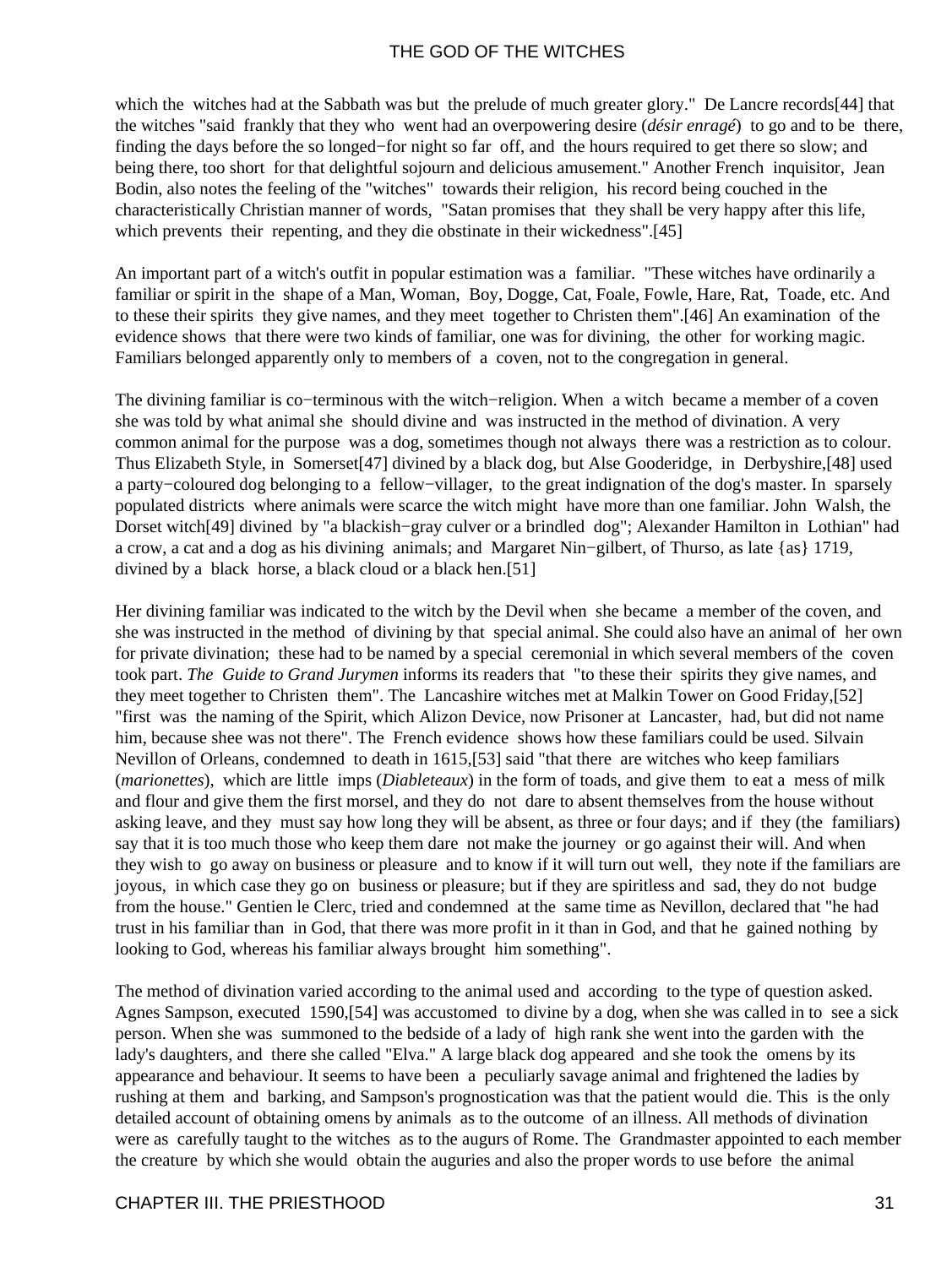appeared. The words always contained the name of the god. The whole method of augury seems to have been like the methods used in classical times.

The Domestic Familiar must on no account be confused with the Divining Familiar, with which it has little in common. The Divining Familiar was often a large creature, like a horse or a stag, or a large bird, like a crow or a wood−pigeon; if no animal or bird answered the call the auguries could be taken from a cloud. The essence of the Divining Familiar was that it was not an animal belonging to the witch, any creature of the required kind would be sufficiently good to draw omens from. The Divining Familiar was, as the name I have given to it implies, used only for prophetic purposes, and the use of divination by its means is almost universal. The Domestic Familiar was entirely different. It was always a small animal, which belonged to the witch, was kept in her house, and was often called an Imp or a Spirit, and occasionally a Devil, was fed in a special manner and was used only to carry out the commands of the witch. The geographical distribution of the domestic familiar suggests that it was in origin Scandinavian, Finnish or Lapp. A scientific study of the subject might throw light on some of the religious beliefs and practices of the early invaders of our eastern shores.

Originally the Domestic Familiar may have been in use in all parts of England. Bishop Hutchinson, who made a special study of witches, says, "I meet with little mention of Imps in any Country but ours, where the Law makes the feeding, suckling or rewarding of them to be a felony". The records of it, however, are almost entirely from the Eastern Counties, especially Essex and Suffolk. The accounts show that the custom of keeping and using these Familiars was very primitive, and may date back to the Palaeolithic period.

The Domestic Familiar was always a little creature a little dog, a small cat, a rat, a mole, a toad, or a mouse which could be kept in the house in some small receptacle like a box or a pot. The creature was fed by its owner, originally that it might become tame and return to her after it had worked its magic. In the food was mixed a drop of the witch's blood so that the animal became in a sense a part of the owner. A name was always given to it, and in every way it was regarded as a creature of magical powers though under the control of its owner. It was used only for working magic, never for divining. This fact was known to the recorders. In 1587 Giffard states[55] that "the witches have their spirits, some hath one, some hath more, as two, three, foure, or five, some in one likenesse, and some in another, as like cats, weasils, toades, or mice, whom they nourish with milke or with a chicken, or by letting them suck now and then a drop of blood". Though the Domestic Familiar was recognised theoretically in Scotland there is no mention of it in any Scotch witch−trial; it is found only in England, and there only on the east side with few exceptions.

Among the witches of Hatfield Peveril in Essex in 1556[56] Familiars could be hereditary and could also be presented. Elizabeth Francis was taught her religion by her grandmother, "when she taught it her, she counselled her to renounce God and to give of her blood to Sathan (as she termed it) which she delivered to her in the likeness of a white spotted Cat". Later on she went to her neighbour, Mother Waterhouse, "she brought her this Cat in her apron and taught her as she was instructed by her grandmother, telling her that she must call him Sathan and give him of her blood and bread and milk as before". Mother Waterhouse faithfully followed the instructions and "gave him at all times when he did anything for her, by pricking her hand or face and putting the blood his mouth which he sucked". She was very poor and evidently found the cat too expensive to keep, and she confessed that "she turned the cat into a toad by this means, she kept the cat a great while in wool in a pot, and at length being moved by poverty to occupy the wool she prayed in the name of the Father, Son, and Holy Ghost that it would turn into a toad, and forthwith it was turned into a toad, and so kept it in a pot without wool". The feeding of a familiar was clearly a ritual ceremony, for though Mother Waterhouse's evidence gives the ceremony most completely there are many other instances which show that when the creature had been used for magic it was given a drop of the witch's blood on its return. By degrees the accounts of the ceremony were more and more exaggerated by the recorders till they developed into stories of imps sucking the witches' blood. In the seventeenth century no witch−trial in the Eastern Counties was regarded as complete without full and lurid details of the witch and her Familiars.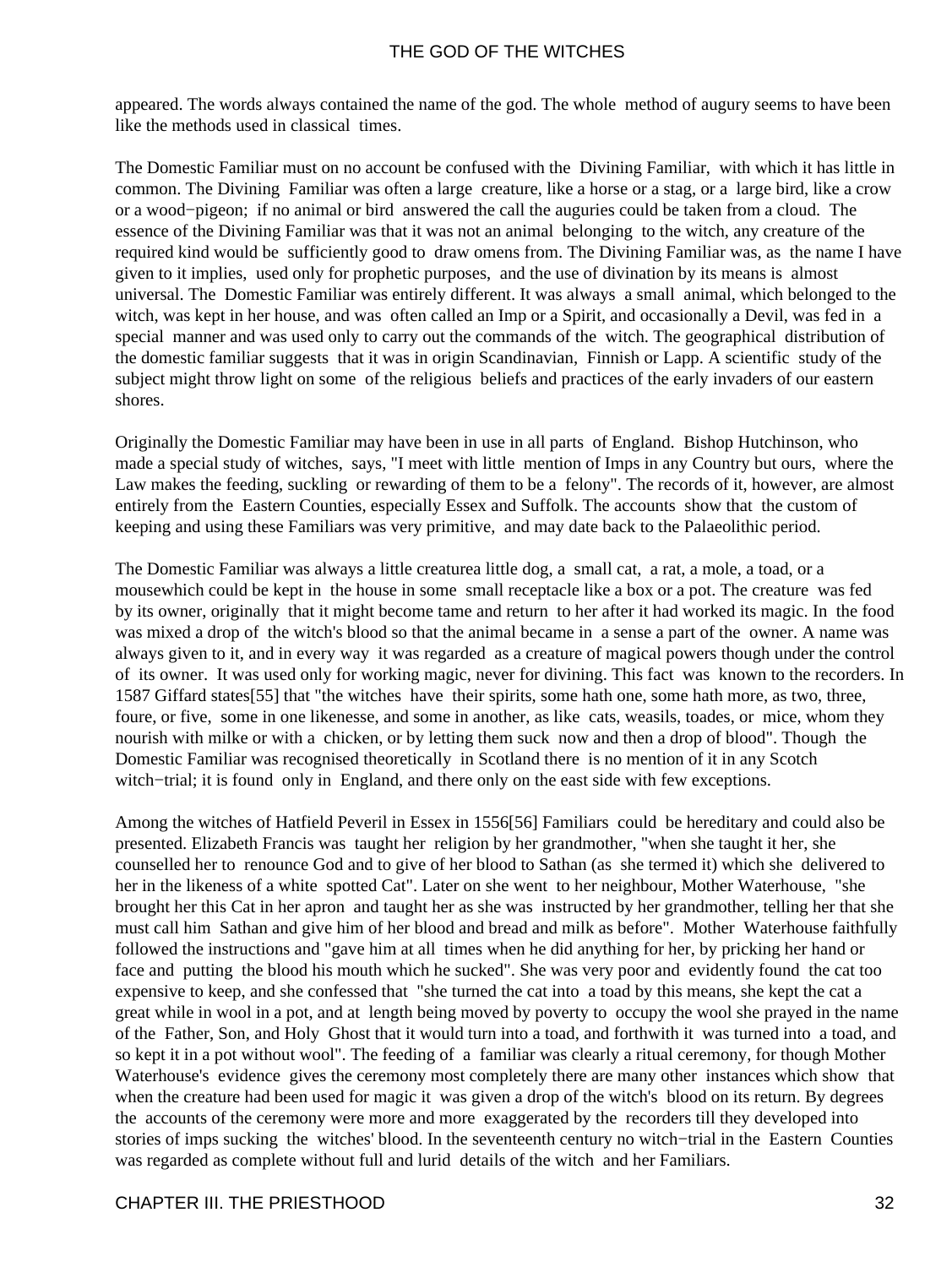In illustrations (plate XII) the "imps", though described as small dogs, cats, or other little creatures, are represented as monsters. That they were really ordinary animals is certain from the evidence given in many of the trials. Mother Waterhouse's account shows this clearly, and other Essex witches[57] gave the same kind of evidence. Thus Ursley Kemp in 1582 stated that "she went unto Mother Bennet's house for a mess of milk, the which she had promised her. But at her coming this examinate saith that she knocked at her door, and no body made her any answer, whereupon she went to her chamber window and looked in thereat, saying, Ho, ho, mother Bennet, are you at home? And casting her eyes aside, she saw a spirit lift up a cloth lying over a pot, looking much like a ferret. And it being asked of this examinate why the spirit did look upon her, she said it was hungry". Mother Bennet acknowledged to having Familiars, "many times did they drink of her milk−bowl. And when, and as often as they did drink the milk, this Examinate saith that they went into the earthen pot, and lay in the wool". Another witness stated at the Essex trials, that "about the fourteenth or fifteenth day of January last she went to the house of William Hunt to see how his wife did, and she being from home she called at her' chamber window and looked in, and then espied a spirit to look out of a potcharde from under a cloth, the nose thereof being brown like a ferret." Elizabeth Sawyer, the witch of Edmonton in 1621,[58] confessed that the Devil came to her, "he would come in the shape of a dog. When he came barking to me he had then done the mischief that I bid him to do for me. I did stroke him on the back, and then he would beck unto me and wag his tail, as being therewith content".

Familiars could be bought and sold, for there is still extant a record in the Manor Rolls of the Isle of Axholme of a man complaining that he had paid threepence to another man for a devil but had not yet received that for which he had paid. The gift and use of a Familiar is recorded in the trial of Frances Moore in 1646,[59] "one goodwife Weed gave her a white Cat, telling her that if she would deny God, and affirm the same by her blood, then whomsoever she cursed and sent that Cat unto, they should die shortly after".

The Domestic Familiar also went by inheritance. Ales Hunt and her sister Margerie Sammon of the same coven as Mother Bennet and Ursley Kemp, deposed to having received their Familiars from their mother; Ales Hunt had two spirits, one called Jack, the other Robbin; Margerie Sammon "hath also two spirits like Toades, the one called Tom, and the other Robbyn; And saith further that she and her said sister had the said spirits of their mother".[57] Another case of inheritance, which is one of the rare instances from the west side of England comes from Liverpool in 1667[60] "Margaret Loy, being arraigned for a witch, confessed that she was one; and when she was asked how long she had so been, replied, Since the death of her mother, who died thirty years ago; and at her decease she had nothing to leave her and this widow Bridge, that were sisters, but her two spirits; and named them, the eldest spirit to this widow, and the other spirit to her the said Margaret Loy." Alse Gooderidge, in Derbyshire, in 1597[61] confessed to having received her Familiar in the same way, and there are other instances. The inheritance of Familiars was known among the Pagan Lapps, and is therefore an indication of the primitiveness of the custom.

Another method, also primitive, of obtaining a Domestic Familiar, was to recite some form of words, and then to take as the Familiar the first small animal which appeared after the recitation. When the religion was organised the formula included the name of the Old God, or Devil as the Christian recorders called him. Joan Waterhouse, the eighteen−year−old daughter of the Mother Waterhouse mentioned above, wishing to injure a girl with whom she had quarrelled, "did as she had seen her mother do, calling Sathan, which came to her (as she said) in the likeness of a great dog"[56] And Elizabeth Sawyer, the witch of Edmonton,[58] said that "the first time the Devil came to me was when I was cursing, swearing, and blaspheming". If she were calling on the Old God the Christian recorders would naturally think her words were blasphemy.

It is very clear, then, that the Divining and the Domestic Familiars were entirely distinct. The Divining Familiar had to be indicated by the Grandmaster himself, and was never one particular animal, any animal of the class indicated by the Devil could be the Familiar for the time being; it did not usually belong to the witch, and it was used for foretelling the future, generally to forecast the result of an illness. The Domestic Familiar, on the other hand, could be presented by the Devil or by another witch, it could be inherited, it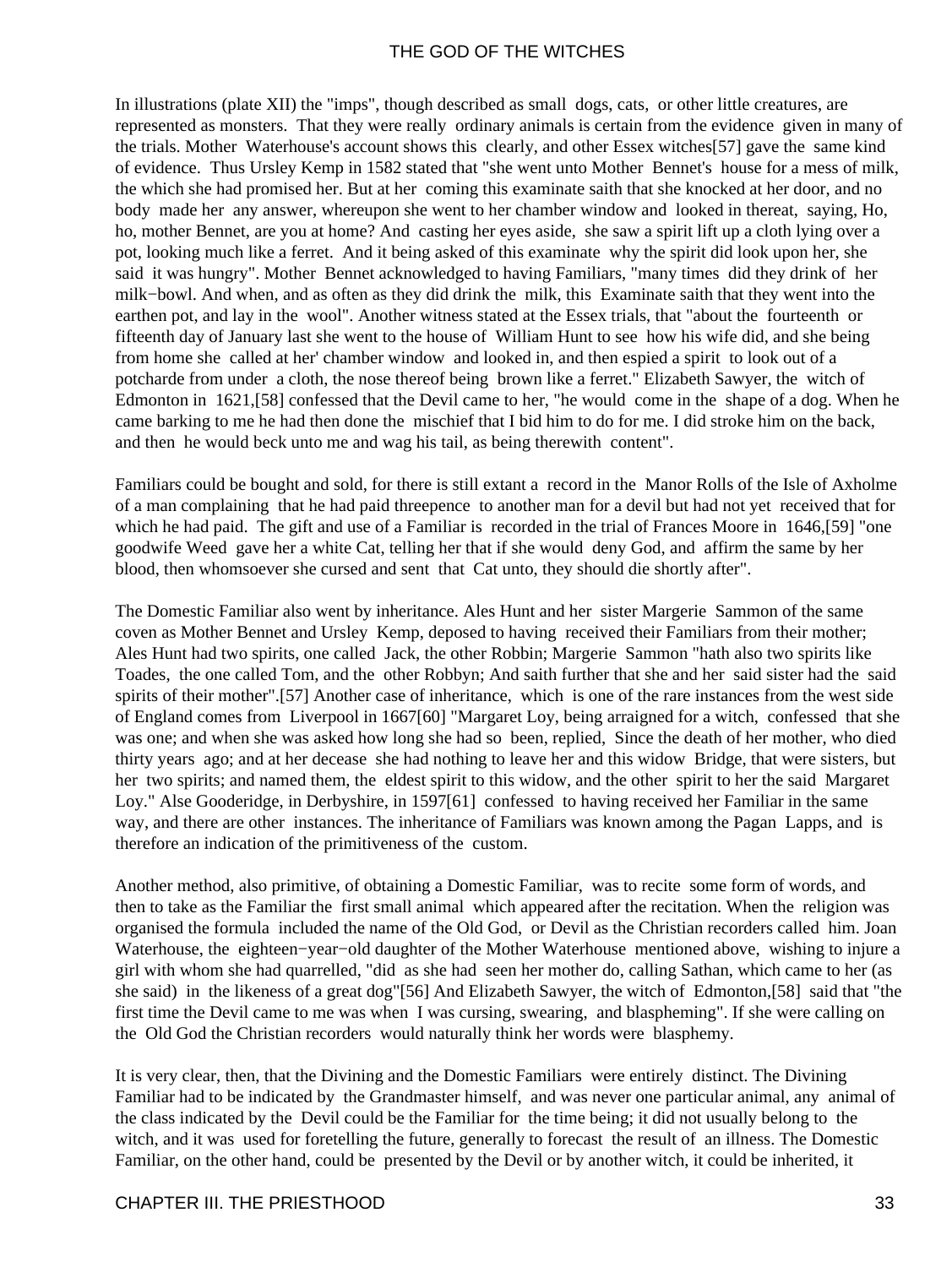could be bought and sold, or it could come of its own accord, after the performance of some ritual action or the recitation of ritual words. It was always a small creature, which could be carried in the pocket or kept in the house in a box or pot, it was the absolute property of the owner, it had to be ritually fed, it was never used except for working magic and then only for carrying out a curse.

The Domestic Familiar came into such prominence during the trials of the Essex witches in 1645−6, owing to the sensational records of the two witch−finders, Matthew Hopkins and John Stearne, that it has ever since been regarded, though erroneously, as an essential part of the outfit of a witch.

*The Broom.* In connection with the rites, more particularly with the processional dance, the broom plays a large part. To the modern reader the witch and her broom are so closely connected as to be almost one and the same. Modern pictures of witches show them flying through the air seated astride a broom, which is not the usual household implement but a besom of birch−twigs or of heather such as is now used only by gardeners. In the nursery rhyme of the Old Woman tossed up in a Basket, she does not ride on the broom, she carries it in her hand.

The connection in the popular mind between a won−tan and a broom probably took its rise in very early times, the explanation being that the broom is essentially an indoor implement, belonging therefore to the woman; the equivalent implement for a man is the pitchfork, which is for outdoor work only. This is the reason why, in medieval representations of witch−dances, the women or witches often hold brooms, while the men or devils carry pitchforks. The broom being so definitely a feminine tool came to be regarded as the symbol of a woman. Until within very recent times cottage−women in Surrey, when going out and leaving the house empty, put a broom up the chimney so that it was visible from the outside, in order to indicate to the neighbours that the woman of the house was from home. In other parts of England until the last century, a broom standing outside a door showed that the wife was absent and the husband at liberty to entertain his male friends. This identification of the woman and the broom is probably the true meaning of Isobel Gowdie's[62] statement that before leaving home to attend the Sabbath an Auldearne witch would place her broom on the bed to represent her to her husband, at the same time saying the words, "I lay down this besom in the Devil's name; let it not stir till I come again." The husband would then know that his wife had gone to her devotions.

The riding on a broom seems to be merely a variant of riding on some kind of stick. It appears to have been performed only by the members of a coven, and only for going to a Sabbath or for use in the processional dance. The sticks were stalks of the broom−plant, of ragwort, hemp, bean, or any hollow stalk; occasionally ash−branches were used, and in the Near East witches rode on palm−branches. It seems clear, then, that the act of riding, not the stick used, was the important part of the ceremony. In Europe, though the witches rode on the stems of various plants, there is little first−hand evidence of their flying through the air; the recorder has only "heard tell" of such a feat.

In and before the sixteenth century the accounts of the means of locomotion to and from the Sabbath are reasonable. In 1592, Agnes Sampson acknowledged that she rode to the meeting at the church of North Berwick on a pillion behind her son−in−law, John Couper; the Lancashire witches were also horse−riders; and the Swedish witches rode to Blockula. This last is indicated by the evidence of a boy,[63] whose mistress wished him to go with her to the Sabbath, so he took his father's horse out of the field for the purpose; the animal was not sent back when the lady returned and the owner thought it lost, but found it again when the boy told him what had occurred. The rich Alsatian witches[64] went to the meetings in carriages or waggons; the poorer sort rode on sticks or walked. Usually when a witch claimed to have flown through the air to the Sabbath she had to acknowledge that by some untoward accident that means of conveyance failed and she had to return on foot. Silvain Nevillon, executed at Orleans in 1615, said that he "went often to the Sabbath on foot being quite awake, and that he did not anoint (literally, grease) himself, as it was folly to grease oneself if one were not going far".[65] Rather later in the seventeenth century the reports become more highly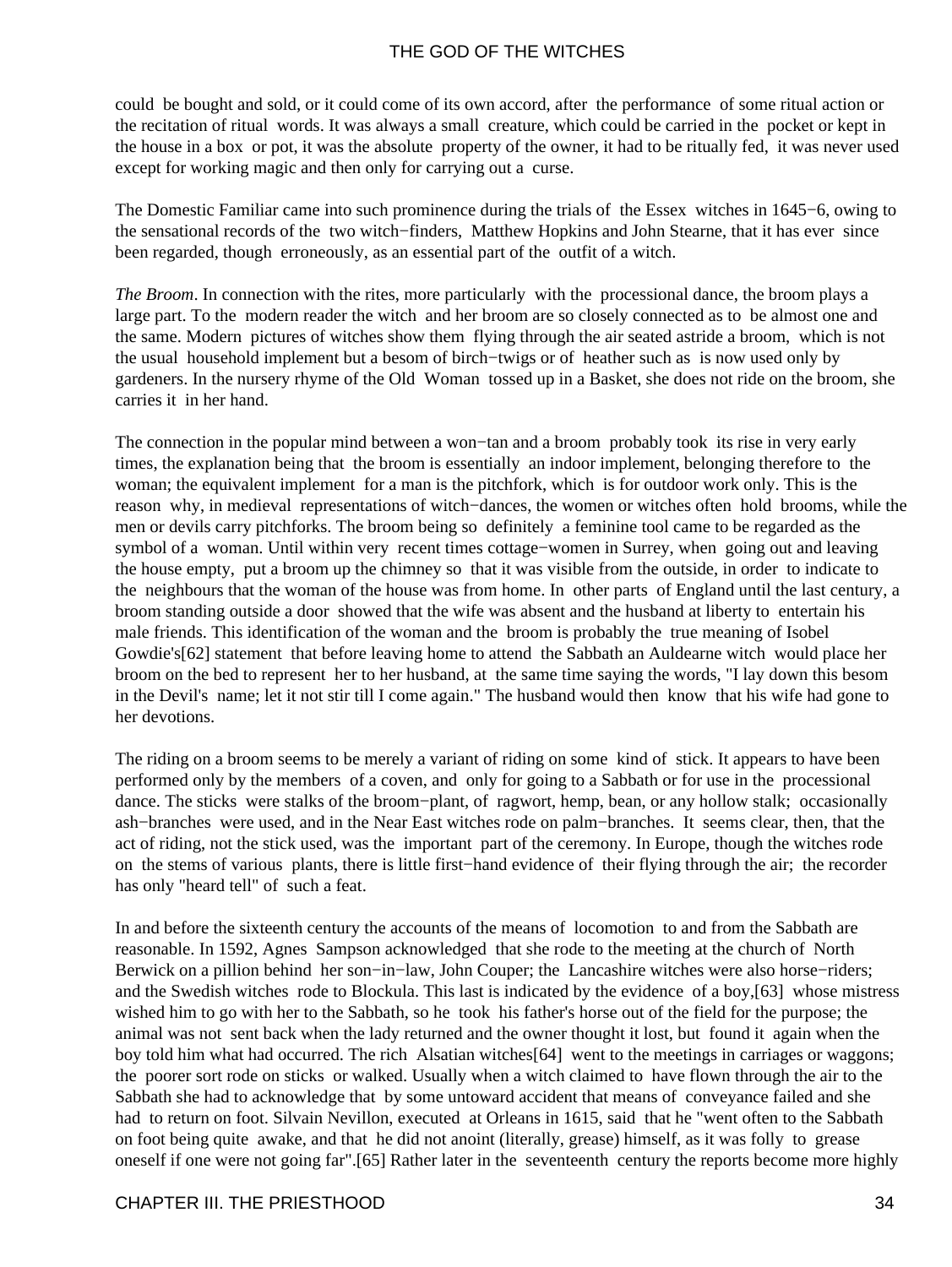coloured, until in 1662, Isobel Gowdie[66] told the court that "we take windle−straws or beanstalks and put them between our feet and say thrice, 'Horse and hattock, Horse and go! Horse and pellatis, ho, ho!' and immediately we fly away wherever we would."

One of the earliest references to the ritual riding of witches is in the Decree attributed to the Council of Ancyra in the ninth century.[67] The Decree does not mention that the witches flew through the air, but it states definitely that they rode on animals: "Certain wicked women, reverting to Satan, and seduced by the illusion and phantoms of demons, believe and profess that they ride at night with Diana on certain beasts, with an innumerable multitude of women, passing over immense distances, obeying her commands as their mistress, and evoked by her on certain nights". That such a Decree should have been made is proof that ritual riding was well known and considered a heathenish practice.

The first witch recorded to have been tried by the Church for her Faith was Dame Alice Kyteler, in 1324.[68] The lady owned a staff "on which she ambled and galloped through thick and thin, when and in what manner she listed, after having greased it with the ointment which was found in her possession". The ambling through thick and thin shows that the riding was on the ground, not in the air.

The riding on plant−stems by fairies was described by the poet Montgomerie in 1515 (see p. 39). The description shows that though the riders were mounted on bune−wands (i.e. hollow stalks), they did not fly in the air; on the contrary, they merely hobbled along, jumping or hovand up and down, perhaps to imitate the action of a horse, in the same way that Alice Kyteler "ambled". The witches of Lorraine, in 1589, went to the Sabbath[69] in family parties. Hensel Erich rode on a stick, his mother on a pitchfork, and his father on a great strong ox. The Inquisitor Boguet, in 1608,[70] says that the witches often went on foot to the assemblies, if the place were not far from their homes. "Others go there, sometimes on a goat, sometimes on a horse, and sometimes on a broom (*balai*) or a rake, these last very often going out of the house by the chimney. These also rub themselves first with a certain grease or ointment; but the others do not rub themselves in any fashion."

The earliest mention of a broom as a means. of locomotion is in the trial of Guillaume Edelin, Prior of Saint−Germain−en−Laye, in 1453.[71] He confessed to having gone to the Sabbath mounted on a *balai*. In 1563 Martin Tulouff, of Guernsey,[72] declared that he saw his old witch−mother seat herself on a *genest* and ride up the chimney on it, saying as she mounted, "Go, in the name of the Devil and Lucifer, over rocks and thorns". In 1598 the French witch, Françoise Secretain,[73] went to the assembly on a white stick which she put between her legs; and in 1603 the Belgian witch, Claire Goessen, [74] was transported to the place of meeting on a stick smeared with ointment. The general evidence points to the conclusion that the ritual riding was not performed by the ordinary members of the congregation but was confined to the covens or priesthood.

The use of oil or ointment to facilitate the riding it mentioned by all the contemporary writers on the subject. It would seem that in early times the stick itself was greased, later it was the rider who was anointed. A form of magical words was also used when starting. According to de Lancre[75], the Basque witches "when they anoint themselves, say 'Emen hetan, Emen hetan', *Here and there, Here and there*. Others say, 'I am the Devil. I have nothing which is not thine. In thy name, Lord, this thy servant anoints herself, and should be some day Devil and Evil Spirit like thee.'"

In another part of France in 1652 76 a witch confessed that "when she wished to go to the dances, she anointed herself with an ointment given to her by a man−witch, who was sent by the Devil". The Somerset witches[77] averred in 1664 that "they anoint their Foreheads and Handwrists with an oil the Spirit brings them (which smells raw) and then they are carried in a very short time, using these words as they pass, *Thout, tout a tout, tout, throughout and about*". The Swedish witches in 1670[78] stated that Antecessor, as they called their god, "gives us a horn with a salve in it, wherewith we anoint ourselves, whereupon we call upon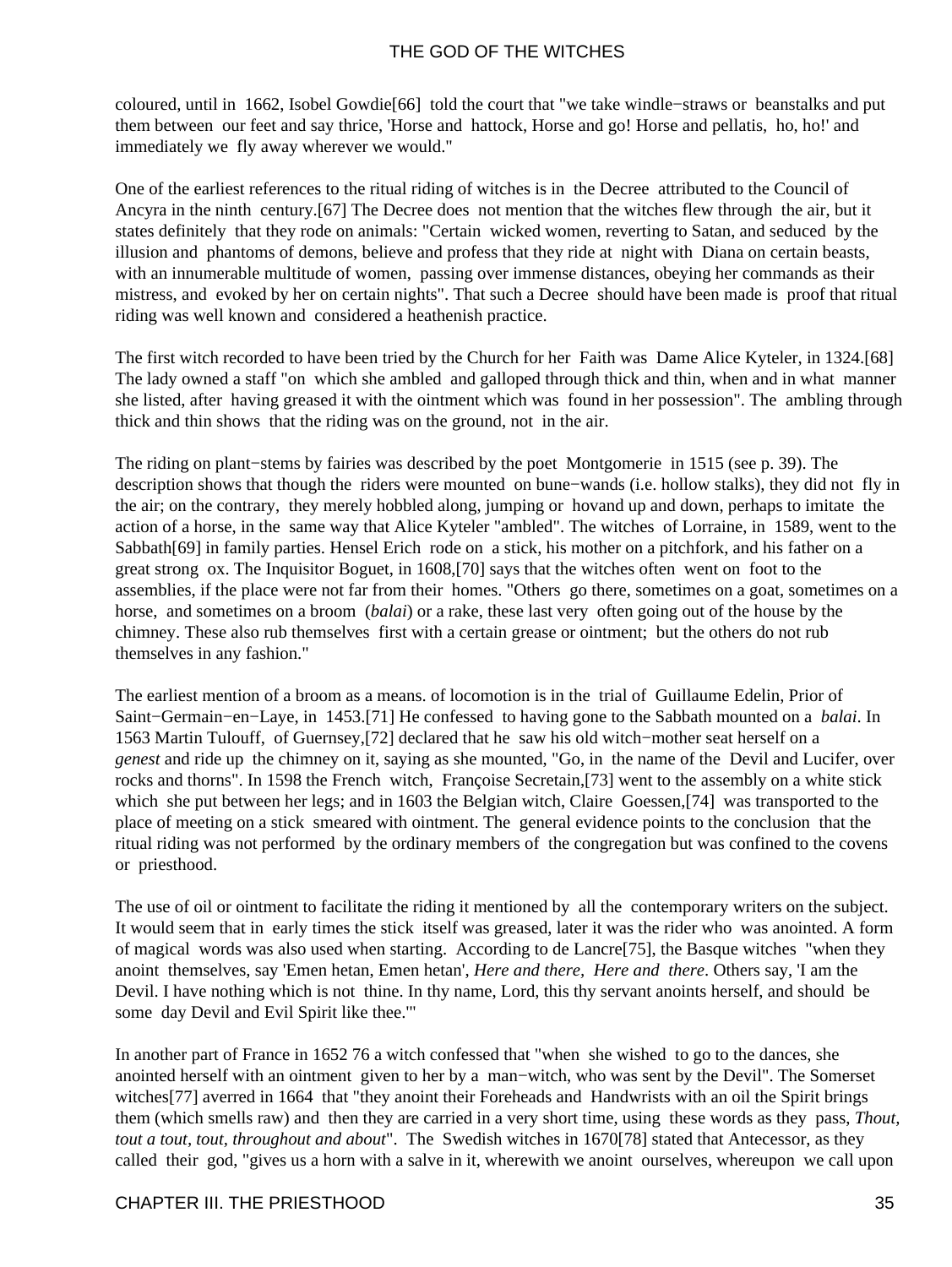the Devil and away we go."

Several recipes for flying ointments are extant. Professor A. J. Clark[79] has reported on three, and shows that aconite and belladonna are among the ingredients; aconite produces irregular action of the heart and belladonna causes delirium. "Irregular action of the heart in a person falling asleep produces the well−known sensation of suddenly falling through space, and it seems quite possible that the combination of a delirifacient like belladonna with a drug producing irregular action of the heart like aconite might produce the sensation of flying". It seems therefore that it was immaterial whether the stick or the rider were anointed; sooner or later the sensation of flying would be felt and the rider would be convinced that she had flown through the air.

The original broom, whether for domestic or magical purposes, was a stalk of the broom plant with a tuft of leaves at the end. The number of beliefs and proverbial sayings connected with the plant show that it was supposed to possess magical qualities. These qualities had to do with the giving and blasting of fertility. A broomstick marriage was not uncommon in periods when marriage laws were not very strict, it was not always considered binding by the Christians who practised it. Jumping over the broomstick is said to have formed part of the gypsy marriage rites. On the other hand there is still the old saying in use in some parts of England, which indicates that the broom−plant had blasting qualities, "If you sweep the house with blossomed broom in May, you sweep the head of the house away".

The most important example of a processional broom survives in the Prize Besom of Shaftesbury. A description of it occurs in an agreement made in 1662 between the Mayor and Corporation of Shaftesbury and Sir Edward Nicholas, in which the Burgesses of the town ask that the annual procession in May should not take place on a Sunday. "The said Mayor, accompanied with some of the Burgesses and other Inhabitants of the said Town and Borough, have used to walk out into a Place called Enmore−Green, where is a Pool of Water, and divers Springs and Wells; and in that Place, to walk or dance Hand in Hand round the same Green in a long Dance, there being a Musician or Tabor and Pipe, and also a Staffe or Besome adorned with Feathers, Pieces of Gold, Rings and other Jewells, called a Prize Besom" (plate XIII). A description of the long dance mentioned in this quotation is given on p. 112.

The importance of the broom in India is as great as in Europe, but as the sweepers belong to one of the lowest castes it is difficult to obtain much information. One "sect" is known as Mehtars; a word which means prince or leader, a Mehtar is therefore often addressed as Maharaj. The ordinary house−broom is made of date−palm leaves and is considered sacred, but it has not the magical qualities of the sweeper's broom which is made of split bamboo. "It is a powerful agent for curing the evil eye, and mothers get the sweeper to come and wave it up and down in front of a sick child for this purpose".[80] The dead of the sweeper−caste are buried face downwards to prevent the spirit from escaping, for a sweeper's ghost is regarded as extremely malevolent; this custom should be compared with the burial of a witch at the cross−roads with a stake through her heart, which was done to prevent the ghost from walking. In some places the sweepers carry a decorated broom in procession at the festival of their god, Lal−beg.

## **CHAPTER IV. THE RITES**

"Serve the Lord with gladness and come before His Presence with a song."Ps. C. 2

THE ceremonies of the cult are fully recorded in the trials of the "witches" in all parts of Europe. These ceremonies comprise the rites of admission, sacred dances, feasts, and orgiastic rites, besides other ceremonies which to our minds are more purely religious, such as homage to the god, sacrifices, prayers and the like.

*Admission Ceremonies*. In all organised religions there is some form of admission into the cult by which a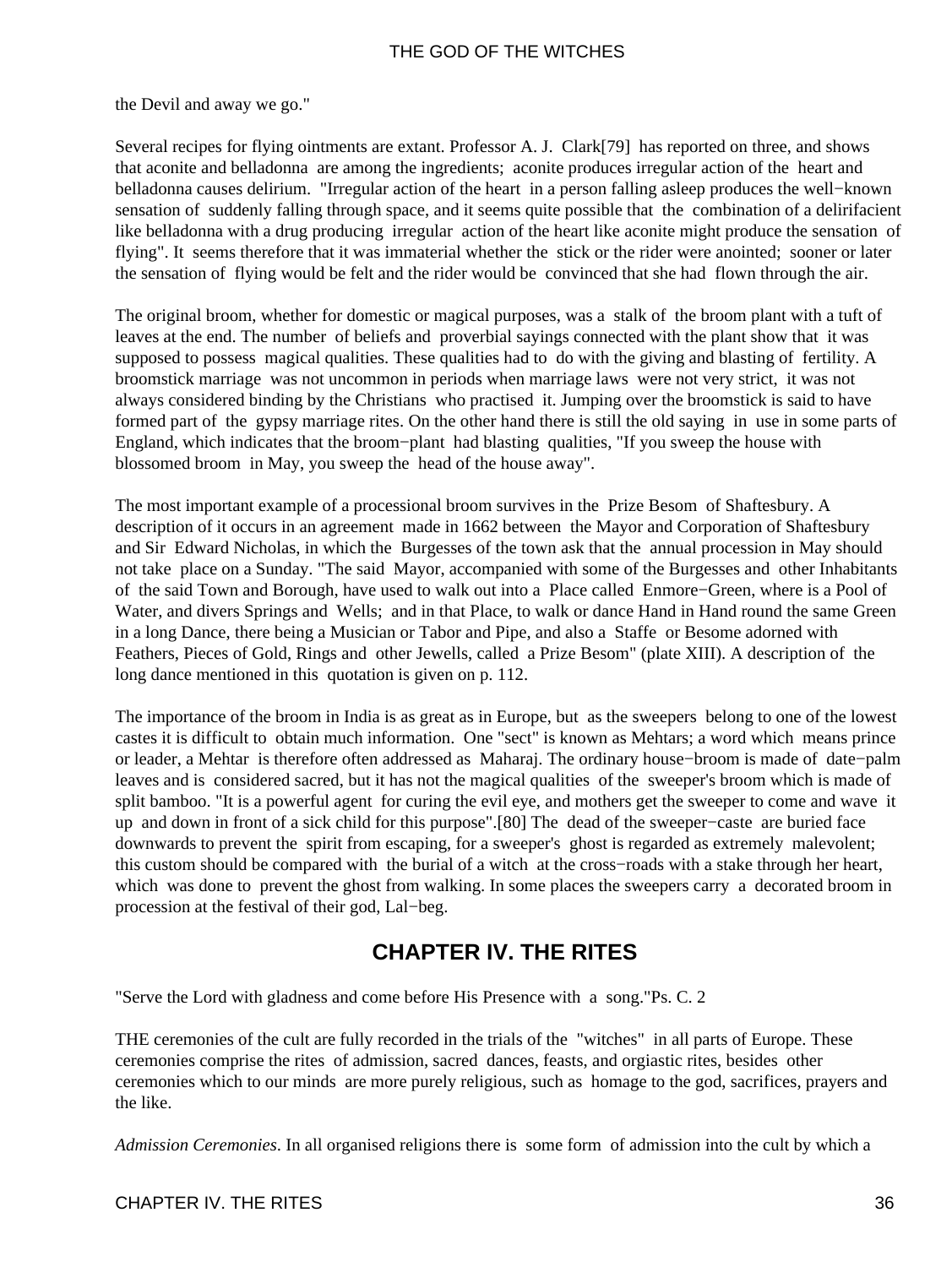candidate can become a member. Often there are two forms, the first when a young infant is received, the other when at puberty the candidate takes on himself the full membership. For an adult convert the two ceremonies are combined with the necessary modifications. In these respects the Witch−religion, i.e. the cult of the Horned God, conforms to the ordinary routine of all religions.

The form for the admission of infants is best recorded in France.[1] The mother took her young child to one of the great quarterly Sabbaths, and kneeling before the Incarnate God she said, "Great Lord, whom I worship, I bring thee a new servant who will be thy slave for ever". At a sign from the god she moved forward on her knees and laid the infant in the divine arms. Such a ceremony, at once simple and touching, must have had a great effect on the minds of the mothers; they saw with their own eyes that the god himself had received the child. In some places the infant was also baptised with water, and at Orleans chrism was used.[2]

All the inquisitors and other recorders mention that the "witches" were exceedingly careful to have their children received by their god, and to bring them up in the tenets and practice of the Pagan religion. Such an attitude of mind would have brought nothing but praise had the parents been of the same religion as the recorders and judges, but as the parents belonged to another faith their action in the matter was regarded as essentially wicked. The French inquisitors were peculiarly horrified at the numbers of children dedicated to the non−Christian deity, "witches were accustomed to have their children baptised more often at the Sabbath than in church, and presented more often to the Devil than to God".[3] In 1578 Jeanne Hervillier,[4] who was from Verberie, near Compiègne, deposed that from her birth she was dedicated to the Devil by her mother. Boguet[5] in 1598 relates that Pierre Willermoz, being only ten years old, was taken by his father to the Sabbath, and that three other very young children were taken in the same way by their maternal grandmother. In the Home for poor girls founded by Madame Bourignon[6] at Lille, one of the girls told Madame Bourignon' in 1661 that "her mother had taken her with her when she was very young and had even carried her in her arms to the Witches' Sabbath". Another girl, still younger, had been a constant attendant at the Sabbath since she was a little child. Madame Bourignon, who was a deeply religious Christian, was shocked at the ignorance of Christianity displayed by the girls under her care, and records that they were "for the most part so ignorant of the fact of their salvation that they lived like animals".

If in the course of a trial it transpired that an accused had been thus dedicated in infancy it was proof positive that he or she came of a witch family, which was in itself such strong presumptive evidence of witch propensities that few, if any, escaped after the fact came to light. Reginald Scot[7] is very definite on this point; quoting from Bodin he says, "Witches must be examined, whether their parents were witches or no, for witches come by propagation". In another place<sup>[8]</sup> he quotes from Cornelius Agrippa that "in Brabant a woman was accused as a witch and one of the proofs against her was that her mother was in times past burned for a witch".[6] Jeanne Hervillier's mother[9] was burnt as a witch long before Jeanne herself was accused. One of the strong proofs of witchcraft against Elizabeth Clarke in Essex in 1645[10] was that her mother and some other of her kinsfolk "did suffer death for witchcraft and murder". The mother and aunt of Alexander Sussums of Melford, in Suffolk, in 1645[11] were both hanged and his grandmother burnt for being witches; "so others of them questioned and hanged". Everywhere the "witch−brood" received scant mercy at the hands of the authorities.

When the child was old enough to understand, an age which varied from nine to thirteen years, he made a public profession of faith.[12] This was not necessarily at a great Sabbath, but had to be done before witnesses. The candidate prostrated himself on the ground at the feet of the Divine Man who asked, "Dost thou come of thy own free will? The candidate replied, "Yes". The god then said, "Do what I desire and what I do." The candidate still kneeling made the profession of faith, "Thou art my god and I am thy slave". Homage was then rendered to the god, and the novice was marked [13] on some part of the person so that he might be known by others as a full member. The mark was either a scar or a tattoo. These ceremonies are paralleled in modern times among many races, the physical mark being often an essential part of the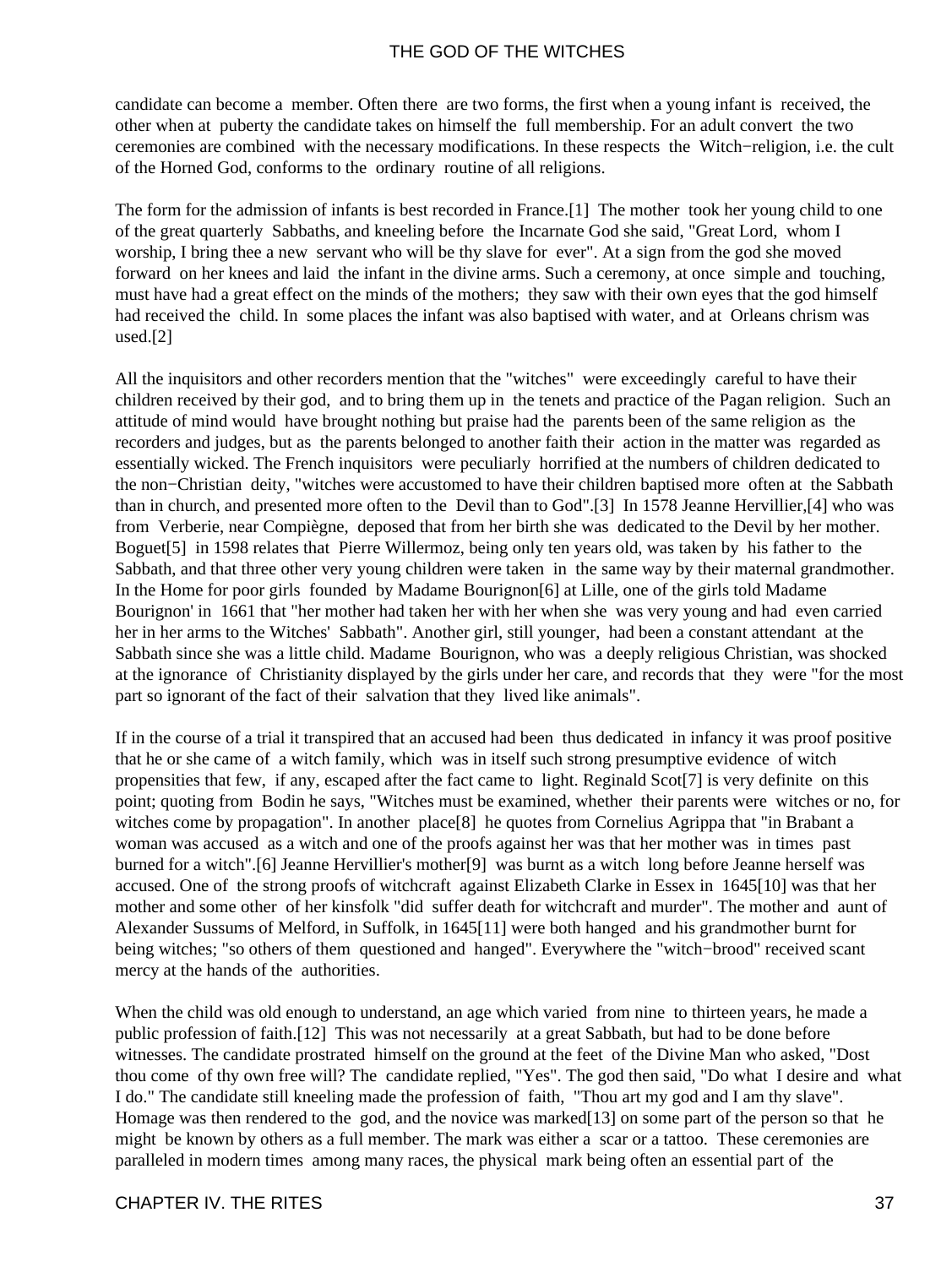proceedings. Madame Bourignon says,[14 "When a child offered to the Devil by its Parents, comes to the use of Reason, the Devil then demands its soul and makes it deny God and renounce its Baptism, and all relating to the Faith, promising Homage and Fealty to the Devil in manner of a Marriage, and instead of a Ring, the Devil gives them a Mark with an iron Awl in some part of the Body". Bodin notes[15] that "fathers and mothers consecrate and dedicate their children to the Devils, some when they are newly born, others while still unborn. The Devils do not make express paction with the children vowed to them until they reach the age of puberty". Elizabeth Francis, tried at Chelmsford[16] in 1556, was taught "the art of witchcraft", i.e. her religion, by her grandmother when she reached the age of twelve. Elizabeth Demdike,[17] the most celebrated of all the Lancashire witches, "brought up her own children, instructed her grandchildren, and took great care and pains to bring them to be Witches". Had Elizabeth Demdike been a Christian she would have been held up to admiration as a pattern of what a pious and devout woman should be. At Paisley Annabil Stuart[18] was fourteen when at her mother's instance she made the vows to the Devil. In this connection it may be noted that Joan of Arc was twelve years old when she first began to take an active part in her religion, and that much of her religious instruction came from the godmother who had dealings with the fairies.

The rites for the admission of an adult convert were more dramatic than those for a boy or girl already belonging to the religion. The accounts are fuller as the records were made when the cult of the Horned God was already waning and had to keep up its numbers by proselytising. As in all admissions to a new religion the convert had to renounce his old faith, and this renunciation was made as explicit as possible. "I renounce and deny God, the blessed Virgin, the Saints, baptism, father, mother, relations, heaven, earth, and all that is in the world",[19] was one of several formulae; which always had to be "an express renunciation of Jesus Christ and of the Faith". Then came the baptism, the profession of faith and the vow of fidelity,[20] "I place myself at every point in thy power and in thy hands, recognising no other god, for thou art my god". A variant of the vow of fidelity much used in Scotland[21] was that the candidate placed one hand on the crown of her head, the other under the sole of her foot, and dedicated all that was between the two hands to the service of her god. The solemn vow of self−dedication to the deity actually present in person must have been peculiarly impressive. The Swedish witches[22] had a special rite which was obviously intended to impress ignorant minds. They were given a little bag containing a few shavings of a clock to which a stone was tied; they threw this into the water, saying, "As these shavings of the clock do never return to the clock from which they are taken, so may my soul never return to heaven". This renunciation of a previous religion is noted as early as 1584 by Reginald Scot,[23] who was one of the first to raise his voice against the persecution by Christians of the heathen in their midst, "As our witches are said to renounce Christ and despite his sacraments: so doo the other forsake Mahomet and his lawes".

After the renunciation of his old religion the convert advanced to the actual admission ceremony, which consisted of baptism and marking. Baptism was the less important part in the eyes of the members of the cult and was often omitted. It was, however, a rite which was in force before the introduction of Christianity and has therefore a definite bearing on the antiquity of the religion of the Horned God. Adult baptism, as recorded in the New Testament, was apparently performed by immersion in a river, but the witch−baptism varied from dipping the head in water to a mere sprinkling; total immersion is never recorded. The rite must have been general throughout Western and Central Europe, as Sir George Mackenzie[24] quotes Delrio to the effect that "the Devil useth to Baptise them of new, and to wipe off their Brow their old Baptism". In France baptism of children only is noted, and it is a remarkable fact that baptism either of adults or children is never mentioned in English trials though it is recorded in New England. Adult baptism is found in the accounts from Scotland and Sweden. The earliest is from Bute in 1669[25] when several witches gave evidence; Margret NcLevine mid, "He asked, what was her name. She answered him, Margret, the name that God gave me, and he said to her, I baptise thee Jonet"; Isobel NcNicoll confessed that "he baptised her and gave her a new name and called her Caterine"; Jonet NcNicoll "confesses with remorse" that she met "a gross copper−faced man, whom she knew to be an evil spirit, and that he gave her a new name, saying, I baptise thee Mary"; Jonet Morisoun "trysted with the Devil, and he asked what was her name, and she answered, Jonet Morisoun, the name that God gave me, and he said, believe not in Christ but believe in me. I baptise thee Margaret". In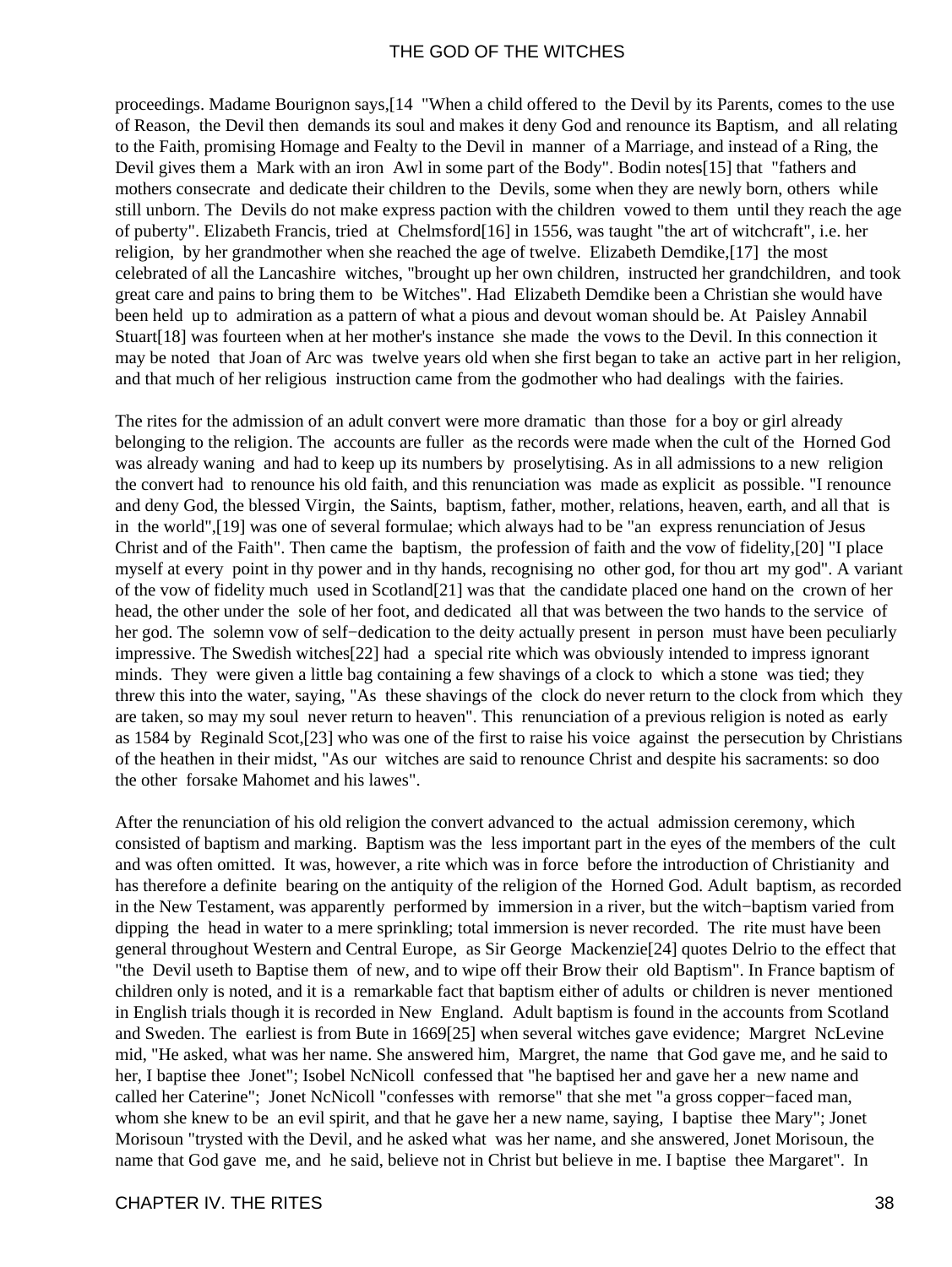Sweden[26] the converts had to make an oath of fidelity on the occasion of the baptism, "he caused them to be baptised by such Priests as he had there, and made them confirm their Baptism with dreadful Oaths and Imprecations". The "oaths and imprecations" are recorded by Boguet[27] in a more reasonable manner, "He makes them give up their part in Paradise" [i.e. the Christian heaven], "and makes them promise that they will hold him as their sole master for ever, and that they will always be faithful to him. Above all, he makes them swear very solemnly that they will never accuse one another, nor report anything which has passed among them". In New England[28] baptism is recorded as being practised regularly. Mary Osgood said that "she was baptised by the Devil, who dipped her face in the water, and made her renounce her former baptism, and told her she must be his, soul and body, for ever and ever". Goody Lacey" saw six baptised, "he dipped their heads in the water, saying, they were his".

The kiss often followed the baptism. The new member kissed the Grandmaster on any part of his person that he directed. This was in token of absolute subjection, such as was found in the Middle Ages in the kissing of the Pope's foot or the kissing of the hand of a monarch. The recorders, however, disregarded the Christian parallels, and make a great feature of the kiss as being most humiliating.

The marking of the new convert was another ceremony which appealed to the imagination of the recorders, and is therefore described in some detail. *The Mysterie of Witchcraft*,[30] written in 1617, tells us that "the Devil sets his seale upon them. This is commonly some sure marke in some secret place of their bodies, which shall remain sore and unhealed until his next meeting with them, and then for afterwards prove ever insensible". The author of *The Lawes against Witches and Conjuration*, published "By Authority" in 11645, states that "the Devil leaveth markes upon their bodies, sometimes like a Blew−spot, or a Red−spot like a flea−biting". Sir George Mackenzie,[31] the great Scotch lawyer, writing on the legal aspect of the subject, says, "The Devil's Mark useth to be a great Article with us, but it is not *per se* found relevant, except it be confest by them, that they got that Mark with their own consent; *quo casu*, it is equivalent to a paction. The Mark is given to them, as is alledg'd, by a Nip in any part of the body, and it is blew".

The evidence shows that the mark was caused by pricking or cutting the skin till blood came; the operator then passed his hand over the wound, there was a considerable amount of pain which lasted some days or even longer; when the wound healed the resultant red or blue mark was indelible. This process is obviously some form of tattooing, and is perhaps the attenuated survival of the ancient British and Pictish custom of tattooing the whole body with blue pigment, a custom which among the witches was not confined to Great Britain, but extended to the Continent as well, particularly to France.

There was no special place on the body on which the mark was made, though Boguet says that it was usually on the left shoulder.[32] De Lancre "says that in his part of the country the left side and the left shoulder were marked, that the skin was torn to the effusion of blood, and that the pain might last for three months. He also says that there was a sensation of heat which penetrated into the flesh. Jeanne d'Abadie[34] told de Lancre that when the Devil marked her on the right shoulder he hurt her so much that she cried out, and felt at the time a great heat as if a fire had burned her. The marking of witches in other countries was not so dramatically recorded. The Belgian witch, Elisabeth Vlamynx,[35] tried in 1595, merely stated that she was marked on the left armpit. Two witches tried at Aberdeen 36 in 1597 confessed to the Devil's marks, Andro Man that "Christsonday bit a mark in the third finger of thy right hand, which thou hast yet to show", and Christian Mitchell that "the Devil gave thee a nip on the back of thy right hand, for a mark that thou was one of his number". Sylvine de la Plaine,[37] a young married woman aged twenty−three, confessed at Brécy in 1616 that she had been marked on the crown of the head and on the right thigh. The Yarmouth[38] witch, tried in 1644, saw a tall black man at her door, "he told her he must see her Hand; and then taking out something like a Pen−knife, he gave it *a little Scratch* so that Blood followed, and the *Mark* remained to that time". The Essex witch, Rebecca Jones,[39] told the magistrates that a handsome young man came to the door whom "now she thinks was the devil; who asked this examinate how she did and desired to see her left wrist, which she showed unto him; and he then took a pin from this examinant's own sleeve, and pricked her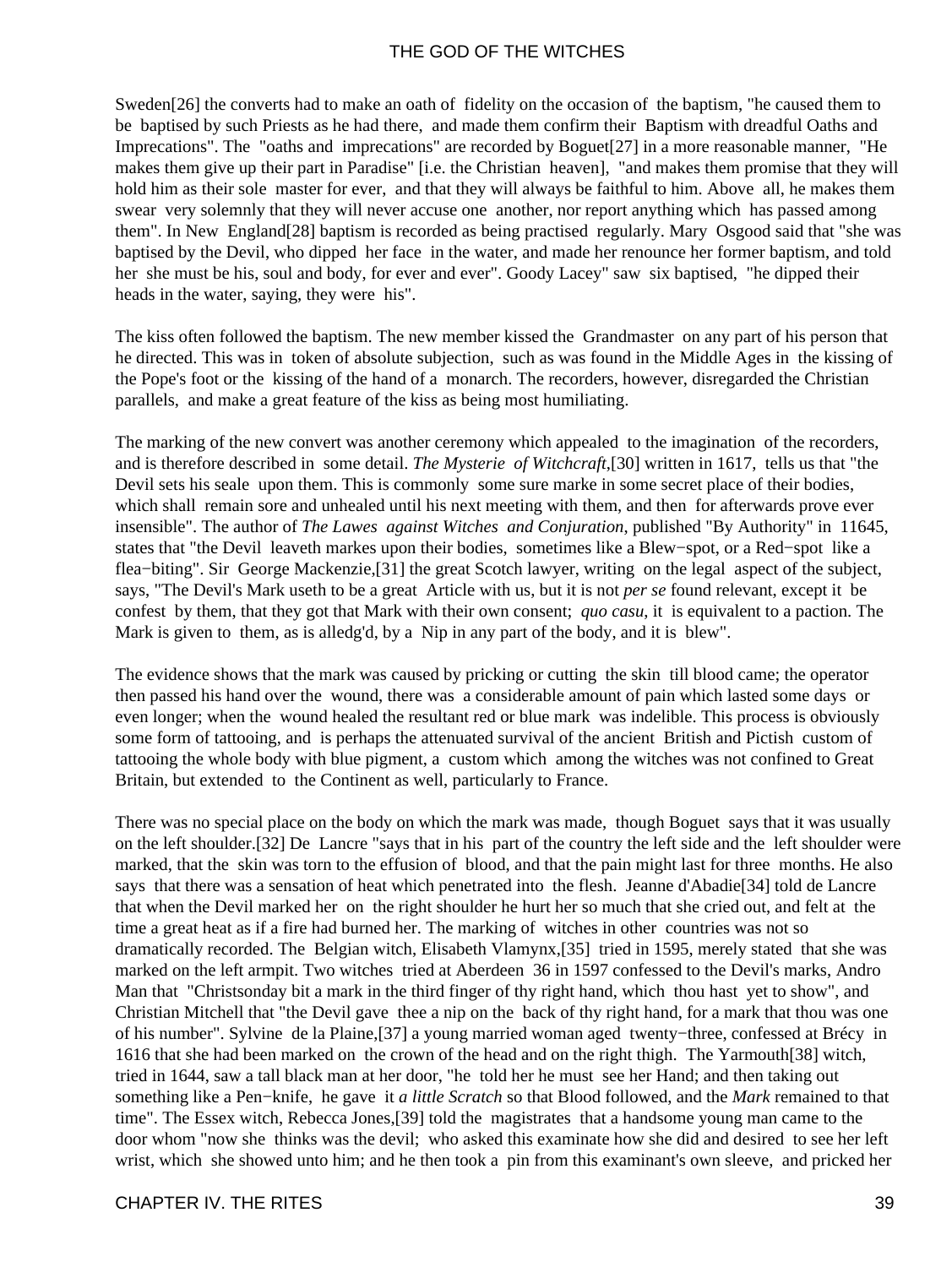wrist twice, and there came out a drop of blood, which he took off with the top of his finger, and so departed". The Forfar witches,[40] tried in 1661, were marked on the shoulder, Jonet Howat said that "the devil nipped her upon one of her shoulders, so as she had great pain for some time thereafter," that when he came again he "stroked her shoulder (which he had nipped) with his hand and that presently after she was eased of her former pain". Another witch, of the same coven was also nipped in the same way; four weeks later "the devil stroked her shoulder with his fingers, and after that she had ease in the place formerly nipped by the Devil". Marie Lamont of Innerkip,[41] in 1662, stated that "the Devil nipped her on the right side which was very painful for a time, but thereafter he stroked it with his hand, and healed it; this she confesses to be his mark". In Bute[42] in 1662, Margaret NcWilliam, who seems to have been one of the chief witches there, was marked in three places, one near her left shinbone, another between her shoulders, and the third on the hip, all of them blue marks. Margret NcLevine, of the same coven, stated that the Devil came to her, "he took her by the middle finger of the right hand which he had almost cut off her, and therewith left her. Her finger was so sorely pained for the space of a month thereafter that there was no pain comparable to it, as also took her by the right leg which was sorely pained likewise as also by the Devil". Three of the Wincanton witches[43] were found to be marked at their trial in 1664; "he prickt the fourth Finger of Elizabeth Style's right hand between the middle and upper joynt (where the sign at the Examination remained)"; in the case of Alice Duke, "he prickt: the fourth finger of her right hand between the middle and upper joynt (where the mark is yet to be seen)"; and in the case of Christian Green, "the Man in Black prickt: the fourth finger of her Right hand between the middle and upper joints, where the sign yet remains". Annabil Stuart of Paisley,[44] who was only fourteen when tried in 1678, said that "the Devil took her by the Hand and nipped her Arm, which continued to be sore for half an hour". At Borrowstowness, in 1679, Margaret Pringle<sup>[45]</sup> stated that the Devil took her by the right hand, "whereby it was grievously pained; but having it touched of new again, it immediately became whole". Little Thomas Lindsay, of Renfrewshire,[46] when he joined the coven, had "a Nip on the Neck, which continued sore for Ten days"; and John Reid, who later suffered the traitor's death in prison, received "a Bite or Nipp in his Loyn, which he found painfull for a Fortnight". Isobel Adams of Pittenweem, said at her trial in 1704, that "the Devil put his mark in her flesh which was very painful."[47] In 1705 the two Northampton witches,[48] Elinor Shaw and Mary Phillips, who like the rest of that coven remained faithful to their god unto death, had been pricked at their finger ends.

The Pact or Covenant was probably a late custom, introduced when the religion was falling into decay. In all religions the god promises to the convert eternal life and eternal happiness in return for fidelity and service, but the promise of mundane help enforced by a written contract suggests a form of propaganda which could only have occurred when the religion was hard pressed for converts. The written contract was the most important part of the admission ceremony in the eyes of the legal authorities who tried the witches; it appeared to give an air of finality to the whole transaction. Occasionally, especially in France, one of these written covenants fell into the hands of the inquisitors, unfortunately the exact wording is never given in the records, the inquisitor preferring to make his readers' flesh creep by saying that "it was so horrible that one had horror in seeing it".<sup>[49]</sup> In England and Scotland there is no record of such a contract having been brought into court as evidence against an accused person; it would appear that the Devil kept the paper in some secure place and perhaps destroyed it if there were danger.

No contract was signed without the free consent of the contracting parties, as is clearly shown in many of the trials; the Devil always asked the candidate whether he or she wished to become his servant and the paper was not produced unless the answer was very definitely in the affirmative. If the witch could not write she signed the paper with a cross or circle, or the Devil put his hand on hers and guided her hand in signing her name. The signing is usually said to have been done with the blood of the witch drawn from some part of her person for the purpose; this is, however, merely a confusion with the marking of the candidate when the skin was cut to the effusion of blood. In the later rite, the blood was a convenient fluid for writing the signature when ink was a rare commodity, as is always the case in country places. It is possible also that the blood thus drawn may have been regarded as an offering to the new god. The contract was originally made out and signed on a separate piece of parchment or paper; in the later trials it was said to be in a book, but this is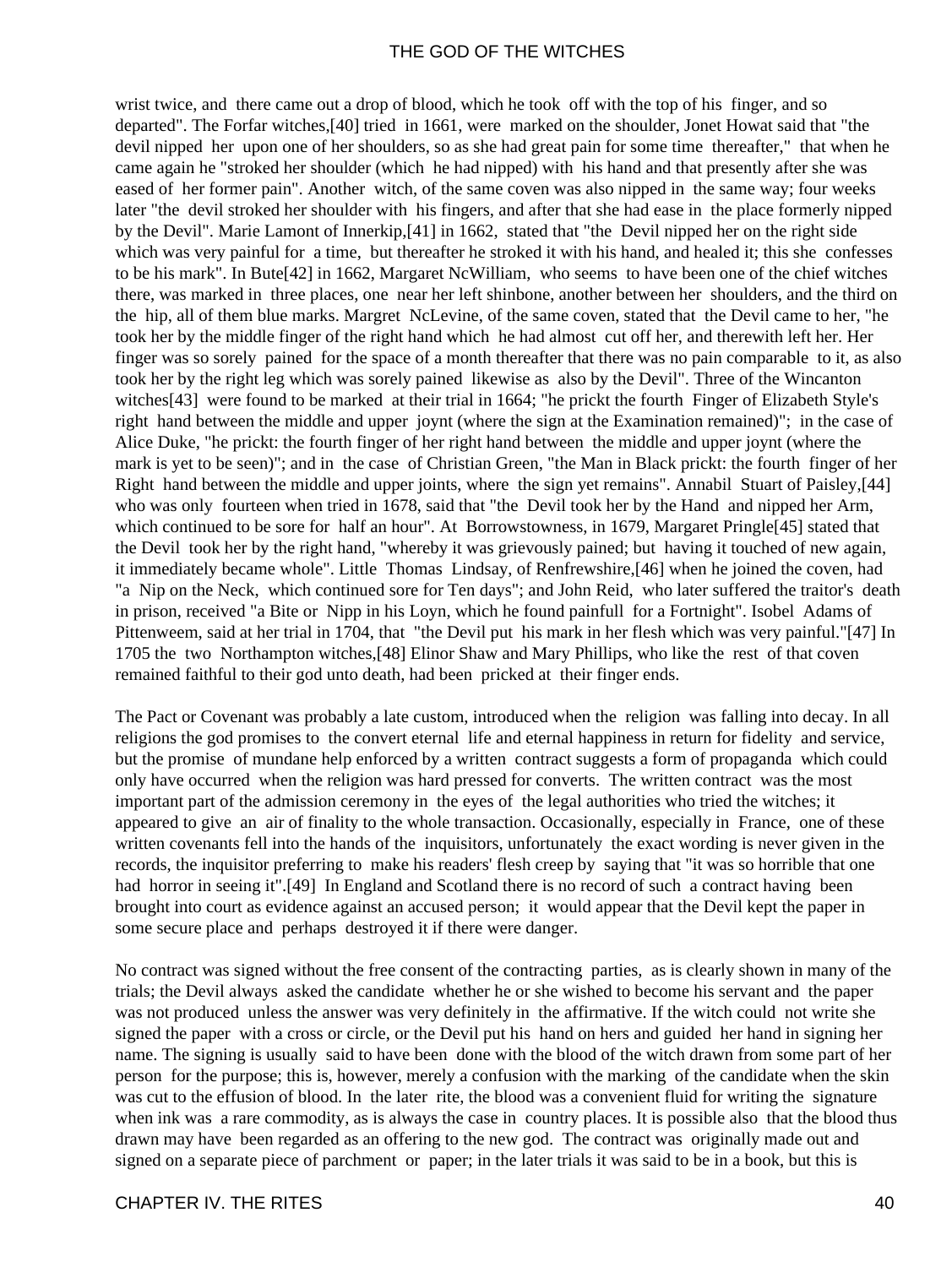probably a confusion with the Devil's book in which the records were made at the Sabbaths. In America the book was constantly mentioned by the parsons and ministers who recorded the trials. Forbes, in his *Institutes Of the Law of Scotland*, says, "An express Covenant is entered into betwixt a Witch and the Devil appearing in some visible Shape. Whereby the former renounceth God and His Baptism, engages to serve the Devil, and do all the Mischief he can as Occasion offers, and leaves his Soul and Body to his Disposal after Death. The Devil on his Part articles with such Proselytes concerning the Shape he is to appear to them in, the Services they are to expect from him, upon the Performance of certain Charms or ceremonious Rites". Claire Goessen[50] a Belgian witch tried in 1603, made a covenant with the Devil, "this pact was written on paper by Satan himself with blood taken from a prick which she made for that purpose with a pin in the thumb of her left hand, and was signed by the prisoner with her own blood". Half a century later, in 1657, a Belgian man−witch named Mathieu Stoop, signed a pact with blood drawn from his right leg, but was marked at the same time in the right armpit.

Various methods of making a pact with the Devil were in vogue in France, Belgium and Wales until a recent period. In Belgium[51] the would−be candidate goes to a cross−road at night carrying a black hen. The Devil in the form of a man will come and bargain for the hen, then will buy it by giving the seller what he desires. The pact is made for the duration of seven years. In the Department of Entre−Sambre−et−Meuse,[52] the ritual is slightly different: "Come to the wood and you will see a man coming to you. This is the chief. He will ask if you will engage in his society. If you refuse he will tell you to return whence you came. If you accept, the term of the engagement is for seven years, and you will get a *plaquette* a day". The Welsh method carries on the idea of the magical power of the Host. In North Pembrokeshire[53] an old man−witch gave an account of how he obtained his power. When he went to his first Communion he made pretence of eating the bread "and then put it in his pocket. When he went forth from the service there was a dog meeting him by the gate, to which he gave the bread, thus selling his soul to the Devil. Ever after, he possessed the power to bewitch".

The contract between the Devil and the witch was generally for the term of the witch's life, but contracts for a term of years are often found. Records and tradition agree in stating that the number of years was seven, though there is some evidence that nine years was also a favourite number. At the end of the term the witch was at liberty to refuse to renew it. The length of the term suggests that it was connected with the cycle of years for the Great Sacrifice in which the god himself was the Divine Victim. If this theory is correct it means that the witch was the substitute for the god, and explains why in so many cases the Devil promised that she should have power and riches during the interval before the end came. In all records of the substitute for the Divine Victim the mock king is allowed the royal power for a certain length of time before the sacrifice is consummated. This I take to be the meaning of the numerous stories of persons selling their souls for the sake of being rich for a term of years and being killed by the Devil at the end of that term.

As might be expected in an organised and devout community, marriage was regarded as a religious ceremony and was therefore solemnised at the Sabbath by the god himself. These were the everyday permanent marriages of an ordinary village, and show how the cult permeated the whole religious organisation and life of the people. Gaule[54] makes the general statement that the Devil "oft−times marries them ere they part, either to himselfe, or their Familiar, or to one another; and that by the Book of Common Prayer." De Lancre[53] is very explicit, "The Devil performs marriages at the Sabbath between male and female witches. Joining their hands he says to them aloud: *Esta es buena parati, Esta parati lo toma*." In Lorraine[56] Agnes Theobalda said that she was at the wedding when Cathalina and Engel von Hudlingen took their Beelzebubs in marriage. In Sweden[57] "the Devil had Sons and Daughters whom he did marry together." Besides the permanent unions there were temporary marriages in which the ceremonies were equally solemn; Gaule has confused the two kinds in his account. Such witch−marriages occurred in many places but they are more fully recorded in Lorraine than elsewhere. Sometimes one, sometimes both, of the contracting parties were already married to other partners, but that did not appear to be an obstacle, and the wedding gave an extra and special reason for feasting and joyousness.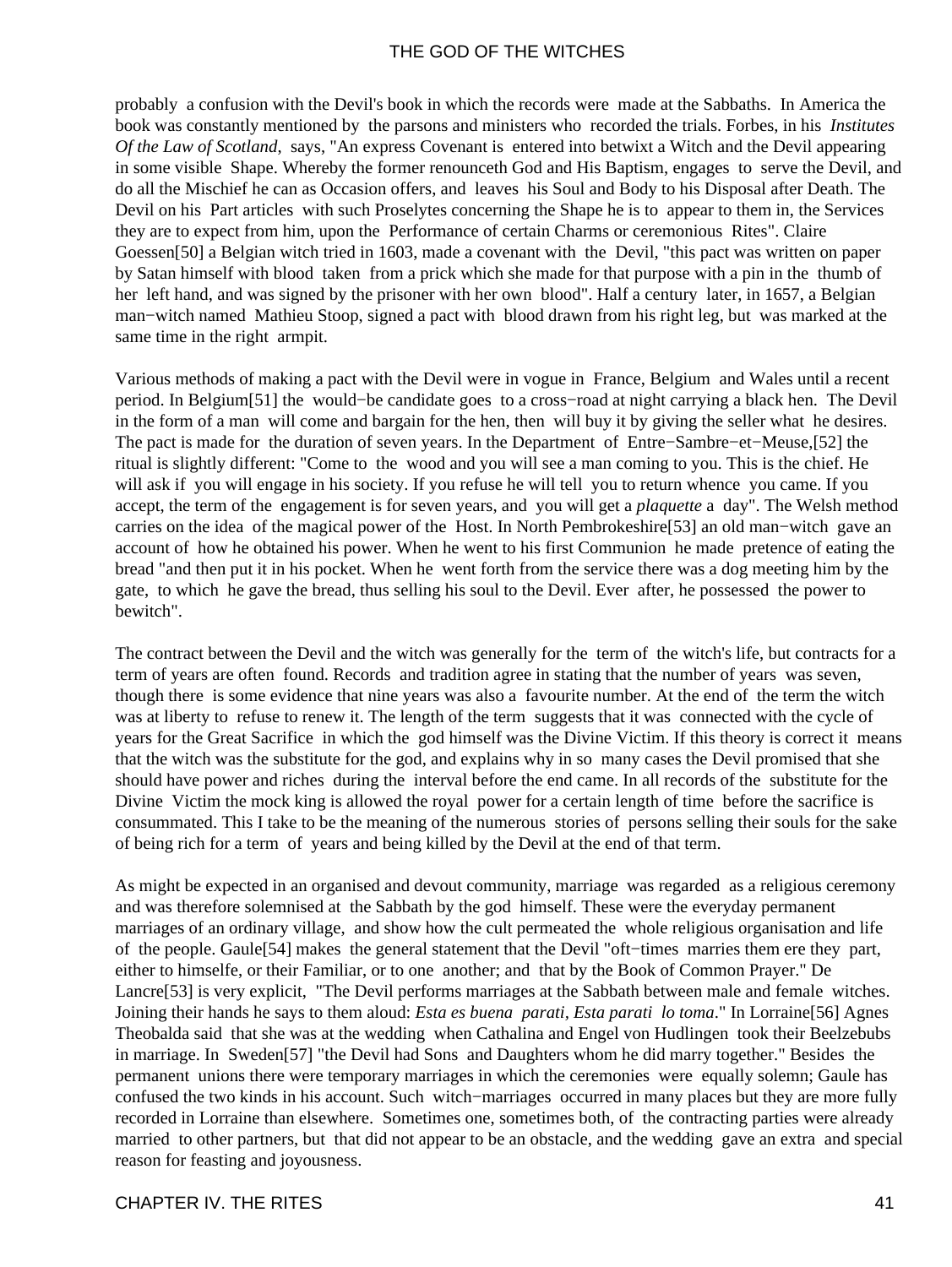*Dances*. At the meetings, both Sabbaths and Esbats, the proceedings often began and terminated with dancing, and in the dances the connection between the witches and the fairies is clearly seen. In all serious accounts of the fairies they are recorded as taking part in two important ceremonies in public; one is the procession, the other is the round dance. The dates of these ceremonies are the four great quarterly festivals, more particularly May−day and All Hallow Fen.

The origin of these ceremonies was undoubtedly religious, and they were in all probability derived from some form of imitative magic. When any ceremony is performed by several people together it tends to become rhythmic, and a dance is evolved in which after a time, the actions are so conventionalised as to be almost unrecognisable. The so−called Fertility Dances are a case in point, for though they were once common throughout the world they survive in recognisable form only among the more backward peoples. In Europe the details have not always been preserved, and it is often solely by comparison with the dances of savages that their original meaning can be seen. In Crete the dance of Ariadne, performed by youths and maidens, belonged apparently to the Fertility group, so also did the processional dance of the Bacchantes. Mars in Rome was served by dancing priests, and the running step with which Moslems go round the Ka'aba is perhaps the survival of a sacred dance at Mecca.

The processional dance might be performed either on foot or on horseback, the essential part being that there was a leader, whose course was followed and whose actions were imitated by the rest of the dancers. The procession of the fairies was always on horseback, but the Bacchae of ancient times and the medieval witches danced the processional dance on foot. The round dance, whether of witches or fairies, was also on foot. The dancing ground was regarded as sacred, and often the dancers assembled in the village and danced their way to the holy spot. A survival of such a processional dance is seen in the folk−dance known as "Green Garters", which carried the procession from the place of assembling to the Maypole, and was throughout England the customary introduction to the Maypole rites (pl. XIV).

A fact which stamps the processional dance as a religious rite is that it was often danced in the churchyard. To quote only a few out of many examples, in 1282[58] the priest of Inverkeithing "led the ring" in his own churchyard, the dancers being his own parishioners. The quaint old story of the *Sacrilegious Carollers*[59] tells of a company of thirteen persons of both sexes, of whom the chief was the priest's daughter, who danced in a churchyard; this was in 1303 (plate XIV. 2). In 1590, Barbara Napier[60] met the covens of North Berwick at the church, "where she danced endlong the kirkyard, and Gelie Duncan played on a trump, John Fian masked led the ring, Agnes Sampson and her daughters and all the rest following the said Barbara to the number of seven score persons". The religious importance of the churchyard dances caused them to survive long after the Middle Ages. Aubrey[61] notes that in Herefordshire the village lads and lasses danced in the churchyards on all holydays and the eves of holydays; in Wales,[61] too, the same custom was kept up till late in the nineteenth century, but there the dancing was always confined to the north side of the churchyard where burials are fewest.

One of the most surprising survivals of the processional dance was to be found at Shaftesbury. Like "Green Garters" it was connected with the May−day ceremonies, showing that it was in origin essentially religious. The petition of the civic authorities in the reign of Charles II is still extant, praying that the date of the dance might be changed from Sunday to a weekday, as the performance interfered with the attendance at church. This shows that the sanctity of the dance was such that it had to be performed on the sacred day. The description of the dance as seen by an eye−witness is published in the *Sporting Magazine* for 1803.

"The inhabitants of Shaftesbury have an annual custom of great singularity called the Besant, or a May Day Dance for the Waters of Mottcomb. The last new married couple of the town come in the morning to the Mayor's House and are presented, the one with a fine Holland Shirt, the other with a Shift of the same material, elegantly adorned with ribbons of all the colours of the Rainbow. With these begin the procession, and immediately after them a party bearing a large dish, in which is placed a calf's head, with a purse of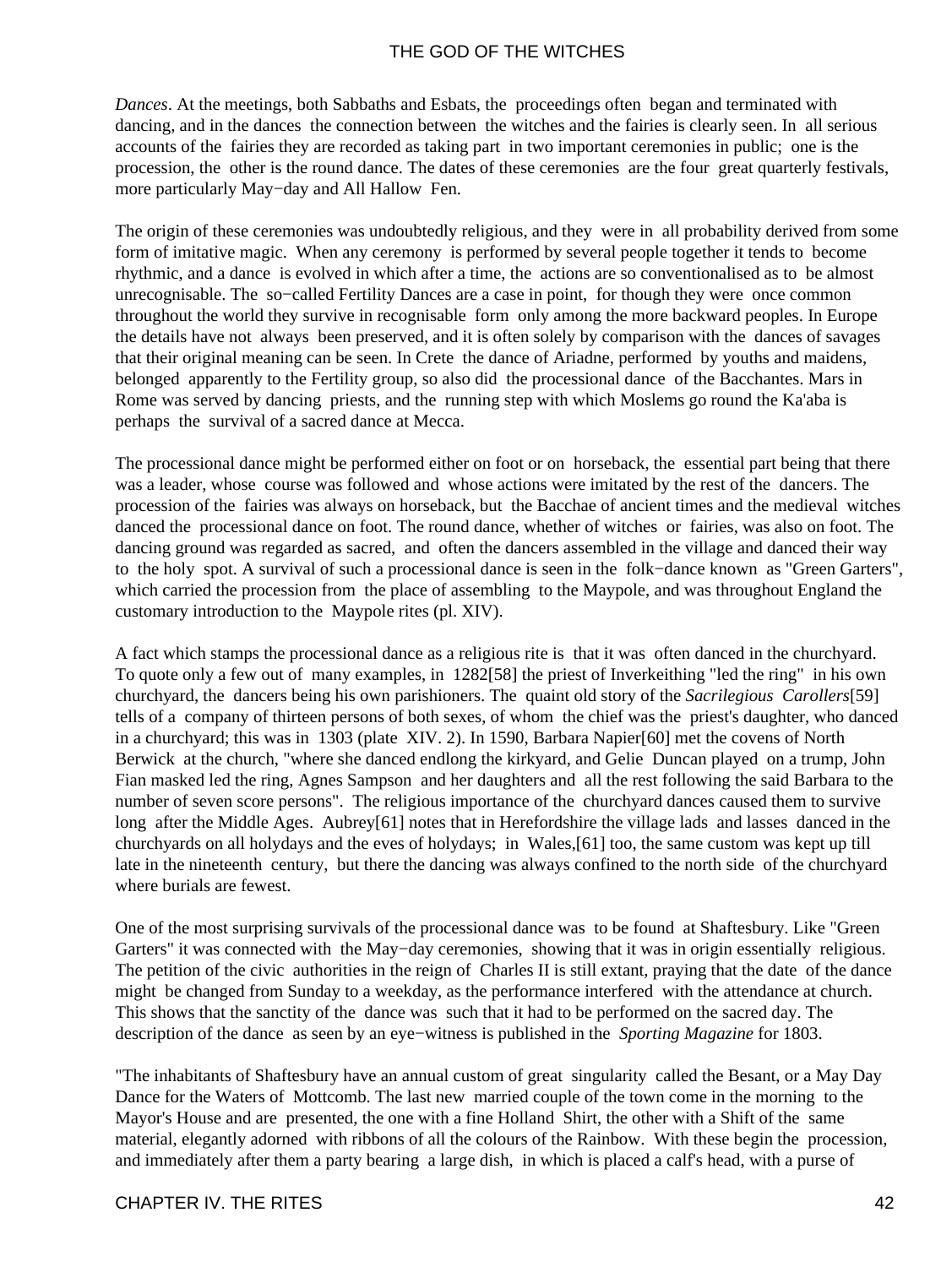money in the mouth. Round the buds or young horns is wreathed a chaplet composed of all the flowers of the season. Over this the Besant[\*1] is held at the end of a pole by a man dressed in singular uniform. Now comes the Mayor and his Aldermanic body; at the sound of the music, of which there is great plenty, the whole are put in motion, youth, age and even decrepitude, begin to dance, and in this way quit the town, descend the hill, and never cease leaping and prancing till they arrive at the Well of Mottcomb where the owners of the water wait to receive their merry customers. After a short speech of ceremony, the Mayor presents the Besant to buy the waters for another year; and now Mr. Mayor, unwilling to leave so valuable a pledge behind, begins to treat for a Redemption, when the Foreman of the Mottcomb people consents for the whole. Having received the dish with the calf's head, the purse of money and a new pair of laced gloves, he returns the Besant to the Magistrate, who having refreshed himself and Company on Mottcomb Green, return dancing in the most ridiculous way to the place from whence they came, finishing the day with May Games and the greatest Festivity" (see plate XIII).

The survivals of the processional dance in modern times are the Furry dance of England and the Farandole of France. In both these dances the performers hold

[\*1 For the description of the Besant or Byzant, see under Broom, p. 94.]

hands to form a chain, and wind in and out of every room in every house of the village; where the leader goes the others must go, what the leader does the others must do. The dancers of the Farandole must be unmarried; and as the dance is often performed at night they either carry lanterns or "wear a round of waxen tapers on the head" like the fairies (plate XV). According to Jeanne Boisdeau, [63] in 1594, the dance at the top of the Puy de Dome was danced back to back and was led by a great black goat, the oldest person present followed directly after him holding to his tail, and the rest came after holding hands. This seems to have been a circular dance to begin with, followed by a dancing procession. The Follow−my−leader dance was always of great importance among the witches, and it was essential that the leader should be young and active as pace was required. At Auldearne[64] in 1662, the Maiden of the Coven was nicknamed "Over the dyke with it", because as Isobel Gowdie explained, "the Devil always takes the Maiden in his hand next him when we would dance Gillatrypes; and when he would leap from" [the words are broken here] "he and she will say 'Over the dyke with it'." At Aberdeen,[65] Thomas Leyis was the leader and knocked down a certain Kathren Mitchell, "because she spoiled your dance, and ran not so fast about as the rest". At Crighton,[66] Mr. Gideon Penman "was in the rear in all their dances and beat up those that were slow".

As the processional dance was performed by men and women side by side in pairs or in a long line with the sexes alternately, it was liable to break up into couples who continued dancing together after the procession was ended. Reginald Scot<sup>[67]</sup> says a dance of this kind was called *La Volta*, an interesting piece of information for La Volta is said to be the origin of the modern waltz.

The processional dance could be in itself a complete act of worship, but it was most frequently used to bring the worshippers to the holy place where the round dance or "Ring" was to be performed.

The ring dance was specially connected with the fairies, who were reported to move in a ring holding hands. It is the earliest known dance, for there is a representation of one at Cogul in north−eastern Spain (Catalonia), which dates to the Late Palaeolithic or Capsian period (plate IX). The dancers are all women, and their peaked hoods, long breasts, and elf−locks should be noted and compared with the pictures and descriptions of elves and fairies. They are apparently dancing round a small male figure who stands in the middle. A similar dance was performed and represented several thousand years later, with Robin Goodfellow in the centre of the ring and his worshippers forming a moving circle round him (plate X). Though the interval of time between the two representations is very great it is obvious that the ceremony is the same in both cases, but the later example is, as might be expected, more detailed and sophisticated. The central figure is bearded like the Dancing God of Ariège, but the animal's skin has degenerated into animal's legs. The number of performers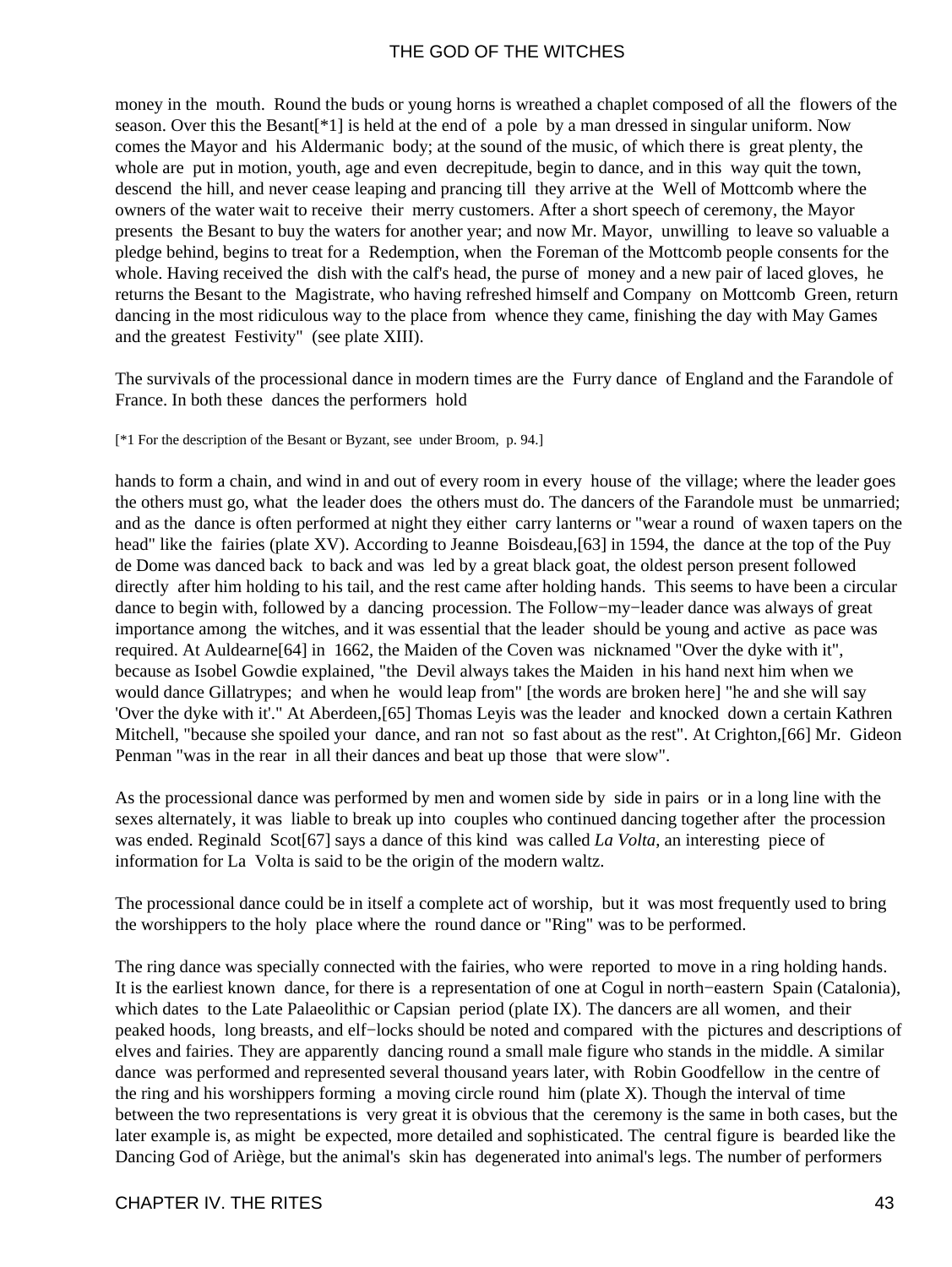in the Robin Goodfellow picture is thirteen, including the god and the musician; there are only nine in the Cogul painting; but in both the palaeolithic and medieval examples the dancers are as carefully hatted or hooded as any fairy.

Other sacred dances were known in ancient times. The Therapeutae, at the beginning of the Christian era, had a religious service very like that of the witches: "After the feast they celebrate the sacred festival during the whole night. They sing hymns in honour of God, at one time all singing together, and at another moving their hands and dancing in corresponding harmony. Then when each chorus of the men and each chorus of the women has feasted by itself separately, like persons in the Bacchanalian revels, they join together."[61] This is so like the singing dances of the witches that it is possible that both derive from the same source. Yet no one accuses the Therapeutae of sorcery or devil−worship, for our knowledge of them comes from a sympathetic recorder.

Another singing dance, also of moderate antiquity though within the Christian era, is that attributed to Christ and the disciples.[69] The date is not accurately known, but part of the chant is quoted by Augustine (died A.D. 430) in the Epistle to Ceretius, and part of sections 93−5 and 97−8 were read at the Second Nicene Council. The whole chant is too long to transcribe here, I therefore quote only a few lines.

(94) "Now before he was taken by the lawless Jews he gathered all of us together and said: Before I am delivered up unto them let us sing an hymn to the Father, and so go forth to that which lieth before us. He bade us therefore make as it were a ring, holding one another's hands, and himself standing in the midst he said: Answer Amen unto me. He began, then, to sing an hymn and to say: Glory be to thee, Father. And we, going about in a ring, answered him: Amen. (95) I would be saved, and I would save. Amen. I would be washed, and I would wash. Amen. Grace danceth; I would pipe; dance ye all. Amen. I would mourn; lament ye all. Amen. The number Eight (*lit*: one ogdoad) singeth praise with us. Amen. The number Twelve danceth on high. Amen. The Whole on high hath part in our dancing. Amen. Whoso danceth not, knoweth not what cometh to pass. Amen. I would flee, and I would stay. Amen. (96) Now answer thou unto my dancing. Behold thyself in me who speak, and seeing what I do, keep silence about my mysteries. Thou that dancest, perceive what I do, for thine is this passion of the manhood, which I am about to suffer. Thy god am I, not the god of the traitor. I would keep tune with holy souls. I have leaped; but do thou understand the whole, and having understood it, say: Glory be to the Father. Amen. (97) Thus, my beloved, having danced with us the Lord went forth." The early date of this singing dance shows the importance attached to this mode of worship, which though heathen in origin was transferred to the religious services of the Christians as though with the sanction of the Founder of the religion.

The ring dance was regarded as a sinister ceremony by the priestly authorities who were engaged in suppressing the Old Religion during the Middle Ages. Boguet compares the round dance of the witches with that of the fairies, whom he stigmatises as "devils incarnate".[70] The ring usually moved to the left, but where as in France the dancers faced outwards the movement was *widdershins*, against the sun. The Aberdeen witches[71] were accused of dancing devilish dances round the Market and Fish Crosses of the town, and also round a great stone at Craigleauch.

The ring dance has shared the fate of many religious rites and has become an amusement for children. Some such dances have a person as the central object, round whom the whole ring turns. Those which have no central figure are usually imitative dances, like Mulberry Bush, where the original actions were undoubtedly not so simple and innocent as those now performed. In parts of Belgium the children still dance in a ring with the performers facing outwards.

The immense importance of the dance as a religious ceremony and an act of adoration of the Deity is seen by the attitude of the Church towards it. In 589 the third Council of Toledo[72], forbade the people to dance in churches on the vigils of saints' days. In 1209[73] the Council of Avignon promulgated a similar prohibition.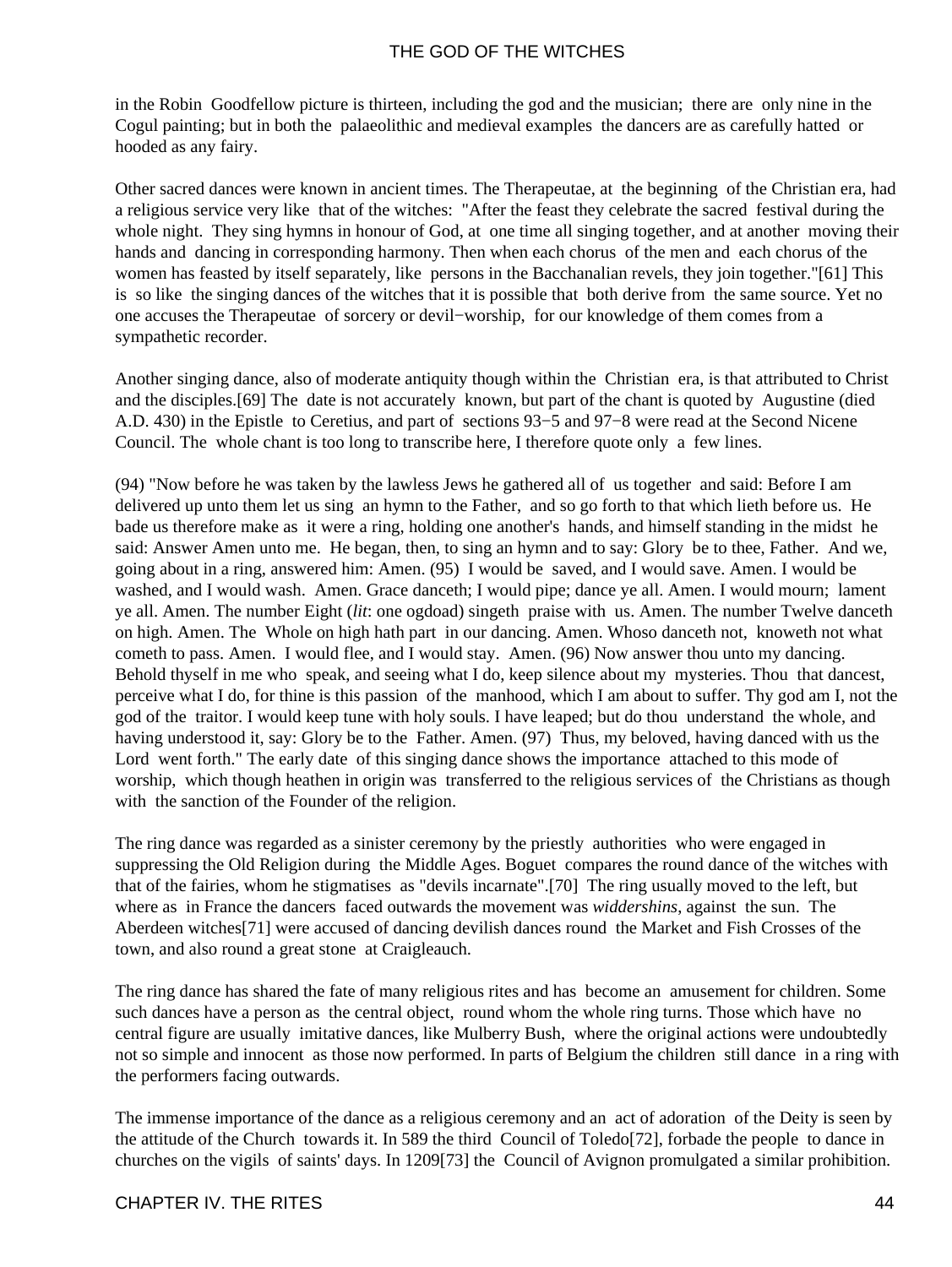As late as the seventeenth century the apprentices of York danced in the nave of the Minster.[74] Even at the present day the priest and choristers of the cathedral at Seville dance in front of the altar on Shrove Tuesday and at the feasts of Corpus Christi and of the Immaculate Conception; while at Echternach in Luxembourg on[75] Whit−Tuesday the priest, accompanied by choir and congregation, dances to church and round the altar.

The sacred dance is undoubtedly pre−Christian, and nothing can emphasise more strongly its hold on the minds of the people than its survival after many centuries of Christianity. Not only has it survived but it has actually been incorporated into the rites of the new religion, and we see it still danced by priests and worshippers of the new faith in their holiest precints just as it was danced by priests and worshippers in the very earliest dawn of religion.

The music to which the worshippers danced was a source of great interest to some of the recorders, and accounts are very varied. It was not uncommon for the Grandmaster himself to be the performer, even when he led the dance; but there was often a musician who played for the whole company. The usual instruments were the flute, the pipe, the *trump* or Jew's harp, and in France the violin. But there were others in vogue also. The musical bow of the little masked figure of the Palaeolithic era (plate II) is very primitive, the player is dancing to his own music as the Devil so often did in Scotland. The flute as an instrument for magical purposes occurs in Egypt at the very dawn of history, when a masked man plays on it in the midst of animals. The panpipes, as their name implies, belong specially to a god who was disguised as an animal.

In Lorraine in 1589[76] the musical instruments were extraordinarily primitive. Besides small pipes, which were played by women, a man "has a horse's skull which he plays as a cyther. Another has a cudgel with which he strikes an oak−tree, which gives out a note and an echo like a kettle drum or a military drum. The Devil sings in a hoarse shout, exactly as if he trumpeted through his nose so that a roaring wooden voice resounds through the wide air. The whole troop together shout, roar, bellow, howl, as if they were demented and mad." The French witches were apparently appreciative of good music for they told de Lancrell that "they dance to the sound of the tambourine and the flute, and sometimes with a long instrument which they place on the neck and pulling it out down to the belt they strike it with a little stick; sometimes with a violin. But these are not the only instruments at the Sabbath, for we have learned from many that they hear there every kind of instrument, with such harmony that there is not a concert in the world that can equal it."

*The Feast*. The feast was an important part of the religious ceremonies, and in this the cult of the Horned God was like other Pagan ceremonies of which records remain. The Mithraic Supper and the Christian Love−feasts were of the same class.

Throughout all the ceremonies of this early religion there is an air of joyous gaiety and cheerful happiness which even the holy horror of the Christian recorders cannot completely disguise. When the witches' own words are given without distortion their feelings towards their religious rites and their god are diametrically opposed to the sentiments of the Christians. The joyousness of the cult is particularly marked in the descriptions of the feasts, perhaps because to the recorders there was nothing specially wicked in the ceremony, and they were at less pains to attribute infernal and devilish meanings to it than to other parts of the pagan ritual.

At the Great Sabbaths when whole villages met together for a combination of religion and amusement the feast must have been a source of great happiness, symbolising as it did the gifts of God to man, with the god himself presiding in person. The acknowledgment to the Divine Man of his gifts is recorded in the evidence of Isobel Gowdie at Nairn; she stated that when they had finished eating, "we looked steadfastly to the Devil, and bowing to him we said, 'We thank thee, our lord, for this'"[78]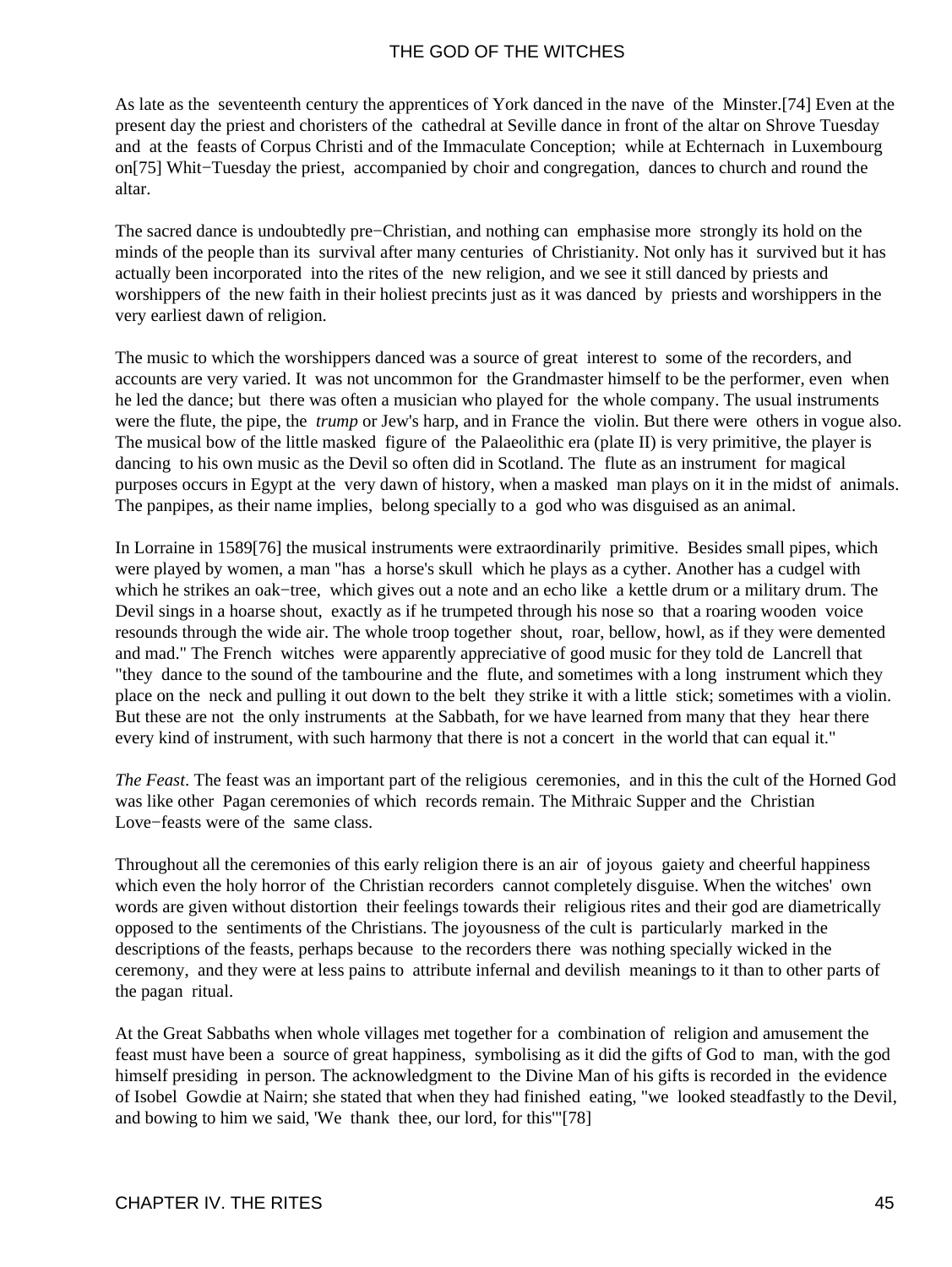There seems to have been some doubt in the minds of the judges as to whether the feasts were not illusion on the part of the "Foul Fiend", so that it is interesting to find that the inquisitor Boguet[79] reports, that "very often at the Sabbath, they eat in good earnest, and not by fantasy and imagination." The style of the feast varied according to the wealth of the giver. Boguet is again our informant when he says that the banquets were composed of various sorts of food, according to the place and rank of the participants, the table being covered with butter, cheese and meat. Among the very poor there was often no feast, as in Alsace in 1618[80] when Catherine Volmar contracted a witch−marriage with the Devil Peterlin, "there was no banquet because no one had brought food or drink".

When weather permitted the food was eaten in the open air. The feasts of the witches of Wincanton, in Somerset,[81] sound very pleasant, "all sate down, a white Cloth being spread on the ground, and did drink Wine, and eat Cakes and Meat". In Scotland, where the weather was more uncertain, the records show that the feast usually took place indoors. The food was supplied by the Chief as a rule; sometimes one of the richer members of the coven would provide; and it was also not uncommon for the congregation to bring each his or her own food and eat it in company. In this last case the food was apt to be homely enough, as in Sweden[82], where "the diet they did use to have was, they said, Broth with Colworts and Bacon in it, Oatmeal, Bread spread with Butter, Milk, and Cheese." When the Grandmaster provided the food the feast was worthy of the giver, and if a rich member was the hostess the food was always of the best. Thus Elspeth Bruce[83] gave her fellow−members a goose in her own house, and found great favour in the eyes of the Master, partly on account of her good dinner, but also because she was "ane prettie woman". The Lancashire witches<sup>[84]</sup> had a simple method of providing for their feast, they merely took what they required from some local farmer, "the persons aforesaid had to their dinners beef, bacon, and roasted mutton; which mutton was of a wether of Christopher Swyers of Barley; which wether was brought in the night before into his mother's house by James Device, and killed and eaten." In the same way the witches of Forfar[85] helped themselves to what they wanted, "they went to Mary Rynd's house and sat down together at the table, the Devil being present at the head of it; and some of them went to John Benny's house, he being a brewer, and brought ale from thence, and others of them went to Alexander's Hieche's and brought *aqua vitae* from thence, and thus made themselves merry."

The Somerset witches in 1664[86] were always the guests of their chief, who treated them well, "at their meeting they have usually Wine or good Beer, Cakes, Meat or the like. They eat and drink really when they meet in their bodies, dance also and have Musick". Another account says that "they had Wine, Cakes, and Roastmeat (all brought by the Man in Black) which they did eat and drink. They danced and were merry, and were bodily there and in their Clothes". Even as early as 1588[87] Alison Peirson, who went among the fairies, said that a man in green "appeared to her, a lusty man, with many men and women with him; she blessed herself and prayed, passed and with them further than she could tell; and saw with them piping and merriness and good cheer, and was carried to Lothian, and saw wine puncheons with tasses with them". Marie Lamont[88] in 1662 said that "the Devil came to Kattrein Scott's house in the midst of the night, he was in the likeness of a mickle black man, and sung to them and they danced. He gave them wine to drink and wheat bread to eat, and they were all very merry". At Borrowstowness in 1679[89] there was a large party, the accusation was that "ye and each person of you was at several meetings with the Devil in the links of Borrowstowness, and in the house of you, Bessie Vickar, and ye did eat and drink with the Devil, and with one another, and with witches in her house in the night time; and the Devil and William Craw brought the ale which ye drank, extending to seven gallons". Very different was the picnic feast of the Andover coven in New England;[90] Goody Foster, of Salem, was asked what she did for victuals at the meeting, "she answered that she carried Bread and Cheese in her pocket, and that she and the Andover Company came to the Village before the Meeting began, and sat down together under a tree and eat their food, and that she drank water out of a Brook to quench her thirst. And that the Meeting was upon a plain grassy place, by which was a Cart path and sandy ground in the path, in which were the tracks of Horses' feet. And she also told me how long they were going and returning".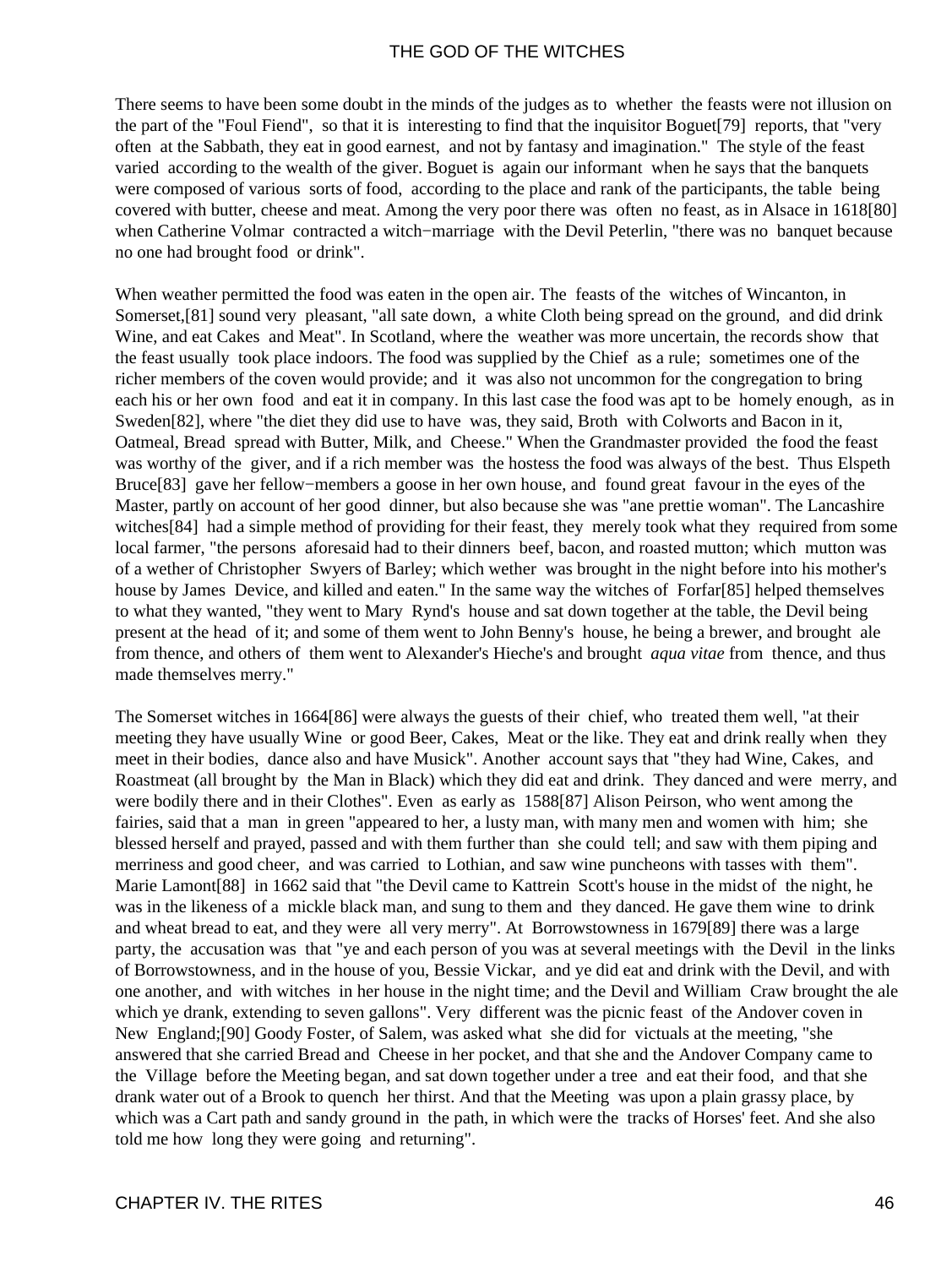The general belief among the Christian recorders was that at a witchfeast salt was not permitted, and various reasons were adduced to account for the omission. The sanctity of salt was a pre−Christian idea, and the taboo on its use was strictly observed by the Egyptian priests. Salt has a special significance among Moslems and other non−Christian peoples, and the belief in its holiness has continued into Christian times and even to the present day, for it is used in the making of the baptismal chrism. The spilling of salt is still considered unlucky, and the sowing of salt on the site of a sacked town probably meant that the place was taboo and might not be cultivated. The accounts of the witch−feasts show that salt was commonly used, though here and there it appears to have been omitted. Sometimes a reason for its absence is given, as in the case of the Alsatian witch, Anna Lang, in 1618,[91] who had no bread or salt at the feast in the woods of Saint−Hippolite, because things had fallen out of the cart on the way there.

Wine was ordinarily drunk at feasts, especially when the provisions were given by the rich members of the flock. In France it was usually drunk out of wooden goblets, but in Alsace[92] the wealthy ladies brought with them their own silver cups, out of which everybody drank. In England and Scotland beer or aqua vitae were the usual drinks.

The combination of religion and feasting and general jollity so characteristic of the Great Sabbaths is curiously reminiscent of the modern method of keeping Christmas.

## **CHAPTER V. RELIGIOUS AND MAGICAL CEREMONIES**

"Blessed be the Christians and all their ways and works, Cursed be the Infidels, Hereticks, and Turks."

KIPLING (Slightly altered).

IT has so far been impossible for anyone to devise a theory which will decide where Magic ends and Religion begins. The best explanation is that Magic acts as a natural means, that the mere pronouncing of a spell or the performance of certain movements will produce the desired effect as surely as the mixture of two chemical substances will produce a definitely ascertained result. Magic therefore acts alone, it engenders its own force and depends on nothing outside itself, whereas Religion acknowledges a Power beyond itself and acts entirely by the motivation of that Power. The form in which the Power presents itself to the human mind depends on the state of civilisation to which the worshipper has attained. Man at some periods and in some places believes that the Power may be forced to obey his behests, that it cannot resist the commands of the man who performs certain ceremonies accompanied by certain words and manual gestures. At other periods and other places Man regards the Power as greater than himself and tries to propitiate it by means of prayers and gifts, which may include sacrifices of all kinds and self−abasement in every form.

The theory is accurate up to a point, but does not account for all the phenomena. I have therefore not attempted to divide the ceremonies of the witches in accordance with it, but have adopted the conventional division of calling those ceremonies "religious" which were done more or less as acts of worship, and those "magical" which were for the control of the forces of nature, such as producing storms, or for casting on or curing disease.

*Religious Ceremonies*. The religious rites, which we should call divine service at the present day, were solemnised with the greatest reverence. Homage to the Master was always paid at the beginning of all the sacred functions, and this often included the offering of a burning candle. At Poictiers in 1574[1] the Devil was in the form of "a large black goat who spoke like a person", and to whom the witches rendered homage holding a lighted candle. Boguet says in 1598[2] that the witches worshipped a goat, "and for greater homage they offer to him candles which give a flame of a blue colour. Sometimes he holds a black image which he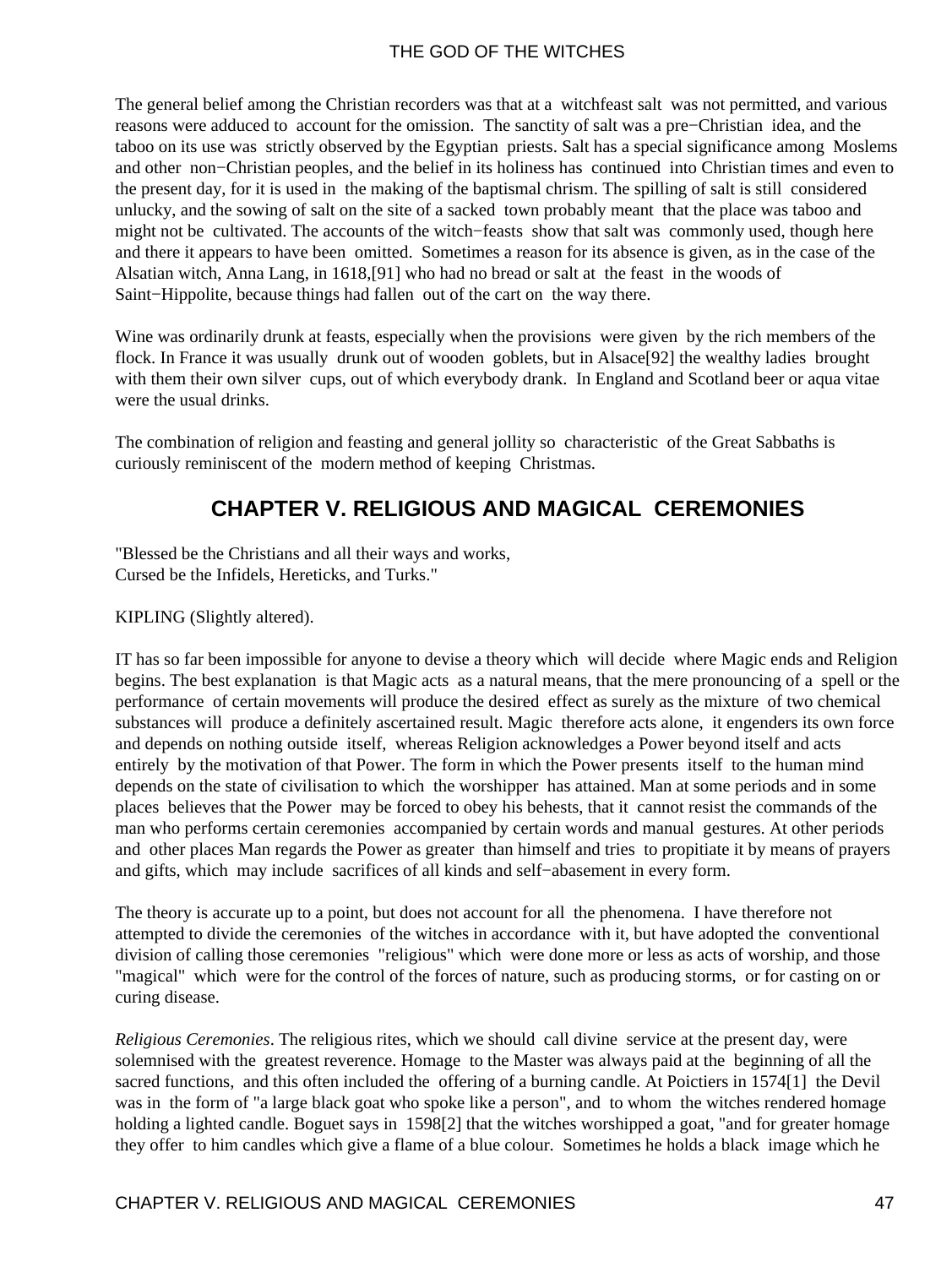makes the witches kiss, and when kissing it they offer a candle or a wisp of burning straw". The Somerset witches in 1664[3] said that when they met the Man in Black at the Sabbath "they all make low obeysance to him, and he delivers some Wax Candles like little Torches, which they give back again at parting". As a rule the candles were lighted at a fire or light which the Grandmaster carried on his head between his horns; which shows that the rite was reserved for the great Sabbaths when the Devil was "in his grand Array". De Lancre (*Tableau* p. 68) says that the Devil usually had three horns, with "a kind of light on the middle one, by which he is accustomed to illuminate the Sabbath, and to give fire and light to those witches who hold lighted candles at the ceremonies of the mass which they counterfeit." Usually the Devil lit the candles himself and handed them to his worshippers, but sometimes the witches were permitted to light their own candles. In either case the symbolism conveyed the meaning that to his worshippers their god was the source of all light.

During the ceremony of receiving homage the god was enthroned. After the ceremony of the candles the congregation knelt before his throne chanting his praises. Then there were hymns and prayers, and sometimes the Master gave an address on the tenets and dogmas of the religion. This was more common in Scotland than elsewhere, as sermons have always been popular in that country, but preachers were known in France also. The style and subject matter of some of these sermons have been preserved. De Lancre[4] says the subject was usually vainglory, but the Scotch records are more detailed. In the trial of John Fian, of the North Berwick coven, in 1590,[5] it was stated that "Satan stood as in a pulpit making a sermon of doubtsome speeches, saying, 'Many comes to the fair, but buys not all wares', and desired him 'not to fear though he was grim; for he had many servants who should never want and should ail nothing, and he should never let any tear fall from their eyes as long as they served him'. And gave their lessons and commandments to them as follows, 'Spare not to eat, drink, and be blyth, taking rest and ease, for he should raise them up at the latter day gloriously'". In the trial of some Lothian witches' the preacher is said to have preached "the doctrines of the infernall Pitt, viz. Blasphemies against God and his son Christ", in other words, he held forth on what he considered to be the true faith and abused the other side. "Among other things he told them that they were more happy in him than they could be in God; him they saw, but God they could not see." In another sermon by the same preacher[7] he "most blasphemously mocked them, if they offered to trust in God who left them miserable in the world, and neither he nor his Son Jesus Christ ever appeared to them when they called on them, as he had, who would not cheat them". This was undoubtedly the great appeal of the Old Religion; the god was there present with his worshippers, they could see him, they could speak to him as friend to friend, whereas the Christian God was unseen and far away in Heaven, and the petitioner could never be sure that his prayer would reach the divine ear.

The main part of the religious rite was a ceremony comparable with the Mass. It must, however, be noted that this rite was not in any way an attempt to represent the Last Supper as described in the Gospels, except that it included the distribution of bread and wine; therefore Cotton Mather is wrong when he says that they "imitated the Supper of our Lord". The most detailed accounts of the ceremony come from more than one place in France.[8] Everything was black; the bread was black, being made of rye; the drink was black and pungent, being probably some kind of drink like the holy heather−beer of the Picts; the lights were black, for they were torches dipped in resin or pitch which gives a blue flame. The Chief was disguised as a black goat[9] and displayed the sacred bread on his horns; he took the sacred wine and sprinkled it on the kneeling people, while they cried out in chorus, "His blood be on us and on our children". Throughout the ceremony the people knelt bowing their heads to the ground, or they lay prostrate, all uniting in a prayer to their god for aid. The descriptions show that the congregations were endued with a passionate devotion to their deity and their religion, and one can see that the Inquisitor de Lancre[10] was not exaggerating when he summarises the feelings of the witches who suffered for their faith. "In short," he says, "it is a false martyrdom; and there are witches so besotted in his devilish service that neither torture nor anguish affright them, and who say that they go to a true martyrdom and death for love of him as gaily as to a festival of pleasure and public rejoicing. When they are seized by justice they neither weep nor shed a single tear, in truth their martyrdom, whether by torture or the gibbet, is so joyful to them that many of them long to be led to execution, and suffer very joyously when they are brought to trial, so much do they long to be with the Devil. And in prison they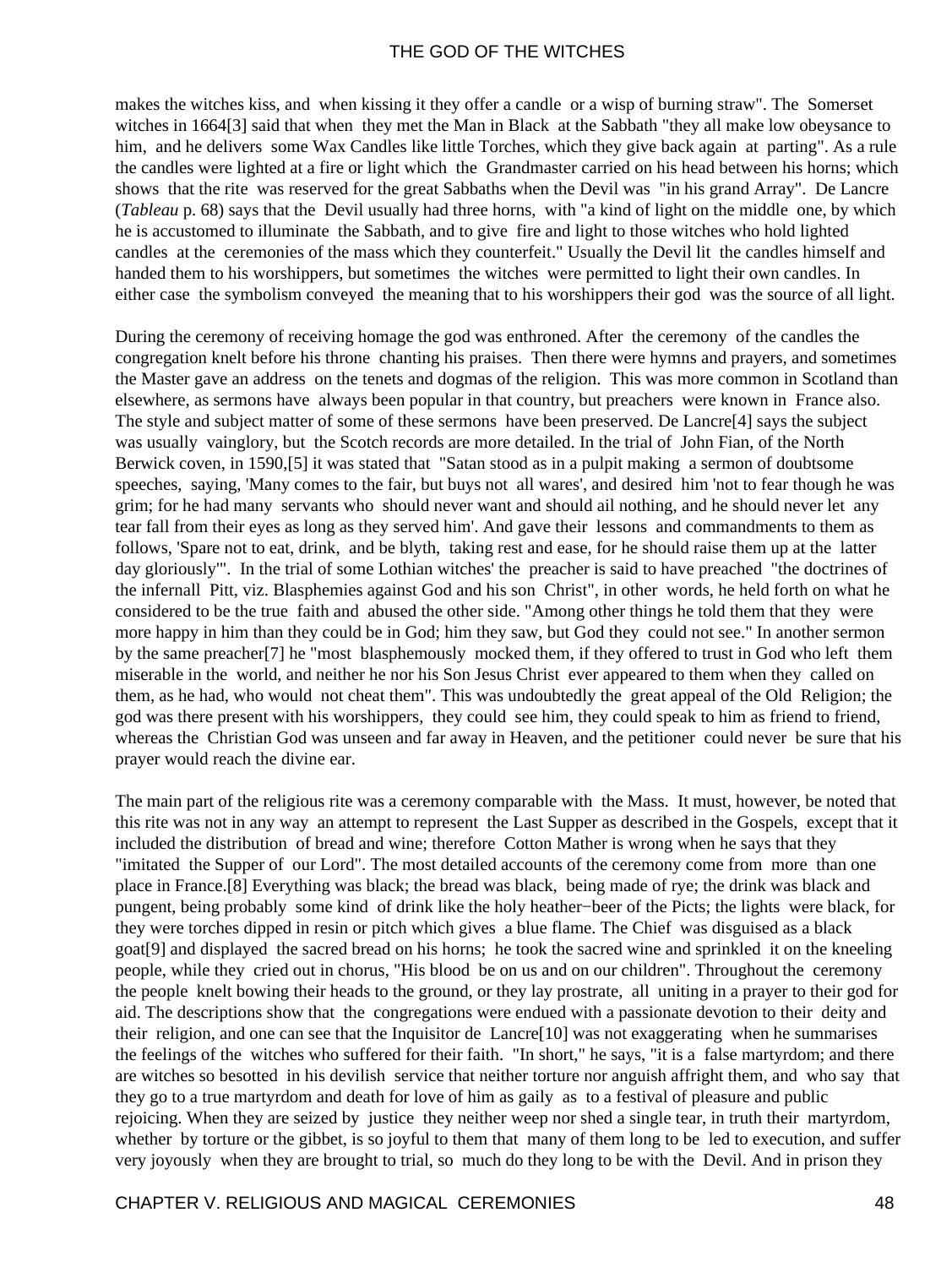are impatient of nothing so much as that they may show how much they suffer and desire to suffer for him". This is the spirit which is held up to admiration when it inspires the Christian martyr, but when it was a heathen woman dying for her god she is execrated as the worshipper of the Devil and is thought to have deserved the most cruel of. all deaths for her contumacy in not accepting a God of whom she knew nothing.

*Sacrifices*. There were several different forms of sacrifices, all of which involved the shedding of blood. The simplest, which was done with hardly any religious ceremony, was the pricking of her own person by the worshipper. This might be done either in private or in public. The sacrifice of animals was also a private rite, and never took place at a Great Sabbath, though it is occasionally recorded at an Esbat. The sacrificial animals were usually a dog, a cat, or a fowl. The animal was offered but not necessarily killed; in the account of the storm−raising by the witches of North Berwick the cat, which had been specially prepared by various magical ceremonies, was cast into the sea as far as possible, but it simply swam back and came safely to land.

Child sacrifice was not uncommon if the accusations are to be credited, but little real evidence is brought forward of the actual killing of children, and it must always be remembered that child−sacrifice is an accusation which the members of a dominant religion are very apt to bring against any other religion with which they are at variance. Occasionally, however, it would seem that a very young infant might be put to death as a religious rite; but this was very rare, and is not recorded in England. It occurs in one trial in Scotland in 1658,<sup>[11]</sup> when the Alloa coven were accused that "they all together had a meeting at Tullibodie, where they killed a child, another at Clackmannan where they killed another child". Many accusations against the witches included the charge of eating the flesh of infants. This does not seem to have been altogether unfounded, though there is no proof that children were killed for the purpose. Similar forms of cannibalism as a religious rite were practised by the worshippers of Bacchus in ancient Greece.

There is one form of cannibalism which seems to have arisen after the persecutions had begun. Some of the witches deliberately ate the flesh of a young infant with the avowed purpose of obtaining the gift of silence, even under torture, when questioned by the Christian judges. The child does not appear to have been killed for the purpose, but considering the infant mortality of the period there could have been no difficulty in obtaining the magical flesh. The reason for the practice was a form of sympathetic magic, by eating the flesh of a child who had never spoken articulate words the witches' own tongues would be prevented also from articulating. De Lancre[12] shows this belief very clearly, "In order not to confess the secrets of the school, they make at the Sabbath a paste of black millet with the powder made from the dried liver of an unbaptised child; it has the virtue of taciturnity; so that whosoever eats it will never confess." This generalisation is borne out by the evidence at two Scotch trials. At Forfar in 1661[13] Helen Guthrie stated that she and some others dug up the body of an unbaptised infant, "and took several parts thereof, as the feet, hands, a part of the head, and a part of the buttock, and they made a pie thereof, that they might eat of it, that by this means they might never make confession (as they thought) of their witchcrafts". In 1695 one of the Bargarran witches<sup>[14]</sup> told the court that "their Lord (as they called him) gave them a piece of an unchristened Child's liver to eat; telling them, That though they were Apprehended, they should never Confess, which would prevent an effectual Discovery."

The greatest of all the sacrifices was that of the god himself. This took place at one of the great quarterly Sabbaths at the end of a term of years, generally seven or nine. Frazer has shown that the Dying God was originally the ruler of the tribe, in other words the king. When the custom begins to die out in any country, the first change is the substitution of some person of high rank who suffers in the king's stead; for a few days before his death the substitute enjoys royal powers and honours as he is for the time being actually the king. The next step is when a volunteer, tempted by the desire for royal power though only temporary, takes the king's fate upon himself. Then comes the substitution of a criminal already condemned to die in any case, and the final stage is the sacrifice of an animal.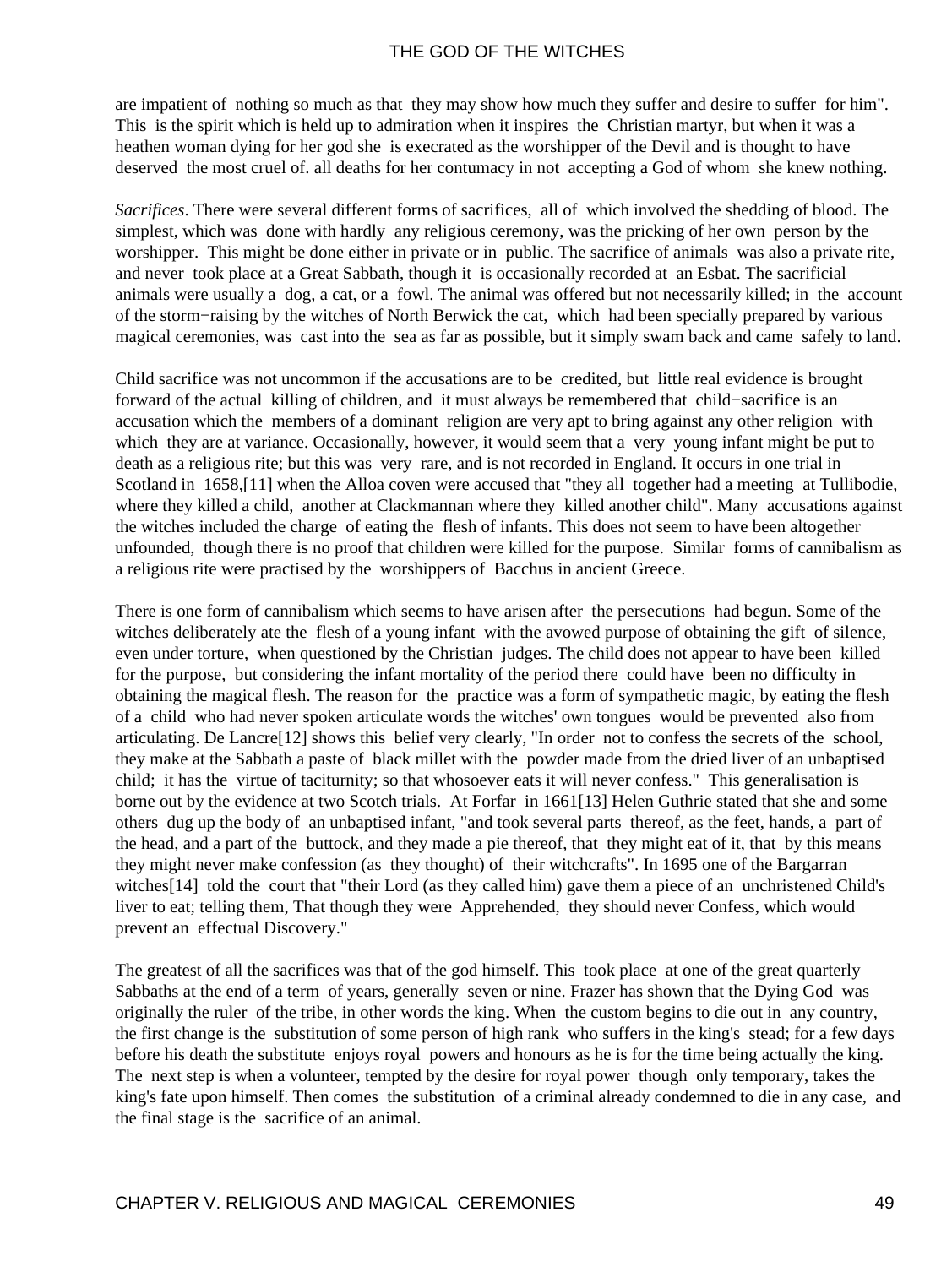When the records of the Old Religion were made the great sacrifice had reached the last stages. In France a goat was burnt to death at the Sabbaths, the creature being called the Devil. The ashes were collected for the magical promotion of fertility by strewing them on fields and animals. The gathering up of the ashes in the case of Joan of Arc should be remembered in this connection. It is perhaps worth remarking that when in the seventeenth century, the time for the sacrifice had come the god is always said to be in the form of a large goat or in his "grand array", which means that in the original rite it was the sacrifice of the Horned God himself.

In the primitive forms of the sacrifice elsewhere than in Europe the worshippers ate the dead body of the god, or at least some part of it. Ceremonial cannibalism is found in many parts of the world, and in all cases it is due to the desire to obtain the qualities of the dead person, his courage, his wisdom, and so on. When a divine victim was eaten and the holy flesh thus received into the system, the worshipper became one with the deity. In ancient Egypt, as in other places, it was more common to eat the animal substitute or a figure of the god made in dough or other edible substance. The sacrifice of the god in the person of the king or his substitute was known from very early times, and has continued in some countries until the present century. It remained in Western Europe as long as the cult of the Horned God lasted, and I have collected in the chapter on the Divine Victim several examples of the royal gods and their divine substitutes. Besides these historical instances there must have been many local victims who, being in a humble walk of life, were not recorded.

In modern books on this subject the substitutes are often called Mock Kings, whose rule was usually a kind of Saturnalia, for the royal powers were largely burlesqued. Klunzinger[15] records examples of the kind in Egypt in 1878, he says that in every village of Upper Egypt a New−Year King was elected, who for three or four days usurped the power of the Government and ruled despotically. He wore a special dress, and was treated with extravagant respect, he tried legal cases and passed ridiculous sentences on the offenders. At the end of his term of power he was tried and condemned to be burnt. He was then escorted by the whole village to the burning place and a ring of fire was made round him. When the flames became uncomfortably hot he jumped through them to safety, leaving his burlesque royal insignia to be destroyed. This is a very late form of the sacrifice; but in pre−Christian Europe the incarnate god was undoubtedly burnt alive, and it is very certain that the custom did not die out with the coming of Christianity. The burnt sacrifice performed by the "Druids" was, I suggest, the offering of the substitutes for the Divine King.

The "lease of life" granted to certain witches appears to have been another form of substitution for the royal or divine victim. In the evidence at some of the trials the Devil is said to have promised that for a term of years the witch should have wealth and power, but at the end of the time he should claim her, body and soul. Tradition says that he came in person to "fetch" her, and there are many gruesome stories of his coming at the appointed hour. A usual feature of the story is that marks of burning were found afterwards on the dead body of the witch or that nothing was left of her but a heap of ashes. In many instances where the exact length of the lease of life is mentioned, the term is for seven years or multiples of seven. This coincides with the fact that in the case of the royal gods in England there seems to have been a seven−year cycle.

The sacrifice *of* the god was liable to be confused with a sacrifice *to* the god by those who were not fully acquainted with the cult. The recorders claimed that all child−murders, of which the witches were accused, were sacrifices to the devil. Child−murders were, however, seldom substantiated and were not more frequent among the witches than among other classes of society. When the actual testimony of the witches is given, and not the generalisations of biassed Christians, there is no doubt that the person or animal who died was regarded as the god.

In traditional accounts of the fairies the seven−year cycle and the human sacrifice to the god are preserved. Thomas of Ercildoune<sup>[16]</sup> was carried away by the Fairy Queen; he remained with her for more than three years, she then sent him back to his own home, and when he remonstrated she told him that the next day was Hallow e'en: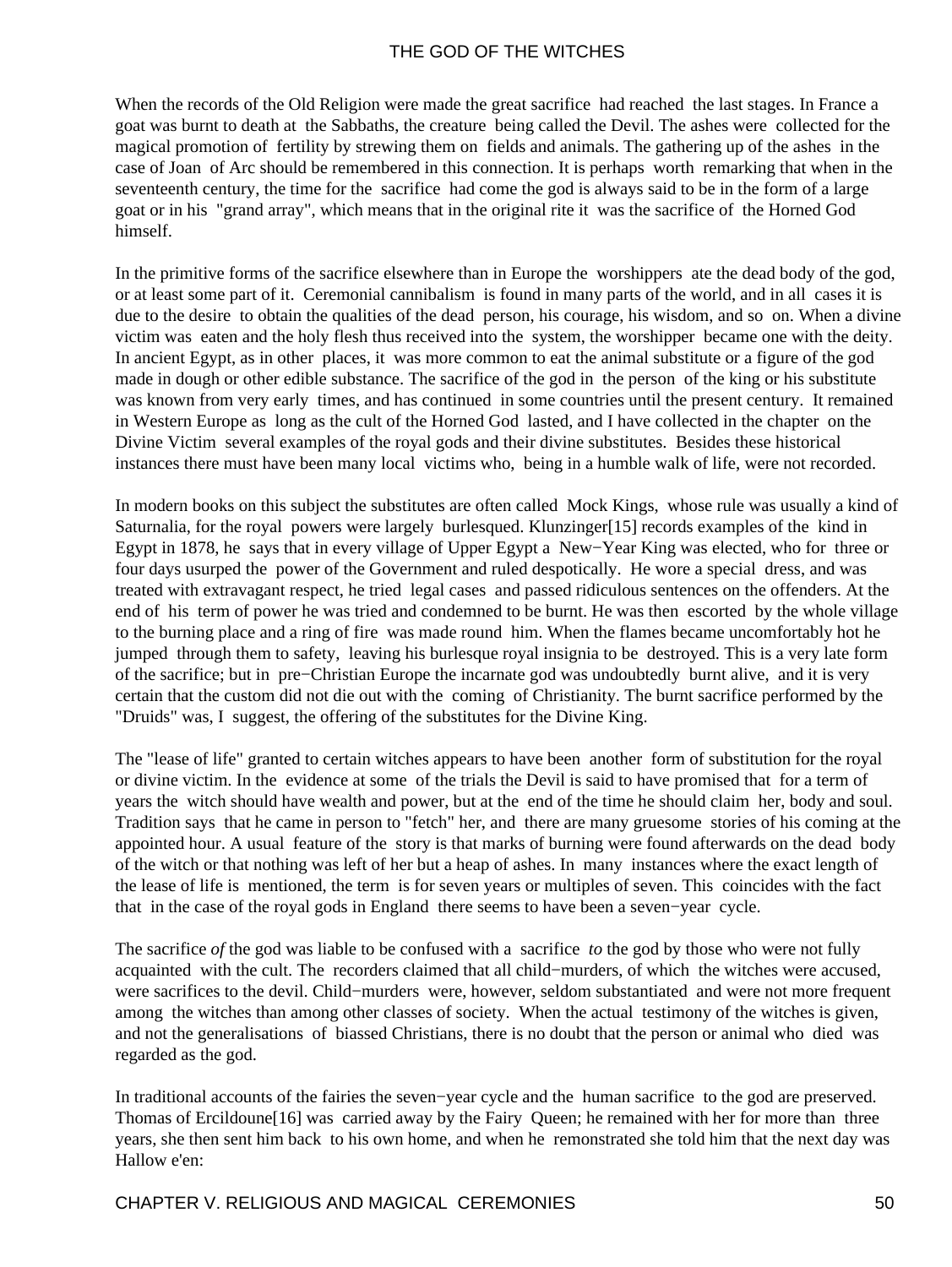To−morrow, of hell the foulé fiend Among these folks shall choose his fee. Thou art a fair man and a hende,[\*1] I trow full well he would choose thee.

 $[*1 \text{ Hende} = \text{comely.}]$ 

And in the ballad of *Young Tamlane*[17] the hero is a fairy knight who loves a human lady and asks her to save him:

> Then would I never tire, Janet, In elvish land to dwell; But aye at every seven years They pay the teind<sup>[\*1]</sup> to hell, And I am sae fat and fu' o' flesh I fear 'twill be myself.

In view of the fact that ceremonial cannibalism was practised, Young Tamlane's physical condition has a sinister significance.

In a Cumberland tale[18] it is said that "every seven years the elves and fairies pay Kane,[\*2] or make an offering of one of their children to the grand enemy of salvation, and they are permitted to purloin one of the children of men to present to the fiend; a more acceptable offering, I'll warrant, than one of their own infernal brood that are Satan's sib−allies, and drink a drop of the deil's blood every May morning".

In early times the Dying God or his substitute was burnt alive in the presence of the whole congregation; but when Western Europe became more organised such a ceremony could not be permitted and the victim died at the hands of the public executioner. The custom of burning the witch was not the invention of the Church, which only took advantage of a custom already existing and did nothing to modify the cruelty of more barbarous times. Death by burning was considered by the witches themselves as so essential that Ann Foster, of Northampton,[19] when condemned to die for witchcraft in 1674, "mightily desired to be burned, but the Court would give no Ear to that, but

 $[*1$  Teind = Tenth, tithe.

 $*2$  Kane =Tax.

that she should be hanged at the Common place of Execution." This is in accordance with the request of a witch in the Rudlieb,[20] who when about to be hanged asked that her body should be taken down from the gallows and burnt, and the ashes strewn on water, lest being scattered in the air they should breed clouds, drought and hail.

It is interesting to note that there is no legal record that a witch was condemned to be burnt alive in, England; witches were hanged if another crime besides witchcraft could be proved against them. In fact, the English leniency towards the "horrible crime of witchcraft" is very noticeable. It was commented on in Scotland during the rule of the Commonwealth,[21] "there is much witchery up and down our land; the English be too sparing to try it." In Scotland persons could be condemned for witchcraft only, the usual method of execution was strangulation at the stake, after which the body was burnt; but there are cases on record where the witch was condemned to be burnt alive, and the records also show that the sentence was faithfully carried out. In France also evidence of the practice of witchcraft meant sentence of death, and the condemned person died in the flames. There is even a record of a man−witch who was sentenced "*a estre bruslé vif à petit feu*", and in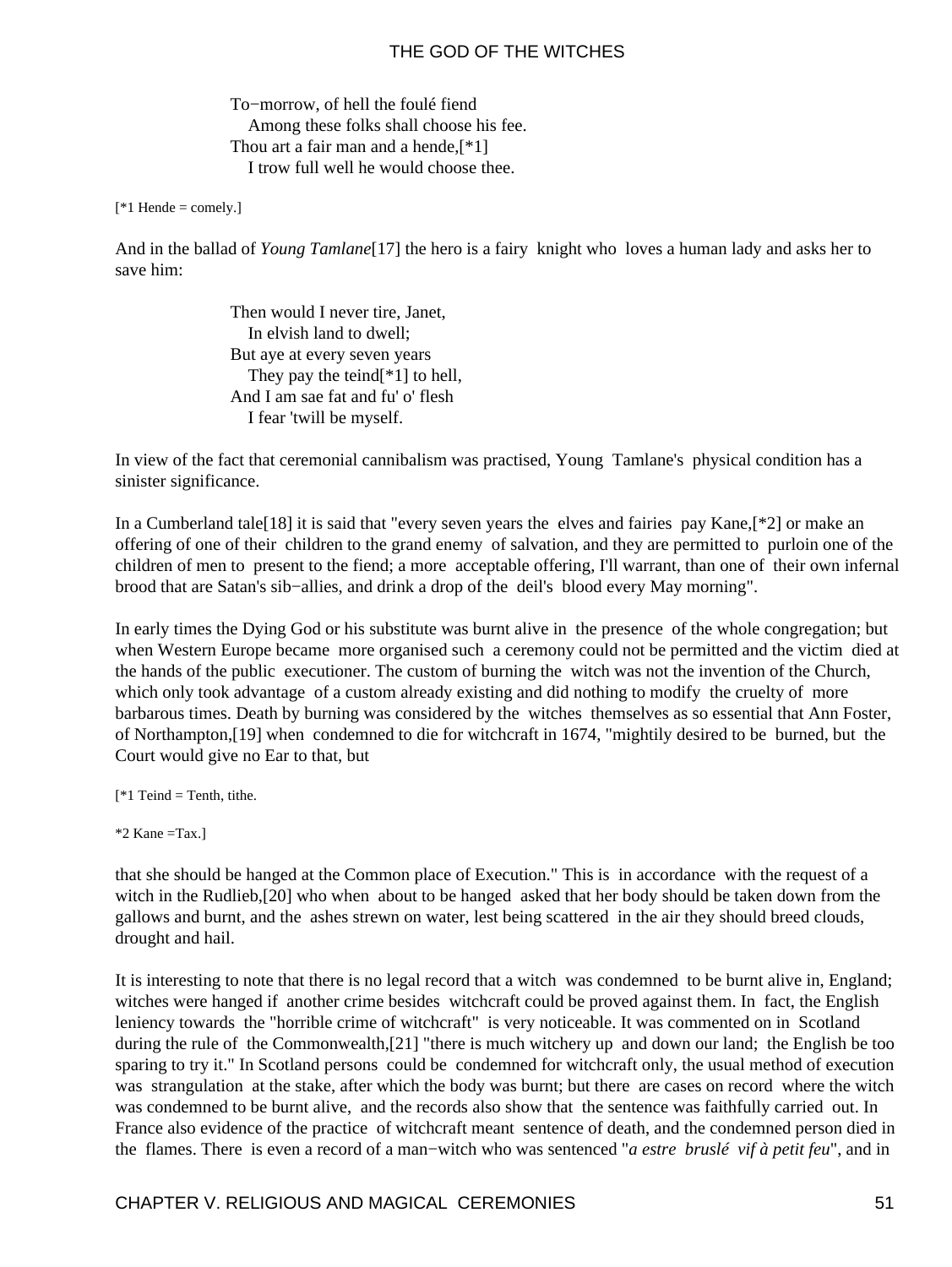Alsace one of the magistrates said that burning was too good for witches, and condemned them to be torn in pieces with red−hot pincers. This is, as far as I know, the only occasion when the Christian clergy pleaded for mercy for the culprits; they were so far successful that the sentence was mitigated to beheading with the sword, for which mercy the condemned thanked the magistrate with tears of gratitude.

The belief in the dogma of the Dying God is the reason why it is so often recorded against witches as a heinous sin that they pretended to be Christian while all the time they were "Devil−worshippers". The fundamental difference between the two religions is that the Christian believes that God died once for all, whereas the more primitive belief is that the god is perpetually incarnate on earth and may therefore be put to death over and over again. In all probability these "Devil−worshippers" were quite honest in belonging to both religions, not realising any difference in one of the basic doctrines of the new faith.

*The Orgies*.[23] The orgiastic ceremonies excited the interest and curiosity of the Christian judges and recorders to an extent out of all proportion to their importance in the cult. It is certain that in the religion of the Horned God, as in the cults of Bacchus and other deities of fertility, rites were performed which to the modern mind are too gross to be regarded as religious. These rites were openly practised in Athens in the height of its civilisation, the Sacred Marriage being regarded as the means of promoting and increasing fertility. Similar rites are known and have been practised in all parts of the world, but always in what are now called "Religions of the Lower Culture". As the cult of the Horned God was also a religion of the Lower Culture such rites formed an integral part of the worship. The reason for their use is the same wherever found; it is the practical application of the theory of sympathetic magic, with the consequent belief that by such means the fertility of the whole land would be increased. It was on account of these rites that the witches were credited with and claimed the power of granting fertility. They had therefore also the opposite power, that of blasting fertility; for, as I have pointed out before, the primitive mind ascribed both good and evil to one power alone; the division into God and Devil, priest and witch, belongs to a higher stage of civilisation.

Joan of Arc was definitely accused of having practised these rites, and it was through the agency of the Duchess of Bedford that her accusers were proved wrong. The accusation on this subject against Gilles de Rais was obviously trumped up and had therefore to be combined with charges of murder to force a conviction.

In all the trials where these rites are mentioned the Inquisitors of the Roman Church and the ministers of the Reformed Church express an extreme of sanctimonious horror, coupled, however, with a surprisingly prurient desire to learn all the most intimate details. The ceremonies may have been obscene, but they are rendered infinitely worse by the attitude of the ecclesiastical recorders and judges.

*Magic Ceremonies*. In the trials of witches the magical element plays a large part. In all studies of witches and magic, one point must be kept in mind, that when anything regarded as out of the ordinary course of nature is brought about by human means it is called a miracle if the magician belongs to the beholder's own religion, but it is magic often black magic if the wizard belongs to another religion. In Grimm's words, "Miracle is divine, Magic is devilish". This is markedly the case in the Christian records of the wonders performed by witches.

The cauldron is one of the most important accessories of a witch in popular estimation, but in spite of its prominence in *Macbeth* it does not often appear in the trials. In Alsace,[24] at the end of the sixteenth century it was greatly in vogue, and its use is clearly explained. The ingredients used are not given; the pot was boiled in the presence of all the company, including the Devil, to the accompaniment of prayers and charms. When ready, the cauldron was either overturned and the contents spilt on the ground, or the liquid was distributed to the votaries for sprinkling where they desired. The spilling was to bring fog, the rising steam being the sympathetic magic to bring it about. The making of the liquid for sprinkling was obviously a religious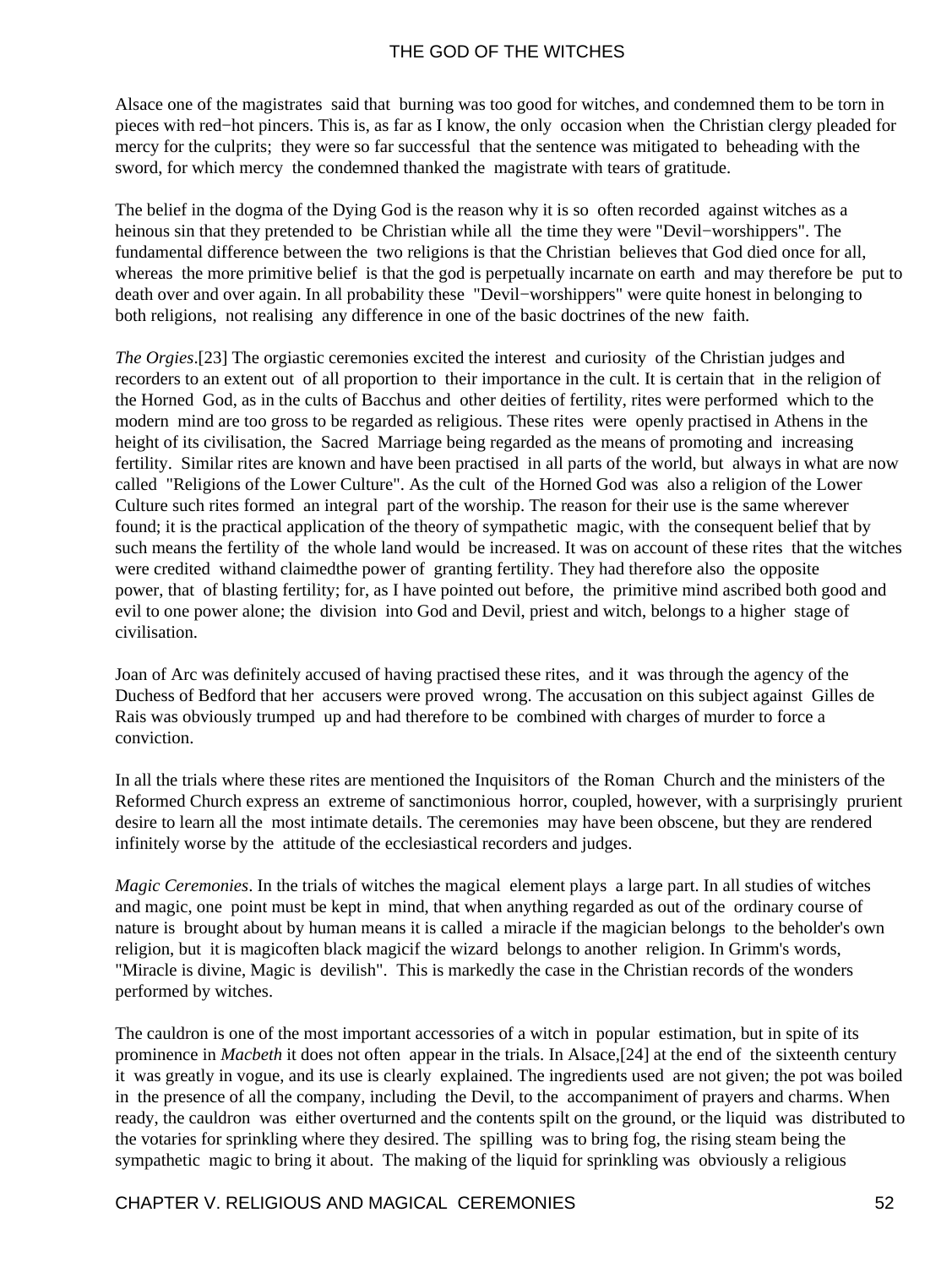ceremony, and when the cult was in its prime and the witches were the priesthood the sacred liquid was used for blessing the crops as holy water is now. As with so many of the witch−ceremonies the original meaning was lost, the new religion adopted the old rites with slight changes and the older form of the ceremonial fell into disrepute and was sternly forbidden by the Church. The cauldron was not for magical rites only, it also served the homely purpose of cooking the food at the Sabbaths. "There was a great cauldron on the fire to which everyone went and took out meat," said the French witches to Boguet.[25] Nothing suggests more strongly the primitiveness of the rites and of the people who practised them than the use of the cooking−pot which was in common to the whole company. The importance of cauldrons in the Late Bronze−age and Early Iron−age should be noted in this connection.

In all the activities of a farm which were directly connected with fertility, witches seem to have been called in to perform the rites which would secure the success of the operation. They were also consulted if an animal fell sick. Thus at Burton−on−Trent, in 1597,[26] a certain farmer's cow was ill, "Elizabeth Wright took upon her to help upon condition that she might have a penny to bestow upon her god, and so she came to the man's house, kneeled down before the cow, crossed her with a stick in the forehead and prayed to her god, since which time the cow continued well". Here there is the interesting and very definite statement that Elizabeth Wright had a god who was clearly not that of the Christians. In Orkney, in 1629,[27] Jonet Rendall was accused that "the devil appeared to you, whom you called Walliman. . . . After you met your Walliman upon the hill you came to William Rendall's house, who had a sick horse, and promised to heal him if he could give you two pennies for every foot. And having gotten the silver you healed the horse by praying to your Walliman. And there is none that gives you alms but they will thrive, either by land or sea, if you pray to your Walliman". Here again the god of the witch was not the same as that of the Christian.

The making of wax images for the destruction of an enemy has always been supposed to be a special art of a witch. The action has its origin in the belief in sympathetic magic; the image of clay or wax was made in the likeness of the doomed person, it was pierced with thorns or pins, and was finally dissolved in water or melted before a slow fire. The belief was that whatever was done to the image would be repeated in the body of the enemy, and as the image slowly melted he would get weaker and die. The method was probably quite effectual if the doomed man knew that magic, in which he believed, was being practised against him; but when the method was not successful the witches were often prepared to supplement magic with physical means, such as poison and cold steel.

Wax images for magical purposes are very early, There is reference to a wax crocodile in ancient Egypt as early as the XIIth dynasty (before 2000 B.C.), but the most detailed account is in the legal record of the Harem Conspiracy in the reign of the Pharaoh Rameses III (about 1100 B.C.). A plot was hatched to kill the Pharaoh and to put one of his sons on the throne; the conspirators were the young man's mother and several of the harem ladies and harem officials, besides people from outside. They began by making wax figures, but these not proving a success the conspirators resorted to personal violence, from the effects of which the Pharaoh eventually died. The conspirators were brought to justice, and the guilty were condemned to death. It is interesting to see how much less superstitious the ancient Egyptians were than the medieval Christians. There is no mention of the Devil, no feeling that an evil power was invoked; there is none of that shuddering horror which is so marked a feature of the Christian records, and the only abusive term used is the word "criminal" applied to the convicted prisoners. There were two men concerned in the making of the wax figures. The record of the first one states[28] that "he began to make magic rolls for hindering and terrifying, and to make some gods of wax and some people, for enfeebling the limbs of people; and gave them into the hand of Pebekkamen and the other great criminals, saying, 'Take them in', and they took them in. Now, when he set himself to do the evil deeds which he did, in which Rê did not permit that he should succeed, he was examined. Truth was found in every crime and in every evil deed, which his heart had devised to do. There was truth therein, he had done them all, together with all the other great criminals. They were great crimes of death, the things which he had done. Now, when he learned of the great crimes of death which he had committed, he took his own life." The other man was equally guilty, "Now, when Penhuibin said to him,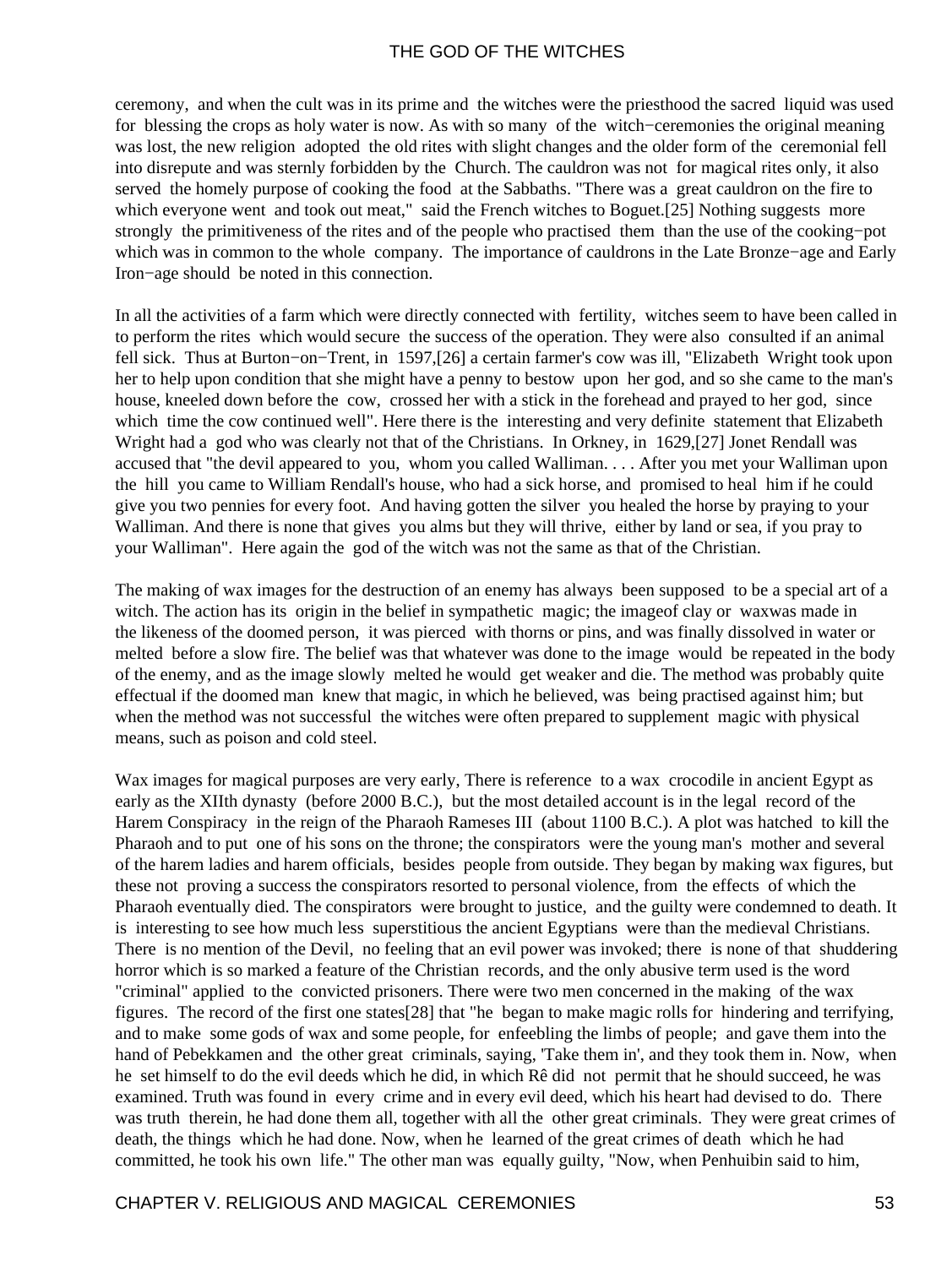'Give me a roll for enduing me with strength and might', he gave to him a magic roll of the Pharaoh (Rameses III), and he began to employ the magic powers of a god upon people. He began to make people of wax, inscribed, in order that they might be taken by the inspector, hindering one troop and bewitching the others. Now, when he was examined, truth was found in every crime and every evil deed, which his heart had devised to do. There was truth therein, he had done them all, together with the other great criminals. The great punishments of death were executed upon him".

In Great Britain the making of a wax figure was never done by one person alone, several members of the coven were present and everything was performed with great ceremony under the personal superintendence of the Grandmaster. The earliest example is of King Duffus of Scotland (961−5).[19] The king had fallen ill of a mysterious sickness; and a girl having let fall some suspicious words, "some of the Guard being sent, found the Lass's Mother with some Hags, such as herself, roasting before a small moderate Fire, the King's picture made of Wax. The design of this horrid Act was that as the Wax by little and little did melt away, so the King's Body by a continual sweating might at last totally decay. The Waxen−Image being found and broken, and these old Hags being punished by death, the King did in that moment recover". At North Berwick[30] Agnes Sampson was accused with others of being present at the making of an image. "Anny Sampson affirmed that she, in company with nine other witches, being convened in the night beside Prestonpans, the Devil their master being present, standing in the midst of them; there a body of wax, shaped and made by the said Anny Sampson, wrapped within a linen cloth, was first delivered to the devil; which, after he had pronounced his verde, delivered the said picture to Anny Sampson, and she to her next marrow, and so everyone round about, saying, 'This is King James the Sixth, ordered to be consumed at the instance of a nobleman, Francis, Earl Bothwell'." The image according to Barbara Napier's evidence[31] was "devised for roasting and undoing of his Highness' person". John Stewart at Irvine in 1618[32] said that when the witches were making clay images "the Devil appeared among them in the similitude and likeness of a black little whelp". They cut a lock of Stewart's hair to mix with the clay, "and took the remnant of his said hair and singed it at the fire, and thereafter cast the same to the said black little whelp". The Somerset witches, in 1664,[33] confessed to making and using several such images. "The Devil baptized a Picture by the name of Ann or Rachel Hatcher. This Picture one Dunsford's Wife brought, and stuck Thorns in it When they would bewitch Man, Woman, or Child, they do it sometimes by a Picture made in Wax, which the Devil formally baptizeth. Ann Bishop brought in her Apron a Picture in blackish Wax, which the Devil baptized by the Name of John Newman, and then the Devil first, after Ann Bishop, thrust Thorns into the Picture, Ann Bishop sticking in two Thorns into the Arms of it. Margaret Agar brought thither an Image in Wax, and the Devil, in the shape of a Man in black Clothes, did baptize it, and after stuck a Thorn into its Head; that Agar stuck one into its Stomach, and Catherine Green one into its Side. A Picture in Wax or Clay was delivered to the Man in black, who stuck a Thorn into the Crown of it, Agar one towards the Breast, Catherine Green in the side; after which Agar threw down the Picture, and said, *There is Cornish's Picture with a Murrain to it*, or a Plague on it.Margaret Agar delivered to the little Man in black, a Picture in Wax, into which he and Agar stuck Thorns, and Henry Walter thrust his Thumb into the side of it; then they threw it down, and said, *There is Dick Green's Picture with a Pox on it.*" In 1678[34] some members of the witch coven of Paisley met together to make an image for the destruction of Sir George Maxwell. A man−witch gave evidence "that the Devil required every one of their consents for the making of the Effigies of Clay, for the taking away the Life of Sir George Maxwell. Declares, that every one of the Persons above−mentioned gave their Consents to the making of the said Effigies, and that they wrought the Clay, and that the black Man did make the figure of the Head and Face, and two Arms on the said Effigies. Declares, That the Devil set three Pins in the same, one in each Side, and one in the Breast; And that the Declarant did hold the Candle to them, all the time the Picture was making." In New England in 1692,[35] the accusation against the Rev. George Burroughs included the charge "that he brought Poppets to them, and Thorns to stick into those Poppets." In medieval times it is very certain that the recorders regarded wax images as being made only for evil purposes, but it is possible that they were also used for healing the sick. It was a common thing for a witch to be accused of casting pain or illness from the patient on some other person or on an animal. When, as often happened, the pains were those of childbirth and were cast on the husband he was most indignant, and his indignation was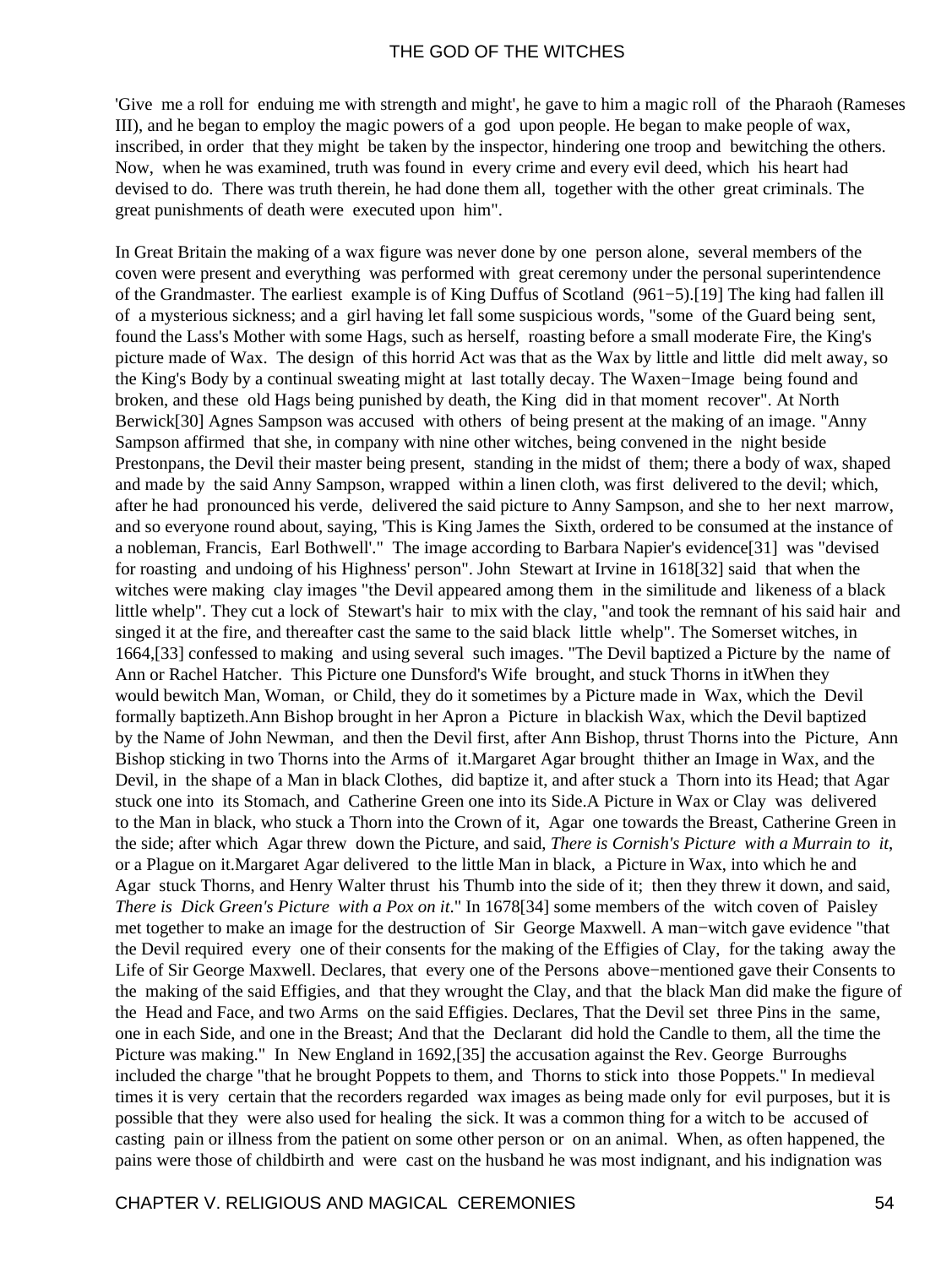shared by the male judges to whom he related his woes. That a man should, be called upon to suffer "the natural and kindly pains" which ought to be peculiarly the lot of women was too terrible to be allowed, and the witch who did this particular piece of magic was put to death. The case of the transference of cancer from one patient to another is mentioned on p. 71. Unfortunately, though the accusations of transference of illness are fairly common, the method is never described in full. It may, however, have been by means of a wax image, as done at the present day in Egypt, where an image of the patient is made, pins are stuck into it in the places where the pain is acute, and then the figure is destroyed in the fire, in the belief that the pain or disease has been put into the figure and will be destroyed by its destruction. It seems, therefore, not unlikely that, like other magical ceremonies of the witches, the wax images had their good uses as well as bad.

A ceremony, which had clearly once been for promoting the fertility of a cornfield, was used at Auldearne,[36] but when recorded it had degenerated into a method for destruction. "Before Candlemas we went be−east Kinloss, and there we yoked a plough of toads. The Devil held the plough, and John Young, our Officer, did drive the plough. Toads did draw the plough as oxen, couch−grass was the harness and trace−chains, a gelded animal's horn was the coulter, and a piece of a gelded animal's horn was the sock". In this everything denoted sterility, but the method was clearly derived from a fertility rite.

Many of the magical charms and spells were for the healing of the sick or for the prevention of disease. Thus Barbara Paterson was accused in 1607[37] of getting water from the Dow−loch, and "putting the said loch water into a stoup, and causing the patients lift it up and say, 'I lift this stoup in the name of the Father, Son and Holy Ghost, for the health of them for whom it was lifted', which words were to be repeated three times nine. Item, she used this charm for curing cattle, 'I charm ye for arrow−shot, for eye−shot, for tongue−shot, for liver−shot, for lung−shot, for cat−shot, all the most, in the name of the Father, Son, and Holy Ghost'." Though this might very reasonably have been called a Christian prayer, it was reckoned as a devilish charm when used by a witch. Another charm<sup>[38]</sup> for the preservation of the reciter was used by Agnes Sampson, and was known as the White Paternoster; it is clearly a confused version of a Christian prayer or hymn:

> "White Paternoster, God was my Foster. He fostered me Under the Book of Palm−tree. Saint Michael was my Dame, He was born at Bethelem. He was made of flesh and blood. God send me my right food; My right food, and dyne two, That I may to yon Kirk go To read upon yon sweet Book, Which the mighty God of Heaven shoop.[\*1] Open, open, Heaven's Yaits,[\*2] Steik,[\*3] steik, Hell's Yaits. All Saints be the better, That hear the White Prayer, Pater Noster."

The companion–charm[33] is the Black Paternoster, which has the distinction of surviving to the present day in various forms as a charm to be said before going to sleep. This seems to be the meaning of the epithets given to the two prayers, the White Paternoster being the morning prayer to be said in daylight, the Black Paternoster the prayer for the night−time. The Black Paternoster is as follows

> "Four neuks in this house for haly Angels, A post in the midst, that's Christ Jesus, Lucas, Marcus, Matthew, Joannes,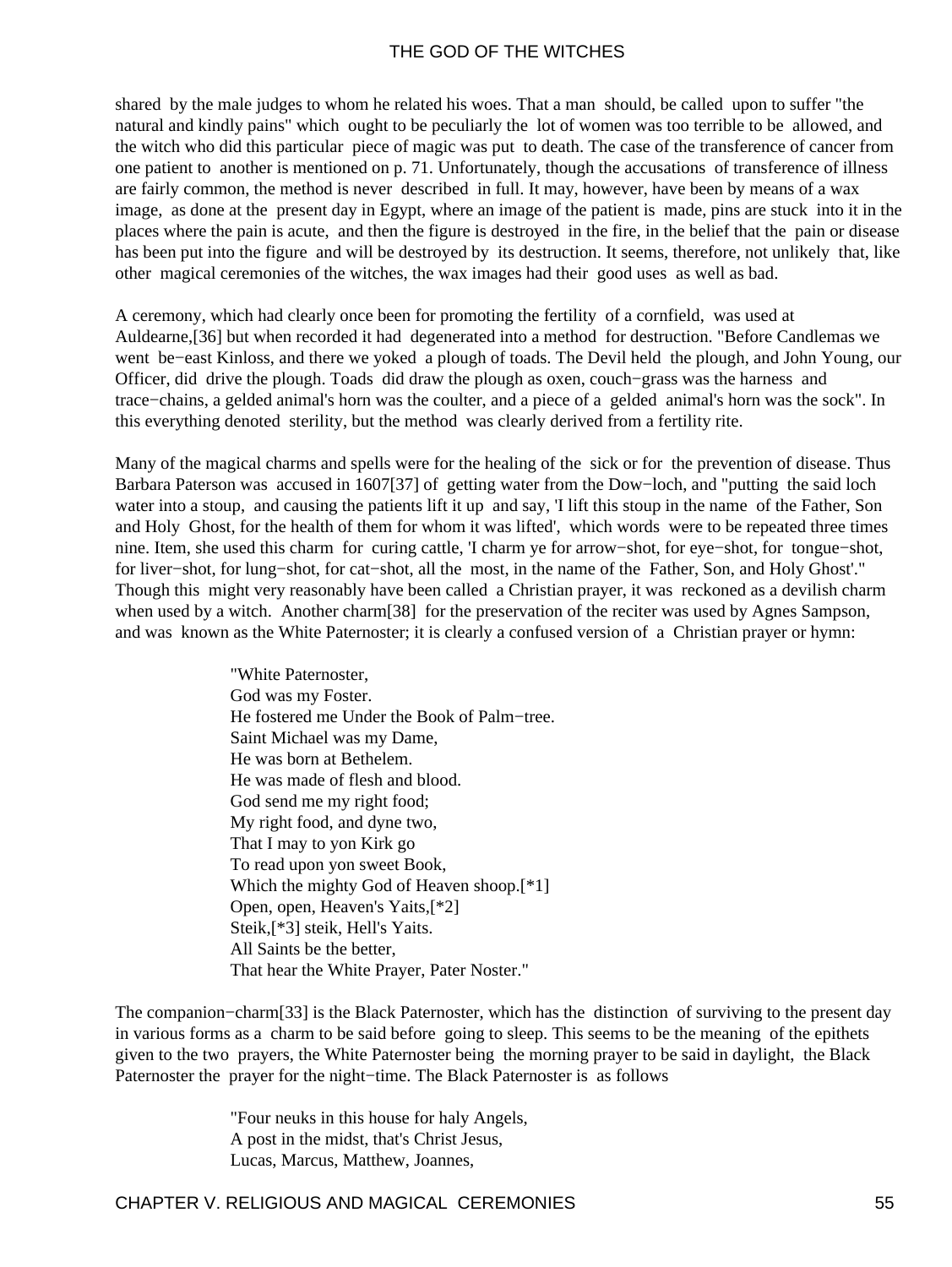#### God be into this house, and all that belangs us."

Many charms and spells surviving to the present day contain the names of pre−Christian gods. These spells are usually connected with cures for diseases in human beings and animals, and are generally accompanied with certain manual gestures without which the charm is of little avail. One of the most interesting brings in the names of Woden and Loki, and as the hammer is of importance in the charm it is possible that Thor also is indicated.[39] It is a cure for ague: "Nail three old horse−shoes to the foot of the patient's bed, with the hammer placed crosswise on them. Take the hammer in the left hand and tap the shoes,

saying:

[\*1. Shoop= Shaped.

 $*2$ . Yaits = Gates.

\*3. Steik= Shut.]

"Father, Son, and Holy Ghost, Nail the Devil to the post; Thrice I strike with holy crook, One for God, one for Wod, and one for Lok."

The destructive acts of the witches were often real, but were supposed to be effected by magic. The means were very simple, as in the cases following. At Crook of Devon in Kinross−shire in 1661[40] Bessie Henderson "confessed and declared that Janet Paton was with you at a meeting when they tramped down Thos. White's rye in the beginning of the harvest, 1661, and that she had broad soles and tramped down more nor any". In the same year in Forfar[41] the coven assisted the Devil to destroy a wooden bridge during a storm; it was apparently done to strike terror into the people of the neighbourhood. The method of effecting the destruction of the bridge was simplicity itself; Helen Guthrie said that "they went to the bridge of Cortaquhie with intention to pull it down, and that for this end she herself, Jonet Stout, and others of them did thrust their shoulders against the bridge, and that the Devil was busy among them acting his part." Isobel Smyth corroborated Helen Guthrie's account and added, "We all rued that meeting for we hurt ourselves lifting". Helen Guthrie also stated that "the last summer except one, she did see John Tailyour, sometimes in the shape of a tod and sometimes in the shape of a swine, and the said John Tailyour in these shapes went up and down among William Milne, miller at Heatherstakes, his corn for the destruction of the same; and the Devil came to her, and pointed out John Tailyour in the foresaid shapes, and told her that that was John Tailyour". In 1692 at Hartford, Connecticut,[42] Hugh Crosia (Crawshay) was accused of dealings with the Devil, "he also said the Devil opened the door of Eben Booth's house, made it fly open and the gate fly open; being asked how he could tell, he said the Devil appeared to him like a boy, and told him he did make them fly open, and then the boy went out of sight". There were also a certain number of charms and spells for acquiring benefits at one's neighbour's cost, and of this James Og of Aberdeen was accused in 1597.[43] "Is indited to have passed on Rood−day through Alexander Cobaine's corn, and have taken nine stones from his own rig and cast on the said Alexander's rig, and to have taken nine locks (handfuls) of mould from the said Alexander's rig and cast it on his own. Is indicted to have passed on Lammas−day through the said Alexander's corn, and having gone nine space (paces?), meting with a white wand, to have stricken the same nine times, so that nothing grew that year but fichakes."

That the witches claimed to be, and were recognised as, rainmakers, is abundantly proved by the evidence given at the trials. Their methods varied considerably. According to Wierus,[44] the witches were said to bring rain "by casting flint stones behind their backs towards the west, or flinging a little sand into the air, or striking a river with a broom and so sprinkling the wet of it towards heaven, stirring water with the finger in a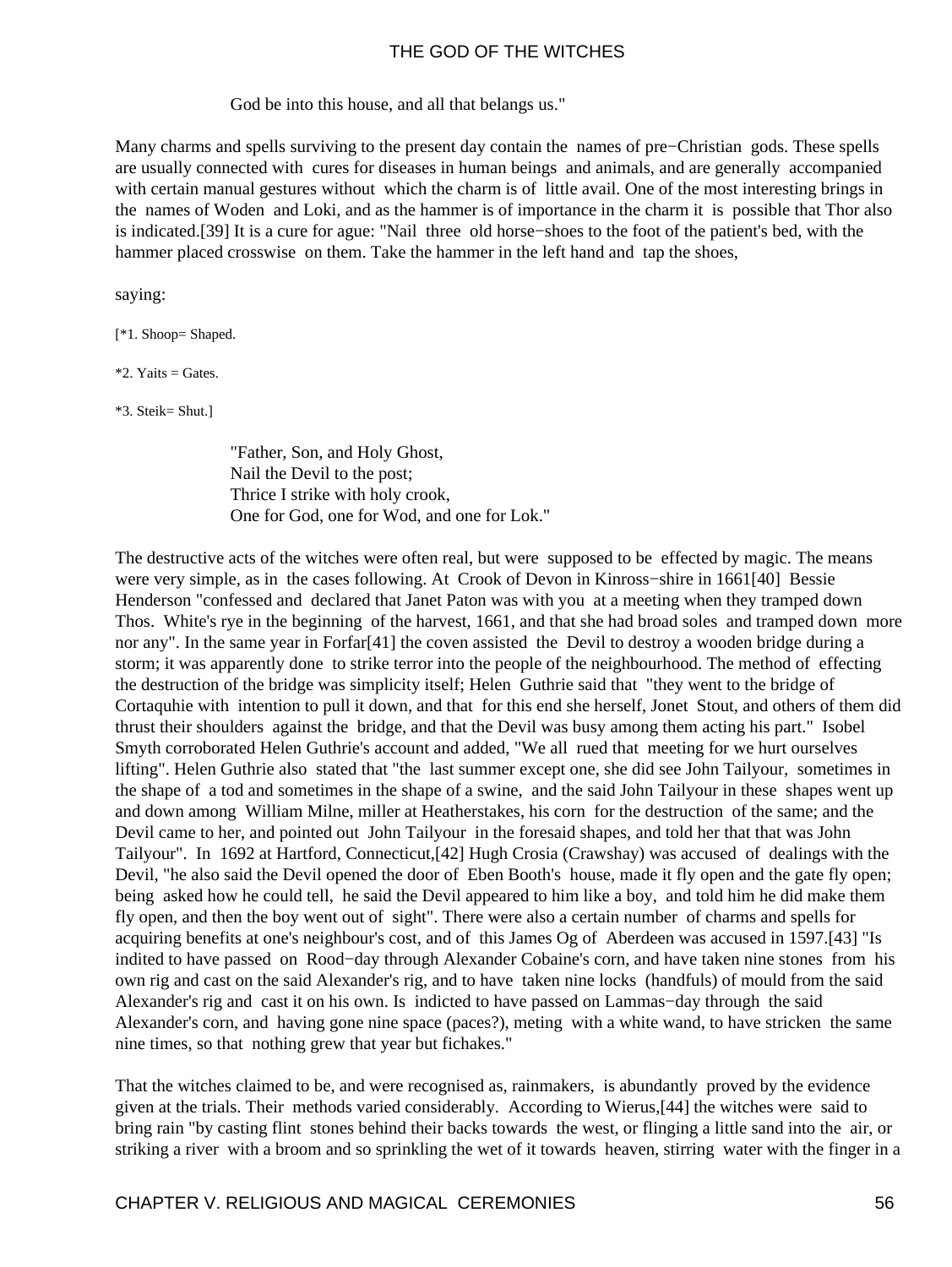hole in the ground, or boiling hogs' bristles in a pot". Wierus was the great witch advocate, whose views on witches were far in advance of his time. Reginald Scot quotes largely from his works, and Scot's own book had the honour of being publicly burnt on account of the heretical views he promulgated as to witchcraft, in which he firmly disbelieved.

The rainmaker is also the storm−bringer, and the witches were always supposed to create storms when they wished. The magic was effected by a sacrifice and a prayer to the deity, which is exactly the same method by which the prophet Samuel produced a violent thunderstorm and discomfited the Philistines. It was a divine miracle when Samuel accomplished it, but it was a diabolical deed when the witches were the. active agents. Had the Philistines recorded the event. they would hardly have regarded Samuel as anything but a witch.

The North Berwick covens raised a great tempest to drown King James VI and his queen on their way to Scotland from Denmark. Agnes Sampson[45] confessed that "at the time when his Majesty was in Denmark, she being accompanied by the parties before named, took a cat and christened it, and afterwards bound to each part of that cat the chiefest part of a dead man and several joints of his body: And in the night following, the said cat was conveyed into the midst of the sea by all the witches, and so left the said cat right before the town of Leith in Scotland. This done there did arise such a tempest in the sea, as a greater hath not been seen". The legal record of a similar event is more detailed,[46] and mentions that the coven at Prestonpans sent a letter to the Leith coven that "they should make the storm universal through the sea. And within eight days after the said Bill (letter) was delivered the said Agnes Sampson (and several others) baptised a cat in the webster's house, in manner following: First, two of them held a finger in the one side of the chimney crook, and another held another finger in the other side, the two nebs of the fingers meeting together; then they put the cat thrice through the links of the crook, and passed it thrice under the chimney. Thereafter, at Beigis Todd's house, they knit to the four feet of the cat four joints of men; which being done, Jonet Campbell fetched it to Leith; and about midnight, she and the two Linkops and the two wives called Stobbeis, came to the Pier−head, and saying these words, 'See that there be no deceit among us'; and they cast the cat into the sea, so far as they might, which swam over and came again; and they that were in the Pans cast in another cat in the sea at XI hours. After which, by their sorcery and enchantment, the boat perished betwixt Leith and Kinghorn; which thing the Devil did, and went before with a staff in his hand".

A form of magic, which is strictly localised and belongs only to England, was performed by means of a small animal. To this I have given the name of the *Domestic Familiar* to distinguish it from the Divining Familiar which is found universally throughout Europe (see p. 83).

Magic words did not play so large a part as might have been expected among the witches. This is perhaps due to fear on the part of the recorders, who dared not repeat the words lest they might have some undesired effect. There seems no doubt that the name of the god was regarded as a sure means of bringing him into the presence of the person who called him, as in the case of Elizabeth Sawyer quoted above on page 88. There were, however, other words used to summon the god. Agnes Sampson[47] cried out "Elva, come and speak to me", or, "Hola, Master", when she wished him to appear either in person or as her divining Familiar, and dismissing him by telling him to "depart by the law he lives on". Andro Man, at Aberdeen[48] had two words, one to raise the Devil, the other to dismiss him; the first, *Benedicite* , is certainly Latin, but the second, *Maikpeblis*, is a corruption of some misunderstood formula, probably Christian. Alexander Hamilton, of Lothian<sup>[49]</sup> was wont to strike thrice on the ground with a baton of fir and to say, "Rise up, foul thief", when he called on his Master and the dismissal took the form of throwing a live cat in the direction of the divining Familiar or of the Incarnate God. The Somerset witches[50] called up their Familiars or even the Grandmaster himself simply with the word Robin, and when he appeared they added, "O Satan, give me my purpose".

Marie Lamont[5l] called Serpent, when she summoned the "Devil", and the Swedish witches[52] cried "Antecessor, come and carry us to Blockula". Jean Weir[53] joined the confraternity by putting her foot on a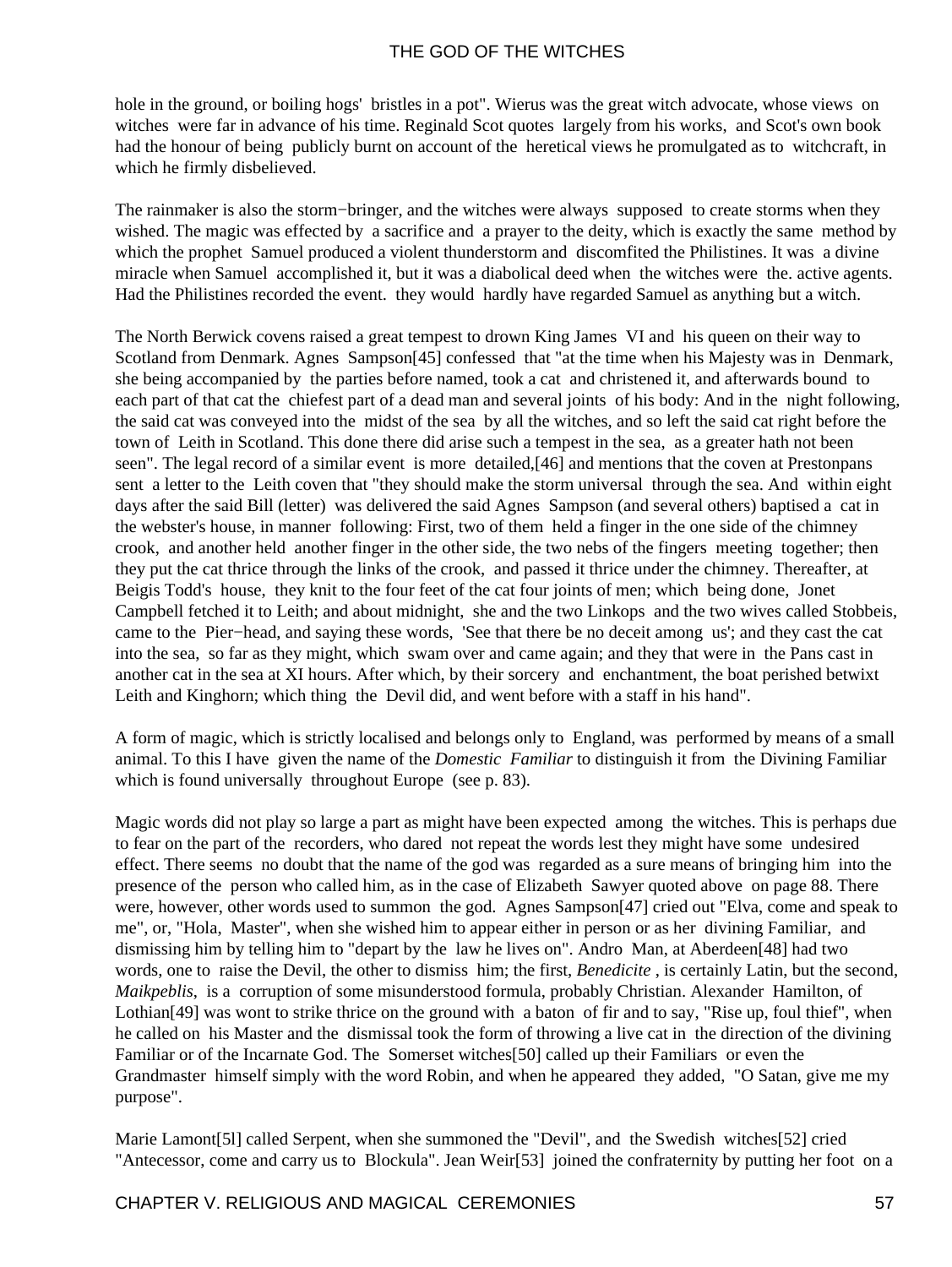cloth in the presence of a witness, and then uttering the words, "All my cross and troubles go alongst to the door". A modern method[54] is to walk three times round the church, and the third time to stand still in front of the church door, and cry Come out', or whistle through the keyhole.

The words used for flying varied in different parts of the country, though in many cases the name of the God was invoked. The earliest record of the flying charm is in Guernsey in 1563[55] when Martin Tulouff heard his mother say as she mounted her broomstick, "*Va au nom du Diable et Lucifer pardessus roches et Espynes*". In 1586 the Alsace witch, Anna Wickenzipfel,[56] flew on a white wand with two other women, crying as they started, "Thither, in the name of a thousand Devils". The Basque witches.[57] had several formulæ to be used as occasion required, usually they said, *Enten hetan, Emen hetan* , which de Lancre translates as, "Here and there, Here and there". Those who were more devout called on their god to whom they likened themselves, "I am god (lit: the Devil), I have nothing which is not thine. In thy name, O Lord, this thy servant annoints herself and some day will be Devil and Evil Spirit like thee". When crossing a stream they said, "*Haute la coude, Quillet*", which prevented their getting wet. Another magic phrase was for those who had to go long distances (unfortunately de Lancre does not translate it) "Pic suber hoeilhe, en ta la lane de bouc bien m'arrecoueille". Isabel Gowdie of Auldearne in 1662[58] announced that she had two forms of words, one was "Horse and Hattock in the Devil's name"; the other was, "Horse and Hattock! Horse and go! Horse and Pellatis! Ho! Ho!" The Somerset witches in 1664[59] had "a long form of words" to be used when starting but nothing is recorded but gibberish, which suggests a misunderstood and mispronounced formula; it ran, "Thout, tout a tout, tout, throughout and about". When leaving the meeting they said, "A boy, merry meet, merry part", and when they started homewards, they shouted "*Rentum tormentum*," and another word which the witness had forgotten.

There were other formulæ to be used for healing or as prayer. The words were generally taught by the Devil himself to his disciples, as in the case of Elizabeth Sawyer, the witch of Edmonton, in 1621[60] "He, the Devil, taught me this prayer, *Santibicetur nomen tuum* ". The Paternoster repeated in Latin was clearly regarded as a charm of great power, for we find Mother Waterhouse[61] using it over her Familiar, "she said that when she would will him to do anything for her, she would say her Pater noster in Latin". In 1597 the name of the God was sometimes changed and the Christian Deity was invoked; Marion Grant,[62] who was burnt for witchcraft cured sick cattle in the name of the Father, Son and Holy Ghost, and she also charmed a sword by the same means. When crossing themselves the Basque witches in 1609[63] repeated a prayer, which greatly shocked the Inquisitor, who translates the words into French, "*Au nom de Patrique Petrique d'Arragon, a cette heure, a cette heure, Valence, tout notre mal est passe*", and "*Au nom de Patrique Petrique d'Arragon, Janicot de Castille faites moi un baiser au derriere*". De Lancre records that a man−witch at Rion[64] "confessed that he had cured many persons of fever by merely saying these words *Consummatum est*, making the sign of the Cross, and making the patient say three times *Pater noster* and *Ave Maria*". Another man−witch[65] who was sentenced to the galleys for life, said that he had such pity for the horses which the postilions galloped along the road, that he did something to prevent it, which was that he took vervain, and said over it the *Paternoster* five times and the *Ave Maria* five times, and then put it on the road, so that the horses should cease to run. Isobel Gowdie of Auldearne in 1662[66] gave the formula for transforming oneself into an animal. To become a hare, the witch said,

> "I shall go into a hare, With sorrow and sighing and mickle care, And I shall go in the Divel's name, Aye, till I come home again."

To revert to the human form, the witch repeated the words,

"Hare, hare, God send thee care. I am in a hare's likeness just now,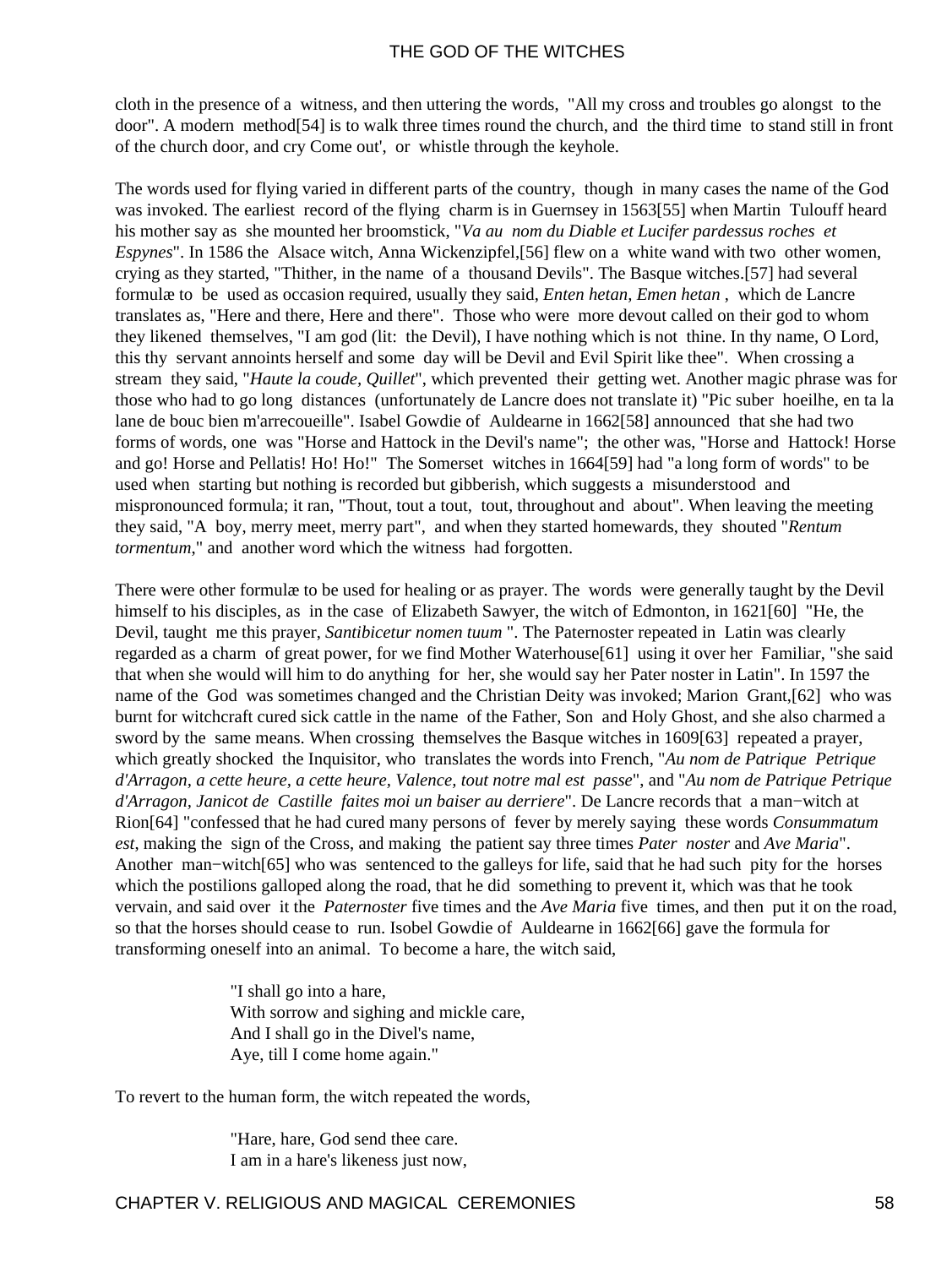#### But I shall be in a woman's likeness even now."

There were slight variations in the words if the witch wished to be a cat or a crow. The method was simplicity itself, after repeating the words the witch regarded herself as the animal she had mentioned in the charm, but that there was no outward change is clear from the fact that if she met another witch she had to say to her, "I conjure thee, Go thou with me", otherwise the other witch would not have realised that she was an animal.

The Somerset witches in 1664[67] carried on the old tradition of making wax figures. The formula for naming a figure is given in some detail. The image was brought to the meeting, "the Man in Black took it in his arms, anointed its forehead and said, 'I baptise thee with this oil', and used some other words. He was Godfather, and this Examinant and Ann Bishop Godmothers". The witches then proceeded to stick thorns into the image, saying as they did so, "A pox on thee, I'll spite thee". (See page 143.) The image to be effective had to be baptised with the name of the victim.

It must, however, be remembered that the witches were not peculiar in their belief that a form of words could affect the forces of Nature. Bede records[68] that on the occasion of a storm at sea, a Christian bishop "showed himself the more resolute in proportion to the greatness of the danger, called upon Christ, and having in the name of the Holy Trinity, sprinkled a little water, quelled the raging waves".

A modern version of a magical curse on an enemy is recorded by Lady Wilde[69] in Ireland, "A woman went to the Saints' Well (in Innis−Sark), and, kneeling down, she took some of the water and poured it on the ground in the name of the devil, saying, 'So may my enemy be poured out like water, and lie helpless on the earth'. Then she went round the well backwards on her knees, and at each station she cast a stone in the name of the devil, and said, 'So may the curse fall on him, and the power of the devil crush him'." Still more modern is the method of casting a curse by burning a candle in front of a saint's image in church; in the candle are stuck pins, and the enemy is supposed to waste away as the candle burns, exactly as was supposed to happen when a wax figure was melted with pins stuck in it.

There are many charms and spells still in vogue in which the name of the Christian Deity, usually the Trinity, is used, but in origin they belong to the pre−Christian religion. Under a slight change of name much of the Old Religion still survives in Europe and can be found by any who are sufficiently interested to search for it. As an anthropological field of research Europe is almost untouched; yet in our midst the primitive cults still continue, though slightly overlaid by what we arrogantly term civilisation. Africa may be the training ground for beginners, but the so−called "advanced" countries offer to the investigator the richest harvest in the world.

## **CHAPTER VI. THE DIVINE VICTIM**

It is expedient that one man should die for the people." JOHN xi. 50.

THERE is a strong body of evidence to show that in the primitive cult of Western Europe the god was sacrificed. The Christian inquisitors are unanimous on this point, and the direct accounts given at the trials of the witches confirm their statements.

In countries where such sacrifices were offered there were three methods of killing the victim: (1) by fire, the ashes being scattered on the fields or thrown into running water, (2) by shedding of blood so that the blood should actually fall on the ground, (3) by some form of asphyxiation; in this case the body was either dismembered and the fragments buried in the fields, or was burnt and the ashes scattered. The incarnate god was originally the king or chief of the tribe, later his place was taken by a substitute, who was often for a time allowed the status and insignia of royalty. Mock kings, who were put to death at the end of a given term, are a well−known feature of early religions.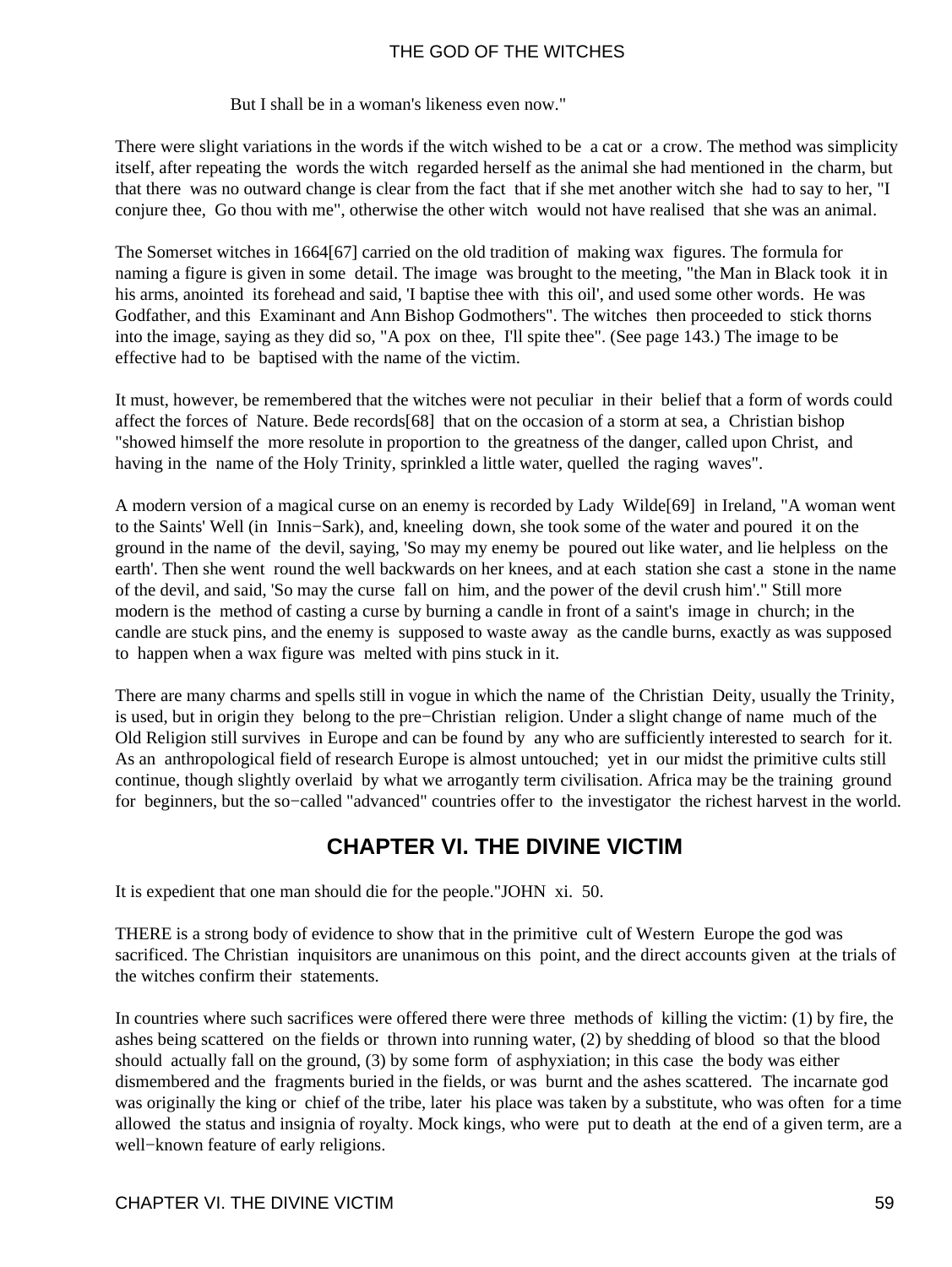The underlying meaning of the sacrifice of the divine victim is that the spirit of God takes up its abode in a human being, usually the king, who thereby becomes the giver of fertility to all his kingdom. When the divine man begins to show signs of age he is put, to death lest the spirit of God should also grow old and weaken like its human container. But until the time of sacrifice arrives no sacrilegious hand may be raised against the incarnate god; for his death, by accident or design, means overwhelming disaster to his people. When, however, the time comes for him to die no hand may be outstretched to save him. In some places the time of death was indicated by signs of approaching age, such as grey hair or loss of teeth; in other places a term of years was fixed, usually either seven or nine. When the changes inevitable to all human customs gradually took place, a substitute could suffer in the king's stead, dying at the time the king should have died and thus giving the king a further lease of life.

This, put shortly, is the theory and cult of the Dying God. The belief belongs to all parts of the Old World, and survives in Africa into the present century. It was a fundamental dogma of the pre−Christian religion of Europe, believed in and practised as ardently as among the Africans of to−day.

To investigate the subject of the Divine Victim of the Witch−cult it is essential to put aside all preconceived ideas, remembering always that the records were made by the prejudiced pens of monkish chroniclers. The subject must be approached with the same unbiassed mind as though the religion under investigation belonged to ancient Egypt or to modern savages. That the sacrifice was repeatedly consummated within the historic period of our own country and of France depends upon evidence which would be accepted if it were offered in respect of an Oriental or African religion.

There are indications that in England the sacrifice took place every seven years, in Normandy, Scandinavia and France every nine years. In the seven−year cycle King Edmund was stabbed at Pucklechurch in May, 946; in November, 1016, Edmund Ironside was done to death, according to some authorities by a vote of the Witan, and like Rufus the mode of death was by an arrow; in August, 1100, Rufus fell in the New Forest. In all these instances the month is noticeable as being one in which one of the four great Sabbaths was held.

In the nine−year cycle the month is apparently of no importance. Here the evidence is chiefly from France and Scandinavia. A traditional king of Sweden is said to have sacrificed a substitute every nine years until the ninth had been offered up; he died at an advanced age before it was time to sacrifice the tenth. In 792, Osred, king of Northumbria, was put to death. In 1035, Cnut died or was murdered. In 1080, Walchere, bishop of Durham, was slain by the people at the gate of his own church. It is worth noting that he was from Lorraine, Joan of Arc's country, and that when he was conducted to Winchester to be consecrated, queen Edgitha remarked, "We have here a noble martyr". In 1431, Joan of Arc perished at the stake; in 1440, Gilles de Rais was hanged. At the intersection of the two cycles, in 1170, Thomas à Becket was murdered at Canterbury.

I now bring forward the evidence for regarding four well−known historical personages as Divine Victims; William Rufus, Thomas à Becket, Joan of Arc, and Gilles de Rais. The Church has canonised two and execrated two, but the records show that in all four cases there are underlying factors suppressed by the Christian chroniclers, which must be sought for in order to explain the otherwise inexplicable events.

# **William Rufus[1]**

In the case of William Rufus it is only by realising that all the factors were not recorded by the Christian chroniclers that any explanation of his character or the events of his life and death can be obtained. Freeman, having no anthropological knowledge, is entirely biassed by the ecclesiastical point of view, and acknowledges himself totally unable to understand the character of Rufus or to explain many of the events of his reign. If, however, it is granted that Rufus was not a Christian but a professed Pagan, his character becomes quite consistent, and his life and death are in keeping with his religion.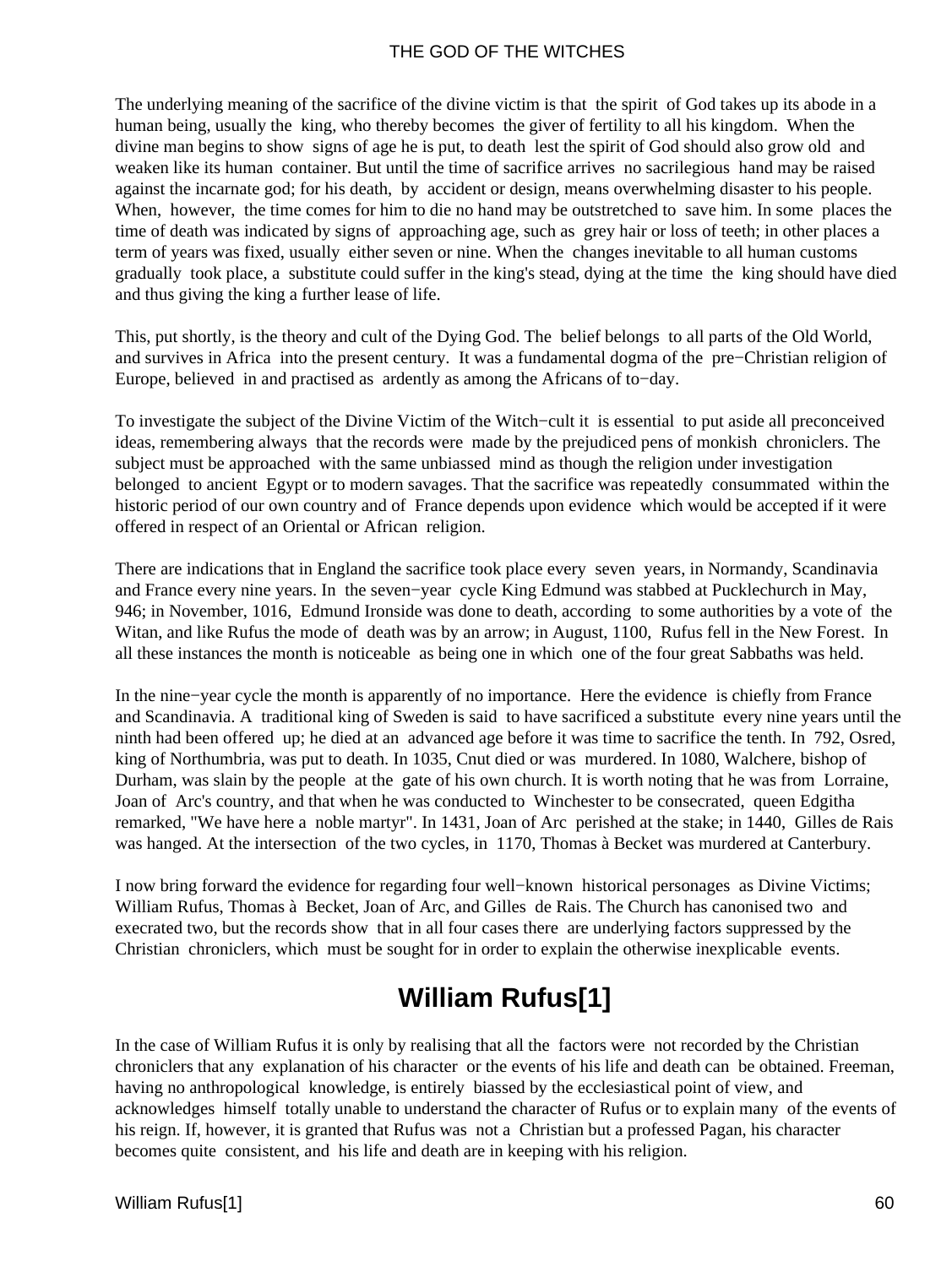By ancestry, Rufus came of a Pagan stock which regarded the king as a deity (or devil, if the Christian phraseology is used). It is recorded that at the end of the tenth century or beginning of the eleventh, the Devil, in the likeness of the Duke of Normandy, came to the Duke's wife in a wood, and as the result of the union she bore a son who was known as Robert the Devil. There was nothing in Robert's character to warrant such an appellation if the word had an evil connotation; but if, as I maintain, the Chief or king were regarded as God Incarnate among the Normans, the son of the king would become on accession both king and god. It would be entirely consonant with the usual Christian practice to stigmatise the heathen divinity as the Devil even when in human form, and the belief that the old god was the enemy of the new would account for the use of the epithet. The son of Robert the Devil was William the Conqueror, who married his cousin Matilda, therefore on both his father's and his mother's side Rufus descended from a Pagan chief or Devil.

Many of the Red King's friends and intimates were openly heathen or had merely the thinnest veneer of Christianity. His chief adviser was Randolf Flambard, the son of a Pagan woman, or "witch" as the priestly chroniclers called her.

As regards the character of Rufus, which Freeman acknowledges he cannot estimate, it displays all the Pagan virtues. Rufus was a dutiful son, an able and competent ruler, a faithful friend, a generous enemy, recklessly courageous, lavishly openhanded, and was never known to break his plighted word. The Church accused him of immorality, but unlike his Christian father and his Christian brothers he left no illegitimate children. He had the savagery of his period, but he never killed with that fiendish refinement of cruelty which marked Henry I's treatment of Conan; but as Henry was, professedly a Christian and always favoured the Church his faults and sins were condoned and glossed over by the monkish historians. Yet Ordericus Vitalis, monk though he was and prejudiced by his Christianity, sums up the character of William II in a manner which shows the king as a great man and a fine ruler: "Rufus was imperious, daring and warlike, and gloried in the pomp of his numerous troops. The king's memory was very tenacious, and his zeal for good or evil was ardent. Robbers and thieves felt the terrible weight of his power, and his efforts to keep the peace throughout his dominion were unceasing. He so managed his subjects, either by making them partakers of his bounty or curbing them by the terror of his arms, that no one dared whisper a word in opposition to his will." Rufus compares favourably with any of his contemporaries, more especially with his father and brothers. It is clear therefore that the antagonism he aroused in the priestly chroniclers was due to some cause other than his personal character.

It is customary also to speak with bated breath of the "awful" death of Rufus, but if the account of his death and burial are compared with those of his father the "awfulness" will be found to belong to the passing of the Christian, rather than of the Pagan, king. The monkish writers make much of the fact that Rufus met his death in the New Forest, and affect to regard it as a judgment upon him for destroying for his own pleasure villages and churches, great stress being, of course, laid on the destruction of the churches. But the chroniclers conveniently forgot that it was the Christian Conqueror who made the Forest, and that it was his equally Christian son, Henry I, who strengthened the Conqueror's game−laws and stringently enforced them. If death in the New Forest were really a judgment of God for the destruction of churches, it was the Conqueror who should have died there and not Rufus.

The first surprising event in the career of Rufus was his reception as king by the English. That the son of the savage Conqueror, who had so recently devastated the land, should be accepted whole−heartedly by the people needs some explanation. The Conqueror's dying bequest would have had no weight, and Lanfranc was important only in a restricted circle. If however Rufus belonged to the Old Religion his position becomes clear. Lanfranc gained from him a promise to respect the Church during his (Lanfranc's) lifetime; and it has always been remarked that Rufus not only kept this promise but throughout his life he never interfered with any benefactions which his father had made to Christian foundations. On Lanfranc's death Rufus was no longer bound by his promise; and, as Freeman puts it, "one aspect of the reign of William Rufus sets him before us as the enemy, almost the persecutor, of the Church in his realm".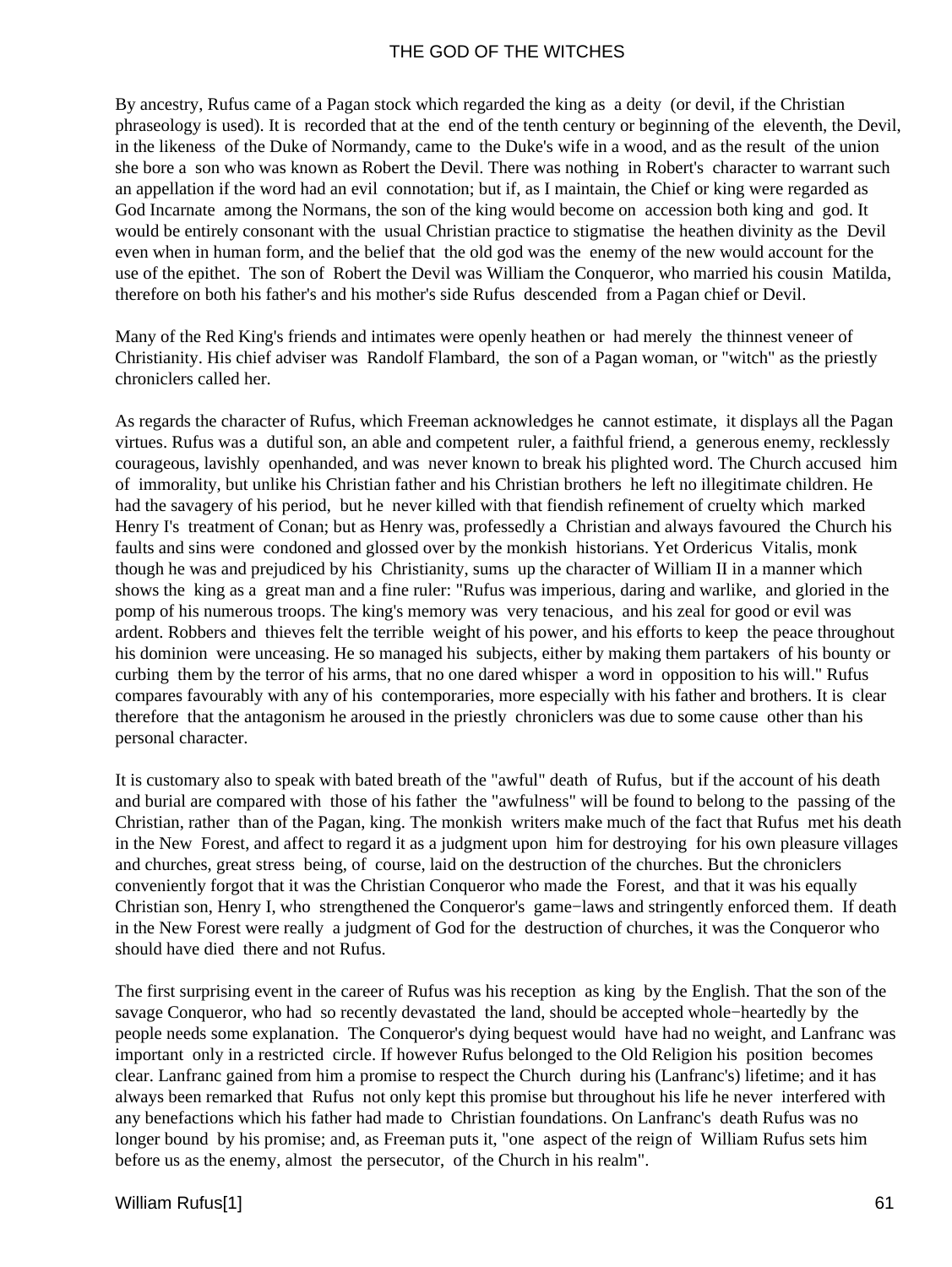The stories told of Rufus bear all the marks of truth and show him as definitely a Pagan. He jeered openly at Christianity, delighting to set Jews and Christians to discuss the merits of their respective religions; he plundered churches and religious establishments, "have ye not chests full of bones of dead men, but wrought about with gold and silver", said one of his ministers to the monks who protested that they had no money for the king. Rufus openly declared that neither St. Peter nor any other saint had any influence with God, and he would ask none of them for help. One of the accusations against Rufus was that he had the temerity to disbelieve in the ordeal. When fifty deer−stealers had cleared themselves by this means, Rufus said that God either did not know the deeds of men or else he weighed them in an unfair balance. He was also wroth if anyone ventured to add the usual reserve of God's will to anything that he (Rufus) undertook or ordered to be undertaken. He had that belief in himself that he would have everything referred to his wisdom and power only. This is quite consistent if Rufus believed himself to be God Incarnate.

Our knowledge of Rufus is obtained chiefly from Christian chroniclers, at whose hands the character of a heathen king would receive scant justice. How far such chronicles may be trusted can be seen by comparing the portrait of Randolf Flambard as drawn by the priestly writers of southern England with that shown by the monks of Durham. In the hands of the southerners he is a monster of wickedness, without a redeeming feature, while the northerners represent him as a meek and holy saint. In England Rufus has been recorded only by those men who also vilified Flambard, but in Normandy his deeds were acclaimed by poets who were not ecclesiastics and who might not even have been Christians. The whole story of Rufus has been presented to the modern reader from the records of his bitter enemies.

The accounts of his death are varied though all agree that he was killed by an arrow shot by one of his own people while he was hunting in the New Forest. It is clear that his death was expected, and the account of his last hours indicates that he knew his time had come. He could not sleep during the previous night, and he ordered lights to be brought into his bed−chamber and made his chamberlains enter and talk with him. All the forenoon of that fatal day he occupied himself with serious business, and how well he did this is shown by the fact that there was no confusion or loss of time in the appointment and crowning of his successor. His business being ended, he went to his dinner, when he ate and drank more than usual. He then began to array himself for his last ride, and while his boots were being laced a smith brought him six new arrows for use with the cross–bow. The king took them joyfully and gave two to Walter Tyrrel, saying significantly, "It is right that the sharpest arrows should be given to him who knows how to deal deadly strokes with them". There came at this moment a letter from Abbot Serlo urging the king not to go hunting as one of the monks had had a warning dream that such an expedition meant death. Rufus merely laughed and made a sarcastic remark about "snoring monks", but with his usual lavish generosity sent the dreamer a handsome present in money. He then turned to Tyrrel with another significant remark, "Walter, do thou do justice according to those things which thou hast heard". Tyrrel answered with equal significance, "So I will, my lord".

In the Forest the king dismounted and stood with Tyrrel waiting for the deer to pass. The usual story is that the king shot and missed, then Tyrrel loosed his arrow which glanced off the stag's antlers or off the branch of a tree and pierced the king's heart. The most vivid account is from William of Malmesbury, who says that it was late in the afternoon, "the sun was now declining, when the king, drawing his bow and letting fly an arrow, slightly wounded a stag; and keenly gazing followed it, still running, a long time with his eyes, holding up his hand to keep off the power of the sun's rays". Walter then shot at another stag and by mischance the arrow pierced the king. "On receiving the wound the king uttered not a word; but breaking off the shaft of the weapon where it projected from his body, fell upon the wound by which he accelerated his death". Knighton's version is also dramatic; and if the words attributed to Rufus are true they convey the idea that the killing was premeditated and that Rufus was aware that his end was at hand. He was shooting at a stag and his bowstring broke; he called to Tyrrel to shoot, but Tyrrel hesitated. Then Rufus burst out, "Draw, draw your bow for the Devil's sake and let fly your arrow, or it will be the worse for you" (*Trahe, trahe arcum ex Parte diaboli, et extende sagittam, alias te poenitebit*).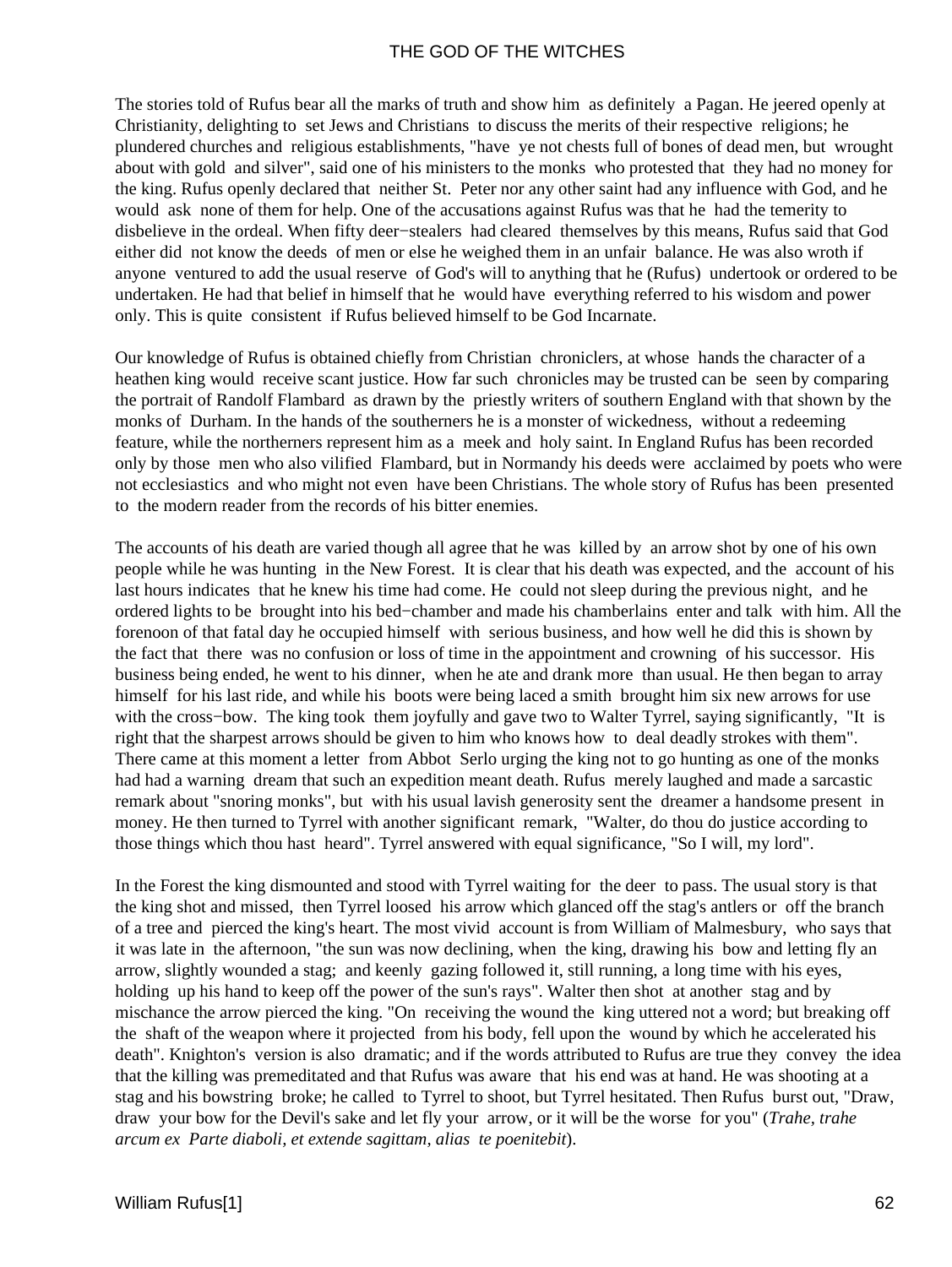The body, according to the ecclesiastical account, was found by a charcoal burner. It was placed on a rough cart, covered with a poor ragged cloak and conveyed for burial to Winchester. William of Malmesbury makes a great point of the blood dripping to the earth during the whole journey; though this is an actual impossibility the record is consistent with the belief that the blood of the Divine Victim must fall on the ground to fertilise it. Malmesbury notes that Rufus was mourned by few of the nobles and ecclesiastics who attended his funeral, but Ordericus records that the poor, the widows, the mendicants, went out to meet the funeral procession and followed the dead king to his grave. This fact alone shows that to the common people he had been a just ruler and that they knew they had lost a friend, it also suggests that the peasantry were still Pagan and mourned their dead god.

The Norman accounts of the finding and burial of the body were written by poets, not priests. The lamentations of the nobles, who wept and tore their hair, are first described; then follows the making of the bier, which was strewn with flowers and slung between two richly harnessed palfreys. A baron's mantle was spread on the bier, and on this the king's body was laid, and another rich mantle was laid over him. With mourning and grief the procession went to Winchester, where they were received by nobles, clergy, bishops and abbots. The next day was the burial, when for him monk and clerk and abbot " *bien ont lu et bien chanté*". Never had such a funeral been seen, never had so many masses been sung for any king as for him.

The death of Rufus was expected before it happened, and was known within a few hours in Italy and in more than one place in England. In Belgium Hugh, Abbot of Clugny, was warned the previous night that the king's life was at an end. On the day of the death Peter de Melvis in Devonshire met a rough common man bearing a bloody dart, who said to him, "With this dart your king was killed to−day". The same day the Earl of Cornwall, while walking in the woods, met a large black hairy goat carrying the figure of the king. On being questioned the goat replied that he was the Devil taking the king to judgment. Anselm received the news in Italy through a young and splendid man, who told the clerk on guard at Anselm's door that all dissension between the king and the archbishop was now at an end. A monk, of the Order to which Ordericus Vitalis belonged, had a vision very early in the morning after the death of Rufus; he was chanting in the church when he beheld through his closed eyes a person holding out a paper on which was written, "King William is dead"; when he opened his eyes the person had vanished.

Though the stories are slightly childish they all suggest that the death was expected, and the news was probably signalled from one place to another. The most suggestive of the stories is that of the black goat, when it is remembered that this was the form in which the ancient god (in Christian parlance, the Devil) was wont to appear in France.

In the entire history of Rufus, more particularly in the stories of his death, it is clear that the whole truth is not given; something is kept back. If, however, Rufus was in the eyes of his subjects the God Incarnate, Man Divine, who died for his people, the Christian chroniclers would naturally not record a fact which to them would savour of blasphemy, and the Pagans, being illiterate, made no records.

The date of Rufus's death, August 2nd, seems significant; it is always emphatically called "the morrow of Lammas". Lammas, the 1st of August, was one of the four great Festivals of the Old Religion and there is evidence to show that it was on the great Sabbaths only that the human sacrifice was offered. If then my theory is correct Rufus died as the Divine Victim in the seven−year cycle.

# **Thomas à Becket[2]**

The death of Thomas à Becket presents many features which are explicable only by the theory that he also was the substitute for a Divine King. The relative position of King and Archbishop from Saxon times onward was so peculiar that it suggests a closer connection between the two offices than appears at first sight. The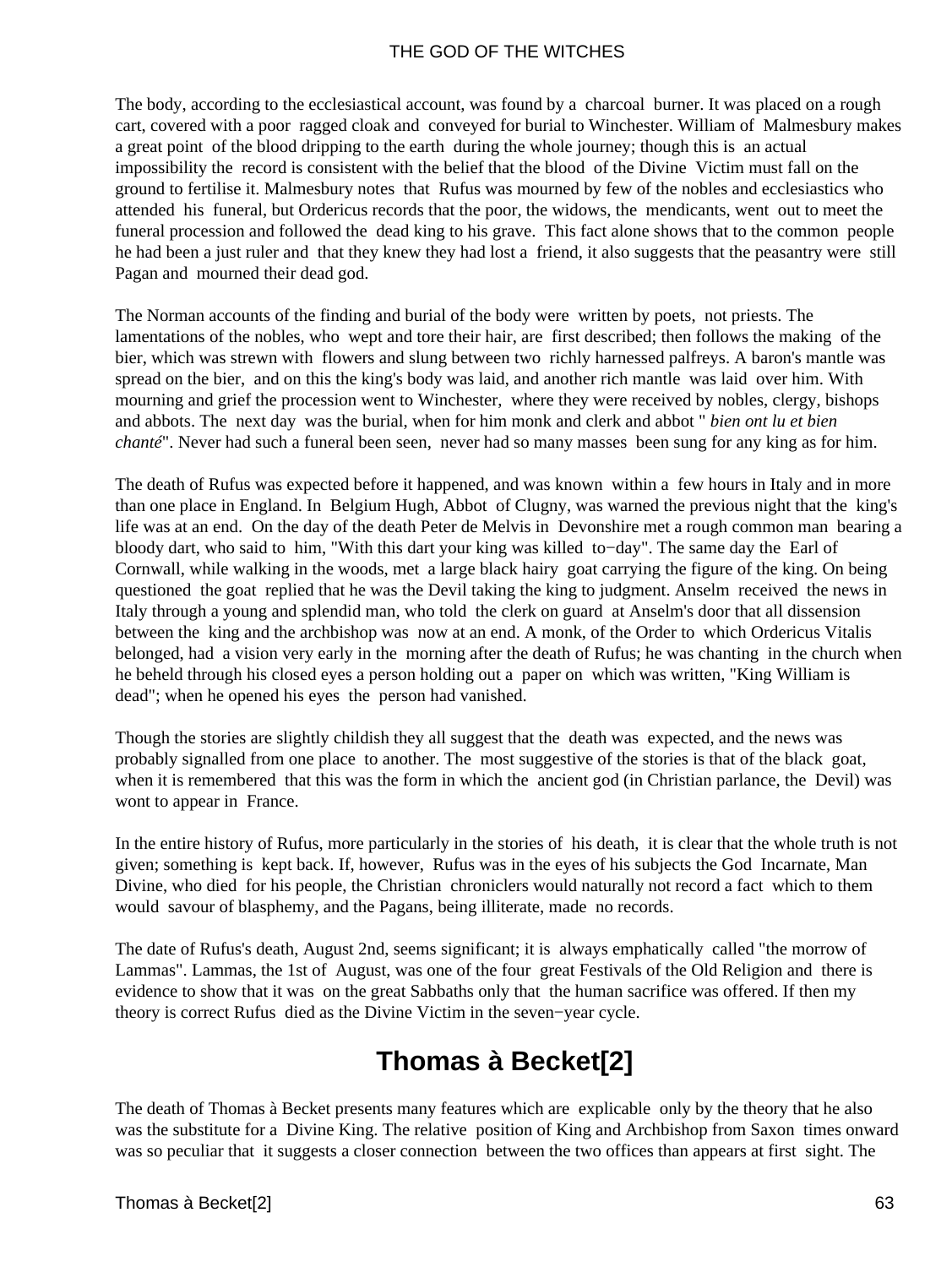most remarkable instances are Edwy and Dunstan, William the Conqueror and Lanfranc, Rufus and Anselm, Henry II and Becket. The quarrels between king and archbishop were not always politico −religious, there was often a strong personal element; such bitter quarrels never occurred with the Archbishop of York, whose importance in the North was as great as that of Canterbury in the South. In the dissensions between Rufus and Anselm as well as in the disputes between Henry and Becket most of the bishops sided with the king. It is possible that, as wherever there had been a flamen of the Pagan religion a bishopric had been founded and an archbishop had replaced an arch−flamen, the duties of the arch−flamen of Canterbury descended to his Christian successor. If this were so, was perhaps one of those duties that the arch−flamen should act as the substitute for the king when a royal victim was required?

Though there is as yet no actual proof of this theory, certain facts go to support it. Dunstan's behaviour to Edwy was that of the mock king to the real king, as can be seen in innumerable instances where the mock king's actions are recorded. The stories of Dunstan's magical powers show that he was regarded by the people as having more than mortal qualities. He died on February 2nd, one of the four great quarterly Sabbaths. William I was not called upon for sacrifice, therefore Lanfranc's relations with the king were friendly; but it should be noted that the appointment to the see was entirely in the king's hands, and that Lanfranc accepted the post as a king's man. The bitter quarrels between Rufus and Anselm seem to owe their point to personal feeling. If the Pagan Rufus were prepared to fulfil the old custom of sacrifice, he might naturally desire a substitute. Anselm's persistent appeal to the Pope, though at first he had been content to accept his high position from Rufus, may mean that he refused to be the victim, perhaps from want of personal courage or because he would not consent to a Pagan custom, which in the end Rufus had to fulfil in his own person.

With Henry II and Becket there was the same conflict. Like Anselm, Becket was not supported by the greater number of his fellow−bishops, and like Anselm, also, he was driven out of the country by the king. But Henry was a sterner and more ruthless man than Rufus; and when Becket continued obstinate his kinsfolk were stripped of their possessions and driven into exile and Henry used all the means in his power to force Becket to surrender, and succeeded in the end. The last time that the two met was in Normandy, and when the archbishop mounted his horse to leave the king held the stirrup for him. This humility was not in accordance with Henry's character, but if Becket had consented to be the Divine Victim the real king would then, according to custom, be subordinate for the time being to the mock king.

That Becket was regarded as a Divine Victim is seen in the comparisons between his death and that of Christ, which are found in all the contemporary biographies, comparisons quite impossible if the death of the archbishop were simply murder. The monk, William of Canterbury, who was actually an eye−witness of the scene in Canterbury Cathedral, forces the parallel to an extraordinary extent: "As the Lord, his passion being imminent, approached the place of suffering, so Thomas, aware of coming events, drew near to the place in which he should suffer. They sought to seize, as Jesus, so Thomas, but no one put a hand on him because his hour was not yet come. The Lord went in triumphal procession before His passion, Thomas before his. The Lord suffered after supper, and Thomas suffered after supper. The Lord for three days was guarded in Jerusalem by the Jews, Thomas for some days was guarded in the enclosure of his church. The Lord going to meet those who sought to attack Him, said, 'I am he whom ye seek': Thomas to those who sought him, 'Behold me'. The Lord, 'If ye seek me, let these depart'; Thomas, 'Hurt none of those who stand by'. That one there, this one here, was wounded. There four soldiers, here four soldiers. There the sharing of the garments, here of the mules. There the dispersion of the disciples, here the dispersion of the underlings. There the veil was rent, here the sword was broken. The Lord gave forth water and blood unto salvation; Thomas water and blood unto health. The Lord restored the lost world, Thomas recalled to life many lost ones."

Like Rufus Becket knew that his death was near and that it would be by violence; and, again as in the case of Rufus, monks dreamed of his approaching death. William of Canterbury says in the *Vita*, "he knew that the sword threatened his head, and the time was at hand for his sacrifice." This was on the 29th of December, the very day of the martyrdom, when Becket made his last confession to William of Maidstone. It is also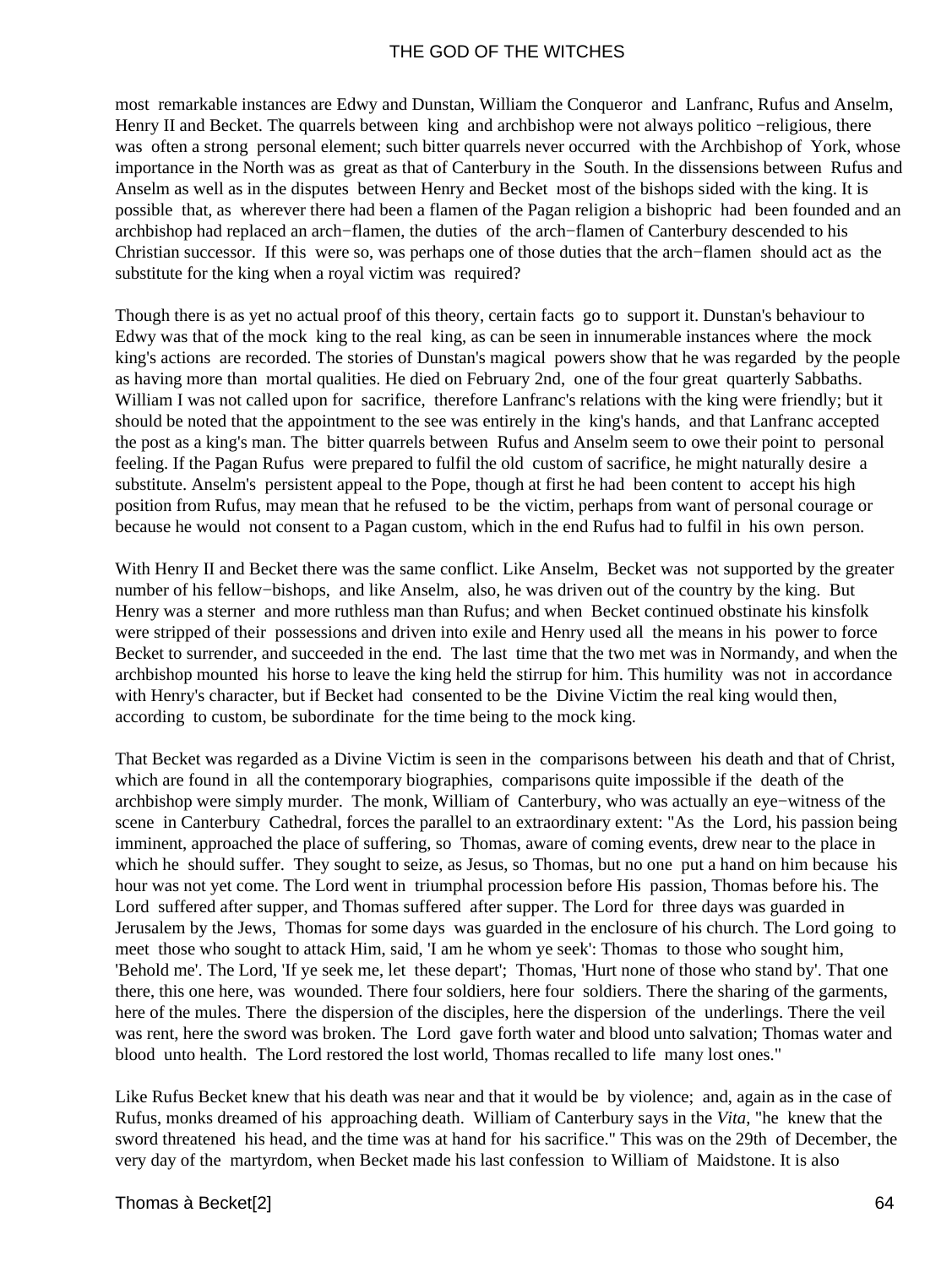noticeable in the quotation given above that it was acknowledged that his time was already fixed "for his hour was not yet come". The knights' mocking words at the end seem to indicate that Becket had some claim to royal power.

The whole account of the murder is given by the eye−witness, William of Canterbury, who appears to have been a visitor at the monastery at the time. The scenes are vividly described; the violence of the knights, the perturbation of the frightened monks, their disorganised and ineffective attempts to save their chief, and the determination of Becket to be killed. After the first interview with the knights, the monks gathered round Becket and pushed him through the door though he struggled against them. "Thence gradually he progressed by slow degrees as if voluntarily courting death." He saw the people assembled as if at a spectacle and asked what it was that they feared, and was told, "Armed men in the cloisters". At once he tried to force his way out, but was prevented by the monks who urged him to take refuge in the sanctuary of the cathedral. He fairly lost his temper when he saw them trying to bar the door. "Go away," he said, "cowards! Let the miserable and the blind rave. We command you by virtue of your obedience not to shut the door!" The knights rushed in, and when they hesitated to begin Becket deliberately taunted them as if intending to make them lose control. He then bent his head, stretching out his neck that they might the more conveniently strike with their swords. After the first blow he fell face downwards, as though prostrate in prayer, and in that attitude was despatched. The terrified monks had fled to the altar fearing that every moment would be their last; but the knights had no enmity to them. They broke the arm of the English monk, Edward Grim, who defended Becket to the last, and another priest, who ran out evidently with some wild idea of giving help, was half stunned by a blow on the head with the flat of a sword, otherwise the flustered crowd at the altar received no hurt. The knights cried out mockingly, when the murder was consummated, "He wished to be king, he wished to be more than king, just let him be king."

The account continues with a description of the appearance of Becket's body after death. "He did not seem to be dead, but by the vivid colour, the closed eyes and mouth, to be asleep. The limbs did not throb, no rigor of the body, no discharge issuing from the mouth or nostrils, nor was anything of the kind seen throughout the night by the watchers. But the flexibility of the fingers, the peace of the limbs, the cheerfulness and graciousness of the face, declared him a glorified man, even if his life and the cause of his passion had been silent." This condition is not in accordance with the appearance of a body after death by the kind of wounds which killed Becket, but the miraculous condition of the body of a Divine Victim is commented on not only in the case of Becket but in the cases of Rufus and Joan of Arc. The body of Rufus dripped blood all the way to Winchester, though bleeding normally ceases soon after death. Joan's heart was found unconsumed and full of blood when the ashes were gathered up to be thrown into the river. In all three cases the miraculous element in the body after death is emphasised.

The ritual beating of the king after the death of his substitute was transformed by the Church into penance for the murder. Here the ritual flagellation was, as is always the case, severe enough to draw blood, so though the king was not killed his blood was shed.

As with Rufus, the death of Becket was known in many places on the same day on which it occurred or within a few hours of the event. At Argentan a voice was heard crying horribly, "Behold, my blood cries from the ground to God more loudly than the blood of righteous Abel who was killed at the beginning of the world". The very night of the murder the news was known in Jerusalem. The most remarkable story is of a small boy of seven in the remote parts of Devonshire, who announced to the company assembled at dinner that a "very good priest is dead and is just now killed"; though the company laughed and were amused, they heard in seven or eight days that the dreadful tidings were true, and they magnified "God who so wonderfully awakened the spirit of a young and innocent child to reveal this matter at the very hour". It is interesting to note that the deaths of both Rufus and Becket were miraculously known in Devonshire at the very moment that they occurred. It is suggestive of a preconcerted means of conveying news which was evidently expected.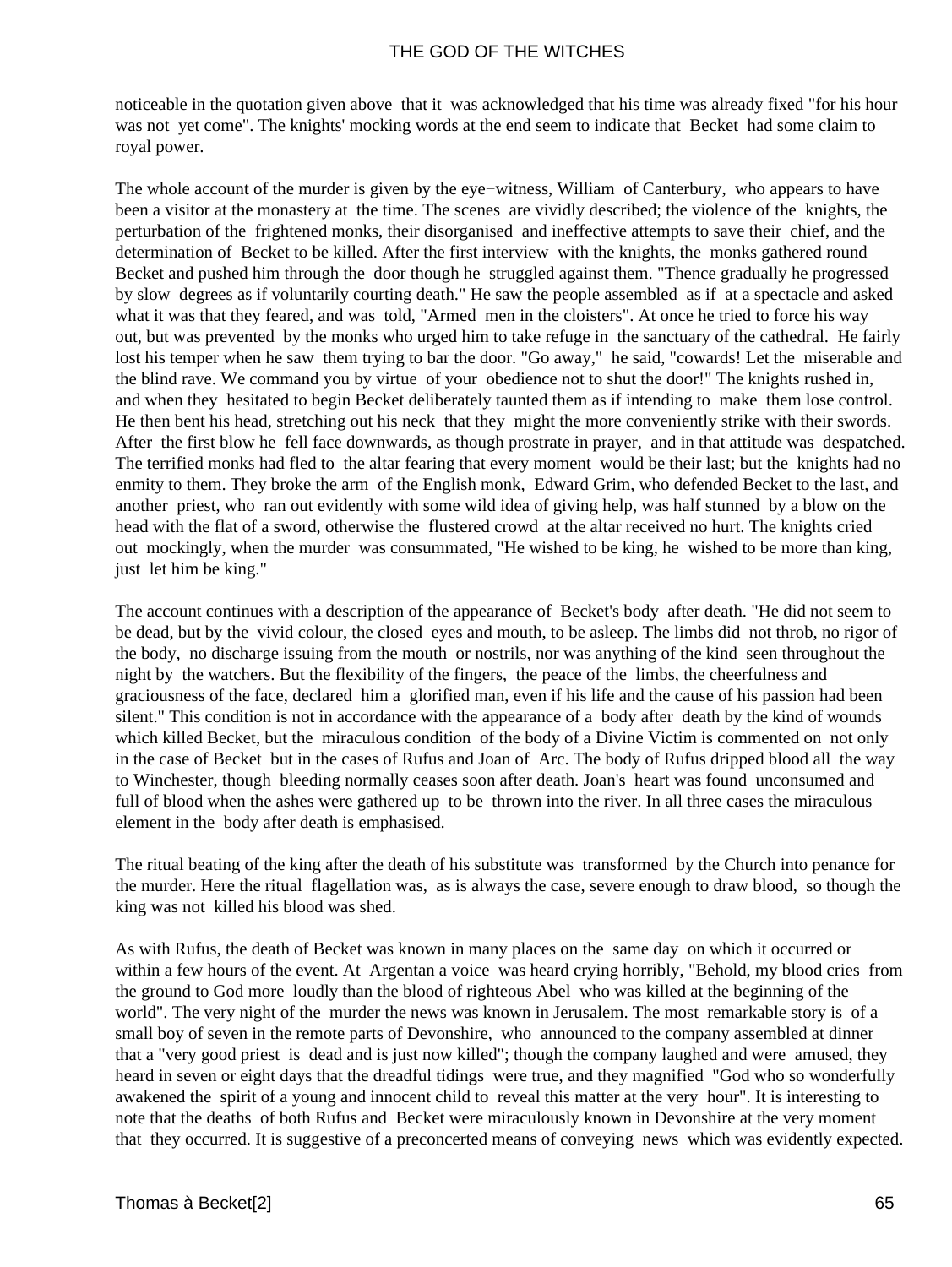The miracles performed by the body of Becket began directly after his death, and were a source of enormous profit to his shrine at Canterbury. The miracles are interesting as showing the type of mind which could believe them, a type which belonged even to the educated men who recorded them. Among the miracles are some performed on animals, including a story of a starling which had been taught to speak; being caught by a hawk it called out the name of St. Thomas Becket, and the hawk at once let it escape. William of Canterbury accounts for the sudden miraculous power of Becket by propounding the theory that the older saints, having had their fill of glory, retire in favour of the newer martyrs. The true interest of these stories lies, however, in showing that the ideas and customs of that period cannot be judged by the standards of our own times. Belief in the power of the dead, especially the dead god, was still a living force.

A considerable body of folklore and legend grew up round Becket as it did round Joan of Arc. The murderers of Becket came to a bad end according to popular tradition, and the same untrustworthy authority meted out a like fate to Joan's judges. In a folk−tale poetic justice invariably overtakes the villains of the piece, but unfortunately the records, where they are obtainable, show that all Becket's murderers did not die horrible deaths. Hugh de Moreville is known to have become very wealthy, and died fourteen years later quite undramatically.

# **Joan of Arc**

The story of Joan of Arc has been told and re−told many times, usually with a markedly ecclesiastical bias, often with a surprising want of critical acumen and even of historical facts. One of the main sources of our knowledge is the record of her trial before an ecclesiastical court presided over by the bishop of Beauvais and the deputy of the Inquisitor of France.[3] Next in importance is the document of the Rehabilitation.[3] Besides these there are contemporary accounts of her meteoric career, from the time when she sought out Robert de Beaudricourt to inform him of her mission until that day at Compiègne, when she was taken prisoner by the Burgundians (plate XVI).

She came from Lorraine, a district where a century earlier the Synod of Trèves[4] had fulminated against "all kinds of magic, sorcery, witchcraft, auguries, superstitious writings, observings of days and months, prognostics drawn from the flight of birds or similar things, observation of the stars in order to judge of the destiny of persons born under certain constellations, the illusions of women who boast that they ride at night with Diana or with Herodias and a multitude of other women". A century after Joan's trial, the inquisitor Nicolas Remy[5] could pride himself on having put to death hundreds of "witches" in that same district. The backwardness of the country in the time of Joan is shown by the survival of the custom of giving the mother's surname, not the father's, to the children. Clearly then both in social and religious customs Joan's native country still kept many of its more primitive ways.

One of the chief accusations against Joan, and one which she could not refute, was that she had dealings with the fairies. Even her godmother, who should have seen that she was brought up as a Christian, was acquainted with the fairies; and the Sieur de Bourlemont, one of the principal land−owners near Domremy, was married to a fairy lady. It was while engaged in religious ceremonies at the Fairy Tree of Bourlemont that Joan first saw the personages whom she called her Voices, and to whom she gave the names of Christian saints. Her description of the Voices shows that they were certainly human beings and the records prove her words beyond a doubt. It is as yet impossible to identify the two women, but there is a strong indication as to the St. Michael, for at her trial Joan stated that St. Michael provided her with her first suit of armour −, later, the honour of having been the donor was claimed by Robert de Beaudricourt and Jean de Metz, both of them men of her own country.

Before accepting her, the Dauphin insisted that she should be examined by a body of learned doctors of the Church in order to ascertain if her mission had in it anything "contrary to the Faith". Had the whole country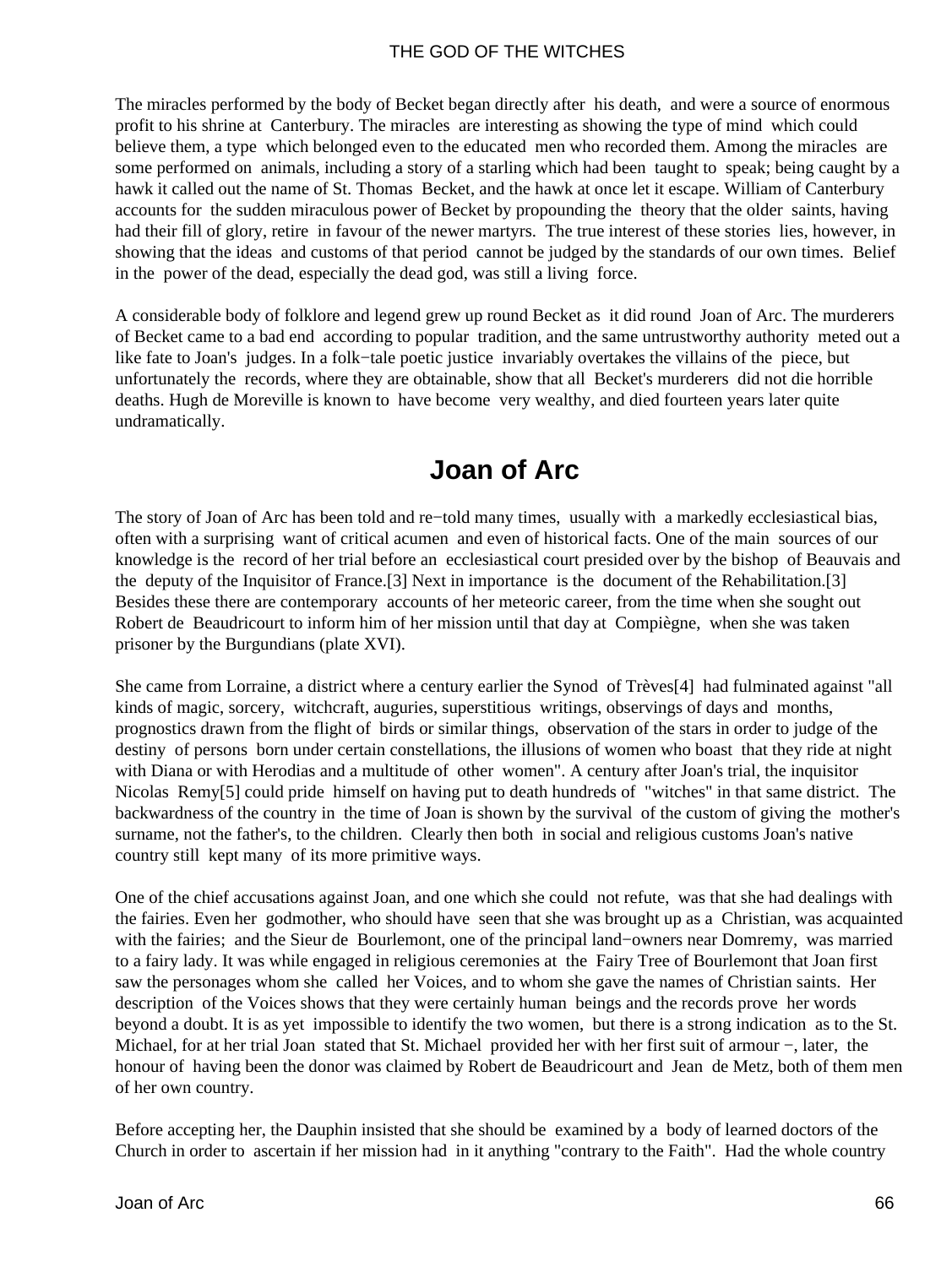been Christian, as we are always led to believe, such an examination would not have been thought of, but if the greater part of the peasantry, especially in out−of−the−way districts like Lorraine, were still Pagan, an examination of the kind was a necessary preliminary precaution for a Christian prince. When Charles appointed her to her high position in the army he told her to choose from his suite the man whom she desired to be her protector in battle. Out of all those courtiers and soldiers she chose Gilles de Rais, the man who nine years afterwards was tried and suffered for his faith as she did. It was at this time that she said to the Dauphin, Make the most of me, for I shall last only one year" significant remark which showed that, like Rufus and Becket and many other Divine Victims, she knew that her end would come at an appointed time.

Her career of victory is too well known to recapitulate here. Only one comment is needed: if she were regarded by the Pagan men−at−arms as God Incarnate her marvellous power over them is accounted for; they would follow where she led in battle, counting it an honour to give their lives in defence of hers. It was the coming of God in person which put heart into the French troops. The records show that in the eyes of the people she was divine. Article III of the Articles of Accusation states this in plain terms: "Item, the said Joan by her inventions has seduced the Catholic people, many in her presence adored her as a saint and adored her also in her absence, commanding in her honour masses and collects in the churches; even more, they declared her the greatest of all the saints after the holy Virgin; they set up images and representations of her in the shrines of the saints, and also carried on their persons her representation in lead or in other metal as they are wont to do for the memorials and representations of saints canonised by the Church; they say everywhere that she is 'the envoy (*nuntia*) of God and that she is more angel than woman." According to the records she raised the dead, the sick were cured of all diseases by the touch of her garments; and as even professed Christians counted her as almost equal to the Virgin it is more than likely that in the eyes of her Pagan followers she was God indeed. An interesting little sidelight is thrown on the popular opinion of her by Dame Margareta La Touroulde, widow of Réné de Bouligny, Councillor and Receiver−General of the King, who stated at the Enquiry for Rehabilitation that Joan had stayed with her at Bourges and that they had often talked together; she had said to Joan that she (Joan) did not fear to go to the assault because she knew quite well that she would not be killed. Though Joan denied that she was in greater security than the soldiers the remark indicates the feeling towards her. Thibauld de Termes, Bailly of Chartres, was of opinion that what she did was more divine than human. Her own opinion of herself is best expressed in her own words when, in the course of her trial, she boasted to her judges that her Voices spoke of her as "Johanna Puella Filia Dei." Five years after the trial her faithful friend and admirer, Gilles de Rais, wrote and staged in her honour a mystery−play, of the type which is known at the present day as a passion−play. At Orleans the great yearly festival, which seems to have originated in pre−Christian times, was given her name, and is still celebrated as the *Fêtes de Yeanne d'Arc*.

Joan was taken prisoner at Compiègne on May 23rd, 1430, by the Burgundian noble, Jean de Luxembourg. Three days later the Greffier of the University of Paris sent a summons under the seal of the Inquisitor to the Duke of Burgundy demanding that Joan should be sent to Paris to be questioned by the ecclesiastical authority. It is possible that the Duke did not reply, at any rate his answer has not survived. Joan was not sent to Paris and remained for six months in Burgundian hands. This is a surprising fact, for at that period to capture in battle a person of high rank meant a great accession of wealth to the lucky captor, whose fortune was often made by the ransom. Joan was rich, thanks to the king's generosity, Charles owed everything to her and might be expected to feel his indebtedness; Gilles de Rais, her chosen protector, had vast wealth; the city of Orleans, which regarded her as its saviour, was not poor. Yet no trace or tradition remains that any Frenchman offered to ransom or rescue her; she was left to her fate. At the end of six months, when there was still no sign of a French ransom, the Burgundians sold her to the English, and at once the Church, through the Bishop of Beauvais, demanded that ecclesiastical trial which had previously been vainly demanded by the University of Paris.

The trial began on the 9th of January, 1431. The court was composed entirely of priests and monks, presided over by the Bishop of Beauvais and the deputy of the Inquisitor of France. She was tried for her faith as the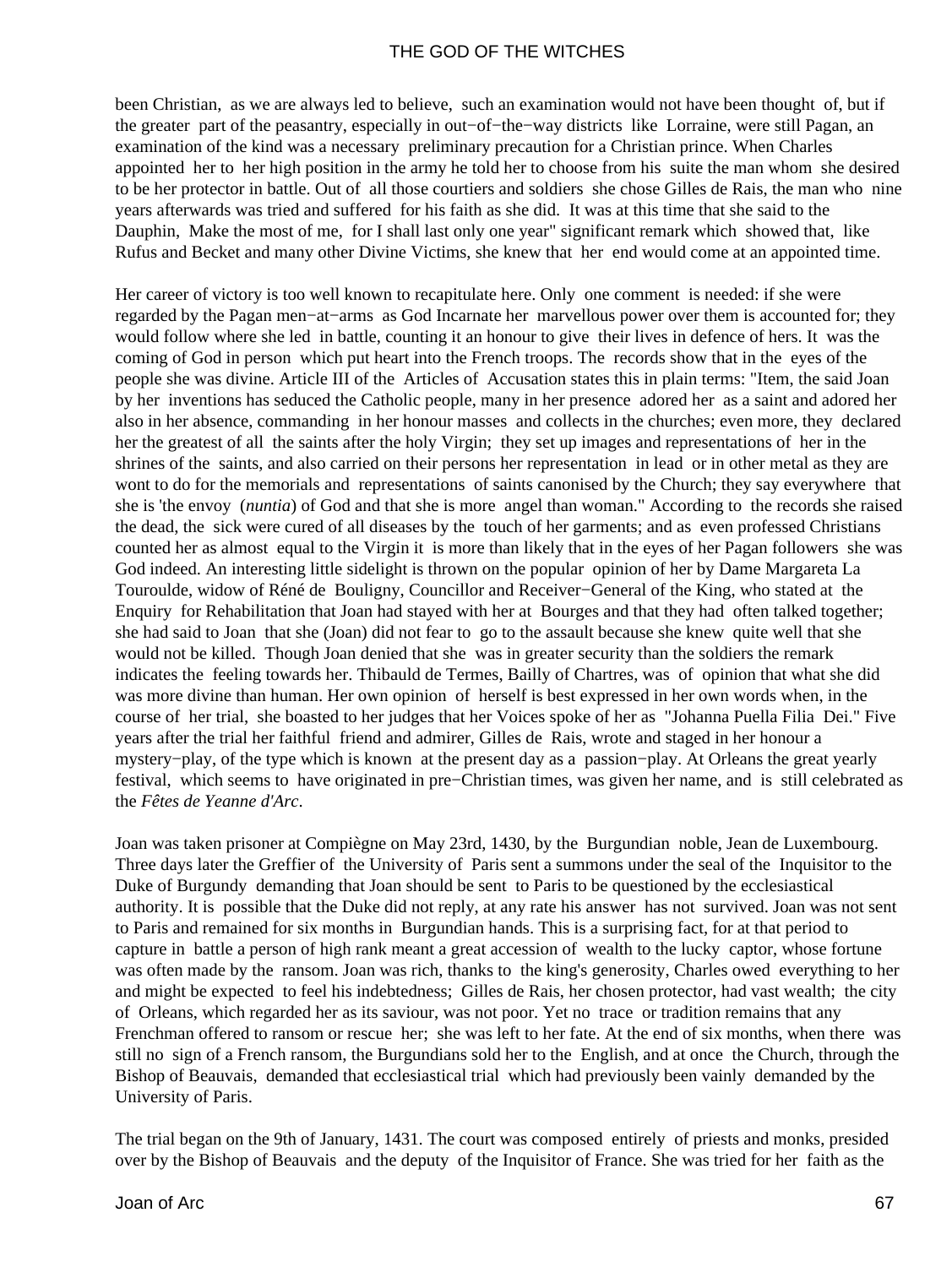articles of Accusation make clear. A damning fact was that she had held communication with "evil spirits" at the Fairy Tree; in fact, like John Walsh in Dorsetshire, Bessie Dunlop in Ayrshire, Alesoun Peirson in Fifeshire, and many others, her connection with the fairies was proof positive that she was not of the Church. To the modern mind imbued with the present−day ideas of fairies, such an accusation appears too puerile to be taken seriously, but the proofs that a connection of the kind was considered as a capital offence are too frequent to be disregarded. It must also be remembered that Joan was not the only witch tried for her faith who surprised the court by the quickness of her wit and the shrewd intelligence of her answers. The Witches of Bargarran in Renfrewshire, in 1697, had the same effect on their hearers. "Several of them are persons of singular knowledge and acuteness beyond the level of their station. Margaret Lang did make harangues in her own defence which neither divine nor lawyer could well outdo. Their answers to the trying questions put to them were surprisingly subtle and cautious."[6]

Though Joan was obviously guided in her answers by someone in the court, it is equally clear that she was being guided to her doom. She acknowledged that "St. Katherine" was often in the court directing her how to reply, and that the saint even succeeded in speaking to her in her room in the prison, presumably through the spy–hole communicating with the next room. In the Rehabilitation, Frére Isambard stated that he was threatened with a ducking because he nudged her and winked at her to indicate how she should reply; the threat so frightened him that he fled to his convent. The priest Loyseleur, who was accused after his death of being an *agent provocateur* became her adviser. She was often excessively offhand to her judges, treating them consistently with a disrespect unexpected from a Christian towards those in authority in the Church. She often refused to answer a question, saying "Pass that by". Sometimes she would say that she would answer a question after an interval of time, two days or four days, or even as long as eight days. At the end of the time required her answer would be ready, showing that she was receiving advice from a distance. Maitre Jean Lohier whose position as a legal or ecclesiastical authority is not defined, he is merely called "a grave Norman clerk" is reported to have given it as his considered opinion that had Joan been less positive in her statements she could not have been condemned.

There was a strong feeling at the time that she was not burned, but either escaped or was set free. This opinion was openly expressed and does not seem to have been contradicted by any responsible person. Thus in the *Chronique de Lorraine* it is stated that "the Pucelle was lost at Compiègne, and no one knew what had become of her; many said that the English had captured her, had taken her to Rouen and burned her; others said that some of the army had killed her because she took all the honour of feats of arms to herself." The *Chronique de Metz* also discredits the story of the burning, "Then she was sent to the city of Rouen in Normandy, and there was placed on a scaffold and burned in a fire, so it was said, but since then was found to be the contrary". Jean Chartier says, "She was burnt publicly, or another woman resembling her; concerning which many people have been and still are of diverse opinions." The author of the *Journal d'un Bourgeois de Paris* states that "many persons who were deceived by her believed firmly that by her holiness she had escaped the fire, and that someone else had been burned and not herself". It is the same Bourgeois de Paris who speaks of her as "a creature in the form of a woman, who was called the Pucelle. Who she was God knows". In 1436 at Arles a man called Veyrier quarrelled with another man called Romieu, because Veyrier declared that the Pucelle of France burnt by the English at Rouen was still alive, a statement which Romieu flatly denied.

In all these statements Joan is always styled La Pucelle de France. Even the English call her by the same title. Thus the Duke of Bedford writing officially to the king speaks of "a disciple and limb of the Fiend, called the Pucelle". The *Continuation of the Brut* gives her the same title: "At that same Journey was take the wicche of Fraunce that was called the Pushell; and she was take alle armd as a man of armys; and by her crafte and sorserie all the Frensshe men and her company Trystid to have ovyrcome all the Englysshe pepull. But God was lord and maister of that victorie and scomfiture, and so she was take, and brought and kept in hold bi the Kynge and his counseill all tymes at his commaundement and wille". The English regarded her throughout as a witch and therefore believed very naturally that God had delivered her into their hands as a special mark of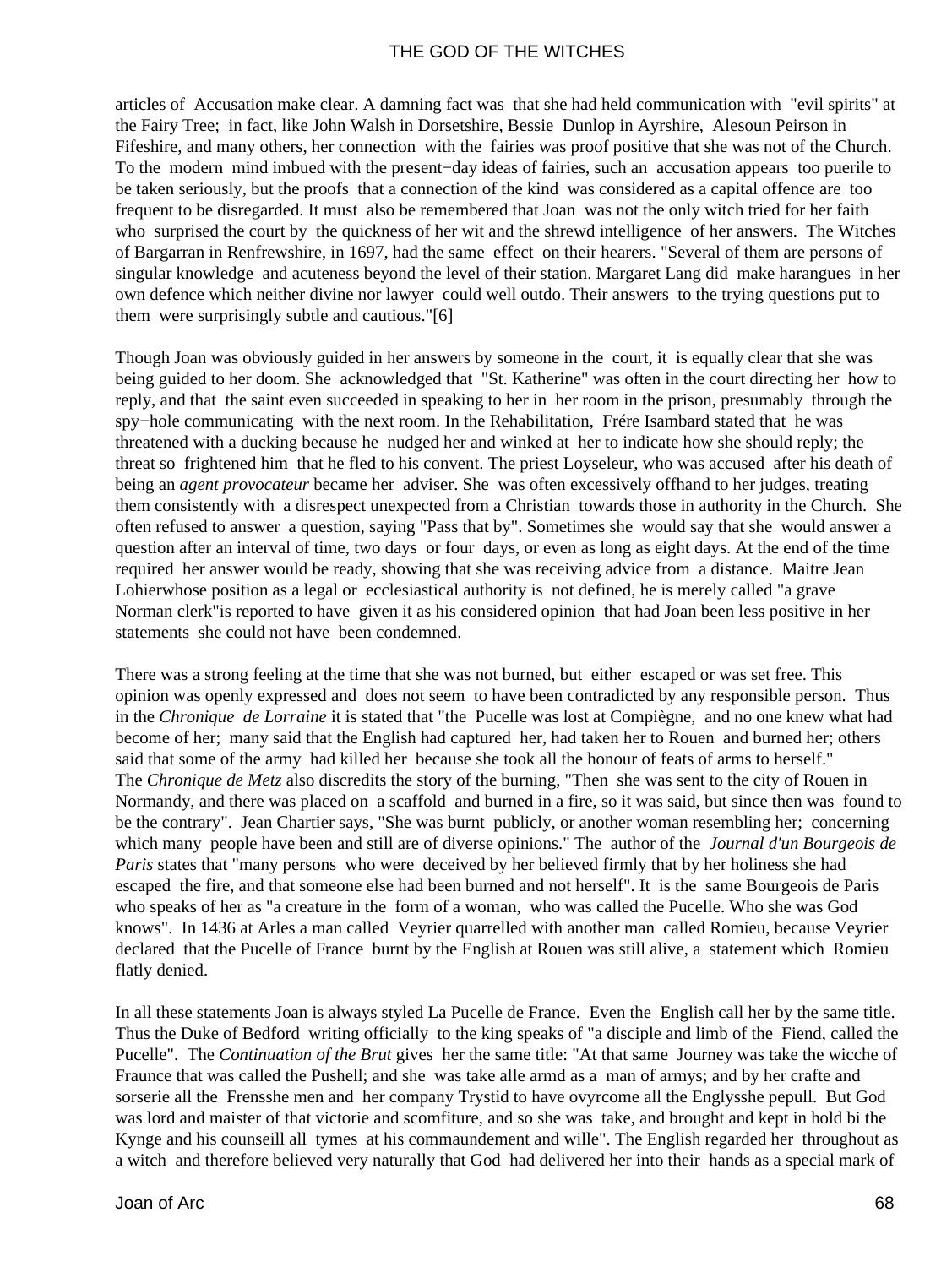divine favour to them.

The title of Pucelle of France is peculiar, its exact significance has never been explained. Joan was first the Pucelle of Orleans, but when she quartered the royal Lilies she became the Pucelle of France. This was clearly a definite title, and possibly showed some special relation to the crown. If the king were still regarded as the Incarnate God whose coven was at this time called his Council, Joan might well be the Maiden of the Coven, such as was found so often in Scotland two centuries later. The title Pucelle has otherwise no meaning as it stands.

The years between the trial at Rouen and the rehabilitation must be considered with great care if any conclusion is to be reached concerning Joan as a historical personage. It is so much the fashion to pour floods of tearful sentiment over her that plain facts are not always welcome, but the contemporary evidence is there and has never been refuted.

In 1436, five years after the trial, the herald−at−arms, Fleur de Lils, and Joan's brother, Jean du Lys, arrived at Orleans to announce officially to the town that Joan, was still alive.[7] The accounts of the city show that on Sunday, the 6th of August, 1436, Jean du Lys, brother of "Jehane la Pucelle", was in Orleans carrying letters from his sister to the king. He was fêted by the city; the bills for the feast are still extant, and include twelve fowls, twelve pigeons, two goslings, two leverets, besides a considerable quantity of wine. On the 9th of August came the herald−at−arms, Fleur de Lils, bearing letters from Joan to the city; he received two gold coins for the news he brought. On the 21st Jean du Lys on his way back was given money and wine. On the 25th a messenger with letters from La Pucelle was given refreshments. On the 18th of October the herald−at−arms Cueur de Lils (*lequel disoit avoir grant soif*) was well entertained for bringing letters from Jehane la Pucelle.

In July, 1439, Joan's brothers came to Orleans bringing with them the lady whom they claimed to be their sister Joan, now married to the Sieur des Armoises (also spelt Harmoises). The Council of the city of Orleans presented to Jeanne des Armoises 210 livres parisis "*pour le bien qu'elle a fait à ladicte ville durant le siège*". She appears to have stayed till September the 4th, about six weeks, during which time she must have met many persons who had known Joan of Arc well both personally and by sight. There was Jaquet Leprestre who had presented Joan of Arc with wine in 1429 and again in 1430, and was now supplying the wine for the banquets to Jeanne des Armoises. There was the draper, Jean Luiller, who in 1429 had furnished her with "*de la fine Brucelle vermeille pour faire une robe et une huque*." In this connection it is well to remember that when Pierronne, a Breton woman and one of Joan's devoted followers, was tried at Paris she declared that God often appeared to her in human form and acted towards her as one friend to another, and that the last time she saw him he was dressed in a long white robe and under it a *huque de vermeille*. For this blasphemy she was burnt alive, maintaining to the last that she had spoken the truth.

Besides the wine−merchant and the draper the family, with whom Joan had lodged while in Orleans, were alive, and must surely have recognised the Dame des Armoises as an impostor if she were one. Still more important is the fact that Joan's own mother was in Orleans at the time of the visit of Jeanne des Armoises, yet raised no protest. Most significant of all was the discontinuance of the masses said for the repose of Joan's soul, which had been celebrated in Orleans on the anniversary of the burning at Rouen but after the visit of Jeanne des Armoises they were said no longer. In 1443 Pierre du Lys, Joan's youngest brother, petitioned the Duke of Orleans for financial help, pointing out how bravely he had fought in company with his sister, Jeanne la Pucelle, "until her absence and since then up to the present time"; which can only mean that he still regarded or feigned to regard the Dame des Armoises as Joan of Arc.[8]

Whether Jeanne des Armoises was an imposter or not cannot be satisfactorily decided, but one fact emerges clearly, which is that Joan's brothers acknowledged her as their sister and Joan's mother did no deny her. Yet in 1450 an attempt at Rehabilitation was begun and lapsed. In 1452 the mother claimed ecclesiastical and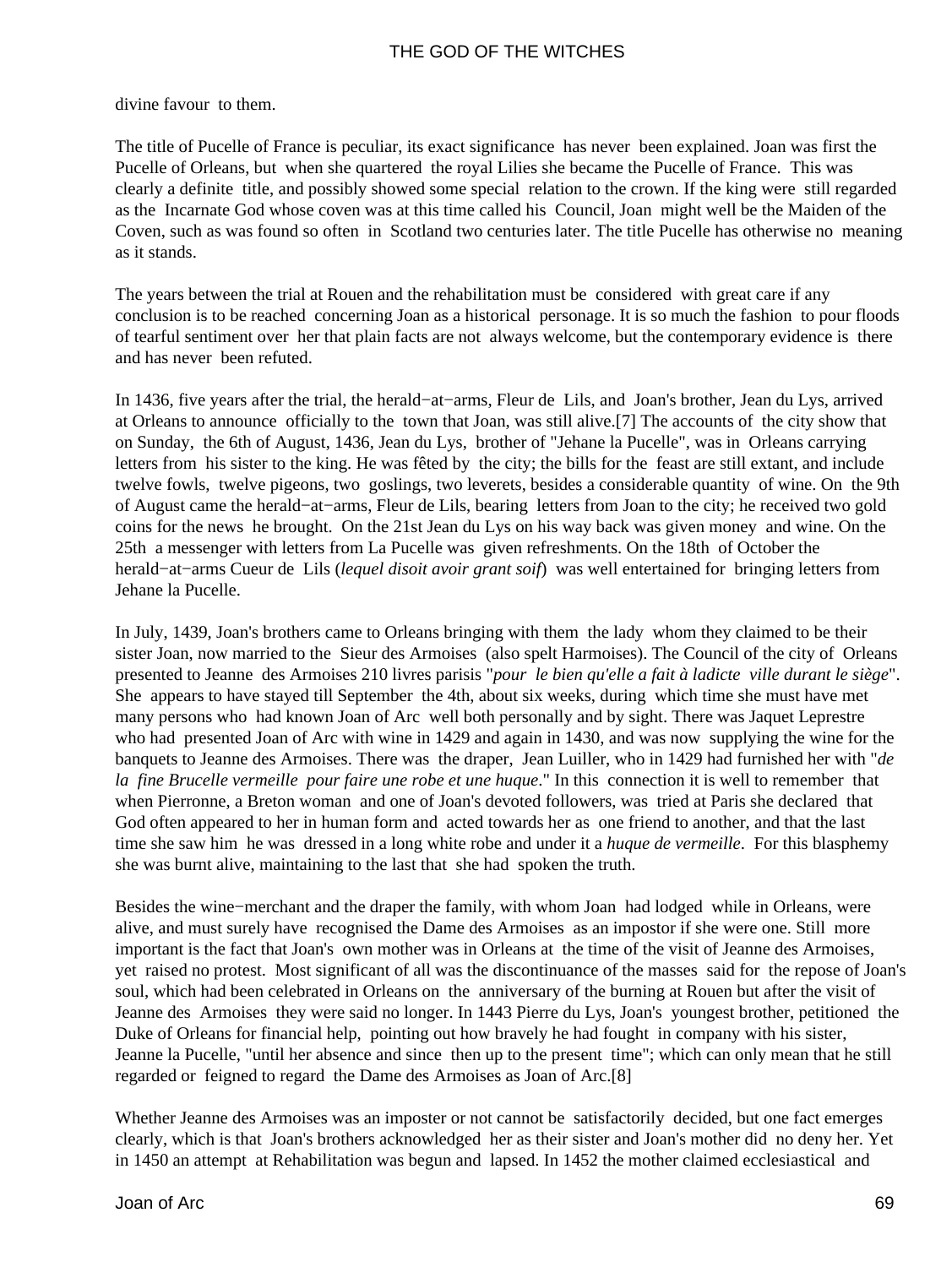civil rehabilitation for Joan; Pierre du Lys seems to have joined in the claim, for he was poor and Joan's wealth had been great. The proceedings dragged on till 1456; in other words, the Sentence of Rehabilitation was not promulgated till twenty−five years after the trial at Rouen. The interesting point is that the relatives, who in 1439 had recognised the Dame des Armoises as the Joan of Arc who had been tried at Rouen, now in 1456 claimed that the same Joan had been put to death by the English in 1431. In both cases money seems to have been the object. The family had made a good thing by exploiting the Dame des Armoises, but they made far more by the exaggeratedly heart−rending details which they collected in order to move the hearts of the judges who presided over the Enquiry for Rehabilitation. The Rehabilitation was for the financial benefit of a family who had already foresworn themselves over the Dame des Armoises.

Most of the judges engaged in the trial at Rouen were dead, and the du Lys family desired that the sentence of excommunication then promulgated should be annulled so that they might inherit the property. In the wildest flights of hatred against the Duke of Bedford and the Earl of Warwick, no one has ever suggested at any time that they desired more than Joan's death, excommunication was not their affair but was a matter for the Church. The Enquiry for Rehabilitation was instituted in order to lift the ban of the Church and allow the derelict wealth to be safely gathered in by Joan's sorrowing relations.

In judging the evidence given at the Enquiry it must be remembered that twenty−five years had elapsed since the events and that the witnesses were speaking from memory. A great deal of the evidence was hearsay, the witnesses continually saying, "It was common report", or "It was generally believed", or "I heard it said". Some of them spoke of Joan's bearing at the trial and then acknowledged that they had never been present in the court but were repeating what someone else had told them. The executioner's evidence was entirely at secondhand. There were, however, several who spoke from personal knowledge, whose words are therefore of value.

It must be noted that, as in all ecclesiastical trials of the time, the witnesses called were only those who could give evidence on the one side. No one was allowed to speak in favour of the bishop of Beauvais, the deputy−inquisitor, or other learned Churchmen who had conducted the trial at Rouen, no evidence was admitted which would show that they had acted in good faith; allegations were made against them, but they were not there to refute them, and there was no one to represent or defend them. It was an entirely one−sided Enquiry, which was obviously what the du Lys family desired. To have allowed evidence bearing in the slightest degree against Joan would have defeated the object of the Enquiry, which was to rescind the previous ecclesiastical sentence and so restore Joan's wealth to her mother and brother. The easiest way, and one which in the changed political circumstances was the most desirable and effective, was to charge the judges and witnesses in the original trial with fear of the English and hatred of Charles VII. Yet several of the more reputable witnesses solemnly declared that the court which condemned Joan was not coerced in any way, realising probably that to admit coercion was to belittle the power of the Church to which they owed allegiance. Nicolas Taquil, who had been an assistant notary at the trial, declared that he saw no English in the court during the examinations of Joan with the exception of her guards; and Guillaume Manchon, one of the chief notaries, stated on oath on two separate occasions, that when Joan complained of the conduct of her guards the Earl of Warwick was furious with the men and removed them, giving Joan two other guards who appear to have behaved themselves. The evidence of Thomas de Courcelles, professor of theology and Canon of Paris, is particularly interesting as showing the difficulties which a change of government involved; he had been one of the lesser judges at the Rouen trial and had obviously agreed that Joan was a heretic. He now tried to explain away his previous opinion. He remembered well that he never held that Joan was a heretic except in so far that she pertinaciously maintained that she ought not to submit to the Church, and at the end as his conscience could bear witness before God it seemed to him that he said that she was as at first, and that if she were a heretic at the first, that is what she was then; but he never positively declared her to be a heretic.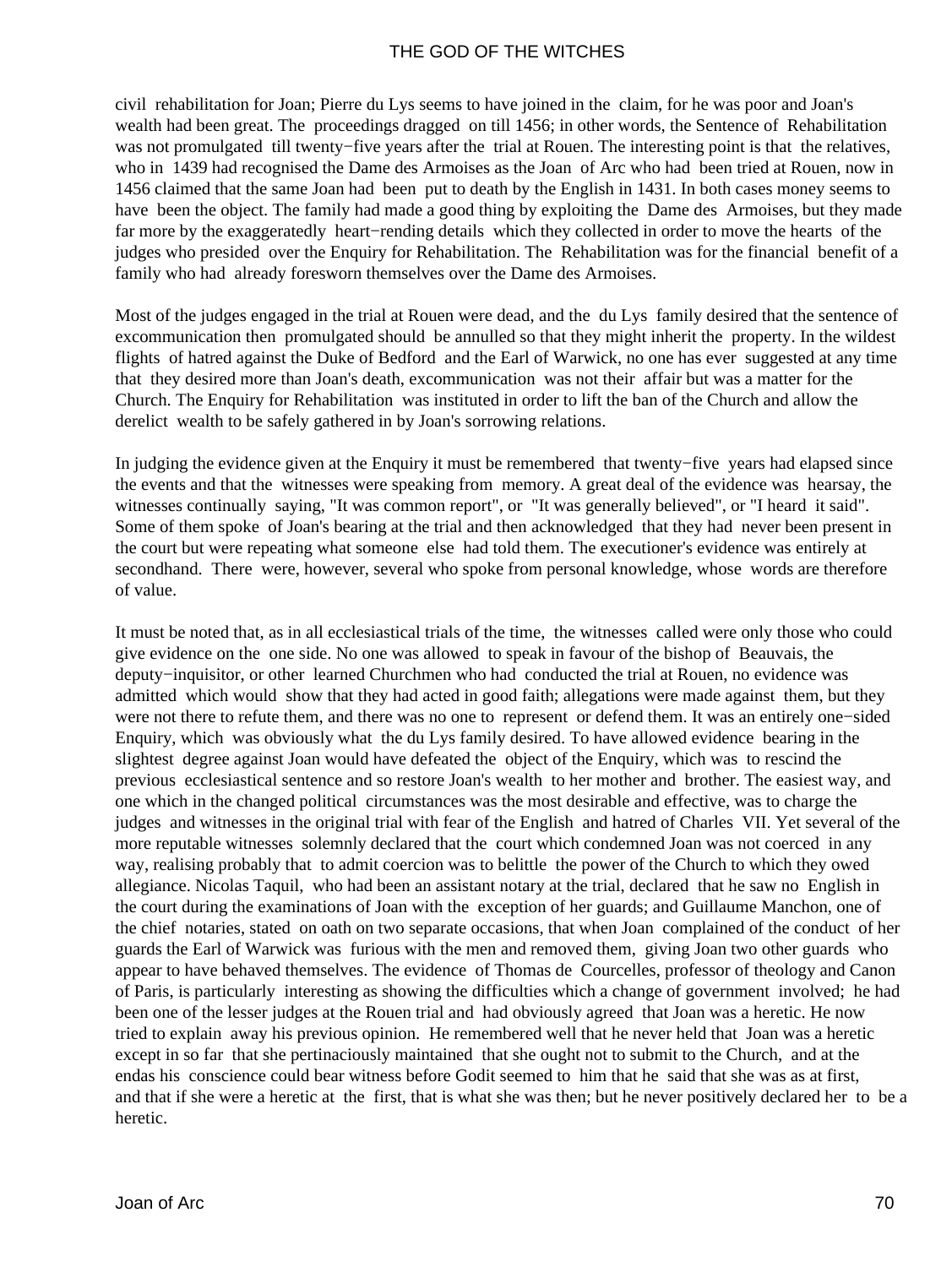The reason for Joan's resumption of male dress is given quite differently by three witnesses, all of whom claimed to have heard it from Joan herself. Martin Ladvenu reported that Joan wore the dress as a protection from insult, a ridiculous statement if the circumstances of her imprisonment are taken into consideration. Jean Massieu declared that the guards took away the woman's dress and left her only the male costume. Thomas de Courcelles said that he was with the bishop of Beauvais when the news came that she had resumed the male habit. He accompanied the bishop to the castle, where the bishop interrogated her as to the cause of the change of dress. Joan gave the simple explanation that it seemed to her more suitable to wear a man's dress among men than a woman's. The enormous importance as to the wearing of the male costume is emphasised by the fact that as soon as it was known in Rouen that Joan was again dressed as a man the inhabitants crowded into the castle courtyard to see her, to the great indignation of the English soldiers who promptly drove them out with hard words and threats of hard blows. This circumstance shows the inaccuracy of Ladvenu's statement as to Joan's fear of insult, for it is evident that in the day she could be seen from outside, which would in itself be a protection, and Massieu's words indicate that, like all her contemporaries, she wore no clothes when in bed.

Ladvenu, Massieu and Isamberd were with her to the end, and two of them claim to have been asked to fetch the cross from the church, while Massieu records the making of a little cross of two bits of stick by an English soldier. All three priests were naturally very insistent that Joan died a good Christian, for the Enquiry was set on foot to prove that point. If she were a Pagan she had been rightly excommunicated; but if she had been a Christian the ban of excommunication would have to be lifted. All the priests speak of the cruelty of the bishop of Beauvais in not permitting her to worship in a church or other shrine, but they appear to have conveniently forgotten that an excommunicated person was not allowed to enter a Christian place of worship. The bishop must have been more kindly than many Inquisitors when he permitted her to "receive the Body of Christ" before her execution, although she was condemned to the fire as "idolator, heretic, apostate, relapsed". A few days after she was burnt, the Inquisitor of France himself preached about her in Paris, and said that she had left her parents "accompagnée de l'ennemi d'enfer, et depuis vesquit homicide de chrestienté".[9]

If Joan were a Pagan, and in the eyes of her Pagan followers the substitute for the king and therefore God Incarnate for the time being, much of the obscurity which surrounds her life and death is cleared away. She came from a part of the country so well known to be Pagan that she had to be examined by persons whose own Christianity was beyond question before the king could accept her. To announce her mission she went first to Robert de Beaudricourt, agent in Lorraine for King Réné of Provence, a king whose magical practices would have brought upon him the wrath of the Church but for his high position. Her "Voices" were called by the names most common among witches, and at her trial she spoke of seeing them among the Christians, they themselves unseen This use of the word *Christian* again shows that Christianity was not universal. The remark should be compared with the statement by Danaeus[10] that "among a great company of men, the Sorcerer only knoweth Satan that is present, when other doe not know him, though they see another man, but who or what he is they know not". It is also reminiscent of the stories of fairies, who were recognised only by the initiates, when in the company of others.

Joan chose for her protector that great soldier who was of her own religion, and who was later tried and executed as a Pagan. She announced that she would last only one year, and during that time she received almost divine honours from the common people, but she was quite aware that at the end of that year she would suffer martyrdom. When the time came for the sacrifice not one of her friends or worshippers stirred a finger to save her. Throughout her trial she spoke of her god as "the King of Heaven" as "my Lord", or simply as "God"; she never mentioned "Christ" or "our Saviour", or even "our Lord". It is only in the Rehabilitation that she is reported to have used the name of Jesus. Many people vouched for her having cried *Jhesu* with her last breath, but no one, not even the priests, were very near her at the end. Massieu, however, stated that she called on God, St. Michael and St. Katherine; in other words, on the very "saints" with whom she had been in communication since her first encounter with them at the Fairy−Tree of Bourlemont.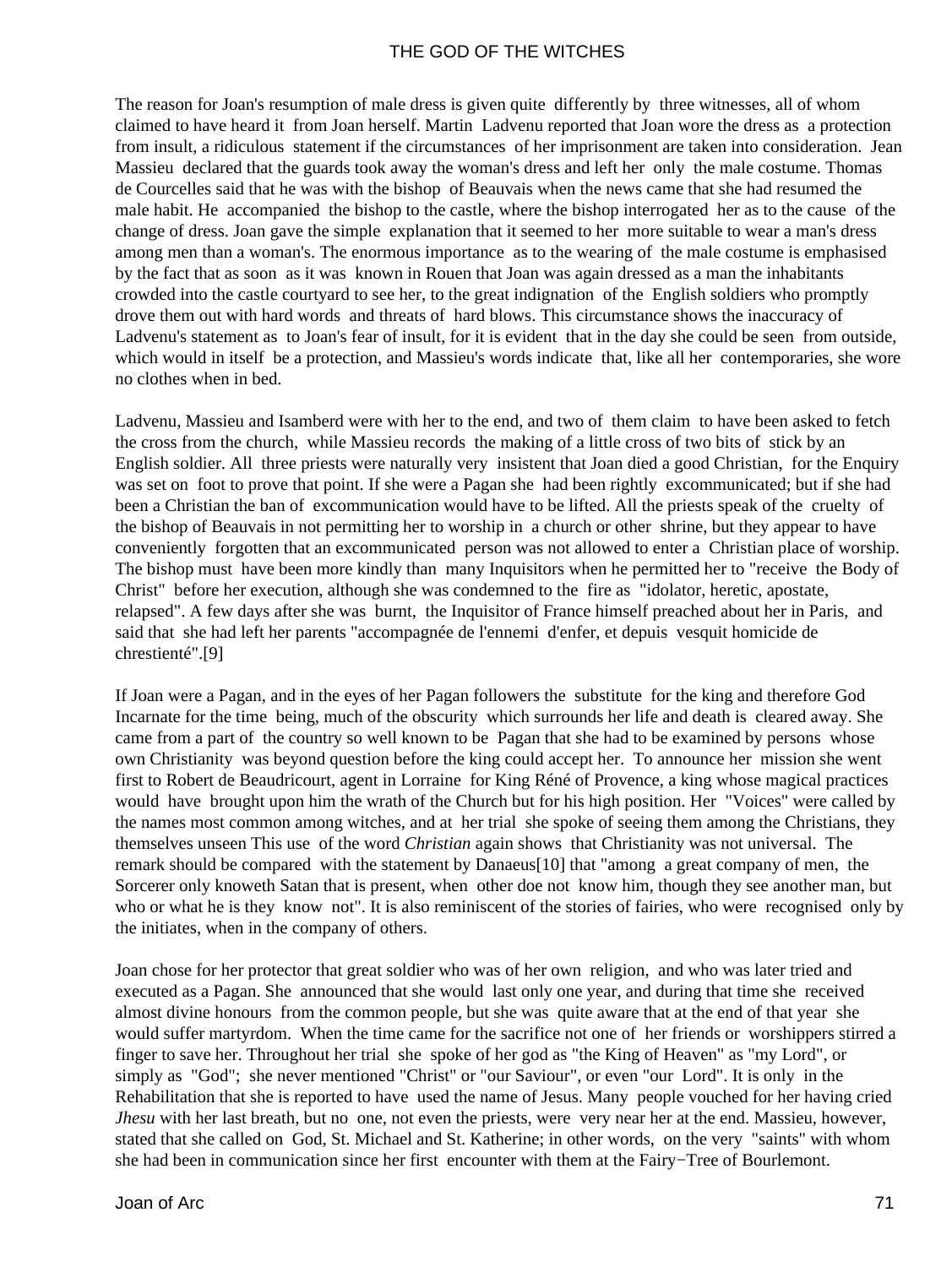She used Christian symbols, such as the cross or the words "Jhesu Maria", on her letters when they were intended to deceive. She steadfastly refused to say the Lord's Prayer, a refusal which in later times would have been tantamount to confessing herself a witch. She utterly refused to acknowledge the authority of the Church, though she understood what was meant by the Pope and asked to be taken to him. She declined to take the oath on the Gospels, and after much persuasion and very unwillingly she swore on the Missal. She treated the ecclesiastics who examined her at Poitiers with familiarity; when Pierre Séguin de Séguin, Dean of the Faculty of Theology in the University of Poitiers, asked her what dialect (idioma) her Voices spoke, she answered "A better one than yours", for he spoke in the Limousin dialect. He then asked her if she believed in God, to which she replied, "More than you do". At the trial at Rouen she treated her judges with contempt. When asked direct questions regarding her faith, she invariably prevaricated; thus, when asked whether she had ever blasphemed God, she answered that she had never cursed (*maledixit* ) the saints; when pressed to say if she had ever denied God, she would make no other reply than that she had never denied the saints. One remark recorded in the Rehabilitation appears significant; it is in the evidence of Dame Margareta La Touroulde; Joan narrated to her hostess how she had been examined by the clergy at Poitiers, and how she had said to them, "There is more in the books of our Lord than in yours". With a slight emphasis on the word our, the signification is apparent, otherwise the remark has no meaning.

The wearing of the male costume seems to have had a signification which was clear to the people of her own time though hidden from us. She insisted that she wore it not by the advice of mortal man, and she refused to wear a woman's dress except by the direct command of God. It is impossible to say why so much stress was laid on her attire, as in itself it has never been a capital crime for a woman to appear as a man. Many a lady dressed as a page and went with her husband or lover to the Crusades, more than one woman was known to have donned armour and given a good account of herself in defending her castle. Yet when Joan discarded her woman's dress in prison and put on a man's habit it was the signal for her condemnation. It is possible that the resumption of the dress connoted a resumption of the Old Religion, and that she thereby acknowledged herself a Pagan and the Incarnate God.

# **Gilles de Rais [11] and [12]**

The case of Gilles de Rais is remarkable in that it lends itself, as with Rufus and Joan of Arc, to the cheap claptrap and "purple patches" of a certain type of writer. The most important publications of the trial of Gilles, those which show a realisation of underlying factors, are written by Salomon Reinach and Ludovico Hernandez, both authors being Jews and therefore not swayed by Christian prejudice.

The career of Gilles has been used by the Church in order to pose as the protector of a helpless peasantry oppressed by a brutal overlord; it has also been used by other Christian writers to point a moral; and psychologists have found in it a convenient means of proving or disproving some pet theory. To none of these writers does it seem to occur that the record gives only the evidence for the prosecution. Witnesses for the defence were not admitted and the prisoner had no counsel. As with Joan the court was ecclesiastical and followed the same lines. The accused was pre−judged, and his fate was already decided before he was brought to trial. The strange apathy of Charles VII towards the fate of one of his greatest commanders is as noticeable as when Joan was tried at Rouen.

The chief episode in the career of Gilles was the part he played in the advancement of Charles VII. He was a fine soldier and devoted himself to the cause of the dauphin as whole−heartedly as Joan herself. He was Joan's chosen protector in battle and he fulfilled his trust faithfully. His rank and military achievements marked him out as one of the foremost soldiers on the French side, and had he not been overshadowed by Joan he must have been credited with having done more than anyone else in bringing about the discomfiture of Charles' enemies. Yet there never seems to have been any jealousy of Joan, such as might have been expected considering their professional relations. When Charles was crowned at Rheims, Gilles, by right of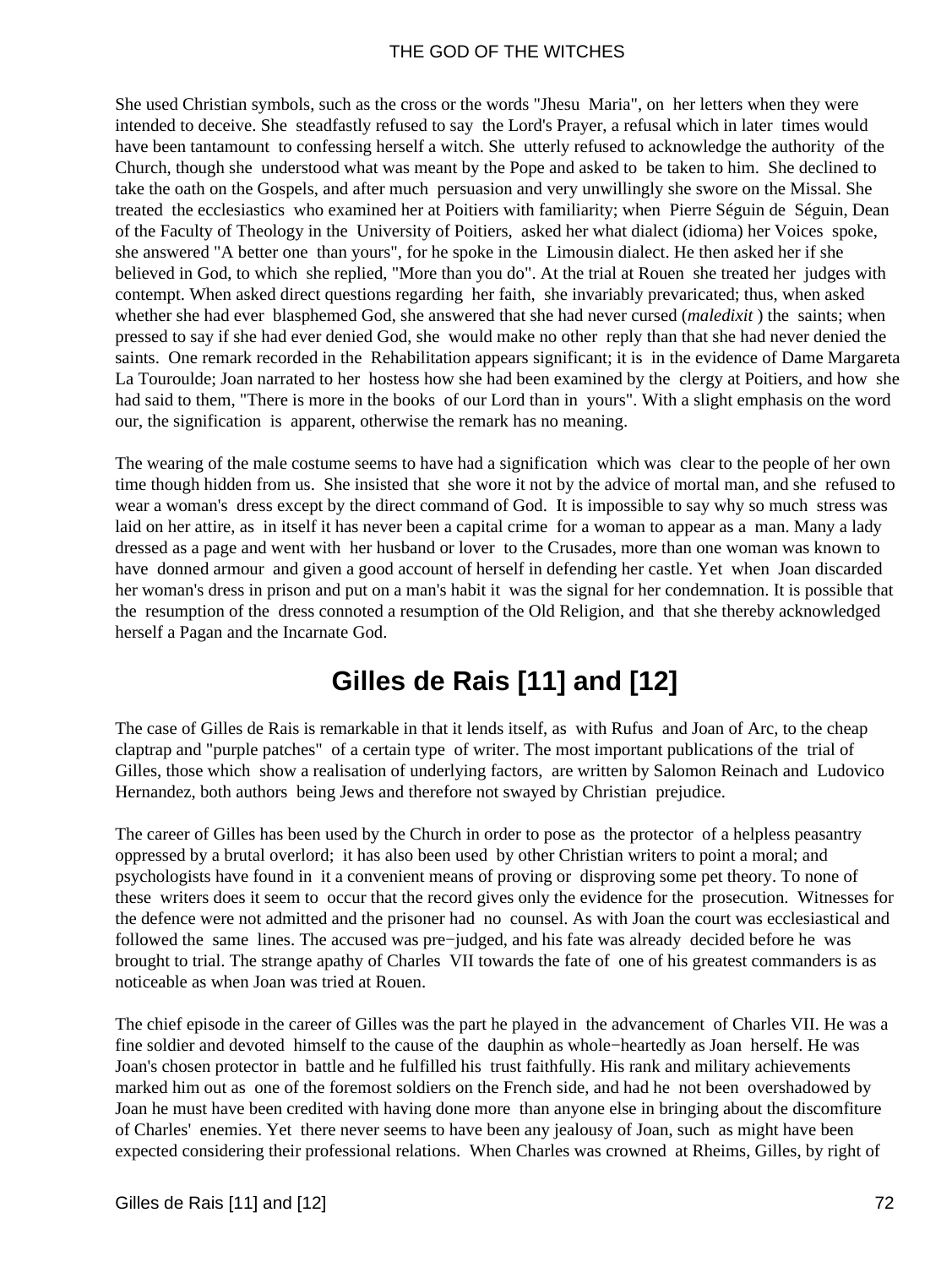his high position, was one of the knights sent to bring the sacred ampoule of holy oil for the anointing. During the wars with the English Gilles appears to have been a gallant soldier and a faithful partisan of Charles.

His apathy towards Joan when she was undergoing her trial at Rouen is entirely at variance with his character, and is only explicable if both he and she belonged to the Old Religion and he regarded her as the sacrifice.

In the years that followed the trial of the Pucelle, Gilles kept her memory alive by writing and staging the Mystery−play of the Siege of Orleans, which was acted at Orleans by five hundred actors. He spent his time and money in collecting a fine library, including a copy of St. Augustine's *City of God*; but above all he devoted himself to making the religious services held in the chapels of his castles as sumptuous and magnificent as possible. He expended such colossal amounts on these spectacular services that even his great wealth was diminished. It is an open question whether the reason that he resorted to alchemy was to replenish his coffers or whether he was filled with sheer love of science. Even in those days science had a great attraction, and its votaries were not necessarily allured by the desire for gain only.

The act perpetrated by Gilles which brought him under ecclesiastical censure was that he entered a church fully armed, and thence dragged out Jean Le Ferron, a tonsured cleric, whom he loaded with fetters and imprisoned in one of his castles. But when the king was moved to send the Constable de Richemont to besiege the castle, Gilles set his captive at liberty and paid a fine. This was at Whitsuntide, but it was not till September that the Church summoned him to answer for that offence and an accusation of heresy.

The court was composed almost entirely of priests, the sole exception being Pierre de l'Hospital, President of the States of Brittany. As at Joan's trial the presiding judges were the bishop of the diocese and the deputy of the inquisitor of France. When Gilles consented to appear and refute the charge of heresy, he found that he was accused of sodomy and murder. These were not crimes within the jurisdiction of an ecclesiastical court, and Gilles expressed his opinion in no measured terms. He spoke haughtily and irreverently, calling the priestly judges simoniacs and scoundrels, and saying that he would rather be hanged by the neck with a lace than submit to reply to or appear before such ecclesiastics and judges.

The whole case, when examined carefully and without bias, is seen to be an arranged affair. In one of the items of accusation it is stated that "the common opinion, general assertion, true reputation, common memory, and public opinion is that the said Gilles has been and is heretic, sorcerer, sodomite, invocator of evil spirits, diviner, killer of innocents, apostate from the faith, idolator". The evidence produced was clearly concocted, and the priestly court revelled in the details of the horrors which were described always in exactly the same words by the principal witnesses.

It is quite uncertain whether torture were applied or not, but even the possibility of torture does not explain Gilles' sudden change of front. From the haughty scornful noble he became the humble penitent, confessing the wildest crimes with an intensity of self−abasement and a passionate desire for death which are inexplicable if he were moved only by fear of excommunication or of physical pain. If, however, he knew that he was the destined victim required by the Old Religion as the substitute for his royal master, the motive is quite comprehensible. According to his own confession he killed at least eight hundred children; and when Pierre de l'Hospital the only layman among the judges was astounded and incredulous and asked him if what he had confessed were really fact, Gilles replied, "Alas, my lord, you torment yourself and me." De l'Hospital persisted in his enquiry, "I do not torment myself, but I am greatly astonished at what you have told me and with which I am not satisfied, and therefore I wish and desire to know the real truth from you about the causes of which I have spoken to you many times." To this Gilles answered, "Truly there was no other cause, aim, or intention than what I have told you, and I have told you greater things than this and enough to have put to death ten thousand men".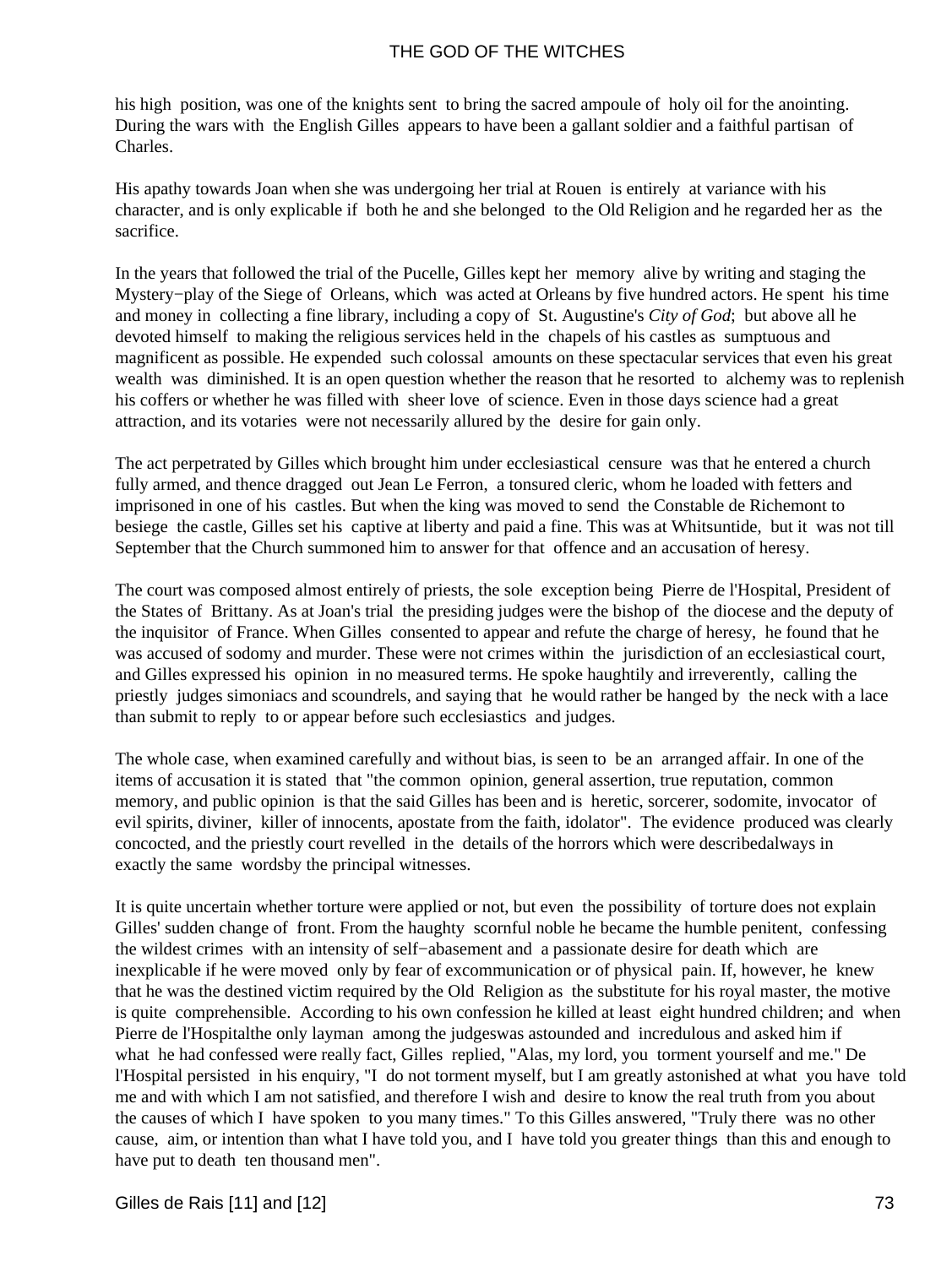De l'Hospital was evidently suspicious of the truth of Gilles' confession for he caused him to be confronted with Prelati, but the two men supported each other's evidence in terms which show that there was collusion. When the examination was over and Prelati was about to depart, Gilles turned to him and said with tears, "Farewell, François, my friend, nevermore shall we meet in this world. I pray God that he will give us good patience and knowledge, and we may be certain that if you have good patience and trust in God we shall meet again in the great joy of Paradise. And I will pray for you".

At the end of the trial Gilles was excommunicated for the second time as a heretic and apostate, and was relinquished to the secular court presided over by Pierre de l'Hospital. As Gilles merely repeated the bogus confession which he had already made before the ecclesiastical court, there was nothing for the secular court to do but pronounce sentence of death. His two servants, Henriet and Poitou, had already received the same sentence, and Gilles now asked as a favour that they might die with him so that he might comfort and advise them for their salvation to the last moment and could set them an example of how to die. This request was granted, and a further favour was also permitted in allowing Gilles the choice of the church in which to be buried. Gilles then made another petition; he asked that on the day of execution the bishop of Nantes and all the people of the Church would walk in the procession which should conduct him to the gibbet. The whole of Gilles' attitude towards his own death is inexplicable except on the hypothesis that he died for some cause which is not openly acknowledged. Is it likely that the bishop and all the clergy of Nantes would accompany an excommunicated heretic, a bloodstained criminal such as Gilles had confessed himself to be, merely because he asked them to do so? Such an action needs some other explanation than the usual one of a repentant sinner.

On that October morning, then, the bishop and the clergy of all the churches of Nantes walked in solemn procession conducting the three prisoners to their doom. The townspeople lined the streets or accompanied the procession, weeping and praying for the condemned. As they moved through the streets Gilles spoke all the time to his fellow−sufferers, urging them to be strong and courageous, exhorting them to look to God for pardon of their sins, and telling them that they should not fear the death of this world, which was but a little passing over without which one could not see God in his glory; that they ought greatly to desire to be out of this world, where there was nothing but misery, in order to go into everlasting glory; and that so doing, as soon as their souls were separated from their bodies, they would meet again in glory with God in Paradise. Henriet and Poitou thanked Gilles, saying that the death of this world was very pleasant because of the great desire and confidence that they had in the mercy of God and of going to Paradise with their master. Gilles then knelt and prayed, commending. himself to St. James and St. Michael, especially imploring St. Michael to receive and present his soul to God. Then true to his promise to set an example to his servants he went to his death before them, they encouraging him to die as a brave and valiant knight in the love of God. He was hanged; and when dead his body was dropped on the lighted pyre below; but before it could be burned it was snatched from the flames, coffined and carried at once to the Carmelite church for burial. The two servants were then executed, but the chronicler takes little interest in them, and dismisses them in a few words, "And incontinent were the said Henriet and Poitou hanged and burnt, so that they became powder".

Five years after Gilles' death the king issued a royal ordinance annulling Gilles' debts. In this document no word is breathed of any crimes or offences, mention is made only of the splendid military services which the marshal had rendered at Orleans and Lagny. Ten years after the execution Gilles' estates were restored to his daughter. No slur appears to have rested on the family of Gilles, his daughter was twice married, both times to men of high rank. As she died without children the estates reverted to Gilles' younger brother.

Not long after Gilles' death, his daughter erected a fountain on the spot where her father had been executed. The fountain was dedicated to Sainte Marie de Crée Lait and was much frequented by nursing mothers. On every anniversary of the execution the mothers of Nantes and its neighbourhood beat their children in remembrance of Gilles. These two facts have never yet been explained, yet the first suggests some special power of fertility ascribed to the dead man, differing slightly from the power ordinarily ascribed to the dead.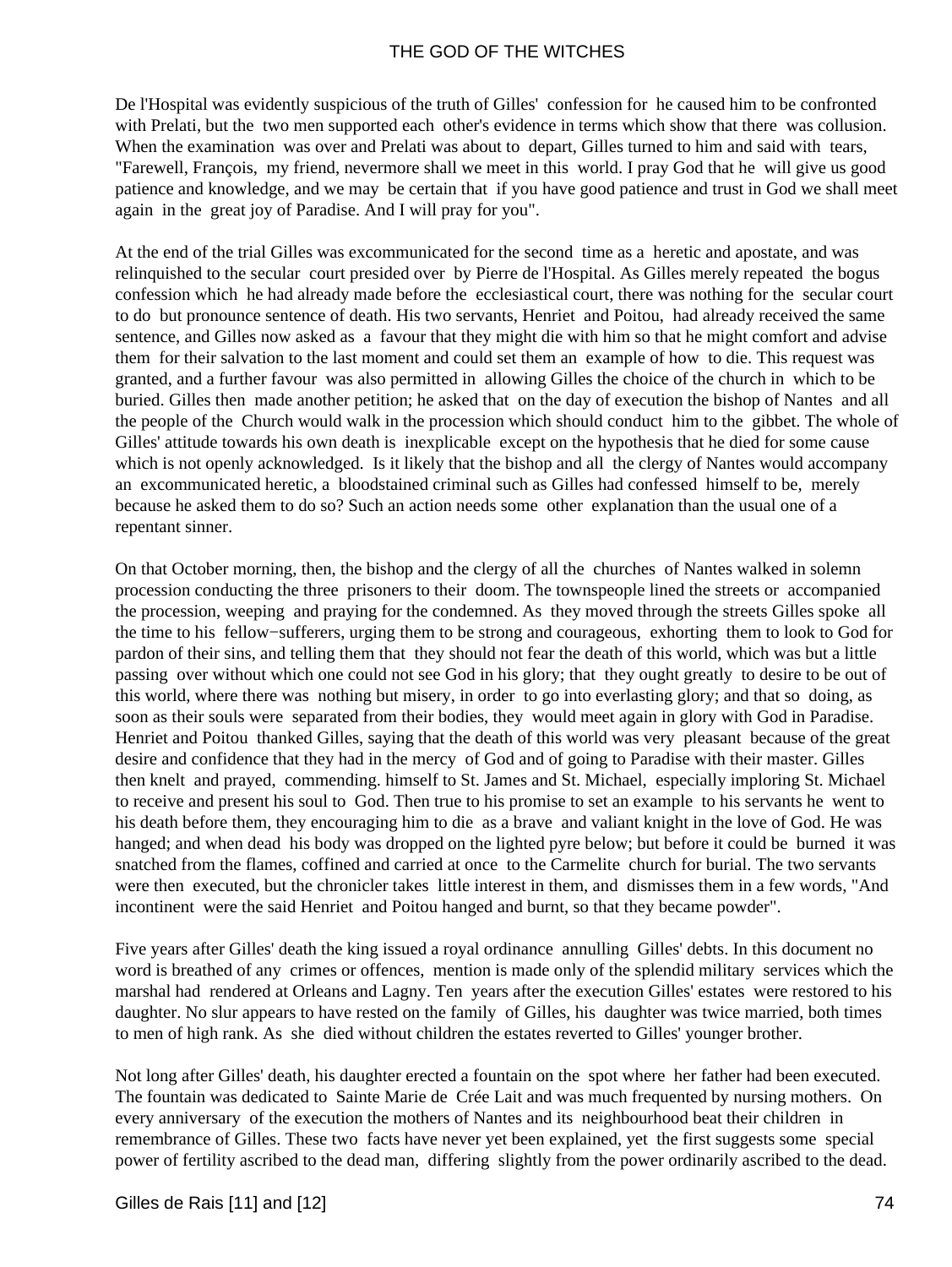The second is still more remarkable. Ritual beating in commemoration of ritual murder is known in many places, both in ancient and modern times. The maidens of Rome beat each other freely on the anniversary of the death of Romulus, and at the present day in Iraq, on the anniversary of the death of the martyr Hussein, who there ranks as practically divine, flagellants walk in procession beating themselves with iron chains. For Christian examples there was the beating of children on Innocents' Day in commemoration of the children who were killed as substitutes for the Incarnate God. In the *Regnum Papisticum* of Thomas Kirchmaier, written in 1553, there are these lines:

> "The Parentes when this day appears, doe beate their children all, (Though nothing they deserve) and servants all to beating fall, And Monkes do whip eche other well."

Until 1845 the Whipping Toms plied their whips freely in the streets of Leicester in commemoration of the massacre of the Danes. With these facts in mind the beating of Henry II in commemoration of Becket and the beating of the Breton children in commemoration of Gilles de Rais assume a strange significance, and point to the fact that in both cases we are dealing with a ritual murder in which the substitute for the Divine King was put to death.

As late as the fifteenth century it was no longer possible for the sacrifice to be consummated by fire at the hands of the populace, but the Church could always be moved to act as the public executioner as had been done in the case of Joan. To the Church both Gilles and Joan were idolators and apostates, both were tried for their faith. Joan was condemned because she could not prove herself a Christian, but Gilles' Christianity was beyond a doubt, and the ordinary laws against vice would have applied with equal force to most of his contemporaries and even to some of his judges. Therefore to ensure his own condemnation he confessed to a series of child−murders which, to anyone who knows the conditions of the country and the period, are absurd and impossible. The evidence offered in proof of the murders was puerile in the extreme, but his bogus confession answered its purpose; Gilles wished to die and he attained his end. His undoubting faith that he would go straight to heaven and the promise of paradise and everlasting glory which he made to his fellow−sufferers are not the mental attitude of an inhuman murderer, but are entirely in keeping with his character as God Incarnate.

Viewed in the light of a Pagan religion the characters and deaths of Rufus, Becket, Joan and Gilles are reasonable and consistent. In each of them the Dying God was incarnate; Rufus died as the actual king, the other three as substitutes in order that their royal masters might live and reign for a further term of years.

## **REFERENCES**

## **INTRODUCTION**

- 1. Sinistrari de Ameno, L. M., *Demoniality*, pp. 35, 131, ed. 1879.
- 2. *Chronicles of Lanercost*, p. 109, ed. Stevenson, 1839.
- 3. Rymer, T., *Foedera* II, p. 934, ed. 1704.
- 4. Chartier, Jean, Chronique de Charles VII, III, pp. 40−5, ed. Vallet de Viriville, 1858.
- 5. De Lancre, P., Tableau de *l'Inconstance des Mauvais Anges*, p. 56, ed. 1613.
- 6. Bourignon, Antoinette, *La Parole de Dieu*, pp. 86−7, ed. 1683.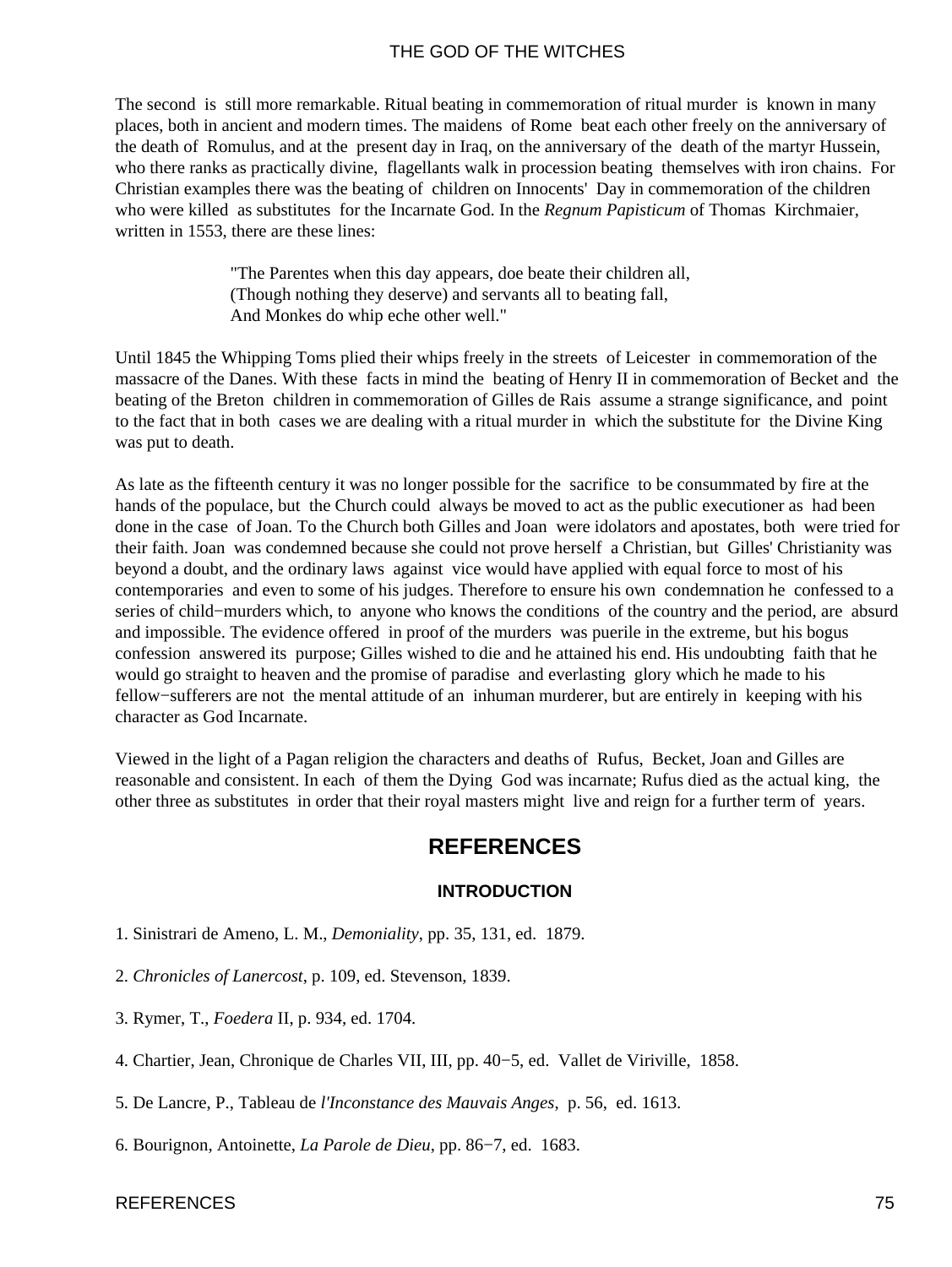7. *Calendar of State Papers*, 1584.

#### **CHAPTER I**

1. Any good textbook on the religions of Egypt, Babylonia and Greece will give many examples of horned deities.

- 2. Quibell, J. E., *Hierakonpolis*, I, plate xxix.
- 3. id. ib., II, plate xxviii, ed. 1902.
- 4. Thorpe, B., *Monumenta Ecclesiastica*, II, pp. 32−4, ed. 1840.
- 5. id. ib., II, p. 249.
- 6. Danaeus, L., *Dialogue of Witches*, ed. 1575.
- 7. *Spalding Club Miscellany*, I (1841), pp. 171−2.
- 8. Boguet, H., *Discours des Sorciers*, p. 137, ed. 1608.
- 9. De Lancre, P., *Tableau de l'Inconstance des Mauvais Anges*, p. 404, ed. 1613.
- 10. id. ib., p. 126.
- II. id. ib., p. 23.
- 12. *Wonderfull Discoverie of Elizabeth Sawyer*, C4 rev., ed. 021.
- 13. Baines, E., *History of the County Palatine and Duchy of Lancaster*, I, p. 607 note, ed. 1836.
- 14. Gaule, J., Select Cases of Conscience, p. 62, ed. 1646.
- 15. Stearne, J., *Confirmation and Discovery of Witchcraft*, pp. 28, 38, ed. 1648.
- 16. Gilbert, W., *Witchcraft in Essex*, p. 2, ed. 1909.
- 17. Surtees Society, xl (1861), pp. 191, 193.
- 18. Howell, T. B., *State Trials*, vi, 660, ed. 1816.
- 19. Rymer, T., *Foedera*, II, p. 934, ed. 1704.
- 20. Camden Society, *Dame Alice Kyteler*, ed. 1843.
- 21. Rogers, C., *Scotland Social and Domestic*, p. 276, ed. 1869.
- 22. Cowan, S., *The Royal House of Stuart*, 11, p. 189, ed. 1908.
- 23. Sharpe, C. K., *Historical Account of Witchcraft in Scotland* , pp. 146−7, ed. 1884.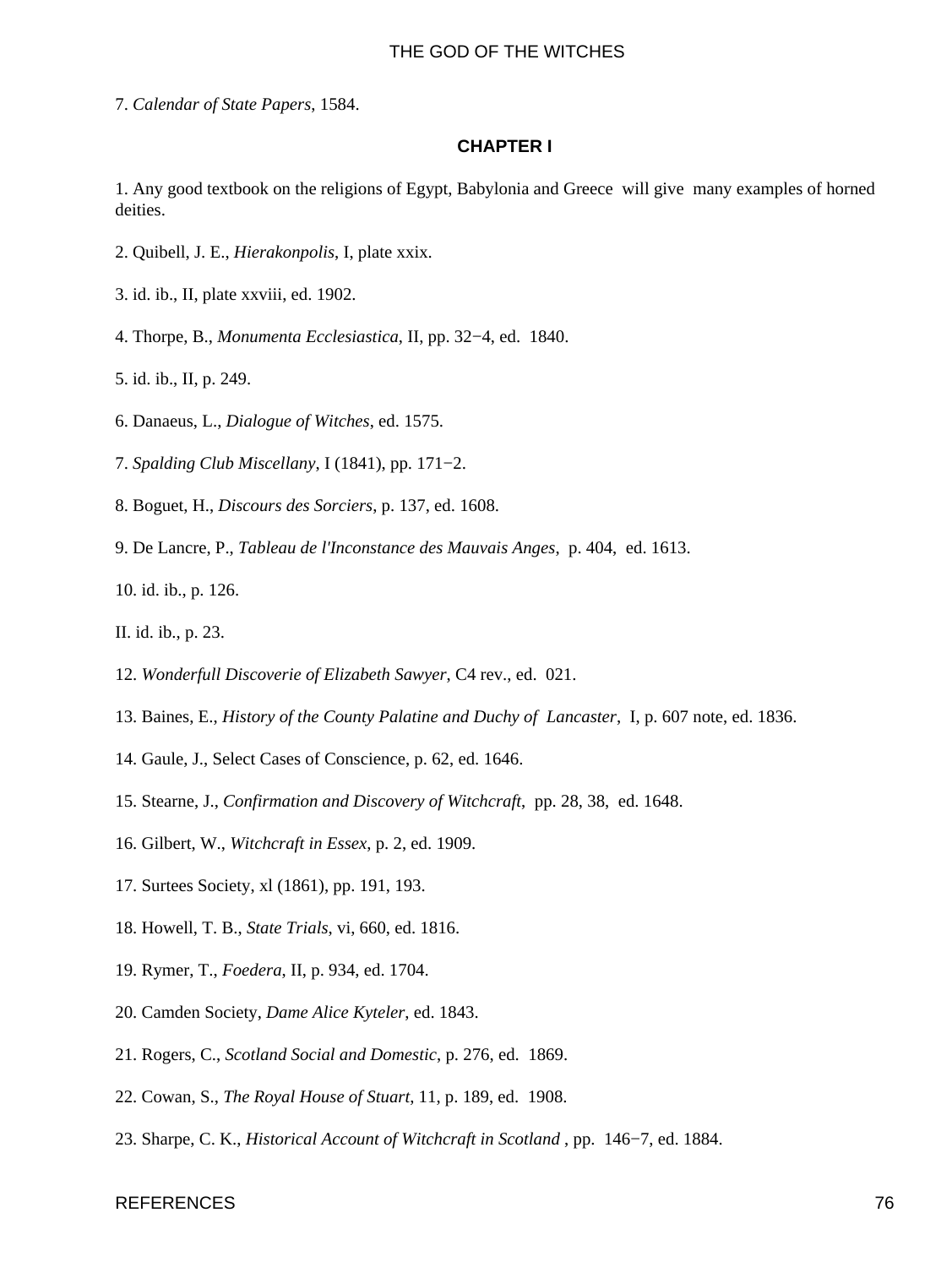- 24. De Lancre, P., *Tableau*, p. 69.
- 25. Howell, T. B., op. cit., vi, 684−5.
- 26. id., viii, 1035.
- 27. Goldsmid, E., *Confessions of Witches under Torture*, p. 12, ed. 1886.
- 28. De Lancre, P., *L'Incredulité et Mescreance du Sortilège*, p. 769, ed. 1622.
- 29. Unpublished Record in the Guernsey Greffe.
- 30. De Lancre, P., *L'Incedulité*, p. 805.
- 31. Bodin, J., *Fléau des Demons et Sorciers*, p. 187, ed. 1616.
- 32. Michaelis, S., A Discourse of Spirits, p. 148, ed. 1613.
- 33. Pitcairn, R., *Criminal Trials*, III, p. 613, ed. 1833.
- 34. Melville, Sir J., Memoirs, Bannatyne Club (1827), pp. 393−6.
- 35. Pitcairn, R., op. cit., III, pp. 609−10.
- 36. Quibell, J. E., op. cit., II, plate xxviii.
- 37. Bapst, E., *Les Sorcières de Bergheim*, ed. 1929.
- 38. De Lancre, P., *Tableau*, p. 67.
- 39. id., *L'Incredulité*, p. 803.
- 40. Webster, W., *Basque Legends*, p. 47, ed. 1877.
- 41. De Lancre, *Tableau*, p. 465.
- 42. Cannaert, J.B., *Olim procès des Sorcières en Belgique*, p. 44, ed. 1847.
- 43. *Spalding Club Miscellany*, I (1841), pp. 120, 127.
- 44. Bodin, op. cit., p. 190.
- 45. Day, A., *The English Secretary*, II, p. 23, ed. 1625.
- 46. Glanvil, J., *Sadducismus Triumphatus*, pt. ii, pp. 296, 304, ed. 1726.
- 47. Chetham Society, xxxix (1856), *Farington Papers*, p, 128.
- 48. Calendar of Patent Rolls, 1429−1436, p. 10.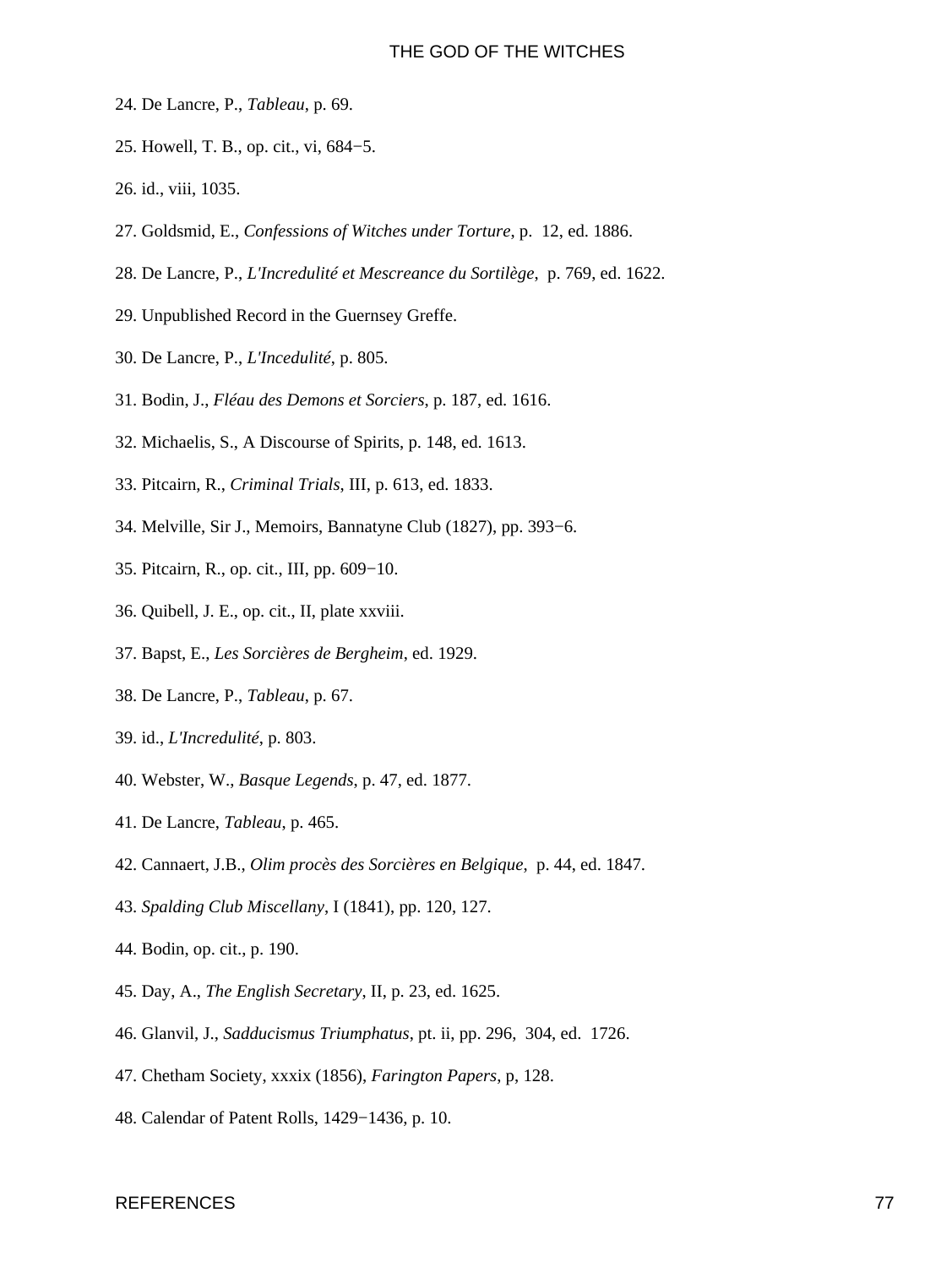## **CHAPTER II**

- 1. Olaus Magnus. *Compendious History of the Goths*, ed. 1658.
- 2. Sikes, W., *British Goblins*, p. 60, ed. 1881.
- 3. Day, A., *The English Secretary*, II, p. 23, ed. 1625.
- 4. *Examination of John Walsh*, ed. 1566.
- 5. Pitcairn, R., *Criminal Trials*, I, pt. ii, pp. 52−3, ed. 1833.
- 6. Pitcairn, op. cit., I, pt. ii, p. 163.
- 7. Pitcairn, op. cit., II, p. 25.
- 8. Spalding Club Miscellany, I, pp. 199, 121, 125, 177, ed. 1841.
- 9. Maitland Club Miscellany, II, p. 167, ed. 1840.
- 10. Law, R., *Memorialls*, p. 27 note, ed. Sharpe, 1818.
- 11. *Records of the Justiciary Court of Edinburgh*, II, p. ii, ed. 1905.
- 12. Sprenger. F., *Malleus Maleficarum*, ed. 1620.
- 13. Remigius, N., *Daemonolatria*, pt. I, ch. xv, 75, ed. 1693.
- 14. De Lancre, P., *L'Incredulité et Mescreance du Sortilège*, p. 648, ed. 1622.
- 15. Bodin, J., *De la Demonomanie, des Sorciers*, p. 239B, ed. 1604.
- 16. Mather, C., *Wonders of the Invisible World*, p. 88, ed. 1862.
- 17. Bodin, op. cit., pp. 188−9.
- 18. Wilde, Lady, *Ancient Legends of Ireland*, I, p. 178, ed. 1887.
- 19. id., *Ancient Cures, Charms and Usages of Ireland*, p. 147, ed. 1890.
- 20. id., *Legends*, I, pp. 179, 232, 264, II, p. 70.
- 21. Pitcairn, op. cit., III, pp. 604, 611.
- 22. *Examination of John Walsh*.
- 23. Pitcairn, op. cit., III, p. 604.
- 24. Campbell, J. F., *Popular Tales of the West Highlands*, IV, p. 343, ed. 1862.
- 25. Croker, T. C., *Fairy Legends*, p.119, ed. 1859.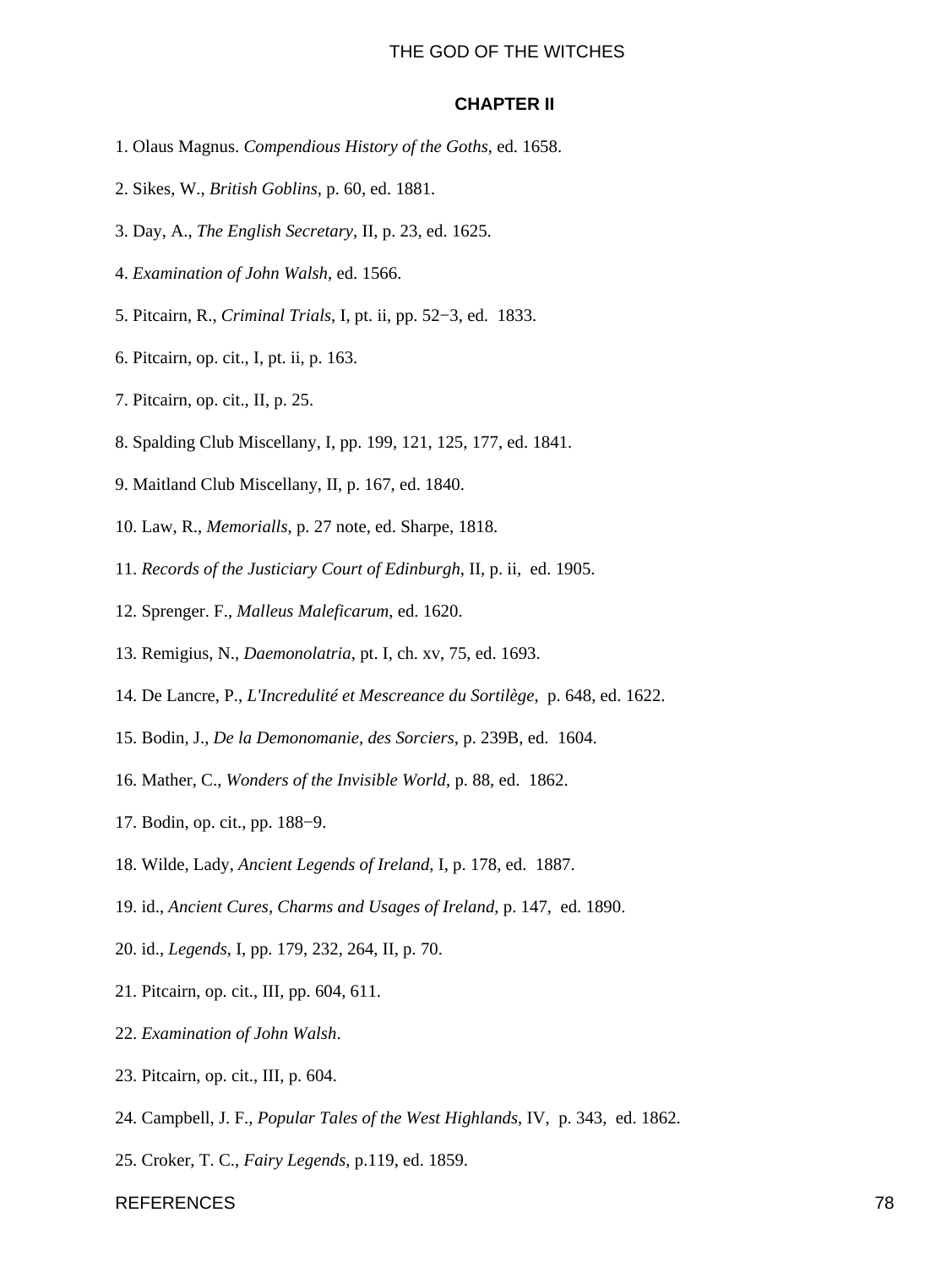- 26. Moore, A. W., *Folklore of the Isle Of Man*, p. 41, ed. 1891.
- 27. Sikes, op. cit., p. 83.
- 28. Sébillot, P., *Traditions et Superstitions de la Haute Bretagne* , I, p. 75, ed. 1882.
- 29. Ritson, J., *Fairy Tales*, p. 73, ed. 1875.
- 30. Chodsko, A., *Fairy Tales of the Slav Peasants*, p. 133, ed. 1896.
- 31. Campbell, J. F., op. cit., II, p. 57.
- 32. Pitcairn, op. cit., I, pt. II, p. 56.
- 33. *Denham Tracts*, II, pp. 134, 143, ed. 1895.
- 34. Keightley, T., *Fairy Mythology*, II, p. 161, ed. 1828.
- 35. Pitcairn, op. cit., III, p. 61
- 36. Denham Tracts, II, p. 113.
- 37. Waldron, G. Manx. Society xi (1859), Description of the Isle of Man, pp. 126−7.

#### **CHAPTER III**

- 1. Mather, C., *Wonders of the Invisible World*, p. 16o, ed. 1862.
- 2. Scot, Reginald, *Discoverie of Witchcraft*, Bk. III, 40, ed. 1584.
- 3. De Lancre, P., *L'Incredulité et Mescreance du Sortilège*, p. 558, ed. 1622.
- 4. Bodin, J., *De la Demonomanie des Sorciers*, p. 26213, ed. 1604.
- 5. id. ib., p. 210B.
- 6. *An Advertisement to the Grand−jury Men of England touching Witches*, p. 8, ed. 1627.
- 7. Pitcairn, R., *Criminal Trials*, III, p. 63, ed. 1833.
- 8. Ritson, J., *Robin Hood*, I, pp. v, xxx, ed. 1795.
- 9. Hernandez, Ludovico, *Le Procès inquisitorial de Gilles de Rais* , ed. 1921.
- 10. Pitcairn, op. cit., I, pt. ii, p. 52.
- 11. Proceedings of the Society of Antiquaries of Scotland. New Series X (1888), p. 219.
- 12. Pitcairn, op. cit., III, pp. 610, 613.
- 13. Danaeus, L., *Dialogue of Witches*, chapter III, ed. 1575.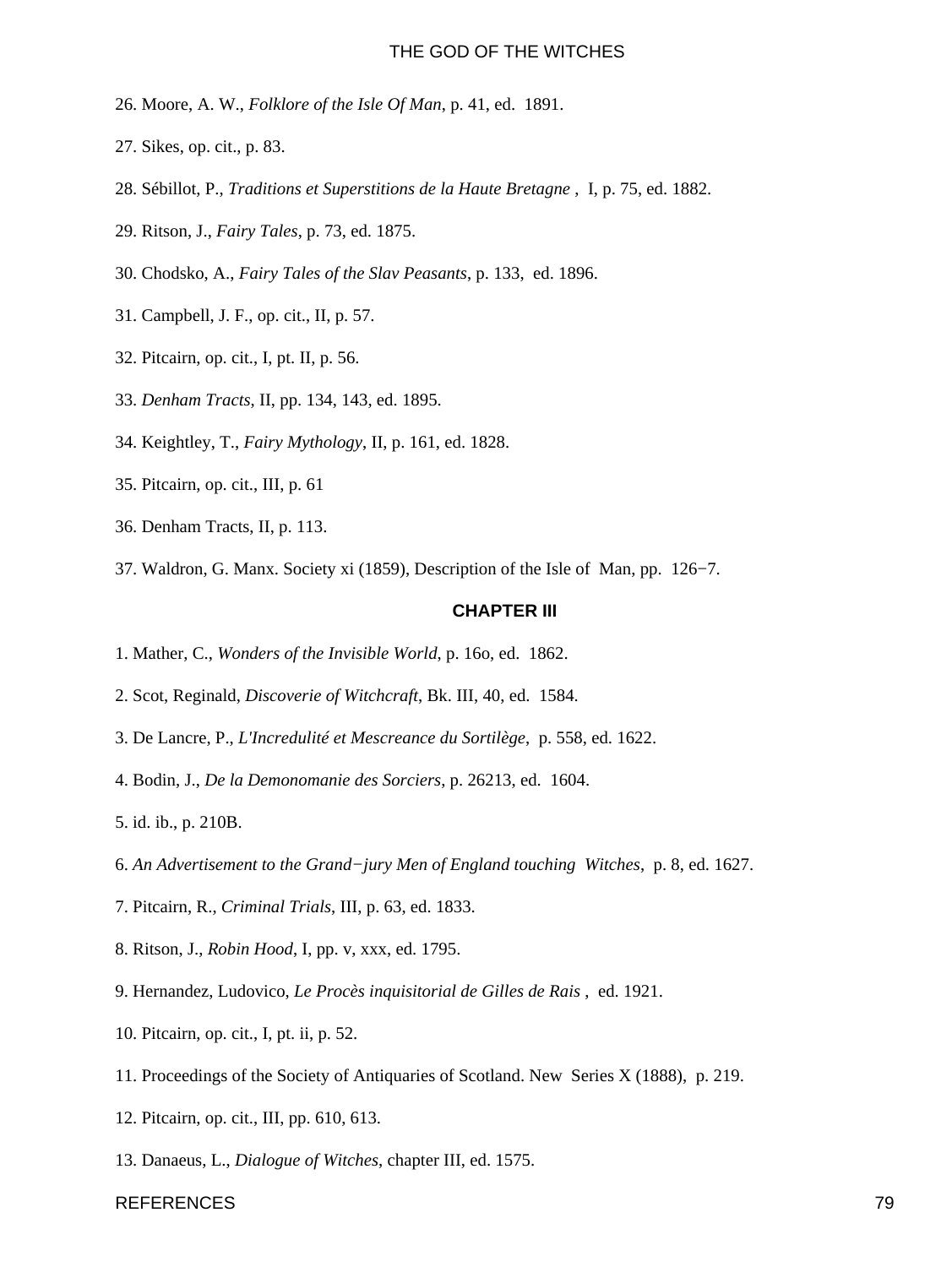- 14. Sinclair, G., *Satan's Invisible World Discovered*, p. 47, ed. 1871.
- 15. *Narrative of the Sufferings of a Young Girle*, p. xliv, ed. 1698.
- 16. Spalding Club Miscellany, I, pp. 114−15, ed. 1841.
- 17. Pitcairn, op. cit., I, pt. ii.
- 18. De Lancre, P., *Tableau de l'Inconstance des Mauvais Anges* , p. 125, ed. 1613.
- 19. Bodin, J., *Fléau des Demons et Sorciers*, p. 373, ed. 1616.
- 20. De Lancre, L'Incredulité, p. 608.
- 21. Full Tryals of Notorious Witches of Worcester, p. 8, n.d.
- 22. Witches of Northamptonshire, p. 8, ed. 1612.
- 23. Guernsey Records of Crime.
- 24. *Staggering State of Scots Statesmen*, p. 91, ed. C. Rogers, ed. 1872.
- 25. *La Tradition*, VI (1892), pp. 108−9.
- 26. Sébillot, P., *Traditions et Superstitions de la Haute Bretagne* , I, p. 189, ed. 1882.
- 27. Croker, T. C., *Fairy Legends*, p. 125, ed. 1859.
- 28. *Trial of Isobel Inch*, p. 11, ed. 1855.
- 29. *Narrative of the Sufferings of a Young Girle*, p. xliv, ed. 1698.
- 30. Bossard, E., *Gilles de Rais*, p. xiv, ed. 1886.
- 31. Pitcairn, op. cit., I, pt. ii, pp. 51−6.
- 32. Baines, E., *History of the County Palatine and Duchy of Lancaster*, I, p. 607 note, ed. 1836.
- 33. Horneck, A., in Glanvil's *Sadducismus Triumphatus*, pt. ii, p. 487, ed. 1726.
- 34, *Surtees Society*, XXI (1845), p. 99.
- 35. Brand, J., *New Description of Orkney,* p. 117, ed. 1703.
- 36. *Denham Tracts*, II, p. 126, ed. 1895.
- 37. Strutt, J., *Complete View of the Dress and Habits of the People of England*, I, p. 45, ed. 1796.
- 38. Boguet, H., *Discours des Sorciers*, p. 102, ed. 1608.
- 39. Pitcairn, op. cit., III, p. 613.
- REFERENCES 80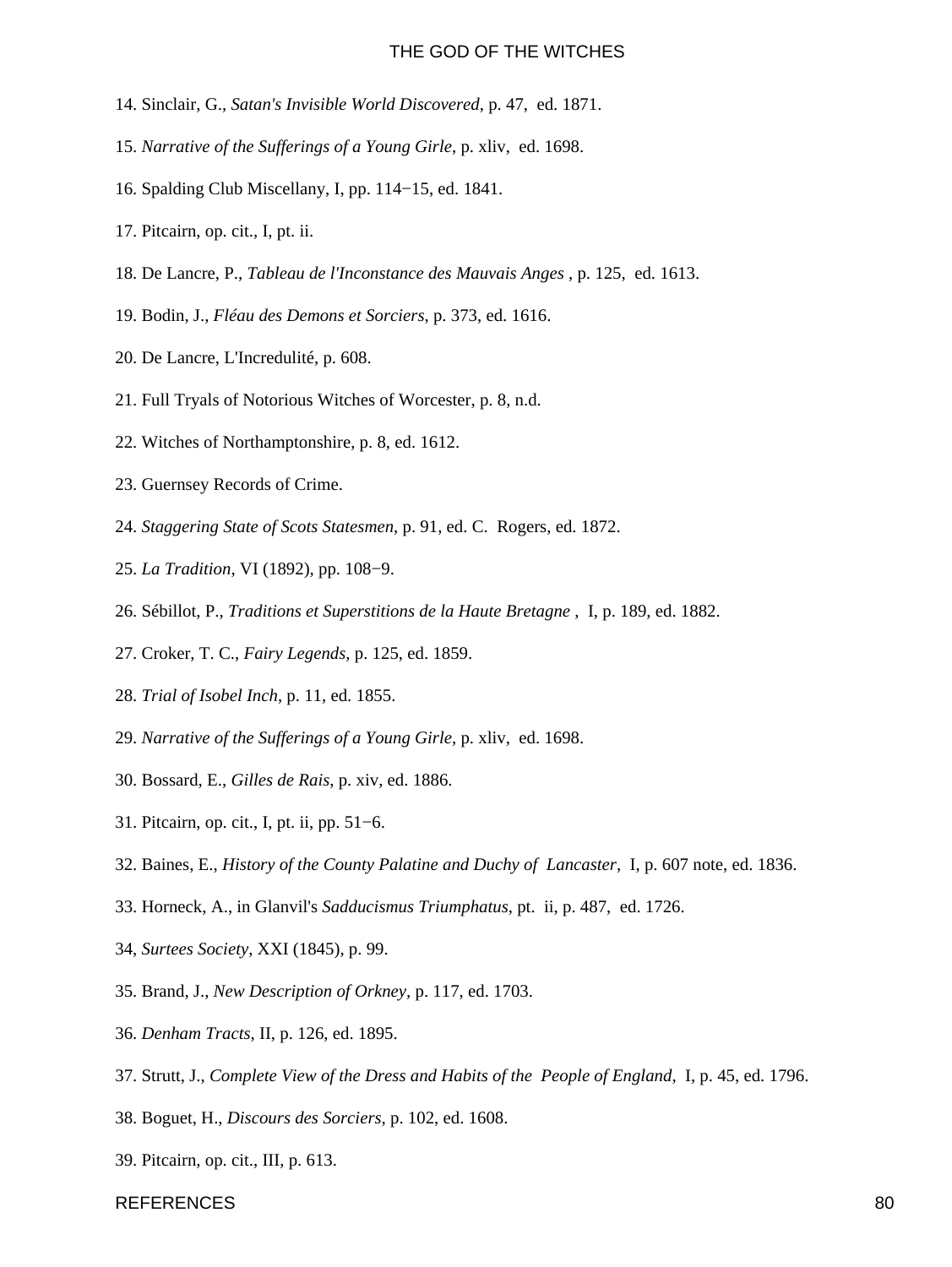- 40. Vallancey, C., Collectanea de Rebus Hibernicae, No. X, p. 464, ed. 1770−1804.
- 41. Kinloch, G. R., *Reliquiae Anticae Scoticae*, p. 133, ed. 1842.
- 42. De Lancre, *Tableau*, p. 124.
- 43. id. ib., p. 125.
- 44. id. ib., p. 135.
- 45. Bodin, J., *Fléau*, p. 373.
- 46. Bernard, R., *Guide to Grand−Jury men*, pp. 107, 113, ed. 1627.
- 47. Glanvil, op. Cit., pt. ii, p. 295.
- 48. Alse Gooderidge, pp. 26, 27, ed. 1597.
- 49. *Examination of John Walsh*.
- 50. *Proceedings of the Society of Antiquaries of Scotland*, LVI (1922), p. 50.
- 51. Sharpe, C. K., *Historical Account of Witchcraft in Scotland* , p. 191, ed. 1884.
- 52. Chetham Society (1845), Discoverie of Witches.
- 53. De Lancre, *L'Incredulité*, p. 799.
- 54. Pitcairn, op. cit., I, pt. ii, p. 211.
- 55. Giffard, G., *Discourse of the subtill Practices of Devills* , p. 18, ed. 1587.
- 56. Philobiblon Society, VIII (1863−4), Witches at Chelmsford, p. 30.
- 57. *A true and just Record of all the Witches taken at St. Oses* , ed. 1582.
- 58. *Wonderfull Discoverie of Elizabeth Sawyer*, ed. 1621.
- 59. Davenport, J., *Witches at Huntingdon*, p. 5, ed. 1646.
- 60. Chetham Society, XII (1847), *Moore Rental*, p. 59.
- 61. *Alse Gooderidge of Stapenhill*.
- 62. Pitcairn, op. cit., III, p. 607.
- 63. Homeck, op. cit., pt. ii, p. 490.
- 64. Bapst, E., *Les Sorcières de Bergheim*, p. 95, ed. 1929.
- 65. De Lancre, *L'Incredulité*, p. 801.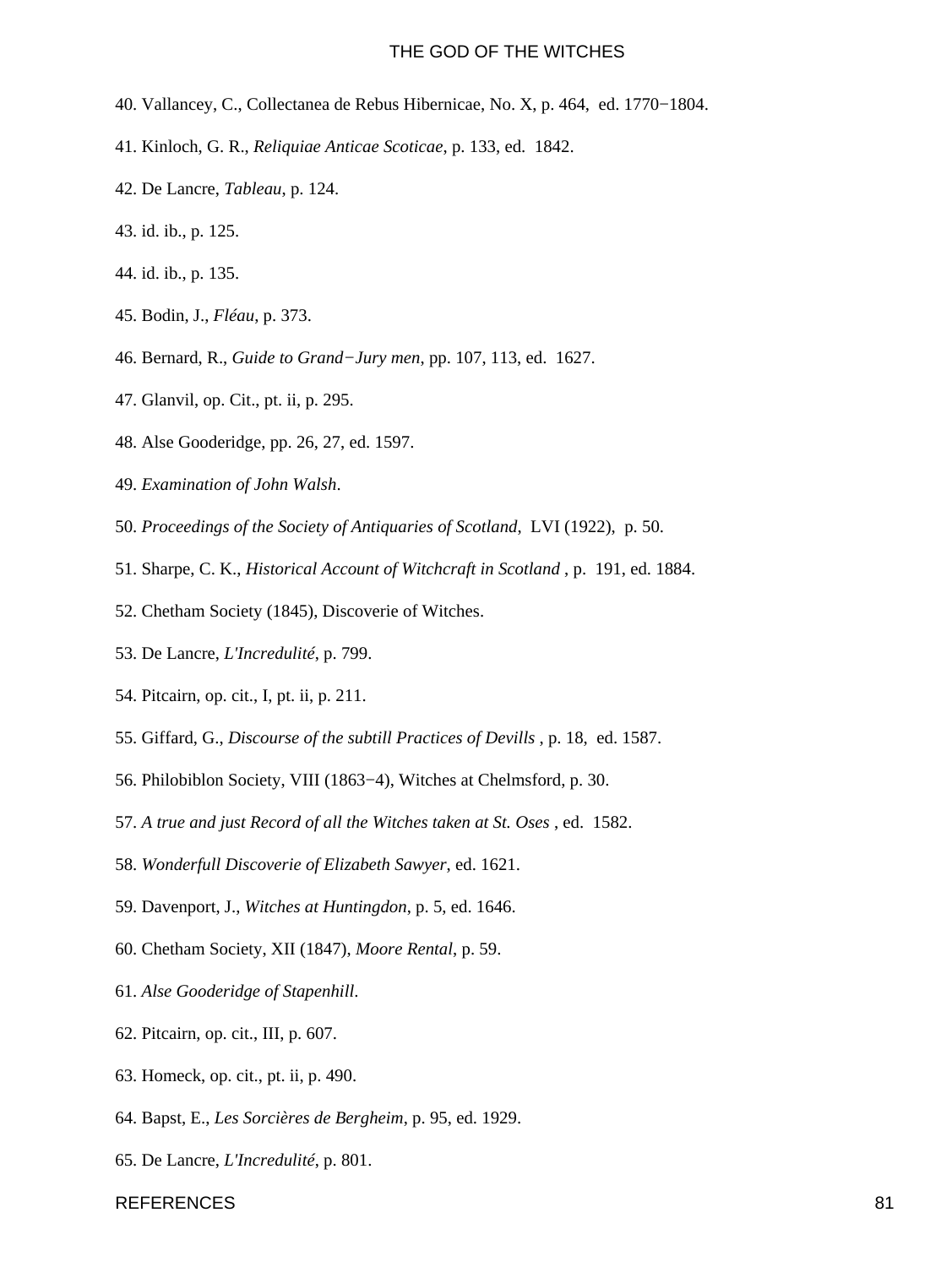- 66. Pitcairn, op. cit., III, p. 604.
- 67. Lea, H. C., *History of the Inquisition*, III, p. 493, ed. 1888.
- 68. Camden Society, *Dame Alice Kyteler*. See also Holinshed, *Chronicle of Ireland*, p. 69.
- 69. Remigius, N., *Daemonolatria*, pt. I, cap. xiv, p. 71, ed. 1693.
- 70. Boguet, H., *Fléau*, p. 9.
- 71. Chartier, jean, *Chronique de Charles VII*, vol. III, p. 45, ed. Vallet de Viriville, 1858.
- 72. Unpublished trial in the Guernsey Greffe.
- 73. Boguet, op. cit., p. 104.
- 74. Cannaert, J. B., *Olim procès des Sorcières en Belgique*, p. 49, ed. 1847.
- 75. De Lancre, *Tableau*, p. 123.
- 76. La Tradition, V (1891), p. 215.
- 77. Glanvil, op. Cit., p. 304.
- 78. Horneck, op. cit., p. 488.
- 79. Murray, M. A., *Witch−Cult in Western Europe*, pp. 279−80, ed. 1921.
- 8o. Russell, R. V., *Tribes and Castes of the Central Provinces* , p. 229.

#### **CHAPTER IV**

- 1. De Lancre, P., *Tableau de l'Inconstance des Mauvais Anges*, p. 398, ed. 1613.
- 2. id., *L'Incredulité et Mescreance du Sortilège*, p. 800, ed. 1622.
- 3. id., *Tableau*, p. 131.
- 4. id. ib., p. 183.
- 5. Boguet, H., *Discours des Sorciers*, p. 206−7, ed. 1608.
- 6. Bourignon, A., *La Vie Exterieur*, pp. 223, 211, ed. 1661.
- 7. Scot, Reginald, *Discoverie of Witchcraft*, Bk. II, ch. 2, ed. 1584.
- 8. id. ib., Bk. 11, ch. 11.
- 9. Bodin, J., *Fléau des Demons et Sorciers*, De Lancre, L'Incredulité.
- 10. Howell, T. B., *State Trials*, IV, 832, ed. 1816.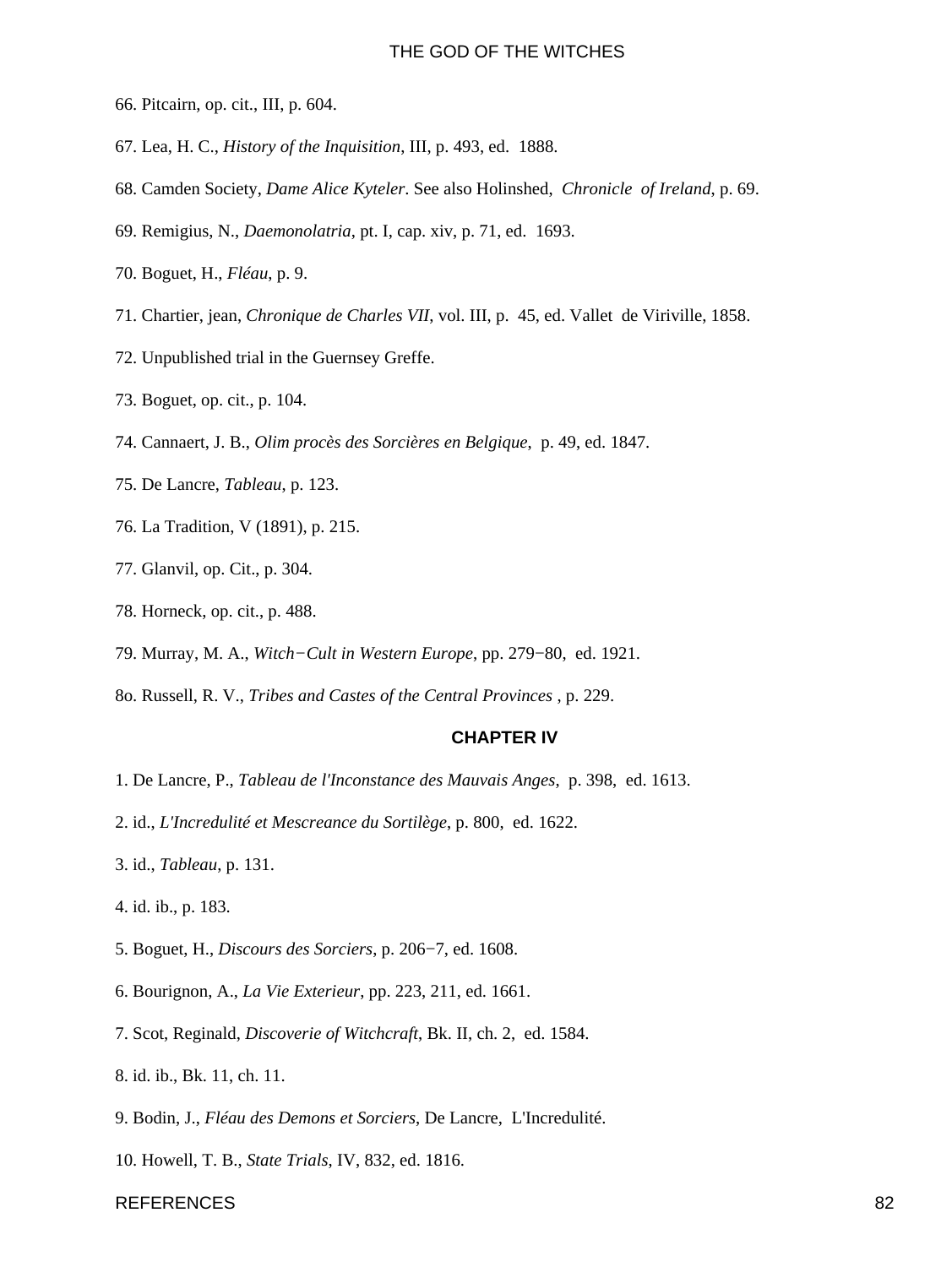- 11. Stearne, J., *Confirmation and Discovery of Witchcraft*, p. 36, ed. 1648.
- 12. De Lancre, *Tableau*, p. 398.

13. (Among others) *Lawes against Witches and Conjuration*, published by Authority, 1645.Scot, Reginald, *Discoverie of Witchcraft*, Bk. III, p. 43.For fuller details with references, see my *Witch−Cult in Western Europe*, pp. 86 seq.

- 14. Bourignon, op. Cit., p. 223.
- 15. Bodin, J., op. cit., p. 465, ed. 1616.
- 16. Philobiblon Society, VIII, (1863−4), *Witches at Chelmsford* , p. 24.
- 17. Chetham Society (1845), *Discoverie of Witches*, p. B2.
- 18. Glanvil, J., *Sadducismus Triumphatus*, pt. II, p. 391, ed. 1726.
- 19. De Lancre, *Tableau*, p. 131.
- 20. id. ib., p. 396.

21. (Among others) Mackenzie, Sir George, *Laws and Customs of Scotland* pp. 47, 48.Howell, op, cit., VI, p. 683.

- 22. Horneck, A., in Glanvil's *Sadducismus Triumphatus*, pt. II, p. 491.
- 23. Scot, op. cit., bk. XVI, ch. iii.
- 24. Mackenzie, op. cit., p. 48.
- 25. Highland Papers III (1920), *Witchcraft in Bute*, pp. 6, 12, 13, 22.
- 26. Horneck, op. cit., p. 491.
- 27. Boguet, H., op. cit., p. 140.
- 28. Hutchinson, J., *History of the Province of Massachuset's Bay* , I, p. 31, ed. 1828.
- 29. id. ib., p. 36.
- 30. Cooper, T., *Mystery of Witchcraft*, ed. 1617.
- 31. Mackenzie, op. cit., p. 48.
- 32. Boguet, op. cit., p. 315.
- 33. De Lancre, *Tableau*, pp. 399, 195.
- 34. id., *L'Incredulité*, pp. 769−70.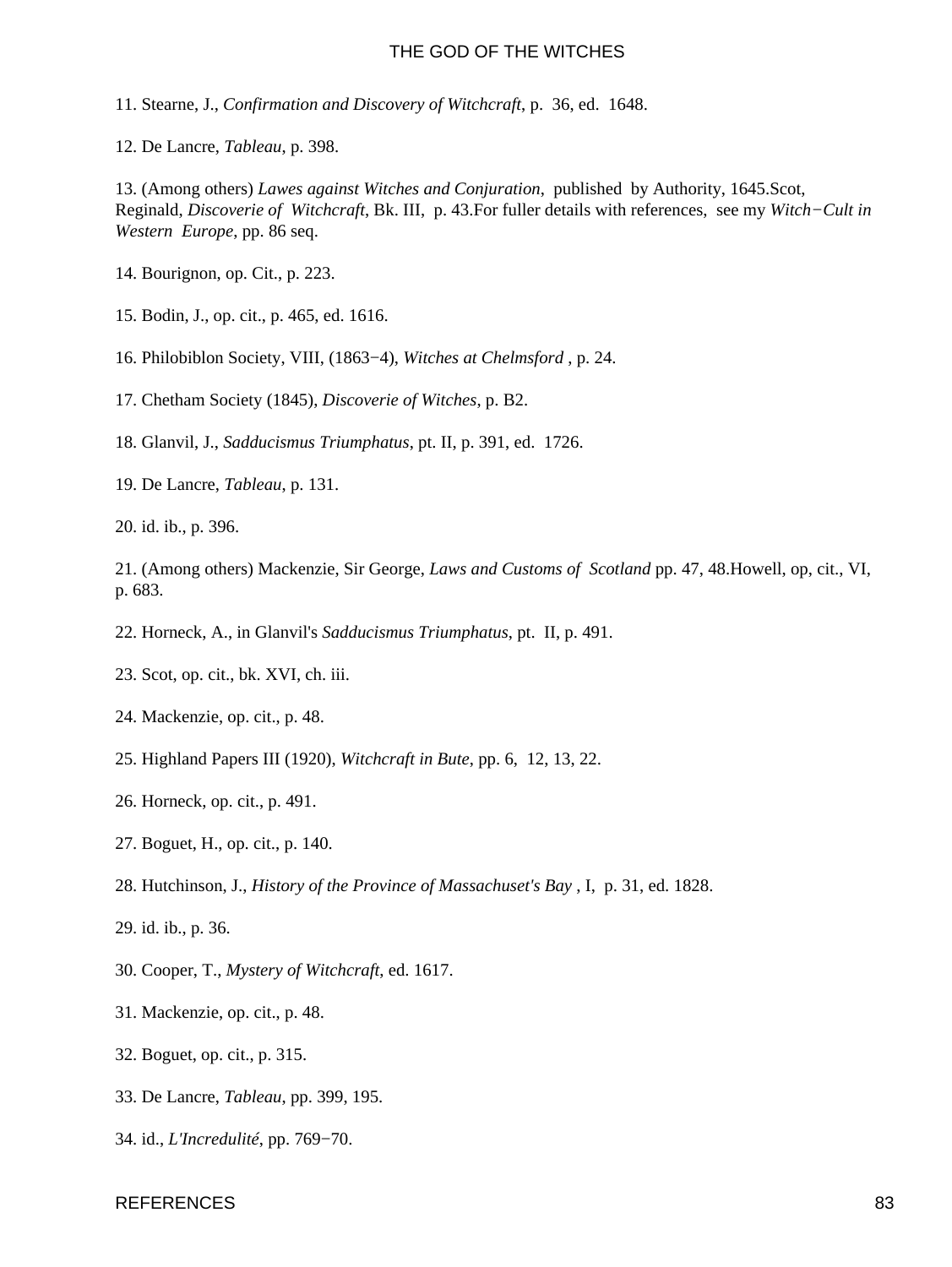- 35. Cannaert, J. B., *Olim Procès des Sorcières en Belgique*, p. 44, ed. 1847.
- 36. Spalding Club Miscellany, I, pp. 120, 165, ed. 1841
- 37. De Lancre, *L'Incredulité*, p. 808.
- 38. Hale, Sir Matthew, *Collection of Modern Relations*, p. 46, ed. 1693.
- 39. Howell, op. cit., IV, pp. 854−5.
- 40. Kinloch, G. R., *Reliquiae Antiquae Scoticae*, pp. 124−6, ed. 1848.
- 41. Sharpe, C. K., *Historical Account of Witchcraft in Scotland* , p. 132, ed. 1884.
- 42. Highland Papers, III, p. 6.
- 43. Glanvil, op. Cit., pt. ii, pp. 295, 302, 307.
- 44. id. ib., pt. ii, p. 391.
- 45. *Scots Magazine*, 1814, p. 200.
- 46. *Narrative of the Sufferings of a Young Girle*, pp. xli, xlv, ed. 1698.
- 47. Sinclair, G., *Satan's Invisible World Discovered*, p. 259, ed. 1871.
- 48. *Witches of Northampton*, ed. 1705.
- 49. De Lancre, *L'Incredulité*, p. 38.
- 50. Cannaert, op. cit., pp. 48, 66.
- 51. Monseur, E., *Le Folklore Wallon*, p. 84, ed. 1892.
- 52. La Tradition, VI (1892), p. 106, *Sorcellerie Contemporaine* .
- 53. Davies, J. C., *Welsh Folklore*, p. 231, ed. 1911.
- 54. Gaule, J., *Select Cases of Conscience*, p. 63, ed. 1646.
- 55. De Lancre, *Tableau*, p. 404.
- 56. Remigius, N., *Daemonolatria*, pt. I, cap. xxxi, p. 131, ed. 1693.
- 57. Horneck, op. cit., pt. ii, p. 491.
- 58. Stevenson, J., *Chronicon de Lanercost*, p. 109, Maitland Club, 1839.
- 59. De Brunne, R., *Handlyng Sinne, II.*, 9016 seq. Early English Text Society, 1901.
- 60. Pitcairn, R., *Criminal Trials*, I, pt. ii, pp. 245−6, ed. 1833.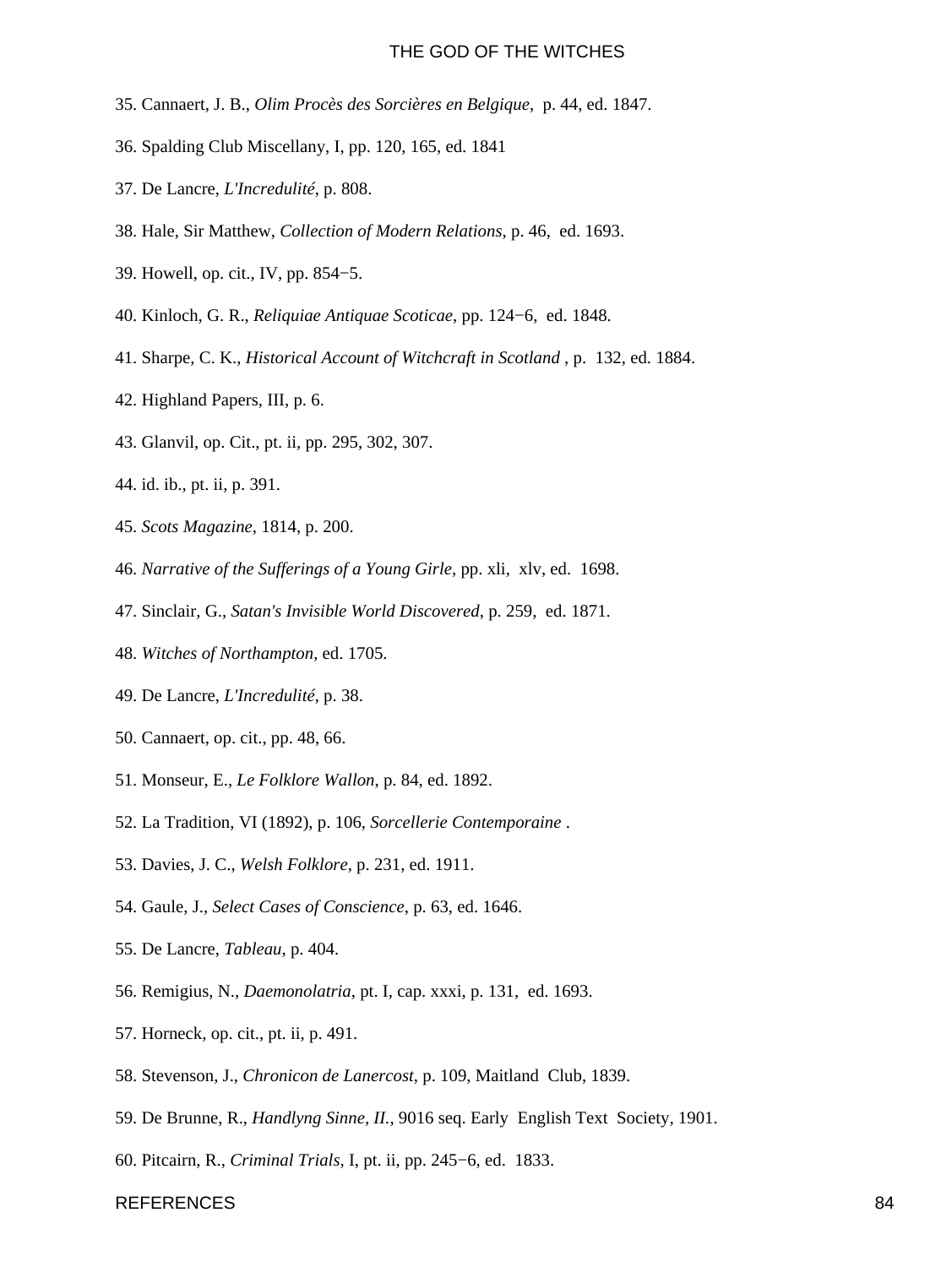- 61. Aubrey, J., *Remaines of Gentilisme and Judaisme*, p. 15, ed. 1881.
- 62. Sikes, W., *British Goblins*, p. 273, ed. 1881.
- 63. *Société des Bibliophiles de Guyenne*, I (1879), p. 85.
- 64. Pitcairn, op. cit., III, p. 606.
- 65. Spalding Club Miscellany, I (1841), pp. 97−8.
- 66. Fountainhall, Lord, *Decisions*, I, p. 14, ed. 1759.
- 67. Scot, op. cit., bk. III, p. 42.
- 68. Philo−Judaeus, *On a Contemplative Life*, xi.
- 69. James, M. R., *Apocrypha of the New Testament*, p. 253, ed. 1924.
- 70. Boguet, op. cit., p. 132.
- 71. Spalding Club Miscellany, I, pp. 97−8.
- 72. Phillips, W. J., Carols, p. 14, ed. 1921.
- 73. id. ib., p. 14.
- 74. id. ib., p. 14.
- 75. id. ib., p. 14.
- 76. Remigius, op. cit., cap. xix, p. 88.
- 77. De Lancre, *Tableau*, p. 127.
- 78. Pitcairn, op. cit., III, p. 613.
- 79. Boguet, op. cit., p. 139.
- 8o. Bapst, E., *Les Sorcières de Bergheim*, p. 51, ed. 1929.
- 81. Glanvil, op. cit., pt. ii, p. 302.
- 82. Horneck, op. cit., pt. ii, p. 491.
- 83. Kinloch, op. cit., p. 133.
- 84. Chetham Society (1845), *Discoverie of Witches*, p. G3.
- 85. Kinloch, op. cit., p. 121.
- 86. Glanvil, op. Cit., pt. ii, pp. 296−7.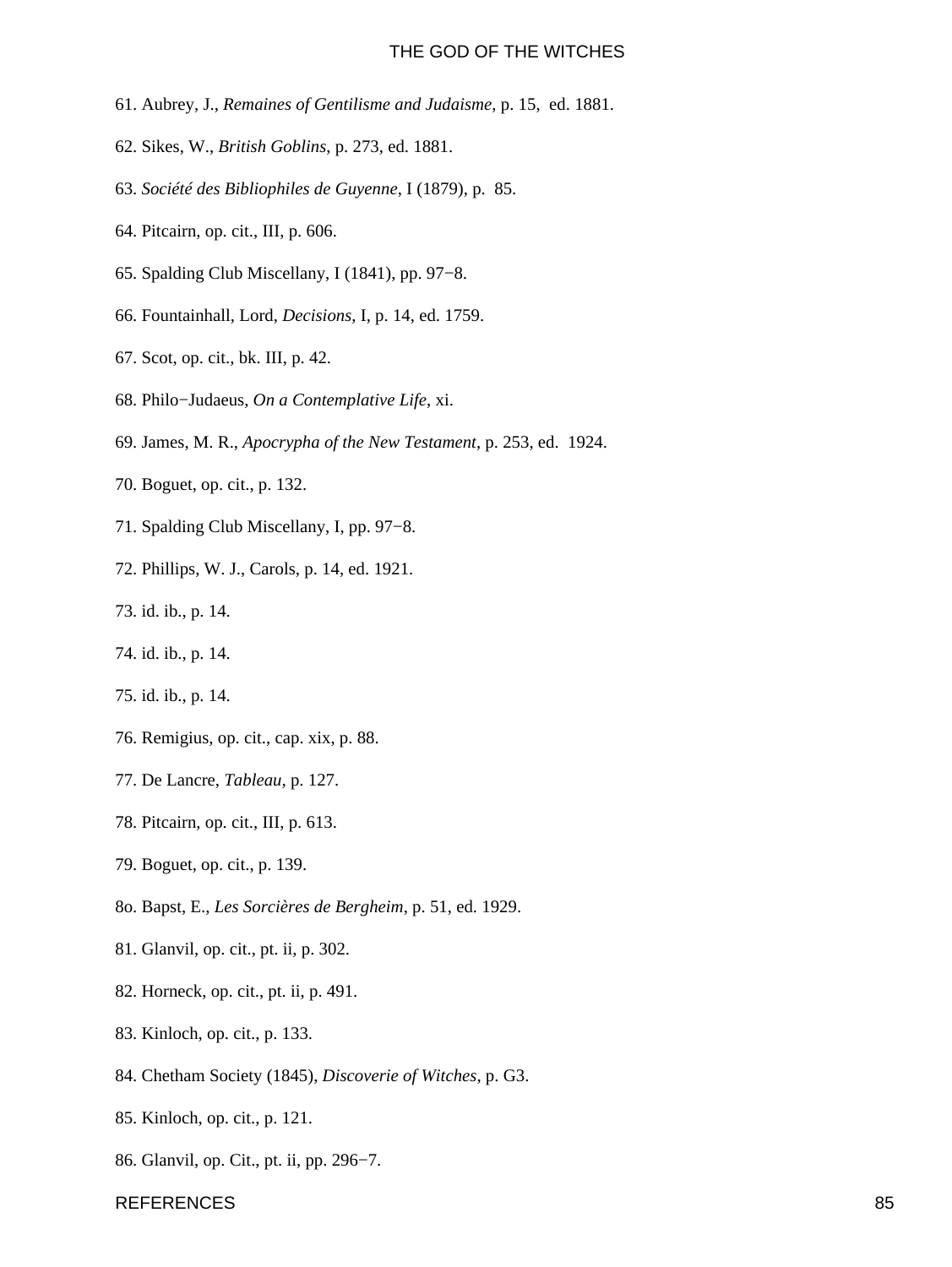- 87. Pitcairn, op. cit. I., pt. ii, p. 163.
- 88. Sharpe, op. cit., p. 131.
- 89. *Scots Magazine*, 1914, p. 200.
- 90. Burr, G. L., *Narratives of the Witchcraft Cases*, p. 418, ed. 1914.
- 91. Bapst, op. cit., p. 166.
- 92. id. ib., p. 167.

#### **CHAPTER V**

- 1. Bodin, J., *Fléau des Demons et Sorciers*, p. 187, ed. 1616.
- 2. Boguet, H., *Discours des Sorciers*, p. 131, ed. 1608.
- 3. Glanvil, J., *Sadducismus Triumphatus*, pt. ii, p. 297, ed. 1726.
- 4. De Lancre, P., *Tableau de l'Inconstance des Mauvais Anges*, p. 401, ed. 1613.
- 5. Pitcairn, R., *Criminal Trials*, I, pt. iii, pp. 210−11, ed. 1833.
- 6. Law, R., *Memorialls*, p. 145, ed. 1818.
- 7. Fountainhall, Lord, *Decisions*, I, p. 14, ed. 1759.
- 8. De Lancre, op. cit., p. 401, Boguet, op. cit., p. 141.
- 9. Michaelis, S., *Admirable History of the Possession and Conversion of a Penitent Woman*, ed. 1613.
- 10. De Lancre, op. cit., p. 408.
- 11. Black, G. F., *Scottish Antiquary*, ix (1895).
- 12. De Lancre, op. cit., p. 128.
- 13. Kinloch, G. R., *Reliquiae Antiquae Scoticae*, p. 121, ed. 1858.
- 14. *Sadducismus Debellatus*, p. 39, ed. 1697.
- 15. Klunzinger, C. B., *Upper Egypt, its People and its Products* , pp. 184−5, ed. 1878.
- 16. Aytoun, W. E., *Ballads of Scotland*, I, p. 35, ed. 1858.
- 17. id. ib., I, p. 9.
- 18. Cunningham, A., *Traditional Tales of the English and Scottish Peasantry*, p. 251, ed. 1874.
- 19. *Tryall of Ann Foster*, p. 8, ed. 1881.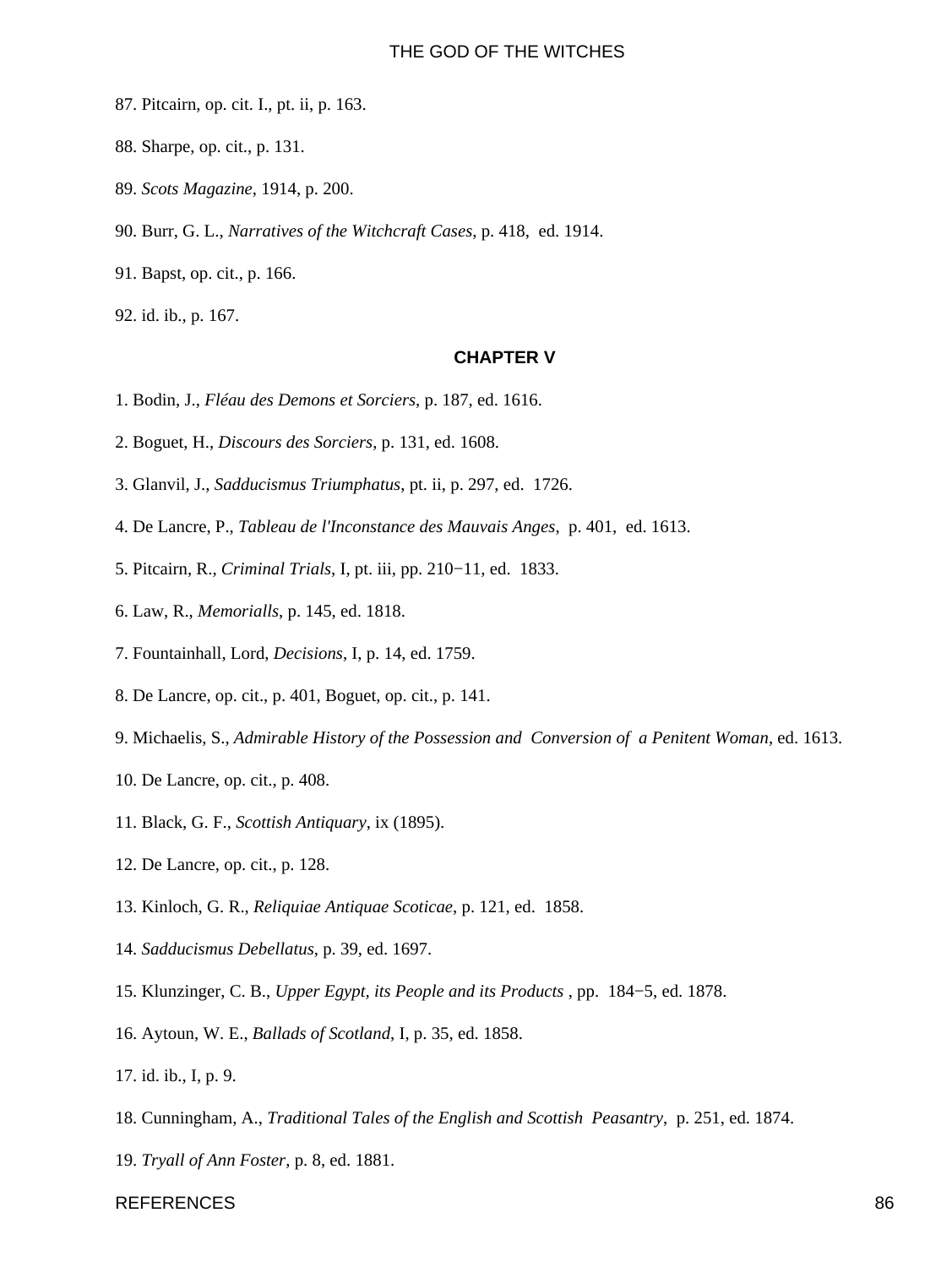- 20. Grimm, J., *Teutonic Mythology*, 1087, ed. Stallybrass.
- 21. Baillie, R., *Letters and Journals*, ed. 1841.
- 22. Bapst, E., *Les Sorcières de Bergheim*.
- 23. For references, see my *Witch Cult in Western Europe*.
- 24. Bapst, E., op. cit.
- 25. Boguet, H., op. cit., p. 136.
- 26. *Alse Gooderige of Stapenhill*, pp. 9, 10, ed. 1597.
- 27. *County Folklore*, Orkney, pp. 107−8.
- 28. Breasted, J., *Ancient Records*, IV, sections 454−5.
- 29. Buchanan, G., *History of Scotland*, I, p. 245, ed. 1722.
- 30. Melville, Sir James, *Memoirs*, p. 395, Bannatyne Club (1827).
- 31. Pitcairn, R., *Criminal Trials*, I, pt. iii, p. 246, ed. 1833.
- 32. *Trial, Confession, and Execution of Isobel Inch*, p. 6, ed. 1855.
- 33. Glanvil, J., op. cit., pt. ii, pp. 297, 303, 307, 311.
- 34. id. ib., pt. ii, p. 393.
- 35. Mather, C., *Wonders of the Invisible World*, p. 120, ed. 1862.
- 36. Pitcairn, op. cit., III, p. 603.
- 37. Sharpe, C. K., *Historical Account of Witchcraft in Scotland* , p. 96, ed. 1884.
- 38. Sinclair, G., *Satan's Invisible World Discovered*, p. 23, ed. 1871.
- 39. Hull, Eleanor, *Folklore of the British Isles*, p. 41, ed. 1928.
- 40. Proceedings of the Society of Antiquaries of Scotland, New Series, X (1888), p. 224.
- 41. Kinloch, G. R., *Reliquiae Antiquae Scoticae*, pp. 122, 133, 123, ed. 1848.
- 42. Taylor, J. M., *The Witchcraft Delusion in Colonial Connecticut* , pp. 118−9, n.d.
- 43. Spalding Club Miscellany, I (1841), p. 192.
- 44. Scot, Reginald, *Discoverie of Witchcraft*, Bk. III, Ch. 13, ed. 1584.
- 45. Pitcairn, op. cit., I, pt. ii, p. 218.
- REFERENCES 87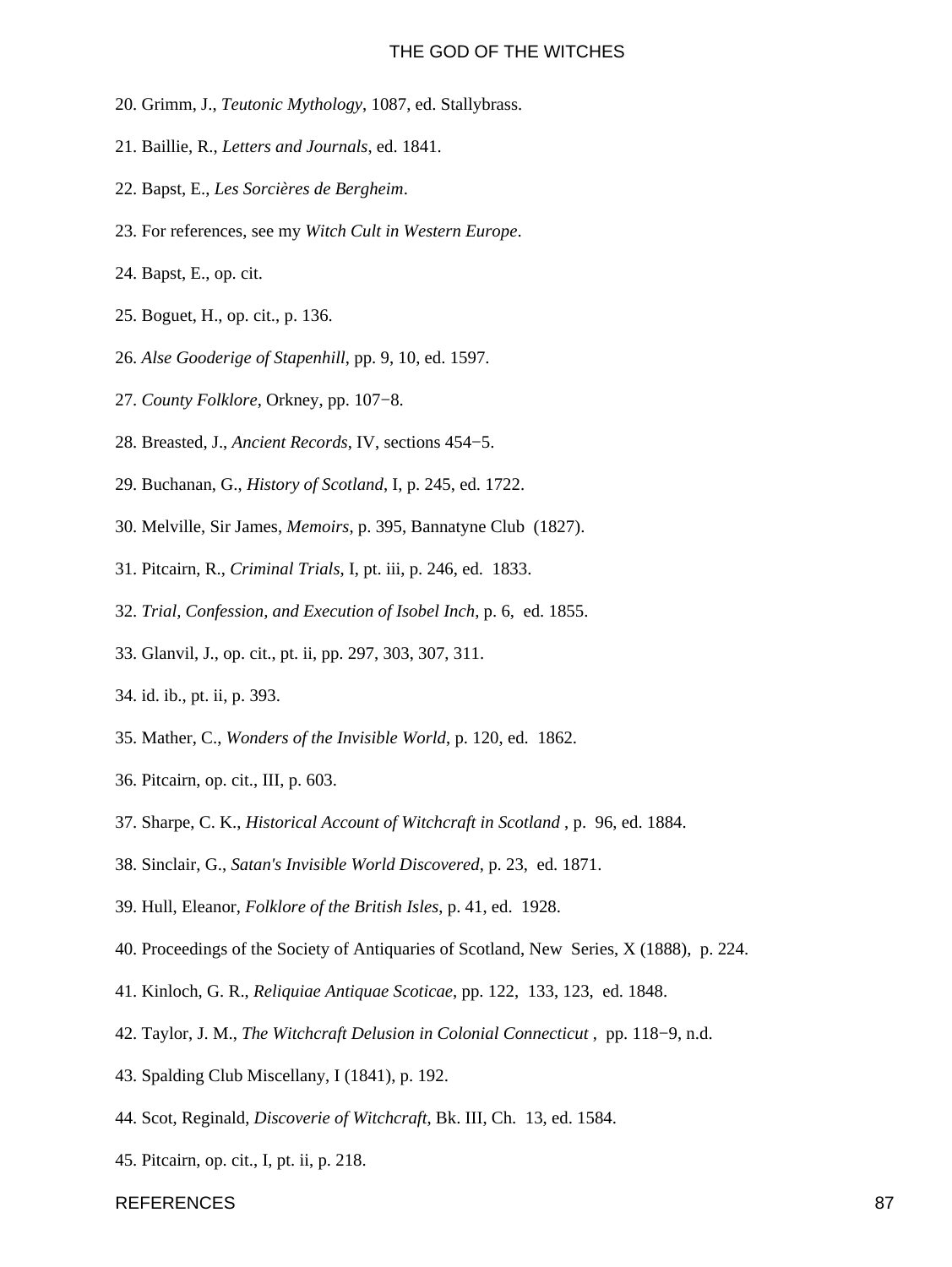- 46. id. ib., I, pt. ii, p. 237.
- 47. Pitcairn, op. cit., I, pt. ii, pp. 211, 235.
- 48. Spalding Club Miscellany, I, pp. 120, 124.
- 49. Proceedings of the Society of Antiquaries of Scotland, LVI (1922), p. 50.
- 50. Glanvil, op. cit., pt. ii, pp. 296, 304.
- 51. Sharpe, op. cit., p. 132.
- 52. Horneck, A., in Glanvil's *Sadducismus Triumphatus*, pt. ii, p. 487.
- 53. *Records of the Justiciary Court of Edinburgh*, II, p. 12, ed. 1905.
- 54. Grimm, op. cit., p. 1019.
- 55. Unpublished trial in the Guernsey Greffe.
- 56. Bapst, E., op. cit.
- 57. De Lancre, *Tableau*, pp. 123, 400.
- 58. Pitcairn, op. cit., III, pp. 604, 608.
- 59. Glanvil, op. cit., pt. ii, pp. 298, 303−4.
- 60. *Wonderfull Discoverie of Elizabeth Sawyer*, ed. 1621.
- 61. Philobiblon Society, VIII (1863−4), p. 32.
- 62. Spalding Club Miscellany, I, p. 171.
- 63. De Lancre, *Tableau*, pp. 462, 464.
- 64. id., *L'Incredulité*, p. 773.
- 65. id. ib., p. 796.
- 66. Pitcairn, op. cit., III, p. 604, 611.
- 67. Glanvil, op. cit., pt. ii, p. 302.
- 68. Bede, *Ecclesiastical History*, Bk. I, ch. 17, ed. Bohn, 1847
- 69. Wilde, Lady, *Ancient Legends of Ireland*, I, p. 133, ed. 1887.